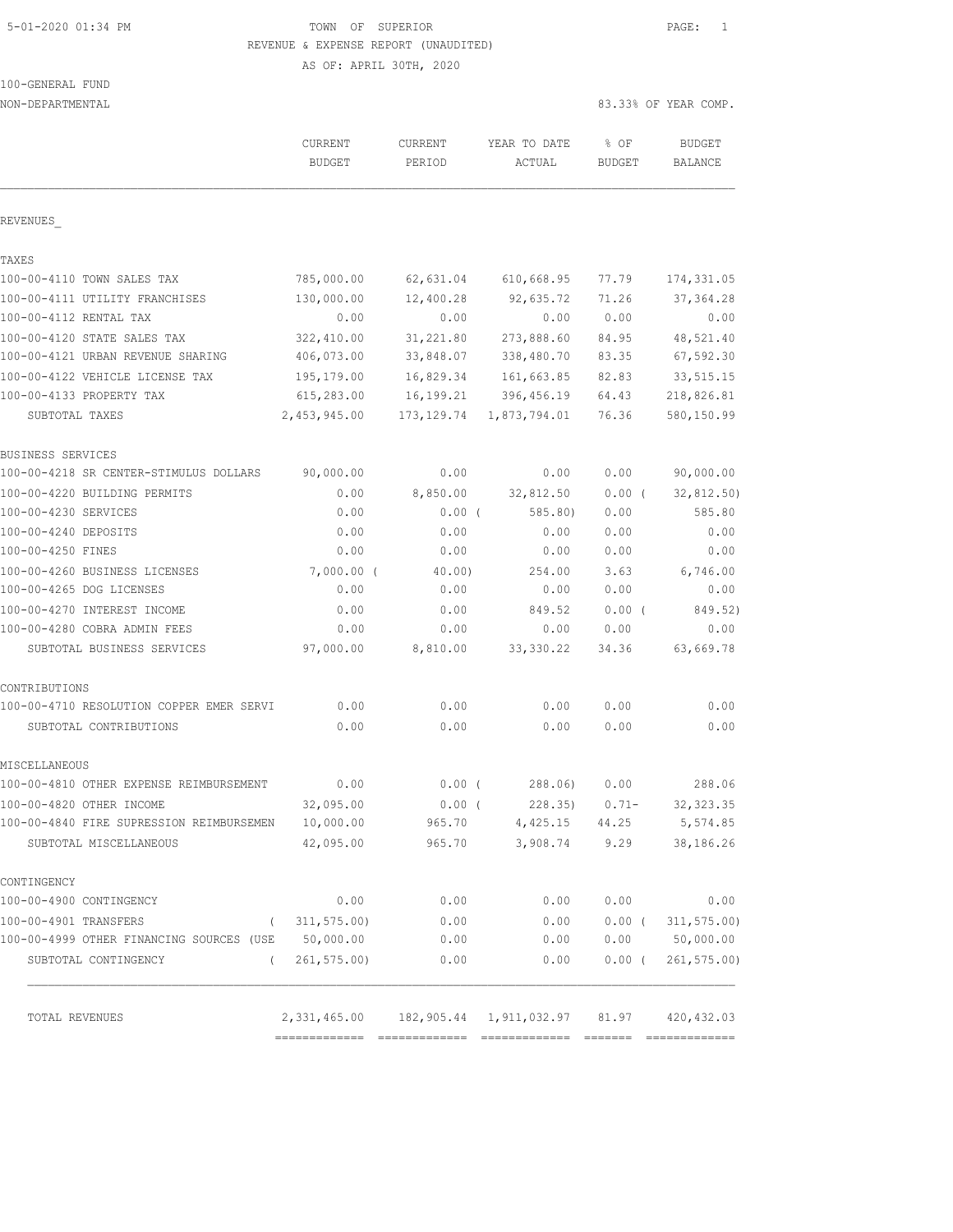### 5-01-2020 01:34 PM TOWN OF SUPERIOR PAGE: 2 REVENUE & EXPENSE REPORT (UNAUDITED) AS OF: APRIL 30TH, 2020

100-GENERAL FUND

#### NON-DEPARTMENTAL 83.33% OF YEAR COMP.

|                                    | <b>CURRENT</b><br><b>BUDGET</b> | CURRENT<br>PERIOD | YEAR TO DATE<br>ACTUAL     | % OF<br>BUDGET | <b>BUDGET</b><br>BALANCE |
|------------------------------------|---------------------------------|-------------------|----------------------------|----------------|--------------------------|
| EXPENDITURES                       |                                 |                   |                            |                |                          |
| GENERAL BUSINESS EXPENSE           |                                 |                   |                            |                |                          |
| 100-00-5492 BAD DEBT EXPENSE       | 0.00                            | 0.00              | 0.00                       | 0.00           | 0.00                     |
| 100-00-5495 PENALTY                | 0.00                            | 0.00              | 0.00                       | 0.00           | 0.00                     |
| SUBTOTAL GENERAL BUSINESS EXPENSE  | 0.00                            | 0.00              | 0.00                       | 0.00           | 0.00                     |
| NON-OPERATING                      |                                 |                   |                            |                |                          |
| 100-00-5800 DEPRECIATION           | 0.00                            | 0.00              | 0.00                       | 0.00           | 0.00                     |
| SUBTOTAL NON-OPERATING             | 0.00                            | 0.00              | 0.00                       | 0.00           | 0.00                     |
| DEBT SERVICE                       |                                 |                   |                            |                |                          |
| 100-00-5990 URGENT NEEDS           | 0.00                            | 0.00              | 0.00                       | 0.00           | 0.00                     |
| 100-00-5999 CONTINGENCY            | 127,922.00                      | 0.00              |                            | 6,669.49 5.21  | 121,252.51               |
| SUBTOTAL DEBT SERVICE              | 127,922.00                      | 0.00              | 6,669.49                   | 5.21           | 121, 252.51              |
| TOTAL EXPENDITURES                 | 127,922.00                      | 0.00              | 6,669.49                   | 5.21           | 121, 252.51              |
| REVENUES OVER/(UNDER) EXPENDITURES | 2,203,543.00                    |                   | 182, 905.44 1, 904, 363.48 |                | 299, 179.52              |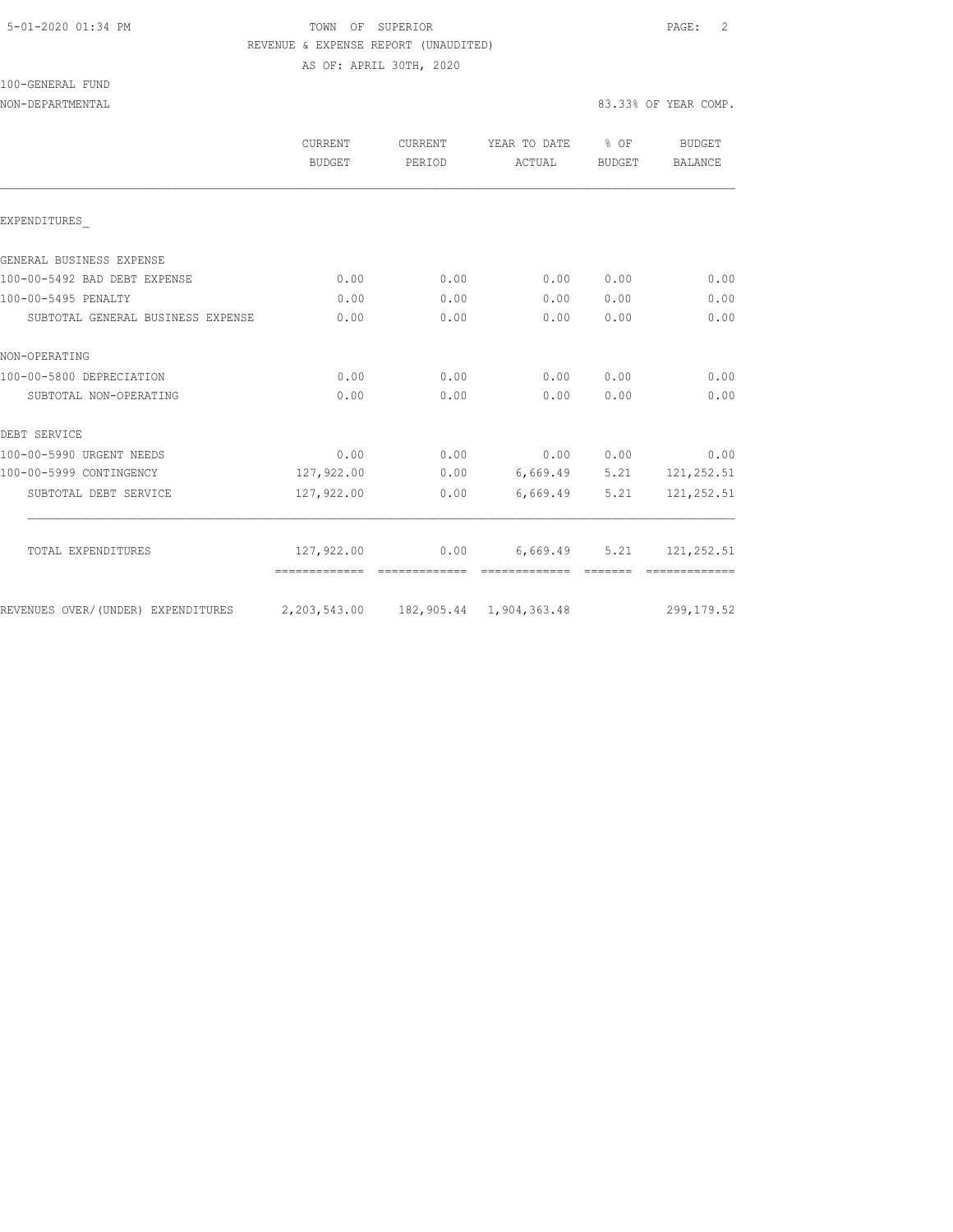# TOWN OF SUPERIOR **Example 2010** PAGE: 3 REVENUE & EXPENSE REPORT (UNAUDITED)

AS OF: APRIL 30TH, 2020

| 100-GENERAL FUND |  |
|------------------|--|
|                  |  |

MAYOR AND COUNCIL SERVICES AND COUNCIL SERVICES OF YEAR COMP.

| CURRENT<br><b>BUDGET</b> | CURRENT<br>PERIOD | YEAR TO DATE<br>ACTUAL | % OF<br><b>BUDGET</b> | <b>BUDGET</b><br>BALANCE                     |
|--------------------------|-------------------|------------------------|-----------------------|----------------------------------------------|
|                          |                   |                        |                       |                                              |
|                          |                   |                        |                       |                                              |
|                          |                   |                        |                       |                                              |
| 0.00                     | 1,350.00          | 1,350.00               | 0.00(                 | 1,350.00)                                    |
| 0.00                     | 0.00              | 0.00                   | 0.00                  | 0.00                                         |
| 0.00                     | 0.00              | 0.00                   | 0.00                  | 0.00                                         |
| 0.00                     | 0.00              | 0.00                   | 0.00                  | 0.00                                         |
| 0.00                     | 0.00              | 0.00                   | 0.00                  | 0.00                                         |
| 0.00                     | 0.00              | 0.00                   | 0.00                  | 0.00                                         |
| 0.00                     | 0.00              | 0.00                   | 0.00                  | 0.00                                         |
| 0.00                     | 0.00              | 0.00                   | 0.00                  | 0.00                                         |
| 0.00                     | 0.00              | 0.00                   | 0.00                  | 0.00                                         |
| 0.00                     | 0.00              | 0.00                   | 0.00                  | 0.00                                         |
| 0.00                     | 1,350.00          | 1,350.00               | 0.00(                 | 1,350.00                                     |
|                          |                   |                        |                       |                                              |
| 0.00                     | 0.00              | 0.00                   | 0.00                  | 0.00                                         |
| 0.00                     | 0.00              | 0.00                   | 0.00                  | 0.00                                         |
| 0.00                     | 0.00              | 0.00                   | 0.00                  | 0.00                                         |
| 0.00                     | 0.00              | 0.00                   | 0.00                  | 0.00                                         |
| 0.00                     | 0.00              | 795.43                 | 0.00(                 | 795.43)                                      |
| 0.00                     | 0.00              | 795.43                 | 0.00(                 | 795.43)                                      |
|                          |                   |                        |                       |                                              |
| 4,500.00                 | 210.45            | 2,614.23               | 58.09                 | 1,885.77                                     |
| 4,500.00                 | 210.45            | 2,614.23               | 58.09                 | 1,885.77                                     |
|                          |                   |                        |                       |                                              |
| 0.00                     | 0.00              | 2,804.78               | $0.00$ (              | 2,804.78)                                    |
| 7,000.00                 | 0.00              | 6,586.00               | 94.09                 | 414.00                                       |
| 2,000.00                 | 0.00              | 12,293.28              | 614.66 (              | 10, 293.28                                   |
| 0.00                     | 0.00              | 183.52                 | 0.00(                 | 183.52)                                      |
| 0.00                     | 0.00              | 0.00                   | 0.00                  | 0.00                                         |
| 0.00                     | 0.00              | 0.00                   | 0.00                  | 0.00                                         |
| 8,000.00                 | 0.00              | 2,260.13               | 28.25                 | 5,739.87                                     |
| 0.00                     | 0.00              | 0.00                   | 0.00                  | 0.00                                         |
| 0.00                     | 0.00              | 0.00                   | 0.00                  | 0.00                                         |
| 0.00                     | 0.00              | 0.00                   | 0.00                  | 0.00                                         |
| 0.00                     | 0.00              | 0.00                   | 0.00                  | 0.00                                         |
| 17,000.00                | 0.00              | 24, 127. 71            |                       | 7,127.71)                                    |
|                          |                   |                        |                       |                                              |
| 0.00                     | 0.00              |                        |                       | 3,680.86                                     |
| 0.00                     | 0.00              | 3,680.86               |                       | 3,680.86                                     |
|                          |                   |                        |                       |                                              |
|                          |                   |                        |                       | 141.93 (<br>3,680.86<br>$0.00$ (<br>$0.00$ ( |

REVENUES OVER/(UNDER) EXPENDITURES (21,500.00)( 1,560.45)( 32,568.23) 11,068.23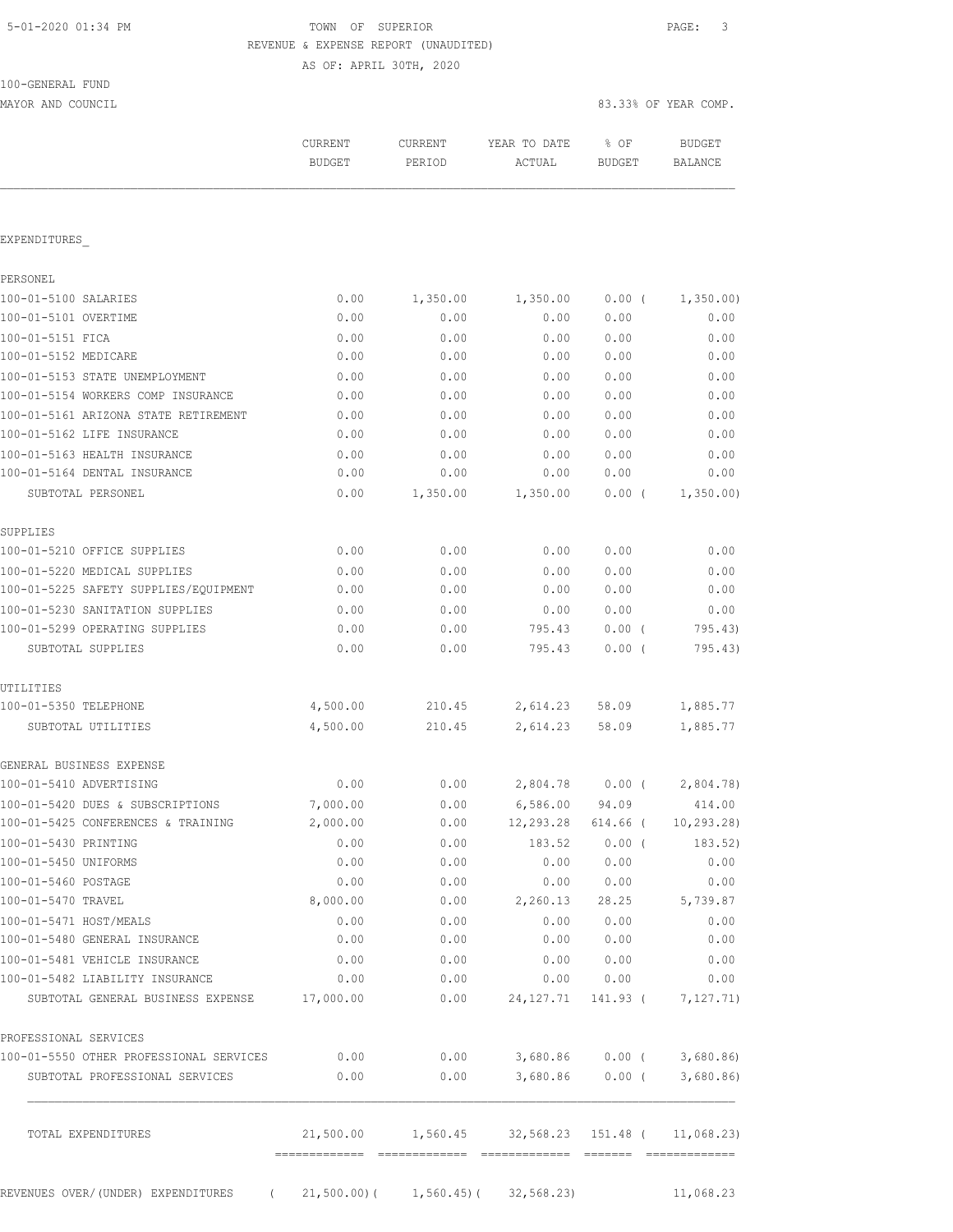100-GENERAL FUND

#### 5-01-2020 01:34 PM TOWN OF SUPERIOR PAGE: 4 REVENUE & EXPENSE REPORT (UNAUDITED) AS OF: APRIL 30TH, 2020

| TOWN MANAGER                                                         |                |                |                          |                | 83.33% OF YEAR COMP.        |
|----------------------------------------------------------------------|----------------|----------------|--------------------------|----------------|-----------------------------|
|                                                                      | <b>CURRENT</b> | <b>CURRENT</b> | YEAR TO DATE             | % OF           | <b>BUDGET</b>               |
|                                                                      | <b>BUDGET</b>  | PERIOD         | ACTUAL                   | BUDGET         | <b>BALANCE</b>              |
| EXPENDITURES                                                         |                |                |                          |                |                             |
| PERSONEL                                                             |                |                |                          |                |                             |
| 100-02-5100 SALARIES                                                 | 71,482.00      | 0.00           | 49,603.28                | 69.39          | 21,878.72                   |
| 100-02-5101 OVERTIME                                                 | 0.00           | 0.00           | 0.00                     | 0.00           | 0.00                        |
| 100-02-5151 FICA                                                     | 4,432.00       | 0.00           | 3,075.46                 | 69.39          | 1,356.54                    |
| 100-02-5152 MEDICARE                                                 | 1,036.00       | 0.00           | 719.21                   | 69.42          | 316.79                      |
| 100-02-5153 STATE UNEMPLOYMENT                                       | 49.00          | 0.00           | 52.83                    | $107.82$ (     | 3.83)                       |
| 100-02-5154 WORKERS COMP INSURANCE                                   | 205.00         | 0.00           | 0.00                     | 0.00           | 205.00                      |
| 100-02-5161 ARIZONA STATE RETIREMENT                                 | 8,535.00       | 0.00           | 6,007.04                 | 70.38          | 2,527.96                    |
| 100-02-5162 LIFE INSURANCE                                           | 64.00          | 0.00           | 60.30                    | 94.22          | 3.70                        |
| 100-02-5163 HEALTH INSURANCE                                         | 14,867.00      | 0.00           | 13,737.20                | 92.40          | 1,129.80                    |
| 100-02-5164 DENTAL INSURANCE                                         | 296.00         | 0.00           | 284.22                   | 96.02          | 11.78                       |
| SUBTOTAL PERSONEL                                                    | 100,966.00     | 0.00           | 73,539.54                | 72.84          | 27,426.46                   |
| SUPPLIES                                                             |                |                |                          |                |                             |
| 100-02-5210 OFFICE SUPPLIES                                          | 0.00           | 0.00           | 0.00                     | 0.00           | 0.00                        |
| 100-02-5220 MEDICAL SUPPLIES                                         | 0.00           | 0.00           | 0.00                     | 0.00           | 0.00                        |
| 100-02-5225 SAFETY SUPPLIES/EQUIPMENT                                | 0.00           | 0.00           | 0.00                     | 0.00           | 0.00                        |
| 100-02-5230 SANITATION SUPPLIES                                      | 0.00           | 0.00           | 0.00                     | 0.00           | 0.00                        |
| 100-02-5299 OPERATING SUPPLIES<br>SUBTOTAL SUPPLIES                  | 0.00<br>0.00   | 0.00<br>0.00   | 472.90<br>472.90         | 0.00(<br>0.00( | 472.90)<br>472.90)          |
| UTILITIES                                                            |                |                |                          |                |                             |
| 100-02-5350 TELEPHONE                                                | 0.00           | 28.76          | 596.94                   | $0.00$ (       | 596.94)                     |
| SUBTOTAL UTILITIES                                                   | 0.00           | 28.76          | 596.94                   | $0.00$ (       | 596.94)                     |
| GENERAL BUSINESS EXPENSE                                             |                |                |                          |                |                             |
| 100-02-5420 DUES & SUBSCRIPTIONS                                     | 0.00           | 0.00           | 230.00                   | 0.00(          | 230.00)                     |
| 100-02-5425 CONFERENCE & TRAINING                                    | 4,000.00       | 0.00           | 3,924.45                 | 98.11          | 75.55                       |
| 100-02-5430 PRINTING                                                 | 0.00           | 0.00           | 0.00                     | 0.00           | 0.00                        |
| 100-02-5450 UNIFORMS/SHIRTS                                          | 0.00           | 0.00           | 0.00                     | 0.00           | 0.00                        |
| 100-02-5470 TRAVEL                                                   | 1,000.00       | 0.00           | 0.00                     | 0.00           | 1,000.00                    |
| 100-02-5471 HOST/MEALS                                               | 0.00           | 0.00           | 0.00                     | 0.00           | 0.00                        |
| SUBTOTAL GENERAL BUSINESS EXPENSE                                    | 5,000.00       | 0.00           | 4,154.45                 | 83.09          | 845.55                      |
| REPAIR/MAINTENANCE                                                   |                |                |                          |                |                             |
| 100-02-5640 VEHICLE REPAIRS                                          | 0.00           | 0.00           | 0.00                     | 0.00           | 0.00                        |
| 100-02-5641 VEHICLE FUEL                                             | 0.00           | 0.00           | 296.35                   | $0.00$ (       | 296.35)                     |
| SUBTOTAL REPAIR/MAINTENANCE                                          | 0.00           | 0.00           | 296.35                   | $0.00$ (       | 296.35                      |
| DEBT SERVICE                                                         |                |                |                          |                |                             |
| 100-02-5999 CONTINGENCY FUND                                         | 0.00           | 1,139.04       |                          |                | $1,152.37$ 0.00 ( 1,152.37) |
| SUBTOTAL DEBT SERVICE                                                | 0.00           | 1,139.04       | 1,152.37                 | $0.00$ (       | 1,152.37)                   |
| TOTAL EXPENDITURES                                                   | 105,966.00     |                | 1,167.80 80,212.55 75.70 |                | 25,753.45                   |
|                                                                      |                |                |                          |                |                             |
| REVENUES OVER/(UNDER) EXPENDITURES (105,966.00)(1,167.80)(80,212.55) |                |                |                          |                | (25, 753.45)                |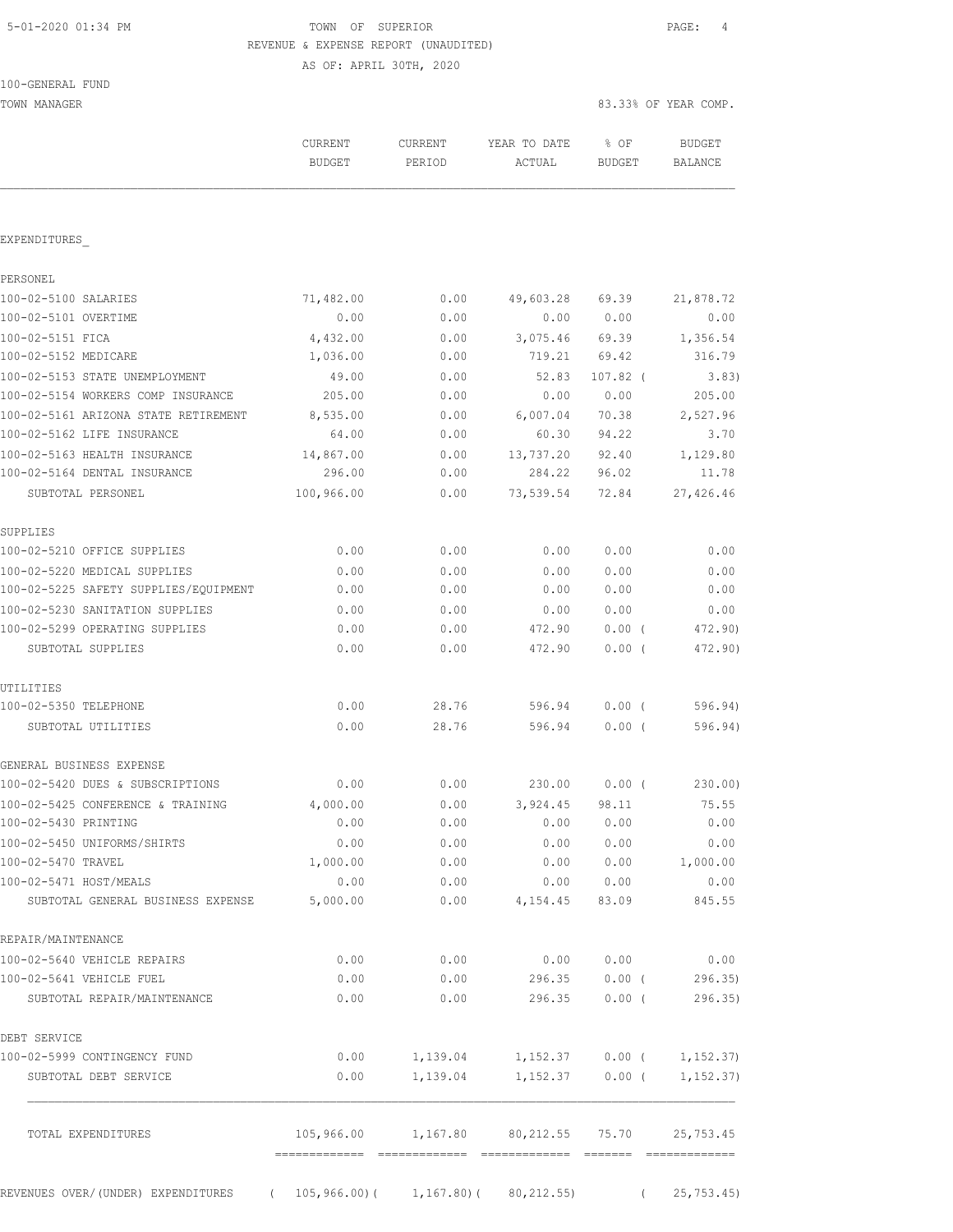|  | 5-01-2020 01:34 PM |  |
|--|--------------------|--|
|  |                    |  |

# TOWN OF SUPERIOR **PAGE:** 5 REVENUE & EXPENSE REPORT (UNAUDITED)

AS OF: APRIL 30TH, 2020

TOWN ATTORNEY 83.33% OF YEAR COMP.

|                                         | CURRENT<br><b>BUDGET</b>                  | <b>CURRENT</b><br>PERIOD | YEAR TO DATE<br>ACTUAL      | $8$ OF<br>BUDGET | <b>BUDGET</b><br><b>BALANCE</b> |
|-----------------------------------------|-------------------------------------------|--------------------------|-----------------------------|------------------|---------------------------------|
|                                         |                                           |                          |                             |                  |                                 |
| EXPENDITURES                            |                                           |                          |                             |                  |                                 |
| PERSONEL                                |                                           |                          |                             |                  |                                 |
| 100-03-5100 SALARIES                    | 0.00                                      | 0.00                     | 0.00                        | 0.00             | 0.00                            |
| SUBTOTAL PERSONEL                       | 0.00                                      | 0.00                     | 0.00                        | 0.00             | 0.00                            |
| SUPPLIES                                |                                           |                          |                             |                  |                                 |
| 100-03-5210 OFFICE SUPPLIES             | 0.00                                      | 0.00                     | 0.00                        | 0.00             | 0.00                            |
| 100-03-5220 MEDICAL SUPPLIES            | 0.00                                      | 0.00                     | 0.00                        | 0.00             | 0.00                            |
| 100-03-5225 SAFETY SUPPLIES/EQUIPMENT   | 0.00                                      | 0.00                     | 0.00                        | 0.00             | 0.00                            |
| 100-03-5230 SANITATION SUPPLIES         | 0.00                                      | 0.00                     | 0.00                        | 0.00             | 0.00                            |
| 100-03-5299 OPERATING SUPPLIES          | 0.00                                      | 0.00                     | 0.00                        | 0.00             | 0.00                            |
| SUBTOTAL SUPPLIES                       | 0.00                                      | 0.00                     | 0.00                        | 0.00             | 0.00                            |
| PROFESSIONAL SERVICES                   |                                           |                          |                             |                  |                                 |
| 100-03-5540 LEGAL SERVICES              | 63,000.00                                 | 0.00                     | 53,716.62 85.26             |                  | 9,283.38                        |
| 100-03-5550 OTHER PROFESSIONAL SERVICES | 0.00                                      | 0.00                     |                             | 0.00 0.00        | 0.00                            |
| SUBTOTAL PROFESSIONAL SERVICES          | 63,000.00                                 | 0.00                     | 53,716.62                   | 85.26            | 9,283.38                        |
| TOTAL EXPENDITURES                      | 63,000.00<br>============================ | 0.00                     | 53,716.62 85.26<br>======== |                  | 9,283.38<br>=============       |
| REVENUES OVER/(UNDER) EXPENDITURES      | (63,000.00)                               |                          | 0.00(53,716.62)             |                  | (9, 283.38)                     |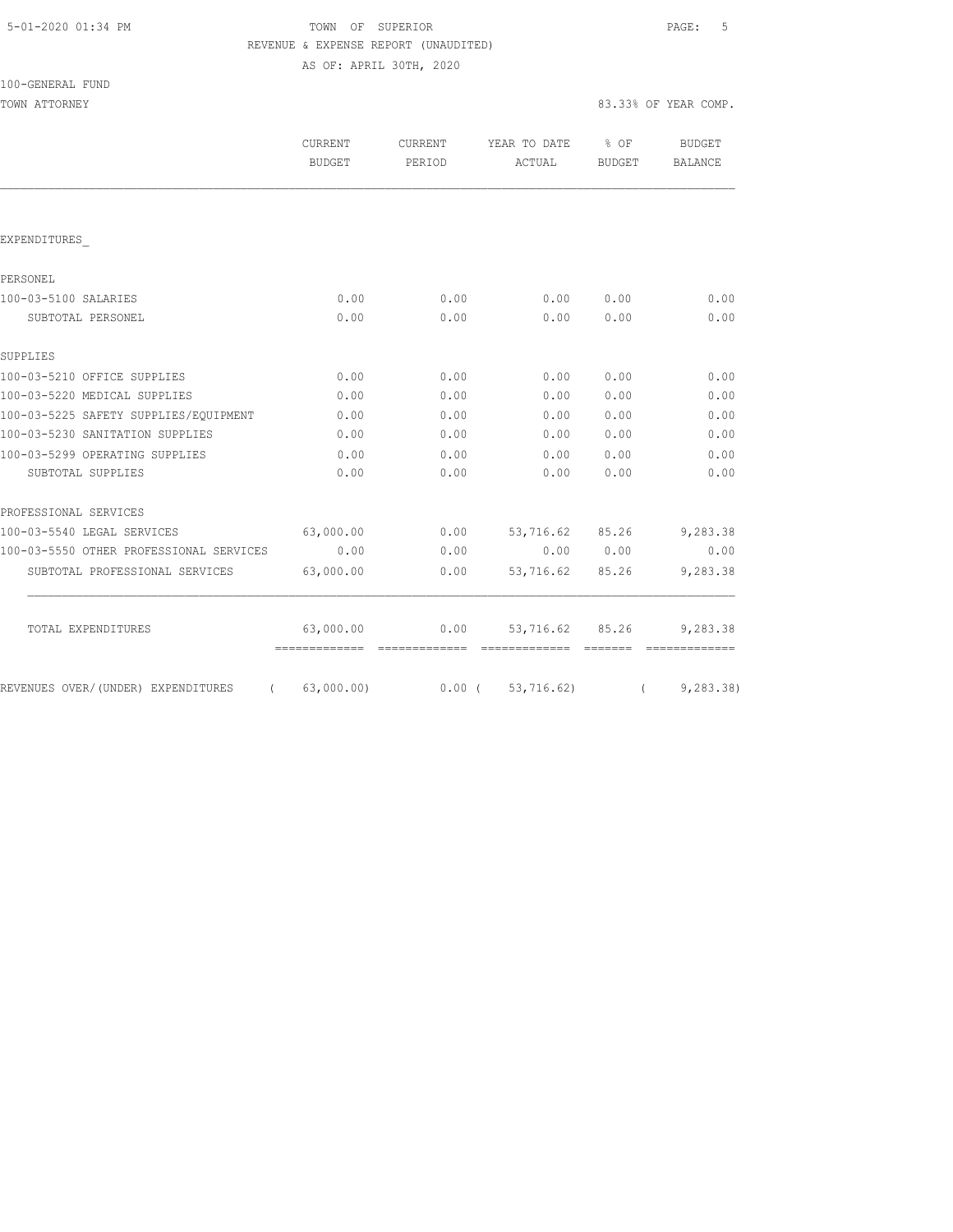# 5-01-2020 01:34 PM **TOWN** OF SUPERIOR **PAGE:** 6 REVENUE & EXPENSE REPORT (UNAUDITED)

|  | 100-GENERAL FUND |  |
|--|------------------|--|
|  |                  |  |

|                                      |                       | AS OF: APRIL 30TH, 2020                                                                                                                                                                                                                                                                                                                                                                                                                                                                                                                      |                                                                                                                                                                                                                                                                                                                                                                                                                                                                                                  |                   |                                                                                                                                                                                                                                                                                                                                                                                                                                                                                                   |
|--------------------------------------|-----------------------|----------------------------------------------------------------------------------------------------------------------------------------------------------------------------------------------------------------------------------------------------------------------------------------------------------------------------------------------------------------------------------------------------------------------------------------------------------------------------------------------------------------------------------------------|--------------------------------------------------------------------------------------------------------------------------------------------------------------------------------------------------------------------------------------------------------------------------------------------------------------------------------------------------------------------------------------------------------------------------------------------------------------------------------------------------|-------------------|---------------------------------------------------------------------------------------------------------------------------------------------------------------------------------------------------------------------------------------------------------------------------------------------------------------------------------------------------------------------------------------------------------------------------------------------------------------------------------------------------|
| 100-GENERAL FUND                     |                       |                                                                                                                                                                                                                                                                                                                                                                                                                                                                                                                                              |                                                                                                                                                                                                                                                                                                                                                                                                                                                                                                  |                   |                                                                                                                                                                                                                                                                                                                                                                                                                                                                                                   |
| MAGISTRATE                           |                       |                                                                                                                                                                                                                                                                                                                                                                                                                                                                                                                                              |                                                                                                                                                                                                                                                                                                                                                                                                                                                                                                  |                   | 83.33% OF YEAR COMP.                                                                                                                                                                                                                                                                                                                                                                                                                                                                              |
|                                      | CURRENT               | CURRENT                                                                                                                                                                                                                                                                                                                                                                                                                                                                                                                                      | YEAR TO DATE                                                                                                                                                                                                                                                                                                                                                                                                                                                                                     | % OF              | <b>BUDGET</b>                                                                                                                                                                                                                                                                                                                                                                                                                                                                                     |
|                                      | <b>BUDGET</b>         | PERIOD                                                                                                                                                                                                                                                                                                                                                                                                                                                                                                                                       | ACTUAL                                                                                                                                                                                                                                                                                                                                                                                                                                                                                           | <b>BUDGET</b>     | <b>BALANCE</b>                                                                                                                                                                                                                                                                                                                                                                                                                                                                                    |
| REVENUES                             |                       |                                                                                                                                                                                                                                                                                                                                                                                                                                                                                                                                              |                                                                                                                                                                                                                                                                                                                                                                                                                                                                                                  |                   |                                                                                                                                                                                                                                                                                                                                                                                                                                                                                                   |
| BUSINESS SERVICES                    |                       |                                                                                                                                                                                                                                                                                                                                                                                                                                                                                                                                              |                                                                                                                                                                                                                                                                                                                                                                                                                                                                                                  |                   |                                                                                                                                                                                                                                                                                                                                                                                                                                                                                                   |
| 100-04-4250 FINES                    | 0.00                  | 2.96                                                                                                                                                                                                                                                                                                                                                                                                                                                                                                                                         | 519.17                                                                                                                                                                                                                                                                                                                                                                                                                                                                                           | 0.00(             | 519.17)                                                                                                                                                                                                                                                                                                                                                                                                                                                                                           |
| 100-04-4251 MFTG - MAGISTRATE COURT  | 0.00                  | 0.00                                                                                                                                                                                                                                                                                                                                                                                                                                                                                                                                         | 479.10                                                                                                                                                                                                                                                                                                                                                                                                                                                                                           | $0.00$ (          | 479.10                                                                                                                                                                                                                                                                                                                                                                                                                                                                                            |
| SUBTOTAL BUSINESS SERVICES           | 0.00                  | 2.96                                                                                                                                                                                                                                                                                                                                                                                                                                                                                                                                         | 998.27                                                                                                                                                                                                                                                                                                                                                                                                                                                                                           | $0.00$ (          | 998.27)                                                                                                                                                                                                                                                                                                                                                                                                                                                                                           |
| TOTAL REVENUES                       | 0.00<br>------------- | 2.96<br>$\begin{minipage}{0.9\linewidth} \begin{tabular}{l} \multicolumn{2}{c}{\textbf{0.9\linewidth}} \end{tabular} \end{minipage} \begin{minipage}{0.9\linewidth} \begin{tabular}{l} \multicolumn{2}{c}{\textbf{0.9\linewidth}} \end{tabular} \end{minipage} \begin{minipage}{0.9\linewidth} \end{minipage} \begin{minipage}{0.9\linewidth} \end{minipage} \begin{minipage}{0.9\linewidth} \end{minipage} \begin{minipage}{0.9\linewidth} \end{minipage} \begin{minipage}{0.9\linewidth} \end{minipage} \begin{minipage}{0.9\linewidth} \$ | 998.27<br>$\begin{array}{cccccccccc} \multicolumn{2}{c}{} & \multicolumn{2}{c}{} & \multicolumn{2}{c}{} & \multicolumn{2}{c}{} & \multicolumn{2}{c}{} & \multicolumn{2}{c}{} & \multicolumn{2}{c}{} & \multicolumn{2}{c}{} & \multicolumn{2}{c}{} & \multicolumn{2}{c}{} & \multicolumn{2}{c}{} & \multicolumn{2}{c}{} & \multicolumn{2}{c}{} & \multicolumn{2}{c}{} & \multicolumn{2}{c}{} & \multicolumn{2}{c}{} & \multicolumn{2}{c}{} & \multicolumn{2}{c}{} & \multicolumn{2}{c}{} & \mult$ | 0.00(<br>-------- | 998.27)<br>$\begin{array}{cccccccccc} \multicolumn{2}{c}{} & \multicolumn{2}{c}{} & \multicolumn{2}{c}{} & \multicolumn{2}{c}{} & \multicolumn{2}{c}{} & \multicolumn{2}{c}{} & \multicolumn{2}{c}{} & \multicolumn{2}{c}{} & \multicolumn{2}{c}{} & \multicolumn{2}{c}{} & \multicolumn{2}{c}{} & \multicolumn{2}{c}{} & \multicolumn{2}{c}{} & \multicolumn{2}{c}{} & \multicolumn{2}{c}{} & \multicolumn{2}{c}{} & \multicolumn{2}{c}{} & \multicolumn{2}{c}{} & \multicolumn{2}{c}{} & \mult$ |
| EXPENDITURES                         |                       |                                                                                                                                                                                                                                                                                                                                                                                                                                                                                                                                              |                                                                                                                                                                                                                                                                                                                                                                                                                                                                                                  |                   |                                                                                                                                                                                                                                                                                                                                                                                                                                                                                                   |
| PERSONEL                             |                       |                                                                                                                                                                                                                                                                                                                                                                                                                                                                                                                                              |                                                                                                                                                                                                                                                                                                                                                                                                                                                                                                  |                   |                                                                                                                                                                                                                                                                                                                                                                                                                                                                                                   |
| 100-04-5100 SALARIES                 | 13,670.00             | 0.00                                                                                                                                                                                                                                                                                                                                                                                                                                                                                                                                         | 9,856.00                                                                                                                                                                                                                                                                                                                                                                                                                                                                                         | 72.10             | 3,814.00                                                                                                                                                                                                                                                                                                                                                                                                                                                                                          |
| 100-04-5101 OVERTIME                 | 0.00                  | 0.00                                                                                                                                                                                                                                                                                                                                                                                                                                                                                                                                         | 0.00                                                                                                                                                                                                                                                                                                                                                                                                                                                                                             | 0.00              | 0.00                                                                                                                                                                                                                                                                                                                                                                                                                                                                                              |
| 100-04-5151 FICA                     | 848.00                | 0.00                                                                                                                                                                                                                                                                                                                                                                                                                                                                                                                                         | 611.00                                                                                                                                                                                                                                                                                                                                                                                                                                                                                           | 72.05             | 237.00                                                                                                                                                                                                                                                                                                                                                                                                                                                                                            |
| 100-04-5152 MEDICARE                 | 198.00                | 0.00                                                                                                                                                                                                                                                                                                                                                                                                                                                                                                                                         | 143.00                                                                                                                                                                                                                                                                                                                                                                                                                                                                                           | 72.22             | 55.00                                                                                                                                                                                                                                                                                                                                                                                                                                                                                             |
| 100-04-5153 STATE UNEMPLOYMENT       | 183.00                | 0.00                                                                                                                                                                                                                                                                                                                                                                                                                                                                                                                                         | 77.37                                                                                                                                                                                                                                                                                                                                                                                                                                                                                            | 42.28             | 105.63                                                                                                                                                                                                                                                                                                                                                                                                                                                                                            |
| 100-04-5154 WORKERS COMP INSURANCE   | 198.00                | 124.00                                                                                                                                                                                                                                                                                                                                                                                                                                                                                                                                       | 484.00                                                                                                                                                                                                                                                                                                                                                                                                                                                                                           | 244.44 (          | 286.00                                                                                                                                                                                                                                                                                                                                                                                                                                                                                            |
| 100-04-5161 ARIZONA STATE RETIREMENT | 1,632.00              | 0.00                                                                                                                                                                                                                                                                                                                                                                                                                                                                                                                                         | 873.18                                                                                                                                                                                                                                                                                                                                                                                                                                                                                           | 53.50             | 758.82                                                                                                                                                                                                                                                                                                                                                                                                                                                                                            |
| 100-04-5162 LIFE INSURANCE           | 0.00                  | 0.00                                                                                                                                                                                                                                                                                                                                                                                                                                                                                                                                         | 0.00                                                                                                                                                                                                                                                                                                                                                                                                                                                                                             | 0.00              | 0.00                                                                                                                                                                                                                                                                                                                                                                                                                                                                                              |
| 100-04-5163 HEALTH INSURANCE         | 0.00                  | 0.00                                                                                                                                                                                                                                                                                                                                                                                                                                                                                                                                         | 0.00                                                                                                                                                                                                                                                                                                                                                                                                                                                                                             | 0.00              | 0.00                                                                                                                                                                                                                                                                                                                                                                                                                                                                                              |
| 100-04-5164 DENTAL INSURANCE         | 0.00                  | 0.00                                                                                                                                                                                                                                                                                                                                                                                                                                                                                                                                         | 0.00                                                                                                                                                                                                                                                                                                                                                                                                                                                                                             | 0.00              | 0.00                                                                                                                                                                                                                                                                                                                                                                                                                                                                                              |
| SUBTOTAL PERSONEL                    | 16,729.00             | 124.00                                                                                                                                                                                                                                                                                                                                                                                                                                                                                                                                       | 12,044.55                                                                                                                                                                                                                                                                                                                                                                                                                                                                                        | 72.00             | 4,684.45                                                                                                                                                                                                                                                                                                                                                                                                                                                                                          |
|                                      |                       |                                                                                                                                                                                                                                                                                                                                                                                                                                                                                                                                              |                                                                                                                                                                                                                                                                                                                                                                                                                                                                                                  |                   |                                                                                                                                                                                                                                                                                                                                                                                                                                                                                                   |

| SUPPLIES                              |          |      |          |            |            |
|---------------------------------------|----------|------|----------|------------|------------|
| 100-04-5210 OFFICE SUPPLIES           | 886.00   | 0.00 | 0.00     | 0.00       | 886.00     |
| 100-04-5220 MEDICAL SUPPLIES          | 0.00     | 0.00 | 0.00     | 0.00       | 0.00       |
| 100-04-5225 SAFETY SUPPLIES/EQUIPMENT | 0.00     | 0.00 | 0.00     | 0.00       | 0.00       |
| 100-04-5230 SANITATION SUPPLIES       | 0.00     | 0.00 | 0.00     | 0.00       | 0.00       |
| 100-04-5299 OPERATING SUPPLIES        | 5,000.00 | 0.00 | 0.00     | 0.00       | 5,000.00   |
| SUBTOTAL SUPPLIES                     | 5,886.00 | 0.00 | 0.00     | 0.00       | 5,886.00   |
| GENERAL BUSINESS EXPENSE              |          |      |          |            |            |
| 100-04-5460 POSTAGE                   | 0.00     | 0.00 | 0.00     | 0.00       | 0.00       |
| 100-04-5470 TRAVEL                    | 0.00     | 0.00 | 319.14   | 0.00(      | 319.14)    |
| 100-04-5471 AUDIT & ACCOUNTING        | 1,500.00 | 0.00 | 2,437.10 | $162.47$ ( | 937.10)    |
| SUBTOTAL GENERAL BUSINESS EXPENSE     | 1,500.00 | 0.00 | 2,756.24 | 183.75 (   | 1, 256.24) |
| PROFESSIONAL SERVICES                 |          |      |          |            |            |
|                                       |          |      |          |            |            |

| 100-04-5550 OTHER PROFESSIONAL SVC | 0.00 | 0.00 | 0.00000.00 |      | 0.00 |
|------------------------------------|------|------|------------|------|------|
| SUBTOTAL PROFESSIONAL SERVICES     | 0.00 | 0.00 | 0.00       | 0.00 | 0.00 |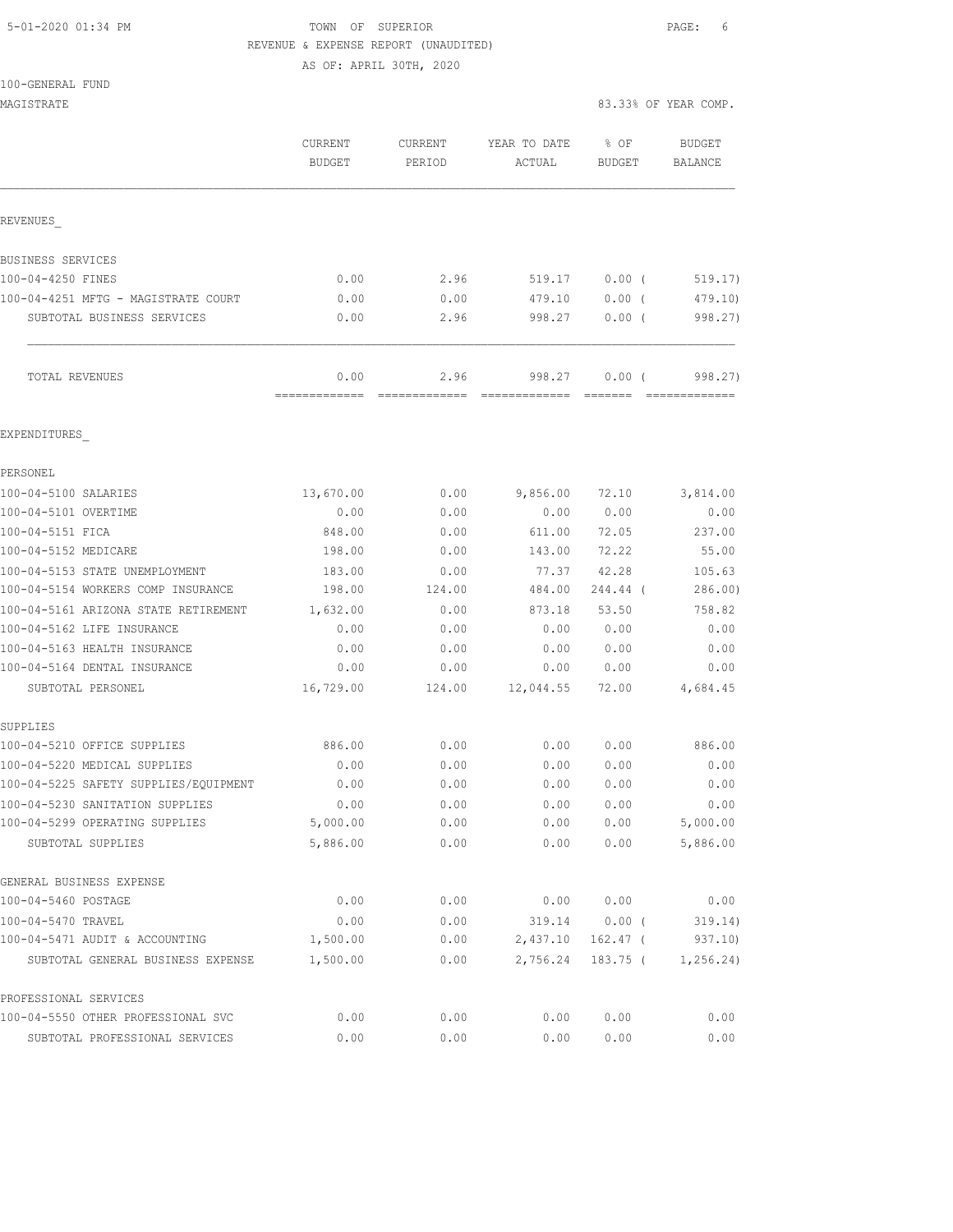| 5-01-2020 01:34 PM |  |
|--------------------|--|
|                    |  |

### TOWN OF SUPERIOR **Example 2010** PAGE: 7 REVENUE & EXPENSE REPORT (UNAUDITED) AS OF: APRIL 30TH, 2020

|  | 100-GENERAL FUND |  |
|--|------------------|--|
|  |                  |  |

#### MAGISTRATE 83.33% OF YEAR COMP.

|                                    | CURRENT<br>BUDGET | CURRENT<br>PERIOD | YEAR TO DATE<br>ACTUAL | % OF<br>BUDGET | <b>BUDGET</b><br><b>BALANCE</b> |
|------------------------------------|-------------------|-------------------|------------------------|----------------|---------------------------------|
| CAPITAL OUTLAY                     |                   |                   |                        |                |                                 |
| 100-04-5720 OFFICE EQUIPMENT       | 1,000.00          | 0.00              | 750.00                 | 75.00          | 250.00                          |
| SUBTOTAL CAPITAL OUTLAY            | 1,000.00          | 0.00              | 750.00                 | 75.00          | 250.00                          |
| TOTAL EXPENDITURES                 | 25,115.00         | 124.00            | 15,550.79 61.92        |                | 9,564.21                        |
| REVENUES OVER/(UNDER) EXPENDITURES | $25, 115, 00$ (   | 121.04)(          | 14,552.52)             |                | 10, 562.48                      |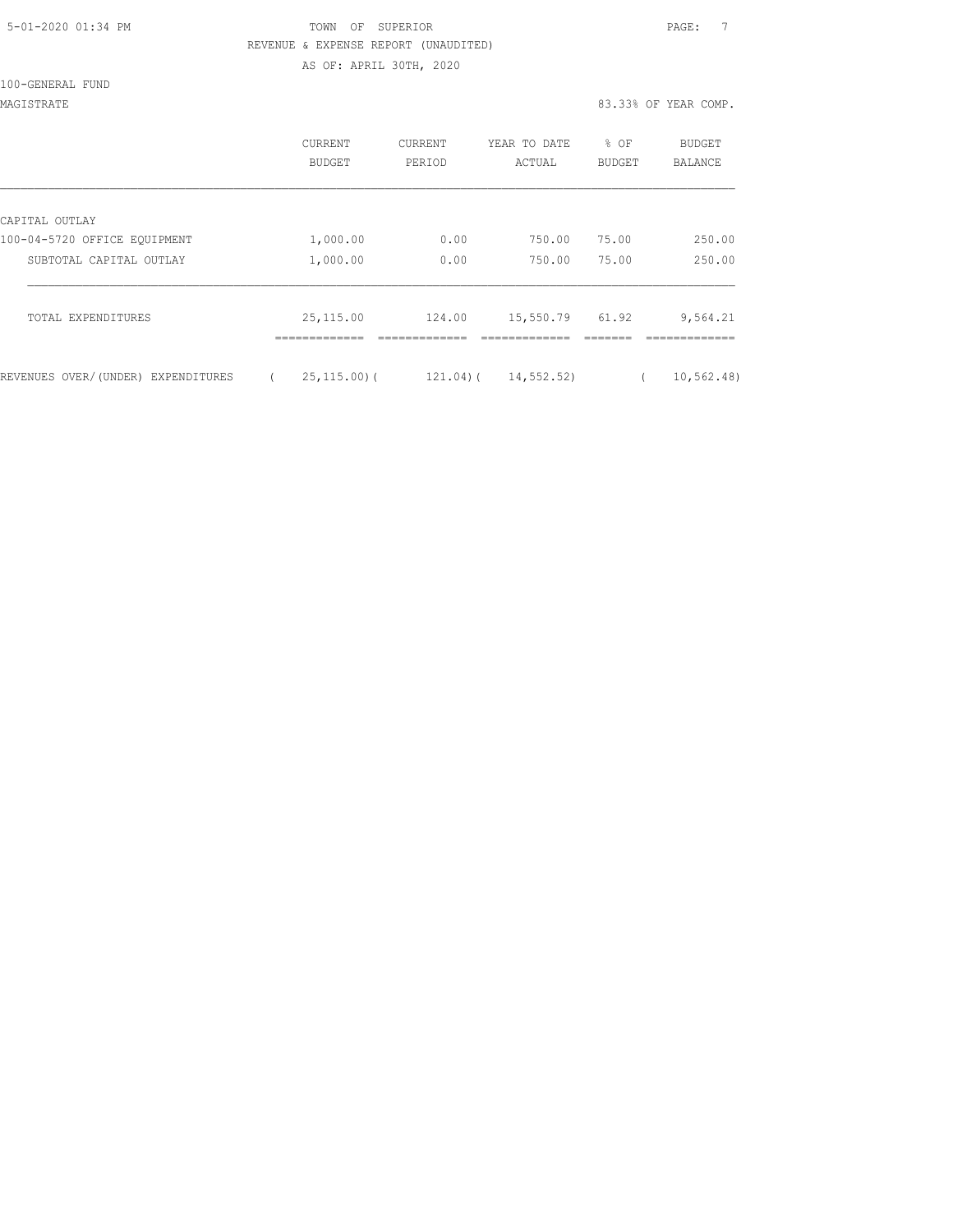#### 5-01-2020 01:34 PM TOWN OF SUPERIOR PAGE: 8 REVENUE & EXPENSE REPORT (UNAUDITED) AS OF: APRIL 30TH, 2020

100-GENERAL FUND

|                                          | <b>CURRENT</b><br><b>BUDGET</b> | <b>CURRENT</b><br>PERIOD | YEAR TO DATE<br>ACTUAL | % OF<br><b>BUDGET</b> | <b>BUDGET</b><br><b>BALANCE</b> |
|------------------------------------------|---------------------------------|--------------------------|------------------------|-----------------------|---------------------------------|
| REVENUES                                 |                                 |                          |                        |                       |                                 |
| BUSINESS SERVICES                        |                                 |                          |                        |                       |                                 |
| 100-05-4240 ADMIN FEES (FAX/COPY/NOTARY) | 0.00                            | 26.00                    | 355.50                 | $0.00$ (              | 355.50)                         |
| SUBTOTAL BUSINESS SERVICES               | 0.00                            | 26.00                    | 355.50                 | 0.00(                 | 355.50)                         |
| <b>GRANTS</b>                            |                                 |                          |                        |                       |                                 |
| 100-05-4600 ADMIN RENUE                  | 0.00                            | 0.00                     | 117.30                 | $0.00$ (              | 117.30)                         |
| 100-05-4601 CC CONVENIENCE FEE           | 0.00                            | 180.55                   | 1,035.87               | $0.00$ (              | 1,035.87                        |
| SUBTOTAL GRANTS                          | 0.00                            | 180.55                   | 1,153.17               | $0.00$ (              | 1, 153.17                       |
| TOTAL REVENUES                           | 0.00<br>-------------           | 206.55                   | 1,508.67               | 0.00(                 | 1,508.67)                       |
| EXPENDITURES                             |                                 |                          |                        |                       |                                 |
| PERSONEL                                 |                                 |                          |                        |                       |                                 |
| 100-05-5100 SALARIES                     | 101,255.00                      | 0.00                     |                        | 70,766.30 69.89       | 30,488.70                       |
| 100-05-5101 OVERTIME                     | 0.00                            | 0.00                     |                        |                       | $1,695.45$ 0.00 ( 1,695.45)     |
| 100-05-5151 FICA                         | 6,278.00                        | 0.00                     | 4,334.19 69.04         |                       | 1,943.81                        |
| 100-05-5152 MEDICARE                     | 1,468.00                        | 0.00                     | 1,013.63               | 69.05                 | 454.37                          |
| 100-05-5153 STATE UNEMPLOYMENT           | 146.00                          | 0.00                     | 159.59                 | $109.31$ (            | 13.59)                          |
| 100-05-5154 WORKERS COMP INSURANCE       | 291.00                          | 85.00                    | 338.00                 | $116.15$ (            | 47.00)                          |
| 100-05-5161 ARIZONA STATE RETIREMENT     | 12,090.00                       | 0.00                     | 8,775.14               | 72.58                 | 3,314.86                        |
| 100-05-5162 LIFE INSURANCE               | 193.00                          | 0.00                     | 217.15                 | $112.51$ (            | 24.15)                          |
| 100-05-5163 HEALTH INSURANCE             | 12,412.00                       | 0.00                     | 12,982.80              | $104.60$ (            | 570.80)                         |
| 100-05-5164 DENTAL INSURANCE             | 887.00                          | 0.00                     | 852.66                 | 96.13                 | 34.34                           |
| SUBTOTAL PERSONEL                        | 135,020.00                      | 85.00                    | 101, 134.91            | 74.90                 | 33,885.09                       |
| SUPPLIES                                 |                                 |                          |                        |                       |                                 |
| 100-05-5210 OFFICE SUPPLIES              | 10,000.00                       | 42.15                    | 10,725.37              | 107.25 (              | 725.37)                         |
| 100-05-5220 MEDICAL SUPPLIES             | 0.00                            | 0.00                     | 0.00                   | 0.00                  | 0.00                            |
| 100-05-5225 SAFETY SUPPLIES/EQUIPMENT    | 0.00                            | 0.00                     | 0.00                   | 0.00                  | 0.00                            |
| 100-05-5230 SANITATION SUPPLIES          | 0.00                            | 0.00                     | 0.00                   | 0.00                  | 0.00                            |
| 100-05-5299 OPERATING SUPPLIES           | 5,000.00                        | 415.48                   | 7,953.12               | 159.06 (              | 2, 953.12                       |
| SUBTOTAL SUPPLIES                        | 15,000.00                       | 457.63                   | 18,678.49              | $124.52$ (            | 3,678.49                        |
| UTILITIES                                |                                 |                          |                        |                       |                                 |
| 100-05-5310 ELECTRICITY                  | 18,910.00                       | 1,195.74                 | 16,761.77              | 88.64                 | 2,148.23                        |
| 100-05-5320 GAS                          | 1,200.00                        | 182.37                   | 1,946.19               | $162.18$ (            | 746.19)                         |
| 100-05-5330 REFUSE                       | 0.00                            | 0.00                     | 0.00                   | 0.00                  | 0.00                            |
| 100-05-5340 SEWER                        | 0.00                            | 0.00                     | 0.00                   | 0.00                  | 0.00                            |
| 100-05-5350 TELEPHONE                    | 4,000.00                        | 40.01                    | 2,516.53               | 62.91                 | 1,483.47                        |
| 100-05-5360 WATER                        | 2,300.00                        | 107.47                   | 1,104.04               | 48.00                 | 1,195.96                        |
| 100-05-5380 SECURITY                     | 1,230.00                        | 0.00                     | 0.00                   | 0.00                  | 1,230.00                        |
| SUBTOTAL UTILITIES                       | 27,640.00                       | 1,525.59                 | 22,328.53              | 80.78                 | 5, 311.47                       |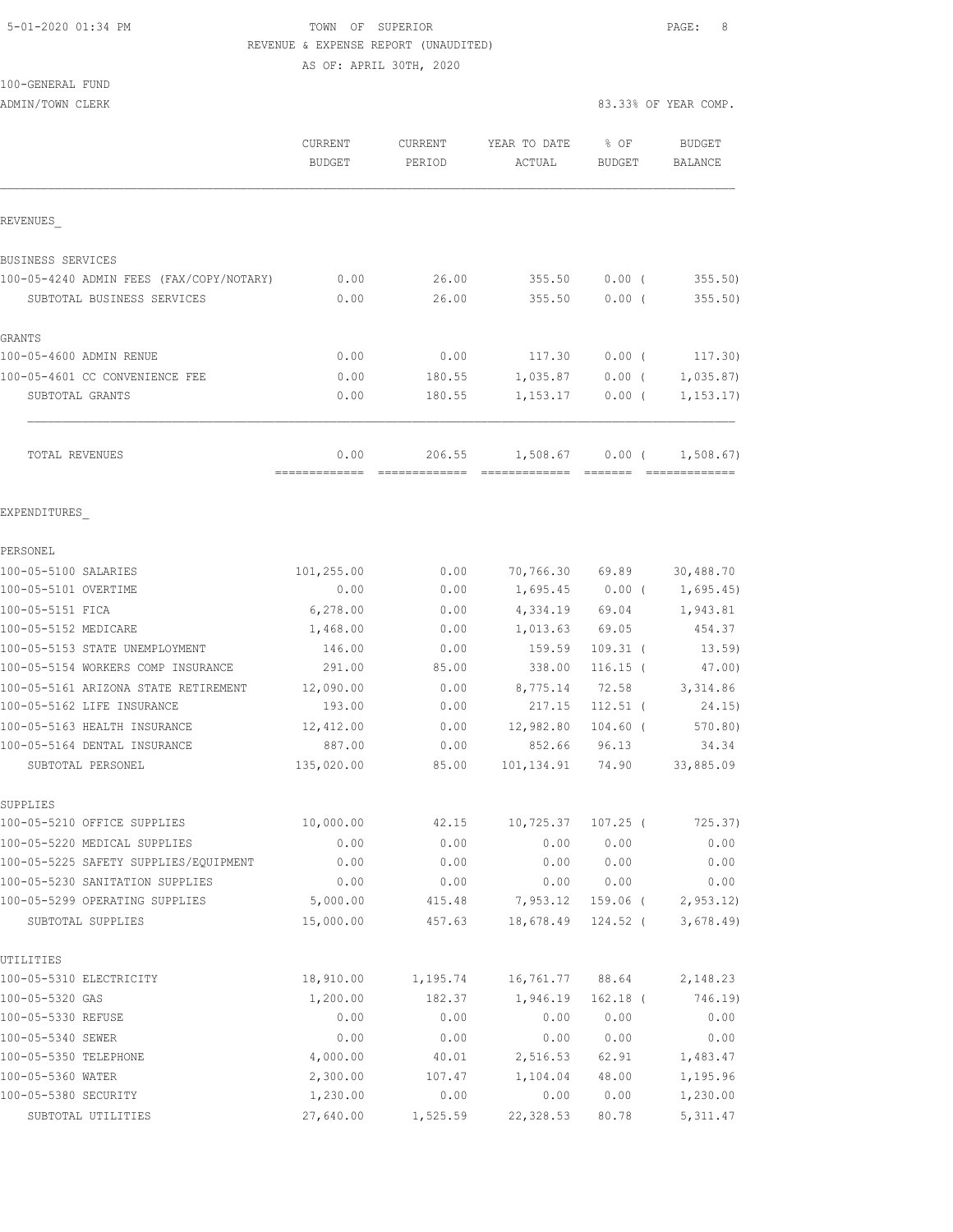### 5-01-2020 01:34 PM **TOWN** OF SUPERIOR **PAGE: 9**  REVENUE & EXPENSE REPORT (UNAUDITED) AS OF: APRIL 30TH, 2020

100-GENERAL FUND

ADMIN/TOWN CLERK 83.33% OF YEAR COMP.

|                                         | CURRENT<br><b>BUDGET</b>                   | CURRENT<br>PERIOD | YEAR TO DATE<br>ACTUAL                   | % OF<br><b>BUDGET</b> | <b>BUDGET</b><br><b>BALANCE</b> |
|-----------------------------------------|--------------------------------------------|-------------------|------------------------------------------|-----------------------|---------------------------------|
| GENERAL BUSINESS EXPENSE                |                                            |                   |                                          |                       |                                 |
| 100-05-5410 ADVERTISING                 | 6,000.00                                   | 0.00              | 7,151.81                                 | $119.20$ (            | 1,151.81)                       |
| 100-05-5420 DUES & SUBSCRIPTIONS        | 9,000.00                                   | 317.46            | 4,691.02                                 | 52.12                 | 4,308.98                        |
| 100-05-5425 CONFERENCES & TRAINING      | 0.00                                       | 0.00              | 2,168.55                                 | $0.00$ (              | 2,168.55                        |
| 100-05-5430 PRINTING                    | 5,120.00                                   | 100.16            | 4,200.10                                 | 82.03                 | 919.90                          |
| 100-05-5440 ELECTIONS                   | 5,000.00                                   | 0.00              | 0.00                                     | 0.00                  | 5,000.00                        |
| 100-05-5450 UNIFORMS                    | 0.00                                       | 0.00              | 0.00                                     | 0.00                  | 0.00                            |
| 100-05-5460 POSTAGE                     | 6,000.00                                   | 418.86            | 2,309.78                                 | 38.50                 | 3,690.22                        |
| 100-05-5470 TRAVEL                      | 0.00                                       | 0.00              | 0.00                                     | 0.00                  | 0.00                            |
| 100-05-5471 AUDIT & ACCOUNTING          | 0.00                                       | 0.00              | 2,437.10                                 | 0.00(                 | 2,437.10                        |
| 100-05-5480 GENERAL INSURANCE           | 12,820.00                                  | 0.00              | 14,005.88                                | $109.25$ (            | 1, 185.88                       |
| 100-05-5481 VEHICLE INSURANCE           | 0.00                                       | 0.00              | 0.00                                     | 0.00                  | 0.00                            |
| 100-05-5482 LIABILITY INSURANCE         | 0.00                                       | 0.00              | 0.00                                     | 0.00                  | 0.00                            |
| 100-05-5491 FINANCE/BANK FEES           | $3,000.00$ (                               | 25.00)            | 5,271.19                                 | $175.71$ (            | 2, 271.19                       |
| 100-05-5495 PENALTY                     | 0.00                                       | 0.00              | 0.00                                     | 0.00                  | 0.00                            |
| SUBTOTAL GENERAL BUSINESS EXPENSE       | 46,940.00                                  | 811.48            | 42, 235.43                               | 89.98                 | 4,704.57                        |
| PROFESSIONAL SERVICES                   |                                            |                   |                                          |                       |                                 |
| 100-05-5520 CONTRACT                    | 0.00                                       | 1,250.00          | 10,394.16                                | $0.00$ (              | 10, 394.16                      |
| 100-05-5550 OTHER PROFESSIONAL SERVICES | 67,000.00                                  | 11,976.21         | 53,873.59                                | 80.41                 | 13, 126.41                      |
| 100-05-5590 AUDIT & ACCOUNTING          | 1,545.00                                   | 0.00              | 0.00                                     | 0.00                  | 1,545.00                        |
| SUBTOTAL PROFESSIONAL SERVICES          | 68,545.00                                  | 13,226.21         | 64,267.75                                | 93.76                 | 4,277.25                        |
| REPAIR/MAINTENANCE                      |                                            |                   |                                          |                       |                                 |
| 100-05-5610 PARK & BLDG IMPROVEMENTS    | 0.00                                       | 0.00              | 0.00                                     | 0.00                  | 0.00                            |
| 100-05-5640 AUTO & TRUCK REPAIRS        | 1,000.00                                   | 0.00              | 0.00                                     | 0.00                  | 1,000.00                        |
| 100-05-5641 GAS & OIL                   | 500.00                                     | 0.00              | 412.88                                   | 82.58                 | 87.12                           |
| 100-05-5642 TIRES & TUBES               | 0.00                                       | 0.00              | 0.00                                     | 0.00                  | 0.00                            |
| 100-05-5650 OTHER EQUIPMENT REPAIRS     | 0.00                                       | 0.00              | 0.00                                     | 0.00                  | 0.00                            |
| SUBTOTAL REPAIR/MAINTENANCE             | 1,500.00                                   | 0.00              | 412.88                                   | 27.53                 | 1,087.12                        |
| CAPITAL OUTLAY                          |                                            |                   |                                          |                       |                                 |
| 100-05-5710 BUILDING                    | 9,000.00                                   | 0.00              | 2,999.97                                 | 33.33                 | 6,000.03                        |
| 100-05-5720 OFFICE EQUIPMENT            | 5,000.00                                   | 0.00              | 318.43                                   | 6.37                  | 4,681.57                        |
| 100-05-5750 OTHER EQUIP/SMALL TOOLS     | 0.00                                       | 0.00              | 394.69                                   | $0.00$ (              | 394.69)                         |
| 100-05-5780 COMPUTER/INCODE SOFTWARE    | 32,539.00                                  | 119.93            | 8,165.30                                 | 25.09                 | 24,373.70                       |
| SUBTOTAL CAPITAL OUTLAY                 | 46,539.00                                  | 119.93            | 11,878.39                                | 25.52                 | 34,660.61                       |
| DEBT SERVICE                            |                                            |                   |                                          |                       |                                 |
| 100-05-5900 DEBT SERVICE: PRINCIPAL     | 0.00                                       | 204.92            |                                          |                       | $1,921.89$ 0.00 ( 1,921.89)     |
| 100-05-5901 DEBT SERVCE INTEREST        | 0.00                                       | 36.72             | 494.52                                   | $0.00$ (              | 494.52)                         |
| SUBTOTAL DEBT SERVICE                   | 0.00                                       | 241.64            | 2,416.41                                 | $0.00$ (              | 2,416.41)                       |
| TOTAL EXPENDITURES                      |                                            |                   | 341,184.00  16,467.48  263,352.79  77.19 |                       | 77,831.21                       |
| REVENUES OVER/(UNDER) EXPENDITURES      | $(341, 184.00) (16, 260.93) (261, 844.12)$ |                   |                                          |                       | 79,339.88)                      |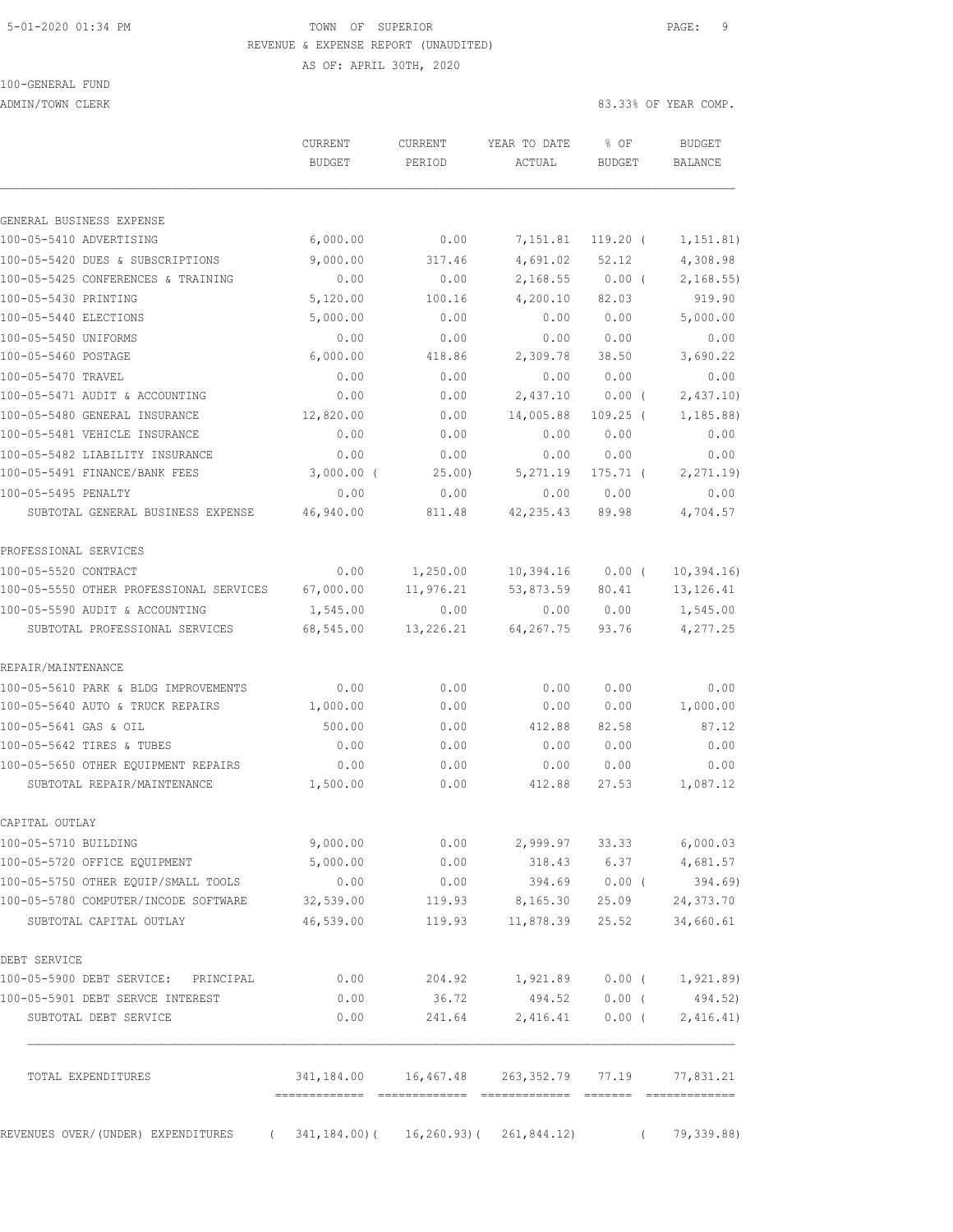### 5-01-2020 01:34 PM TOWN OF SUPERIOR PAGE: 10 REVENUE & EXPENSE REPORT (UNAUDITED)

AS OF: APRIL 30TH, 2020

| 100-GENERAL FUND |  |
|------------------|--|

| TAA AHIITTI TAMP<br>FINANCE                       |                          |                       |                                  |                 | 83.33% OF YEAR COMP.     |
|---------------------------------------------------|--------------------------|-----------------------|----------------------------------|-----------------|--------------------------|
|                                                   | CURRENT<br><b>BUDGET</b> | CURRENT<br>PERIOD     | YEAR TO DATE<br>ACTUAL           | % OF<br>BUDGET  | BUDGET<br><b>BALANCE</b> |
| REVENUES                                          |                          |                       |                                  |                 |                          |
| <b>GRANTS</b>                                     |                          |                       |                                  |                 |                          |
| 100-06-4601 CC CONVENIENCE FEE                    | 0.00                     | 0.00                  | 0.00                             | 0.00            | 0.00                     |
| SUBTOTAL GRANTS                                   | 0.00                     | 0.00                  | 0.00                             | 0.00            | 0.00                     |
| TOTAL REVENUES                                    | 0.00<br>=============    | 0.00<br>============= | 0.00<br>=============            | 0.00<br>======= | 0.00                     |
| EXPENDITURES                                      |                          |                       |                                  |                 |                          |
| PERSONEL                                          |                          |                       |                                  |                 |                          |
| 100-06-5100 SALARIES                              | 0.00                     | 0.00                  | 0.00                             | 0.00            | 0.00                     |
| 100-06-5101 OVERTIME                              | 0.00                     | 0.00                  | 0.00                             | 0.00            | 0.00                     |
| 100-06-5151 FICA                                  | 0.00                     | 0.00                  | 0.00                             | 0.00            | 0.00                     |
| 100-06-5152 MEDICARE                              | 0.00                     | 0.00                  | 0.00                             | 0.00            | 0.00                     |
| 100-06-5153 STATE UNEMPLOYMENT                    | 0.00                     | 0.00                  | 0.00                             | 0.00            | 0.00                     |
| 100-06-5154 WORKERS COMP INSURANCE                | 0.00                     | 0.00                  | 0.00                             | 0.00            | 0.00                     |
| 100-06-5161 ARIZONA STATE RETIREMENT              | 0.00                     | 0.00                  | 0.00                             | 0.00            | 0.00                     |
| 100-06-5162 LIFE INSURANCE                        | 0.00                     | 0.00                  | 0.00                             | 0.00            | 0.00                     |
| 100-06-5163 HEALTH INSURANCE                      | 0.00                     | 0.00                  | 0.00                             | 0.00            | 0.00                     |
| 100-06-5164 DENTAL INSURANCE<br>SUBTOTAL PERSONEL | 0.00<br>0.00             | 0.00<br>0.00          | 0.00<br>0.00                     | 0.00<br>0.00    | 0.00<br>0.00             |
| SUPPLIES                                          |                          |                       |                                  |                 |                          |
| 100-06-5210 OFFICE SUPPLIES                       | 0.00                     | 0.00                  | 0.00                             | 0.00            | 0.00                     |
| 100-06-5220 MEDICAL SUPPLIES                      | 0.00                     | 0.00                  | 0.00                             | 0.00            | 0.00                     |
| 100-06-5225 SAFETY SUPPLIES/EQUIPMENT             | 0.00                     | 0.00                  | 0.00                             | 0.00            | 0.00                     |
| 100-06-5230 SANITATION SUPPLIES                   | 0.00                     | 0.00                  | 0.00                             | 0.00            | 0.00                     |
| 100-06-5299 OPERATING SUPPLIES                    | 0.00                     |                       | 120.44 3,254.66 0.00 ( 3,254.66) |                 |                          |
| SUBTOTAL SUPPLIES                                 | 0.00                     |                       | $120.44$ $3,254.66$ $0.00$ (     |                 | 3, 254.66                |
| UTILITIES                                         |                          |                       |                                  |                 |                          |
| 100-06-5310 ELECTRICITY                           | 0.00                     | 0.00                  | 0.00                             | 0.00            | 0.00                     |
| 100-06-5320 GAS                                   | 0.00                     | 0.00                  | 0.00                             | 0.00            | 0.00                     |
| 100-06-5330 REFUSE                                | 0.00                     | 0.00                  | 0.00                             | 0.00            | 0.00                     |
| 100-06-5340 SEWER                                 | 0.00                     | 0.00                  | 0.00                             | 0.00            | 0.00                     |
| 100-06-5350 TELEPHONE                             | 0.00                     | 0.00                  | 0.00                             | 0.00            | 0.00                     |
| 100-06-5360 WATER<br>SUBTOTAL UTILITIES           | 0.00<br>0.00             | 0.00<br>0.00          | 0.00<br>0.00                     | 0.00<br>0.00    | 0.00<br>0.00             |
| GENERAL BUSINESS EXPENSE                          |                          |                       |                                  |                 |                          |
| 100-06-5410 ADVERTISING                           | 0.00                     | 0.00                  | 0.00                             | 0.00            | 0.00                     |
| 100-06-5420 DUES & SUBSCRIPTIONS                  | 0.00                     | 0.00                  | 0.00                             | 0.00            | 0.00                     |
| 100-06-5425 CONFERENCES & TRAINING                | 0.00                     | 0.00                  | 0.00                             | 0.00            | 0.00                     |
| 100-06-5430 PRINTING                              | 0.00                     | 0.00                  | 0.00                             | 0.00            | 0.00                     |
| 100-06-5450 UNIFORMS                              | 0.00                     | 0.00                  | 0.00                             | 0.00            | 0.00                     |
| 100-06-5460 POSTAGE                               | 0.00                     | 0.00                  | 0.00                             | 0.00            | 0.00                     |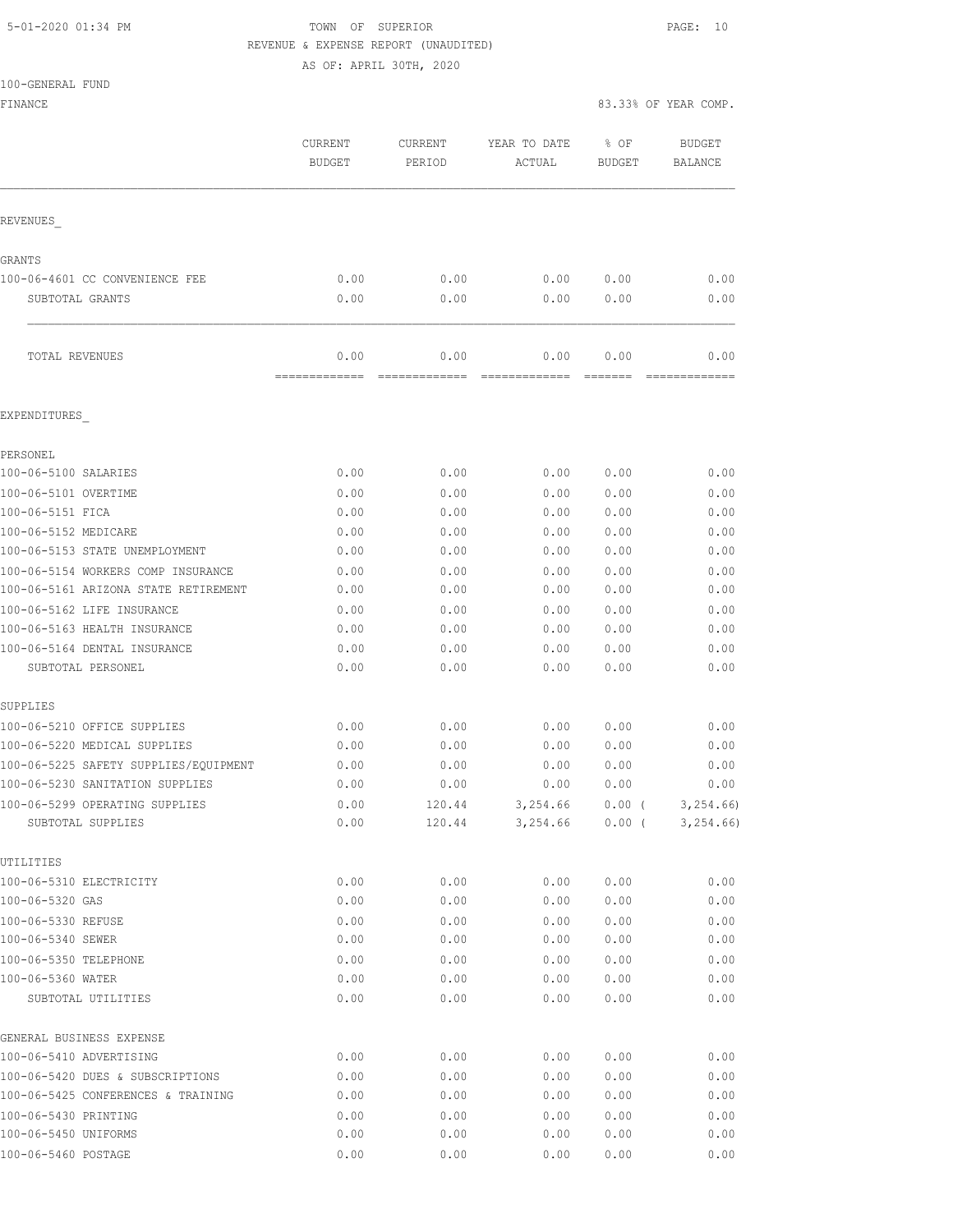#### 5-01-2020 01:34 PM TOWN OF SUPERIOR PAGE: 11 REVENUE & EXPENSE REPORT (UNAUDITED) AS OF: APRIL 30TH, 2020

100-GENERAL FUND

FINANCE 83.33% OF YEAR COMP.

|                                         | <b>CURRENT</b>                       | <b>CURRENT</b>          | YEAR TO DATE                     | % OF          | <b>BUDGET</b>  |
|-----------------------------------------|--------------------------------------|-------------------------|----------------------------------|---------------|----------------|
|                                         | <b>BUDGET</b>                        | PERIOD                  | ACTUAL                           | <b>BUDGET</b> | <b>BALANCE</b> |
| 100-06-5470 TRAVEL                      | 0.00                                 | 0.00                    | 0.00                             | 0.00          | 0.00           |
| 100-06-5471 AUDIT & ACCOUNTING          | 0.00                                 | 0.00                    | 2,437.10                         | $0.00$ (      | 2,437.10)      |
| 100-06-5480 GENERAL INSURANCE           | 12,820.00                            | 0.00                    | 0.00                             | 0.00          | 12,820.00      |
| 100-06-5481 VEHICLE INSURANCE           | 0.00                                 | 0.00                    | 0.00                             | 0.00          | 0.00           |
| 100-06-5482 LIABILITY INSURANCE         | 0.00                                 | 0.00                    | 0.00                             | 0.00          | 0.00           |
| 100-06-5491 FINANCE/BANK FEES           | 9,100.00                             | 15.00                   | 6,762.34                         | 74.31         | 2,337.66       |
| SUBTOTAL GENERAL BUSINESS EXPENSE       | 21,920.00                            | 15.00                   | 9,199.44                         | 41.97         | 12,720.56      |
| PROFESSIONAL SERVICES                   |                                      |                         |                                  |               |                |
| 100-06-5550 OTHER PROFESSIONAL SERVICES | 46,000.00                            | 0.00                    | 27,520.00                        | 59.83         | 18,480.00      |
| 100-06-5590 AUDIT & ACCOUNTING          | 1,545.00                             | 0.00                    | 0.00                             | 0.00          | 1,545.00       |
| SUBTOTAL PROFESSIONAL SERVICES          | 47,545.00                            | 0.00                    | 27,520.00                        | 57.88         | 20,025.00      |
| CAPITAL OUTLAY                          |                                      |                         |                                  |               |                |
| 100-06-5720 OFFICE EQUIPMENT            | 0.00                                 | 0.00                    | 0.00                             | 0.00          | 0.00           |
| SUBTOTAL CAPITAL OUTLAY                 | 0.00                                 | 0.00                    | 0.00                             | 0.00          | 0.00           |
|                                         |                                      |                         |                                  |               |                |
| TOTAL EXPENDITURES                      | 69,465.00<br>-------------           | 135.44<br>============= | 39,974.10 57.55<br>============= |               | 29,490.90      |
| REVENUES OVER/(UNDER) EXPENDITURES      | $(69, 465, 00)$ (135.44) (39,974.10) |                         |                                  | $\sqrt{2}$    | 29,490.90)     |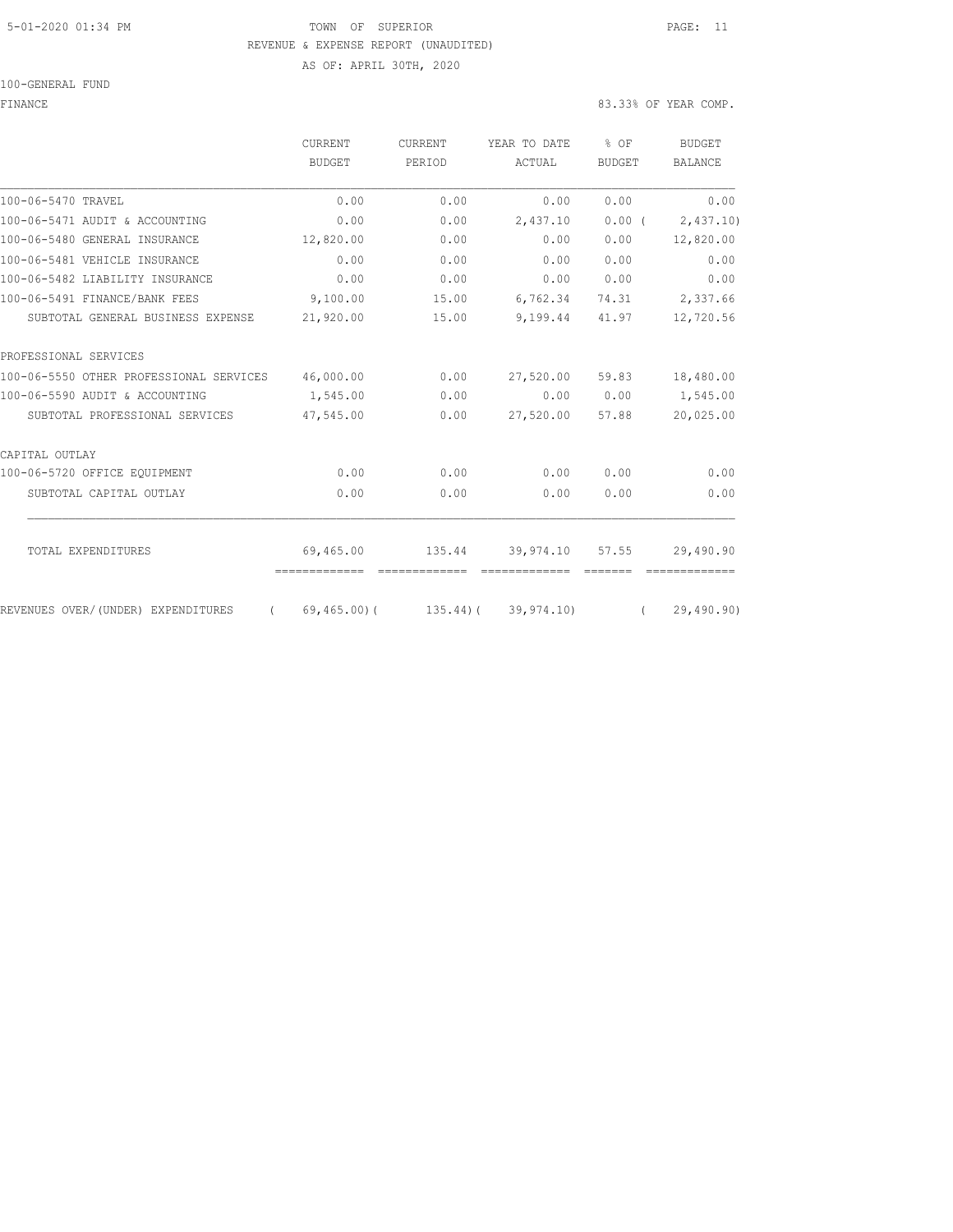|  | 5-01-2020 01:34 PM |  |
|--|--------------------|--|
|  |                    |  |

#### TOWN OF SUPERIOR **Example 2010** PAGE: 12 REVENUE & EXPENSE REPORT (UNAUDITED)

AS OF: APRIL 30TH, 2020

| 100-GENERAL FUND |  |
|------------------|--|
|                  |  |

| POLICE                                                          |                          |                          |                        |                       | 83.33% OF YEAR COMP.            |
|-----------------------------------------------------------------|--------------------------|--------------------------|------------------------|-----------------------|---------------------------------|
|                                                                 | CURRENT<br><b>BUDGET</b> | <b>CURRENT</b><br>PERIOD | YEAR TO DATE<br>ACTUAL | % OF<br><b>BUDGET</b> | <b>BUDGET</b><br><b>BALANCE</b> |
| REVENUES                                                        |                          |                          |                        |                       |                                 |
| BUSINESS SERVICES                                               |                          |                          |                        |                       |                                 |
| 100-07-4230 PD SERVICES-IMPOUND/FING PRI                        | 3,000.00                 | $30.00$ (                | 2, 519.87              | $84.00 -$             | 5,519.87                        |
| 100-07-4231 K-9 REVENUE                                         | 0.00                     | 0.00                     | 0.00                   | 0.00                  | 0.00                            |
| 100-07-4240 FEES                                                | 0.00                     | 0.00                     | 0.00                   | 0.00                  | 0.00                            |
| 100-07-4250 TRAFFIC FINES                                       | 14,000.00                | 686.98                   | 12,824.62              | 91.60                 | 1,175.38                        |
| SUBTOTAL BUSINESS SERVICES                                      | 17,000.00                | 716.98                   | 10,304.75              | 60.62                 | 6,695.25                        |
| GRANTS                                                          |                          |                          |                        |                       |                                 |
| 100-07-4600 REVENUE                                             | 0.00                     | 0.00                     | 1,366.80               | $0.00$ (              | 1,366.80)                       |
| SUBTOTAL GRANTS                                                 | 0.00                     | 0.00                     | 1,366.80               | $0.00$ (              | 1,366.80                        |
| CONTRIBUTIONS                                                   |                          |                          |                        |                       |                                 |
| 100-07-4780 OFF DUTY SALARIES                                   | 0.00                     | 0.00                     | 0.00                   | 0.00                  | 0.00                            |
| 100-07-4781 OFF DUTY VEHICLE USE                                | 0.00                     | 182.00                   | 182.00                 | $0.00$ (              | 182.00)                         |
| SUBTOTAL CONTRIBUTIONS                                          | 0.00                     | 182.00                   | 182.00                 | $0.00$ (              | 182.00)                         |
| TOTAL REVENUES                                                  | 17,000.00                | 898.98                   | 11,853.55              | 69.73                 | 5,146.45                        |
| EXPENDITURES                                                    |                          |                          |                        |                       |                                 |
| PERSONEL                                                        |                          |                          |                        |                       |                                 |
| 100-07-5100 SALARIES                                            | 448,255.00               | 0.00                     | 343,009.47             | 76.52                 | 105, 245.53                     |
| 100-07-5101 OVERTIME                                            | 30,000.00                | 0.00                     | 14,215.32              | 47.38                 | 15,784.68                       |
| 100-07-5102 TAXABLE AUTO ALLOWANCE                              | 0.00                     | 0.00                     | 0.00                   | 0.00                  | 0.00                            |
| 100-07-5151 FICA                                                | 4,054.00                 | 0.00                     | 2,633.52               | 64.96                 | 1,420.48                        |
| 100-07-5152 MEDICARE                                            | 6,320.00                 | 0.00                     | 4,942.65               | 78.21                 | 1,377.35                        |
| 100-07-5153 STATE UNEMPLOYMENT                                  | 579.00                   | 0.00                     | 793.96                 | $137.13$ (            | 214.96)                         |
| 100-07-5154 WORKERS COMP INSURANCE                              | 27,817.00                | 6,868.00                 | 30,490.00              | $109.61$ (            | 2,673.00                        |
| 100-07-5160 PUBLIC SAFETY RETIREMENT                            | 77,317.00                | 7,558.17                 | 77,504.38              | $100.24$ (            | 187.38)                         |
| 100-07-5161 ARIZONA STATE RETIREMENT                            | 0.00                     | 0.00                     | 2,744.23               | $0.00$ (              | 2,744.23                        |
| 100-07-5162 LIFE INSURANCE                                      | 683.00                   | 0.00                     | 654.30                 | 95.80                 | 28.70                           |
| 100-07-5163 HEALTH INSURANCE                                    | 75,898.00                | 0.00                     | 63,604.90              | 83.80                 | 12,293.10                       |
| 100-07-5164 DENTAL INSURANCE<br>100-07-5180 RESOLUTION SALARIES | 3,143.00                 | 0.00                     | 2,486.20               | 79.10                 | 656.80                          |
|                                                                 | 0.00                     | 0.00                     | 0.00                   | 0.00                  | 0.00                            |
| 100-07-5181 DALMOLIN EXCAVATING SALARIES<br>SUBTOTAL PERSONEL   | 0.00<br>674,066.00       | 0.00<br>14,426.17        | 0.00<br>543,078.93     | 0.00<br>80.57         | 0.00<br>130,987.07              |
| SUPPLIES                                                        |                          |                          |                        |                       |                                 |
| 100-07-5210 OFFICE SUPPLIES                                     | 0.00                     | 0.00                     | 0.00                   | 0.00                  | 0.00                            |
| 100-07-5220 MEDICAL SUPPLIES                                    | 0.00                     | 0.00                     | 0.00                   | 0.00                  | 0.00                            |
| 100-07-5225 SAFETY SUPPLIES/EQUIPMENT                           | 0.00                     | 0.00                     | 0.00                   | 0.00                  | 0.00                            |
| 100-07-5227 K9 FOOD & MEDICAL SUPPLIES                          | 2,000.00                 | 0.00                     | 1,499.56               | 74.98                 | 500.44                          |

100-07-5230 SANITATION SUPPLIES 0.00 0.00 0.00 0.00 0.00 100-07-5299 OPERATING SUPPLIES 4,000.00 0.00 5,649.49 141.24 ( 1,649.49) SUBTOTAL SUPPLIES 6,000.00 0.00 7,149.05 119.15 ( 1,149.05)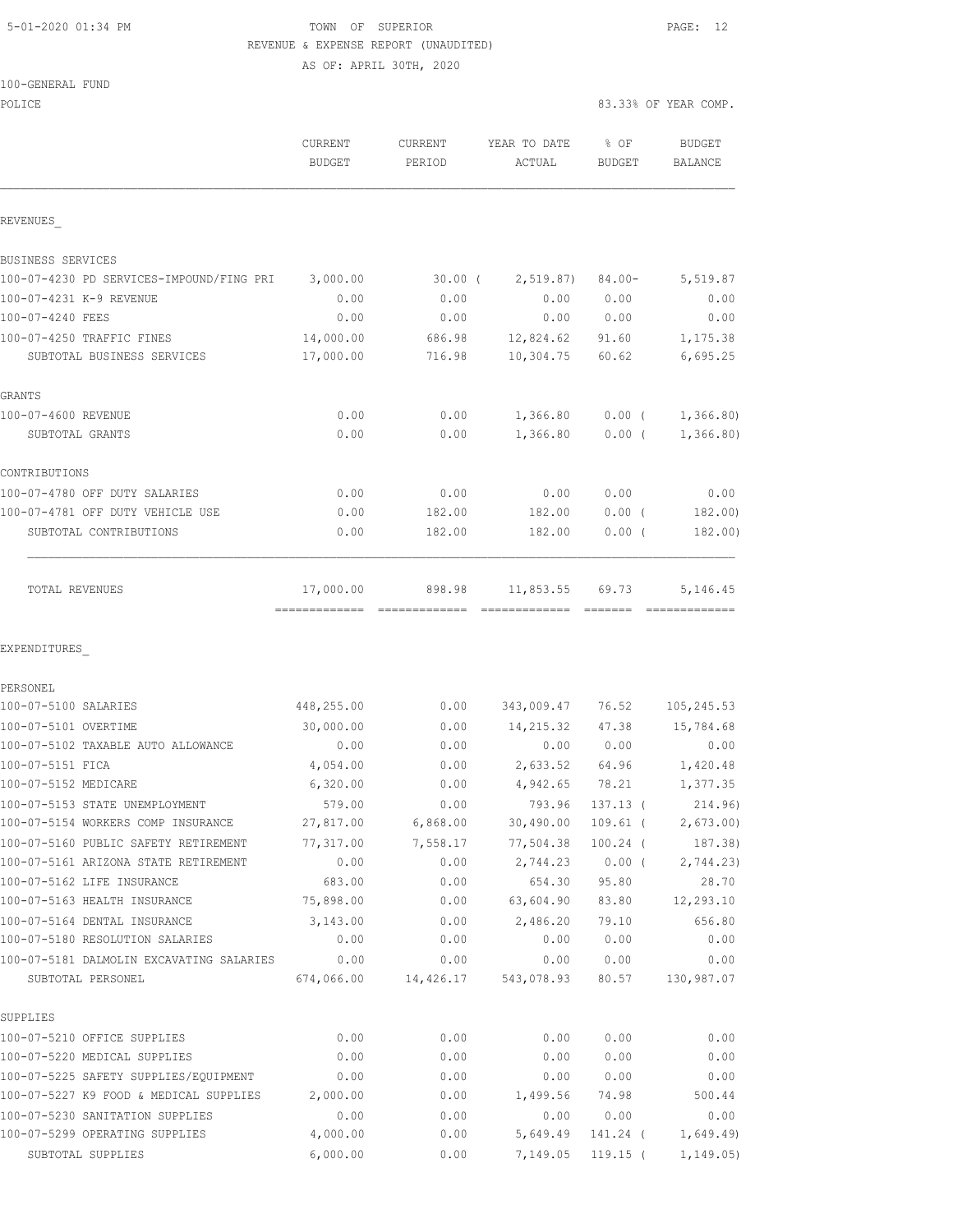### 5-01-2020 01:34 PM TOWN OF SUPERIOR PAGE: 13 REVENUE & EXPENSE REPORT (UNAUDITED)

AS OF: APRIL 30TH, 2020

|  | 100-GENERAL | FUND |
|--|-------------|------|
|  |             |      |

POLICE 83.33% OF YEAR COMP.

 CURRENT CURRENT YEAR TO DATE % OF BUDGET BUDGET PERIOD ACTUAL BUDGET BALANCE UTILITIES 100-07-5310 ELECTRICITY 4,900.00 40.87 366.52 7.48 4,533.48 100-07-5320 GAS 200.00 0.00 0.00 0.00 200.00 100-07-5330 REFUSE 0.00 0.00 0.00 0.00 0.00 100-07-5340 SEWER 0.00 0.00 0.00 0.00 0.00 100-07-5350 TELEPHONE 14,000.00 107.32 21,824.90 155.89 ( 7,824.90) 100-07-5360 WATER 1,000.00 107.47 1,103.98 110.40 ( 103.98) 100-07-5380 SECURITY 0.00 0.00 0.00 0.00 0.00 SUBTOTAL UTILITIES 20,100.00 255.66 23,295.40 115.90 ( 3,195.40) GENERAL BUSINESS EXPENSE 100-07-5410 ADVERTISING 500.00 0.00 0.00 0.00 500.00 100-07-5420 DUES & SUBSCRIPTIONS 1,000.00 0.00 1,265.00 126.50 ( 265.00) 100-07-5425 CONFERENCES & TRAINING 0.00 0.00 0.38 0.00 ( 0.38) 100-07-5430 PRINTING 600.00 0.00 52.50 8.75 547.50 100-07-5450 UNIFORMS 0.00 0.00 0.00 0.00 0.00 100-07-5460 POSTAGE 500.00 80.55 439.12 87.82 60.88 100-07-5470 TRAVEL 0.00 0.00 0.00 0.00 0.00 100-07-5471 AUDIT & ACCOUNTING 1,545.00 0.00 2,437.10 157.74 ( 892.10) 100-07-5480 GENERAL INSURANCE 12,820.00 0.00 11,465.88 89.44 1,354.12 100-07-5481 VEHICLE INSURANCE 0.00 0.00 0.00 0.00 0.00 100-07-5482 LIABILITY INSURANCE 0.00 0.00 0.00 0.00 0.00 100-07-5492 BAD DEBT EXPENSE 0.00 0.00 0.00 0.00 0.00 SUBTOTAL GENERAL BUSINESS EXPENSE 16,965.00 80.55 15,659.98 92.31 1,305.02 PROFESSIONAL SERVICES 100-07-5520 CONTRACTUAL SERVICES 75,000.00 0.00 56,250.00 75.00 18,750.00 100-07-5530 Animal Control 17,112.00 0.00 0.00 0.00 17,112.00<br>100-07-5550 OTHER PROFESSIONAL SERVICES 2,000.00 100.00 2,186.50 109.33 (186.50) 100-07-5550 OTHER PROFESSIONAL SERVICES SUBTOTAL PROFESSIONAL SERVICES 94,112.00 100.00 58,436.50 62.09 35,675.50 REPAIR/MAINTENANCE 100-07-5610 PARK & BLDG IMPROVEMENTS 0.00 0.00 51.50 0.00 ( 51.50) 100-07-5640 AUTO & TRUCK REPAIRS 0.00 439.00 ( 412.17) 0.00 412.17 100-07-5641 GAS & OIL 21,884.00 0.00 15,238.57 69.63 6,645.43 100-07-5642 TIRES & TUBES 0.00 0.00 126.04 0.00 ( 126.04) 100-07-5650 OTHER EQUIPMENT REPAIRS 0.00 0.00 0.00 0.00 0.00 SUBTOTAL REPAIR/MAINTENANCE 21,884.00 439.00 15,003.94 68.56 6,880.06 CAPITAL OUTLAY 100-07-5710 BUILDING 0.00 0.00 0.00 0.00 0.00 100-07-5715 VEHICLE 0.00 0.00 0.00 0.00 0.00 100-07-5720 OFFICE EQUIPMENT 0.00 0.00 0.00 0.00 0.00 100-07-5730 RADIO EQUIPMENT 0.00 0.00 0.00 0.00 0.00 100-07-5740 MEDICAL EQUIPMENT 0.00 0.00 0.00 0.00 0.00 100-07-5750 OTHER EQUIP/SMALL TOOLS 0.00 0.00 0.00 0.00 0.00 SUBTOTAL CAPITAL OUTLAY 0.00 0.00 0.00 0.00 0.00 TOTAL EXPENDITURES 833,127.00 15,301.38 662,623.80 79.53 170,503.20

REVENUES OVER/(UNDER) IMPORTATION OC 1990.00)( 14,402.40)( 650,770.25) ( 165 ) ( 165.256.75)

============= ============= ============= ======= =============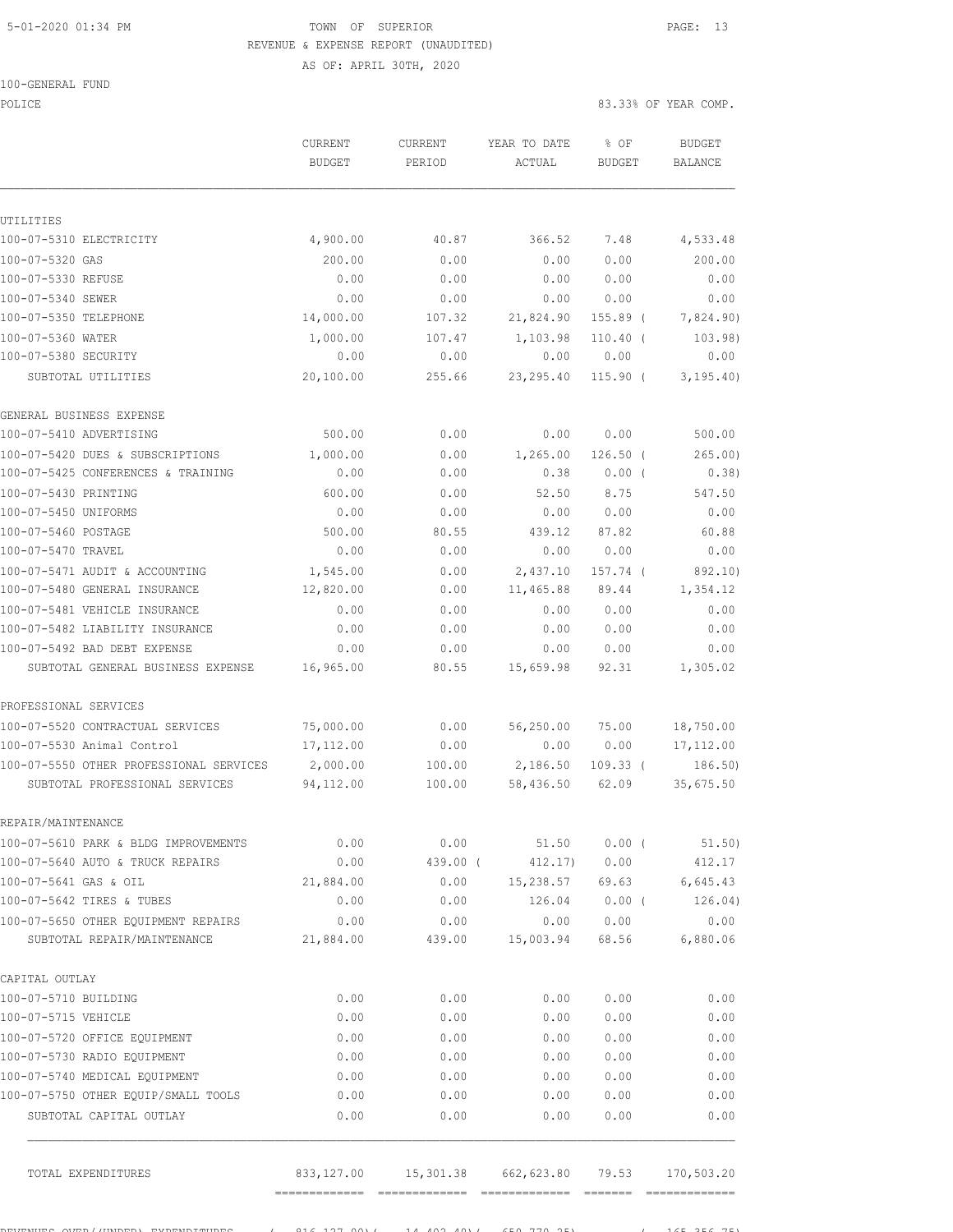### 5-01-2020 01:34 PM **TOWN** OF SUPERIOR **PAGE: 14**  REVENUE & EXPENSE REPORT (UNAUDITED) AS OF: APRIL 30TH, 2020

100-GENERAL FUND

| FIRE                                  |                                 |                          |                        | 83.33% OF YEAR COMP. |                                 |  |
|---------------------------------------|---------------------------------|--------------------------|------------------------|----------------------|---------------------------------|--|
|                                       | <b>CURRENT</b><br><b>BUDGET</b> | <b>CURRENT</b><br>PERIOD | YEAR TO DATE<br>ACTUAL | % OF<br>BUDGET       | <b>BUDGET</b><br><b>BALANCE</b> |  |
| REVENUES                              |                                 |                          |                        |                      |                                 |  |
| BUSINESS SERVICES                     |                                 |                          |                        |                      |                                 |  |
| 100-08-4240 FEES                      | 0.00                            | 0.00                     | 7.00                   | 0.00(                | 7.00)                           |  |
| 100-08-4250 FINES                     | 0.00                            | 0.00                     | 0.00                   | 0.00                 | 0.00                            |  |
| 100-08-4270 INTEREST INCOME           | 0.00                            | 0.00                     | 0.00                   | 0.00                 | 0.00                            |  |
| SUBTOTAL BUSINESS SERVICES            | 0.00                            | 0.00                     | 7.00                   | $0.00$ (             | 7.00)                           |  |
| GRANTS                                |                                 |                          |                        |                      |                                 |  |
| 100-08-4600 FIRE DEPT REVENUE         | 0.00                            | 0.00                     | 0.00                   | 0.00                 | 0.00                            |  |
| 100-08-4601 PUBLIC EDUCATION          | 0.00                            | 0.00                     | 200.00                 | $0.00$ (             | 200.00                          |  |
| SUBTOTAL GRANTS                       | 0.00                            | 0.00                     | 200.00                 | $0.00$ (             | 200.00)                         |  |
| CONTRIBUTIONS                         |                                 |                          |                        |                      |                                 |  |
| 100-08-4780 RESOLUTION SALARIES       | 0.00                            | 0.00                     | 0.00                   | 0.00                 | 0.00                            |  |
| SUBTOTAL CONTRIBUTIONS                | 0.00                            | 0.00                     | 0.00                   | 0.00                 | 0.00                            |  |
| TOTAL REVENUES                        | 0.00                            | 0.00                     | 207.00                 | 0.00(                | 207.00)                         |  |
| EXPENDITURES                          |                                 |                          |                        |                      |                                 |  |
| PERSONEL                              |                                 |                          |                        |                      |                                 |  |
| 100-08-5100 SALARIES                  | 67,195.00                       | 0.00                     | 51, 513.19             | 76.66                | 15,681.81                       |  |
| 100-08-5101 OVERTIME                  | 4,500.00                        | 0.00                     | 2,780.30               | 61.78                | 1,719.70                        |  |
| 100-08-5151 FICA                      | 4,234.00                        | 0.00                     | 2,836.71               | 67.00                | 1,397.29                        |  |
| 100-08-5152 MEDICARE                  | 990.00                          | 0.00                     | 663.45                 | 67.02                | 326.55                          |  |
| 100-08-5153 STATE UNEMPLOYMENT        | 171.00                          | 0.00                     | 157.44                 | 92.07                | 13.56                           |  |
| 100-08-5154 WORKERS COMP INSURANCE    | 3,596.00                        | 0.00                     | 0.00                   | 0.00                 | 3,596.00                        |  |
| 100-08-5160 PUBLIC SAFETY RETIREMENT  | 9,103.00                        | 592.95                   | 6,271.47               | 68.89                | 2,831.53                        |  |
| 100-08-5161 ARIZONA STATE RETIREMENT  | 0.00                            | 0.00                     | 0.00                   | 0.00                 | 0.00                            |  |
| 100-08-5162 LIFE INSURANCE            | 113.00                          | 0.00                     | 135.17                 | $119.62$ (           | 22.17                           |  |
| 100-08-5163 HEALTH INSURANCE          | 6,206.00                        | 0.00                     | 6,841.40               | $110.24$ (           | 635.40)                         |  |
| 100-08-5164 DENTAL INSURANCE          | 518.00                          | 0.00                     | 397.89                 | 76.81                | 120.11                          |  |
| 100-08-5180 RESOLUTION SALARIES       | 0.00                            | 0.00                     | 0.00                   | 0.00                 | 0.00                            |  |
| SUBTOTAL PERSONEL                     | 96,626.00                       | 592.95                   | 71,597.02              | 74.10                | 25,028.98                       |  |
| SUPPLIES                              |                                 |                          |                        |                      |                                 |  |
| 100-08-5210 OFFICE SUPPLIES           | 250.00                          | 0.00                     | 0.00                   | 0.00                 | 250.00                          |  |
| 100-08-5215 PUBLIC EDUCATION          | 1,200.00                        | 0.00                     | 1,297.86               | $108.16$ (           | 97.86)                          |  |
| 100-08-5220 MEDICAL SUPPLIES          | 0.00                            | 0.00                     | 0.00                   | 0.00                 | 0.00                            |  |
| 100-08-5225 SAFETY SUPPLIES/EQUIPMENT | 0.00                            | 0.00                     | 954.16                 | 0.00(                | 954.16)                         |  |
| 100-08-5230 SANITATION SUPPLIES       | 0.00                            | 0.00                     | 0.00                   | 0.00                 | 0.00                            |  |
| 100-08-5299 OPERATING SUPPLIES        | 3,000.00                        | 78.53                    | 1,723.89               | 57.46                | 1,276.11                        |  |
| SUBTOTAL SUPPLIES                     | 4,450.00                        | 78.53                    | 3,975.91               | 89.35                | 474.09                          |  |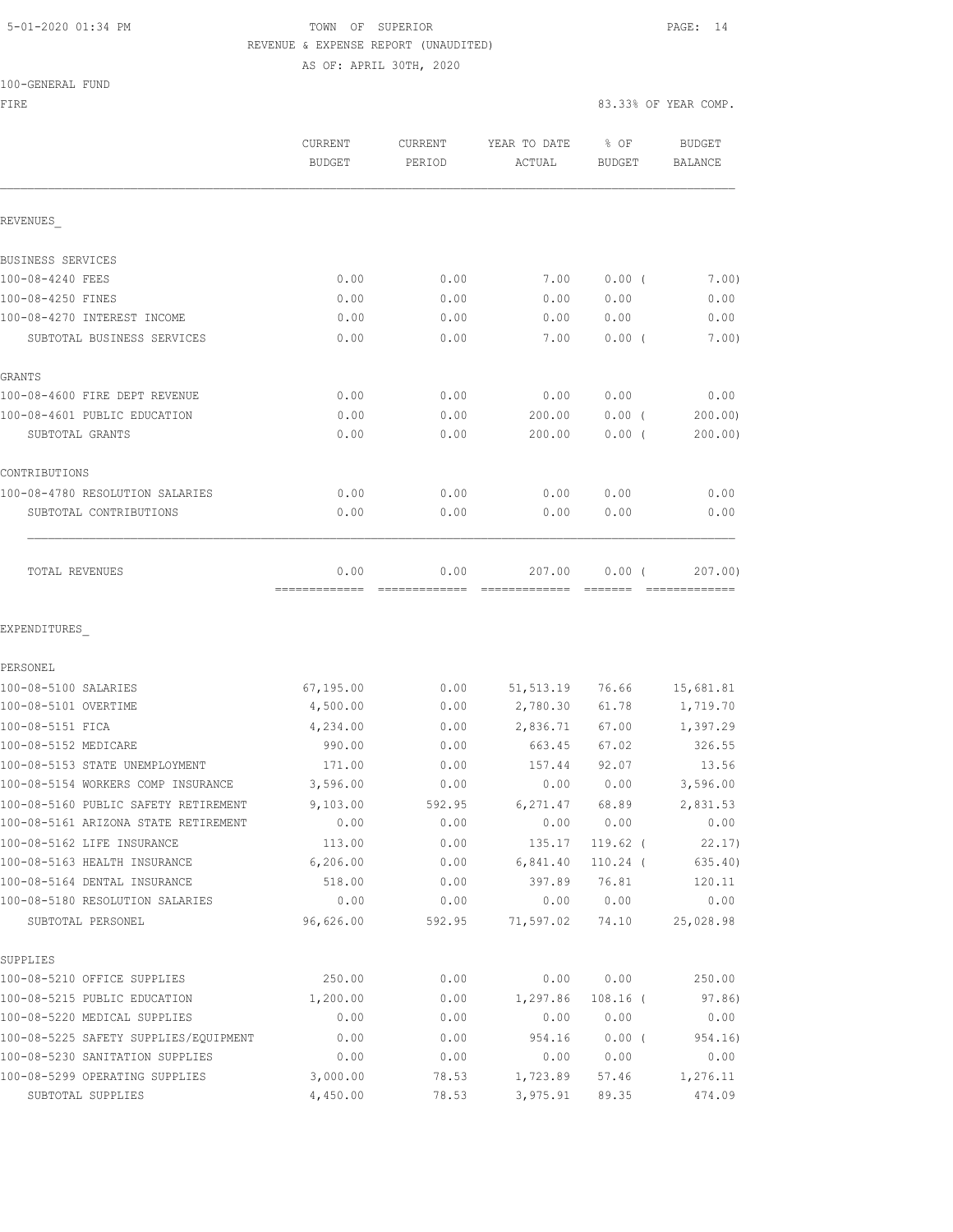## 5-01-2020 01:34 PM TOWN OF SUPERIOR PAGE: 15 REVENUE & EXPENSE REPORT (UNAUDITED)

AS OF: APRIL 30TH, 2020

FIRE 83.33% OF YEAR COMP.

|                                         | CURRENT       | <b>CURRENT</b> | YEAR TO DATE | % OF          | <b>BUDGET</b>  |
|-----------------------------------------|---------------|----------------|--------------|---------------|----------------|
|                                         | <b>BUDGET</b> | PERIOD         | ACTUAL       | <b>BUDGET</b> | <b>BALANCE</b> |
|                                         |               |                |              |               |                |
| UTILITIES                               |               |                |              |               |                |
| 100-08-5310 ELECTRICITY                 | 2,783.00      | 130.91         | 2,063.90     | 74.16         | 719.10         |
| 100-08-5320 GAS                         | 0.00          | 0.00           | 75.00        | $0.00$ (      | 75.00)         |
| 100-08-5330 REFUSE                      | 0.00          | 0.00           | 0.00         | 0.00          | 0.00           |
| 100-08-5340 SEWER                       | 0.00          | 0.00           | 0.00         | 0.00          | 0.00           |
| 100-08-5350 TELEPHONE                   | 1,163.00      | 38.64          | 761.16       | 65.45         | 401.84         |
| 100-08-5360 WATER                       | 811.00        | 73.75          | 766.69       | 94.54         | 44.31          |
| SUBTOTAL UTILITIES                      | 4,757.00      | 243.30         | 3,666.75     | 77.08         | 1,090.25       |
| GENERAL BUSINESS EXPENSE                |               |                |              |               |                |
| 100-08-5410 ADVERTISING                 | 100.00        | 0.00           | 40.00        | 40.00         | 60.00          |
| 100-08-5420 DUES & SUBSCRIPTIONS        | 600.00        | 0.00           | 200.00       | 33.33         | 400.00         |
| 100-08-5425 CONFERENCES & TRAINING      | 0.00          | 0.00           | 0.00         | 0.00          | 0.00           |
| 100-08-5430 PRINTING                    | 700.00        | 0.00           | 712.96       | $101.85$ (    | 12.96)         |
| 100-08-5450 UNIFORMS                    | 0.00          | 0.00           | 0.00         | 0.00          | 0.00           |
| 100-08-5460 POSTAGE                     | 400.00        | 80.55          | 439.12       | 109.78 (      | 39.12)         |
| 100-08-5470 TRAVEL                      | 0.00          | 0.00           | 0.00         | 0.00          | 0.00           |
| 100-08-5471 AUDIT                       | 1,545.00      | 0.00           | 2,437.10     | 157.74 (      | 892.10)        |
| 100-08-5480 GENERAL INSURANCE           | 6,410.00      | 0.00           | 5,732.95     | 89.44         | 677.05         |
| 100-08-5481 VEHICLE INSURANCE           | 0.00          | 0.00           | 0.00         | 0.00          | 0.00           |
| 100-08-5482 LIABILITY INSURANCE         | 0.00          | 0.00           | 0.00         | 0.00          | 0.00           |
| 100-08-5492 BAD DEBT EXPENSE            | 0.00          | 0.00           | 0.00         | 0.00          | 0.00           |
| SUBTOTAL GENERAL BUSINESS EXPENSE       | 9,755.00      | 80.55          | 9,562.13     | 98.02         | 192.87         |
| PROFESSIONAL SERVICES                   |               |                |              |               |                |
| 100-08-5520 CONTRACTUAL SERVICES        | 0.00          | 0.00           | 400.00       | $0.00$ (      | 400.00)        |
| 100-08-5550 OTHER PROFESSIONAL SERVICES | 3,000.00      | 0.00           | 11,584.00    | $386.13$ (    | 8,584.00)      |
| 100-08-5555 HEALTH AND SAFETY           | 0.00          | 0.00           | 0.00         | 0.00          | 0.00           |
| SUBTOTAL PROFESSIONAL SERVICES          | 3,000.00      | 0.00           | 11,984.00    | 399.47 (      | 8,984.00)      |
| REPAIR/MAINTENANCE                      |               |                |              |               |                |
| 100-08-5610 PARK & BLDG IMPROVEMENTS    | 0.00          | 0.00           | 0.00         | 0.00          | 0.00           |
| 100-08-5630 FIRE APPARATUS MAINT        | 0.00          | 0.00           | 0.00         | 0.00          | 0.00           |
| 100-08-5640 AUTO & TRUCK REPAIRS        | 0.00          | 0.00           | 0.00         | 0.00          | 0.00           |
| 100-08-5641 GAS & OIL                   | 3,000.00      | 0.00           | 1,724.12     | 57.47         | 1,275.88       |
| 100-08-5642 TIRES & TUBES               | 0.00          | 0.00           | 0.00         | 0.00          | 0.00           |
| 100-08-5650 OTHER EQUIPMENT REPAIRS     | 0.00          | 0.00           | 0.00         | 0.00          | 0.00           |
| SUBTOTAL REPAIR/MAINTENANCE             | 3,000.00      | 0.00           | 1,724.12     | 57.47         | 1,275.88       |
| CAPITAL OUTLAY                          |               |                |              |               |                |
| 100-08-5710 BUILDING                    | 0.00          | 0.00           | 0.00         | 0.00          | 0.00           |
| 100-08-5720 OFFICE EQUIPMENT            | 0.00          | 0.00           | 0.00         | 0.00          | 0.00           |
| 100-08-5730 RADIO EQUIPMENT             | 0.00          | 0.00           | 0.00         | 0.00          | 0.00           |
| 100-08-5740 MEDICAL EQUIPMENT           | 0.00          | 0.00           | 0.00         | 0.00          | 0.00           |
| 100-08-5750 FIRE/PPE                    | 0.00          | 0.00           | 0.00         | 0.00          | 0.00           |

SUBTOTAL CAPITAL OUTLAY 0.00 0.00 0.00 0.00 0.00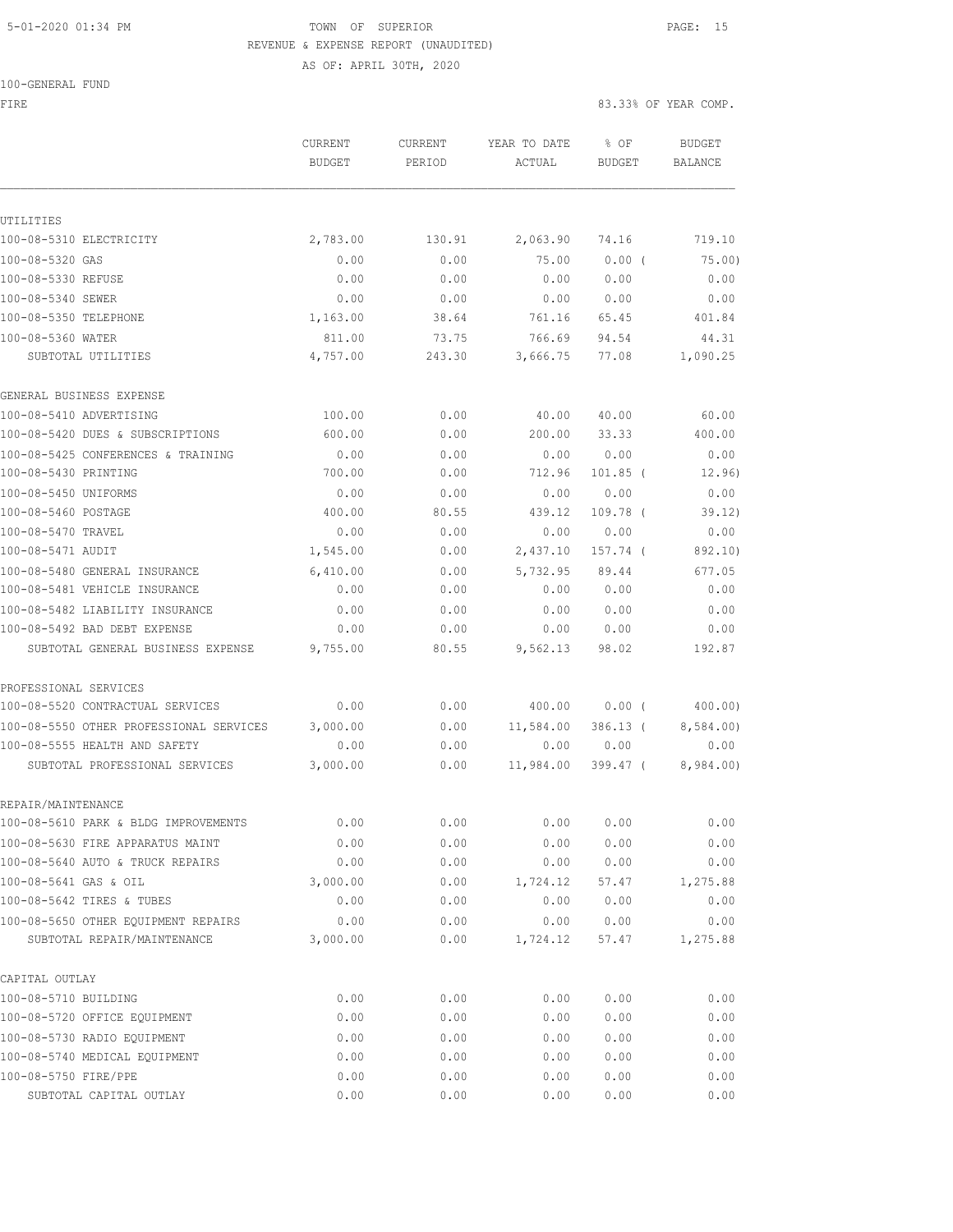### 5-01-2020 01:34 PM TOWN OF SUPERIOR PAGE: 16 REVENUE & EXPENSE REPORT (UNAUDITED) AS OF: APRIL 30TH, 2020

100-GENERAL FUND

|                                                 | CURRENT<br>BUDGET          | CURRENT<br>PERIOD         | YEAR TO DATE<br>ACTUAL     | % OF<br>BUDGET | <b>BUDGET</b><br>BALANCE |
|-------------------------------------------------|----------------------------|---------------------------|----------------------------|----------------|--------------------------|
|                                                 |                            |                           |                            |                |                          |
| DEBT SERVICE<br>100-08-5900 DEBT SVC- PRINCIPAL | 800.00                     | 98.04                     | 920.47                     | $115.06$ (     | 120.47)                  |
| 100-08-5901 DEBT SVC INTEREST                   | 400.00                     | 17.28                     | 232.72                     | 58.18          | 167.28                   |
|                                                 |                            |                           |                            |                |                          |
| SUBTOTAL DEBT SERVICE                           | 1,200.00                   | 115.32                    | 1,153.19                   | 96.10          | 46.81                    |
| TOTAL EXPENDITURES                              | 122,788.00<br>------------ | 1,110.65<br>------------- | 103,663.12<br>------------ | 84.42          | 19,124.88                |
| REVENUES OVER/(UNDER) EXPENDITURES              |                            | $122,788.00$ ( 1,110.65)( | 103,456.12)                |                | 19,331.88)               |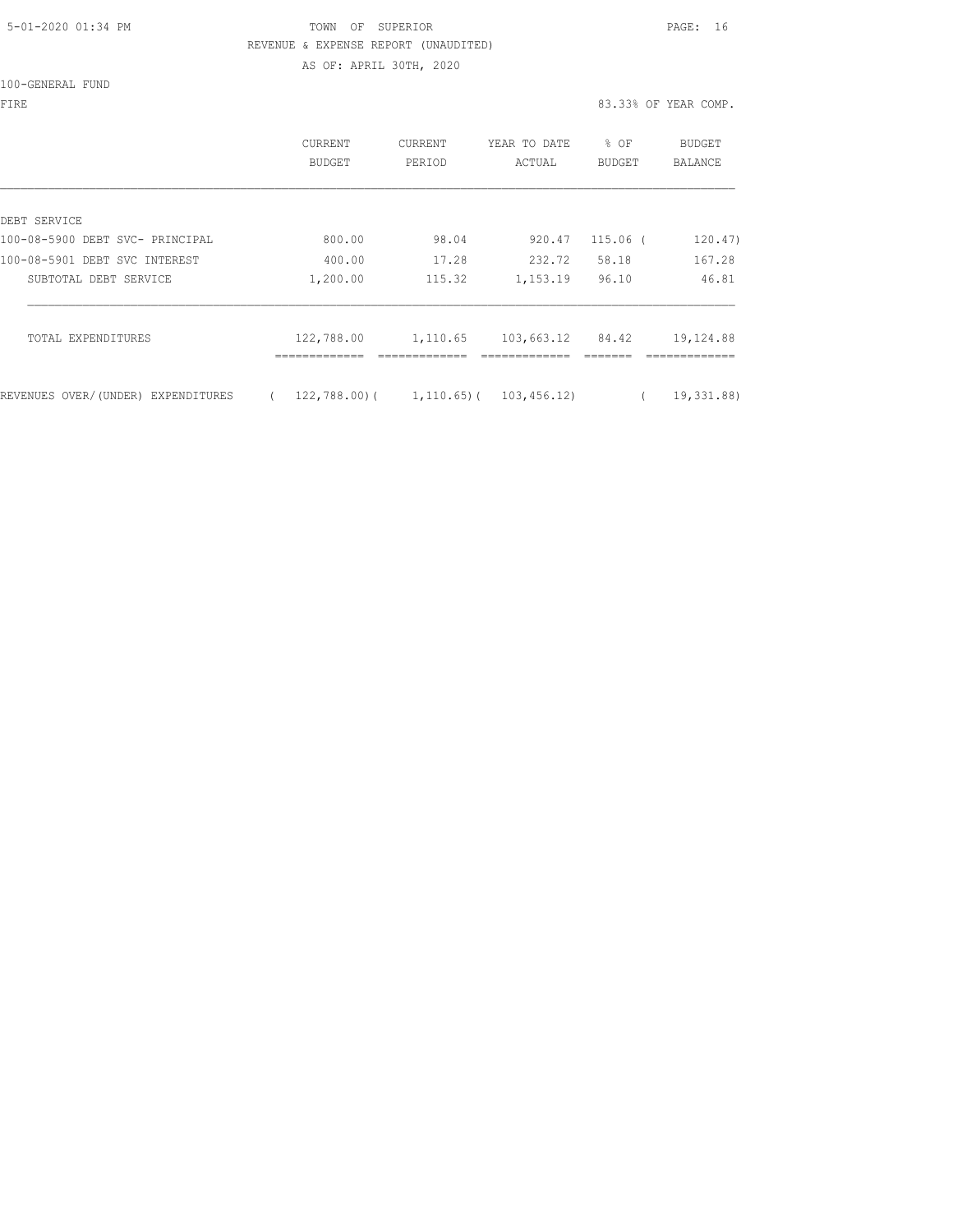#### 5-01-2020 01:34 PM TOWN OF SUPERIOR PAGE: 17 REVENUE & EXPENSE REPORT (UNAUDITED) AS OF: APRIL 30TH, 2020

100-GENERAL FUND

PW-STREETS/BLDG MAINT 83.33% OF YEAR COMP.

|                                                     | CURRENT<br><b>BUDGET</b> | <b>CURRENT</b><br>PERIOD | YEAR TO DATE<br>ACTUAL  | % OF<br><b>BUDGET</b>    | <b>BUDGET</b><br><b>BALANCE</b> |
|-----------------------------------------------------|--------------------------|--------------------------|-------------------------|--------------------------|---------------------------------|
| REVENUES                                            |                          |                          |                         |                          |                                 |
| GRANTS                                              |                          |                          |                         |                          |                                 |
| 100-09-4601 GRANT REIMBURSEMENTS                    | 0.00                     | 0.00                     | 4,261.14                | $0.00$ (                 | 4,261.14)                       |
| SUBTOTAL GRANTS                                     | 0.00                     | 0.00                     | 4,261.14                | $0.00$ (                 | 4, 261.14)                      |
| MISCELLANEOUS                                       |                          |                          |                         |                          |                                 |
| 100-09-4820 OTHER INCOME                            | 0.00                     | 0.00                     | 5,428.42                | $0.00$ (                 | 5,428.42)                       |
| 100-09-4821 RESIDENT DECAL                          | 0.00                     | 0.00                     | 0.00                    | 0.00                     | 0.00                            |
| 100-09-4822 TIPPING FEES                            | 0.00                     | 0.00                     | 0.00                    | 0.00                     | 0.00                            |
| SUBTOTAL MISCELLANEOUS                              | 0.00                     | 0.00                     | 5,428.42                | $0.00$ (                 | 5,428.42)                       |
| <b>TOTAL REVENUES</b>                               | 0.00                     | 0.00                     | 9,689.56                | $0.00$ (                 | 9,689.56                        |
| EXPENDITURES                                        |                          |                          |                         |                          |                                 |
| PERSONEL                                            |                          |                          |                         |                          |                                 |
| 100-09-5100 SALARIES                                | 70,857.00                | 0.00                     | 36,871.03               | 52.04                    | 33,985.97                       |
| 100-09-5101 OVERTIME                                | 2,000.00                 | 0.00                     | 2,314.71                | $115.74$ (               | 314.71)                         |
| 100-09-5120 INMATE LABOR                            | 4,500.00                 | 0.00                     | 3,287.50                | 73.06                    | 1,212.50                        |
| 100-09-5151 FICA                                    | 4,393.00                 | 0.00                     | 2,291.45                | 52.16                    | 2,101.55                        |
| 100-09-5152 MEDICARE                                | 1,027.00                 | 0.00                     | 535.91                  | 52.18                    | 491.09                          |
| 100-09-5153 STATE UNEMPLOYMENT                      | 173.00                   | 0.00                     | 147.57                  | 85.30                    | 25.43                           |
| 100-09-5154 WORKERS COMP INSURANCE                  | 1,432.00                 | 589.00                   | 1,643.00                | 114.73 (                 | 211.00)                         |
| 100-09-5161 ARIZONA STATE RETIREMENT                | 8,452.00                 | 0.00                     | 5,161.96                | 61.07                    | 3,290.04                        |
| 100-09-5162 LIFE INSURANCE                          | 84.00                    | 0.00                     | 256.80                  | $305.71$ (               | 172.80)                         |
| 100-09-5163 HEALTH INSURANCE                        | 9,284.00                 | 0.00                     | 14,081.94               | $151.68$ (               | 4,797.94)                       |
| 100-09-5164 DENTAL INSURANCE                        | 573.00                   | 0.00                     | 1,120.81                | 195.60 (                 | 547.81)                         |
| SUBTOTAL PERSONEL                                   | 102,775.00               | 589.00                   | 67,712.68               | 65.88                    | 35,062.32                       |
| SUPPLIES                                            |                          |                          |                         |                          |                                 |
| 100-09-5210 OFFICE SUPPLIES                         | 0.00                     | 0.00                     | 0.00                    | 0.00                     | 0.00                            |
| 100-09-5220 MEDICAL SUPPLIES                        | 0.00                     | 0.00                     | 0.00                    | 0.00                     | 0.00                            |
| 100-09-5225 SAFETY SUPPLIES/EQUIPMENT               | 2,000.00                 | 0.00                     | 1,167.66                | 58.38                    | 832.34                          |
| 100-09-5227 K9 FOOD & MEDICAL SUPPLIES              | 0.00                     | 0.00                     | 0.00                    | 0.00                     | 0.00                            |
| 100-09-5230 SANITATION SUPPLIES                     | 14,000.00                | 1,532.77                 | 14,631.83               | $104.51$ (               | 631.83)                         |
| 100-09-5240 CHEMICAL SUPPLIES                       | 0.00                     | 0.00                     | 0.00                    | 0.00                     | 0.00                            |
| 100-09-5299 OPERATING SUPPLIES<br>SUBTOTAL SUPPLIES | 9,000.00<br>25,000.00    | 5.95<br>1,538.72         | 10,395.88<br>26, 195.37 | $115.51$ (<br>$104.78$ ( | 1,395.88<br>1, 195.37)          |
| UTILITIES                                           |                          |                          |                         |                          |                                 |
| 100-09-5310 ELECTRICITY                             | 8,000.00                 | 800.37                   | 6,766.22                | 84.58                    | 1,233.78                        |
| 100-09-5315 APS CONTRACT                            | 0.00                     | 0.00                     | 0.00                    | 0.00                     | 0.00                            |
| 100-09-5320 GAS                                     | 2,500.00                 | 118.23                   | 883.82                  | 35.35                    | 1,616.18                        |
| 100-09-5330 REFUSE                                  | 0.00                     | 0.00                     | 3, 414.42               | $0.00$ (                 | 3,414.42)                       |
| 100-09-5340 SEWER                                   | 0.00                     | 0.00                     | 0.00                    | 0.00                     | 0.00                            |

100-09-5350 TELEPHONE 675.00 0.00 450.00 66.67 225.00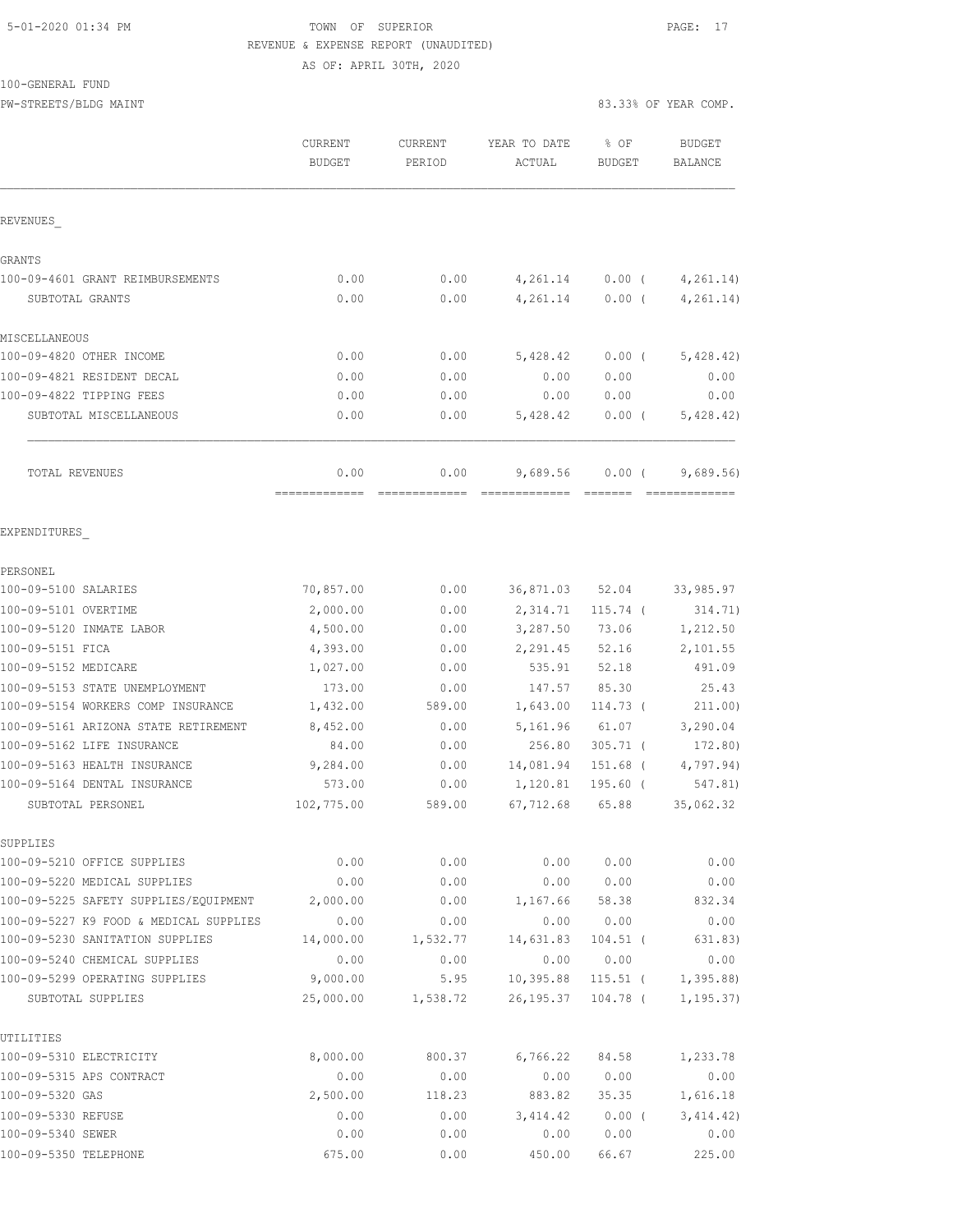### 5-01-2020 01:34 PM TOWN OF SUPERIOR PAGE: 18 REVENUE & EXPENSE REPORT (UNAUDITED) AS OF: APRIL 30TH, 2020

#### 100-GENERAL FUND

PW-STREETS/BLDG MAINT 83.33% OF YEAR COMP.

|                                                                         | CURRENT<br>BUDGET     | <b>CURRENT</b><br>PERIOD | YEAR TO DATE<br>ACTUAL               | % OF<br><b>BUDGET</b> | <b>BUDGET</b><br><b>BALANCE</b> |
|-------------------------------------------------------------------------|-----------------------|--------------------------|--------------------------------------|-----------------------|---------------------------------|
| 100-09-5360 WATER                                                       | 4,870.00              | 638.02                   | 5,331.76                             | $109.48$ (            | 461.76)                         |
| 100-09-5380 SECURITY                                                    | 825.00                | 0.00                     | 0.00                                 | 0.00                  | 825.00                          |
| SUBTOTAL UTILITIES                                                      | 16,870.00             | 1,556.62                 | 16,846.22                            | 99.86                 | 23.78                           |
| GENERAL BUSINESS EXPENSE                                                |                       |                          |                                      |                       |                                 |
| 100-09-5410 ADVERTISING                                                 | 955.00                | 0.00                     | 165.50                               | 17.33                 | 789.50                          |
| 100-09-5420 DUES & SUBSCRIPTIONS                                        | 0.00                  | 0.00                     | 0.00                                 | 0.00                  | 0.00                            |
| 100-09-5425 CONFERENCES & TRAINING                                      | 2,000.00              | 0.00                     | 0.00                                 | 0.00                  | 2,000.00                        |
| 100-09-5430 PRINTING                                                    | 0.00                  | 0.00                     | 0.00                                 | 0.00                  | 0.00                            |
| 100-09-5450 UNIFORMS                                                    | 4,000.00              | 271.17                   | 6,307.85                             | 157.70 (              | 2, 307.85                       |
| 100-09-5460 POSTAGE                                                     | 100.00                | 0.00                     | 0.00                                 | 0.00                  | 100.00                          |
| 100-09-5470 TRAVEL                                                      | 0.00                  | 0.00                     | 0.00                                 | 0.00                  | 0.00                            |
| 100-09-5471 AUDIT & ACCOUNTING                                          | 1,545.00              | 0.00                     | 2,437.09                             | 157.74 (              | 892.09)                         |
| 100-09-5480 GENERAL INSURANCE                                           | 12,820.00             | 0.00                     | 11,465.88                            | 89.44                 | 1,354.12                        |
| 100-09-5481 VEHICLE INSURANCE                                           | 0.00                  | 0.00                     | 0.00                                 | 0.00                  | 0.00                            |
| 100-09-5482 LIABILITY INSURANCE                                         | 0.00                  | 0.00                     | 0.00                                 | 0.00                  | 0.00                            |
| SUBTOTAL GENERAL BUSINESS EXPENSE                                       | 21,420.00             | 271.17                   | 20,376.32                            | 95.13                 | 1,043.68                        |
| PROFESSIONAL SERVICES                                                   |                       |                          |                                      |                       |                                 |
| 100-09-5520 CONTRACTUAL SERVICESL                                       | 0.00                  | 0.00                     | 3,719.35                             | $0.00$ (              | 3,719.35)                       |
| 100-09-5550 OTHER PROFESSIONAL SERVICES                                 | 6,000.00              | 0.00                     | 16,383.37                            | 273.06 (              | 10, 383.37                      |
| SUBTOTAL PROFESSIONAL SERVICES                                          | 6,000.00              | 0.00                     | 20,102.72                            | $335.05$ (            | 14, 102. 72)                    |
| REPAIR/MAINTENANCE                                                      |                       |                          |                                      |                       |                                 |
| 100-09-5610 PARK & BLDG IMPROVEMENTS                                    | 2,980.00              | 1,040.00                 | 20,647.36                            | 692.86 (              | 17,667.36                       |
| 100-09-5640 AUTO & TRUCK REPAIRS                                        | 7,500.00              | 1,646.02                 | 14,428.83                            | 192.38 (              | 6,928.83)                       |
| 100-09-5641 GAS & OIL                                                   | 1,000.00              | 0.00                     | 0.00                                 | 0.00                  | 1,000.00                        |
| 100-09-5642 TIRES & TUBES                                               | 0.00                  | 0.00                     | 1,175.96                             | $0.00$ (              | 1, 175.96)                      |
| 100-09-5643 INMATE FUEL                                                 | 500.00                | 0.00                     | 778.23                               | $155.65$ (            | 278.23)                         |
| 100-09-5650 OTHER EQUIPMENT REPAIRS                                     | 4,000.00              | 0.00                     | 6,422.06                             | $160.55$ (            | 2,422.06                        |
| 100-09-5670 STREET & SIDEWALK REPAIR                                    | 0.00                  | 0.00                     | 0.00                                 | 0.00                  | 0.00                            |
| SUBTOTAL REPAIR/MAINTENANCE                                             | 15,980.00             | 2,686.02                 | 43, 452.44                           | 271.92 (              | 27, 472.44)                     |
| CAPITAL OUTLAY                                                          |                       |                          |                                      |                       |                                 |
| 100-09-5710 BUILDING                                                    | 0.00                  | 0.00                     | 758.75                               | $0.00$ (              | 758.75)                         |
| 100-09-5711 MAGMA BUILDING                                              | 2,000.00              | 0.00                     | 0.00                                 | 0.00                  | 2,000.00                        |
| 100-09-5712 ROOSEVELT BUILDING                                          | 5,000.00              | 0.00                     | 0.00                                 | 0.00                  | 5,000.00                        |
| 100-09-5720 OFFICE EQUIPMENT                                            | 0.00                  | 0.00                     | 0.00                                 | 0.00                  | 0.00                            |
| 100-09-5750 OTHER EQUIP/SMALL TOOLS                                     | 10,000.00             | 0.00                     | 121.70                               |                       | 1.22 9,878.30                   |
| 100-09-5770 TRAFFIC SIGNS                                               | 0.00                  | 0.00                     | 0.00                                 | 0.00                  | 0.00                            |
| SUBTOTAL CAPITAL OUTLAY                                                 | 17,000.00             | 0.00                     | 880.45                               | 5.18                  | 16, 119.55                      |
| DEBT SERVICE                                                            |                       |                          |                                      |                       |                                 |
| 100-09-5900 DEBT SVC - PRINCIPAL                                        | 0.00                  | 0.00                     | 1,591.79                             |                       | $0.00$ ( $1,591.79$ )           |
| 100-09-5901 DEBT SVC - INTEREST                                         | 0.00                  | 0.00                     | 369.24                               | $0.00$ (              | 369.24)                         |
| 100-09-5999 CONTINGENCY                                                 | 10,000.00             | 0.00                     | 0.00                                 | 0.00                  | 10,000.00                       |
| SUBTOTAL DEBT SERVICE                                                   | 10,000.00             | 0.00                     | 1,961.03                             | 19.61                 | 8,038.97                        |
| TOTAL EXPENDITURES                                                      | -------------- ------ |                          | 215,045.00 6,641.53 197,527.23 91.85 |                       | 17,517.77                       |
| REVENUES OVER/(UNDER) EXPENDITURES (215,045.00) (6,641.53) (187,837.67) |                       |                          |                                      |                       | 27, 207.33)                     |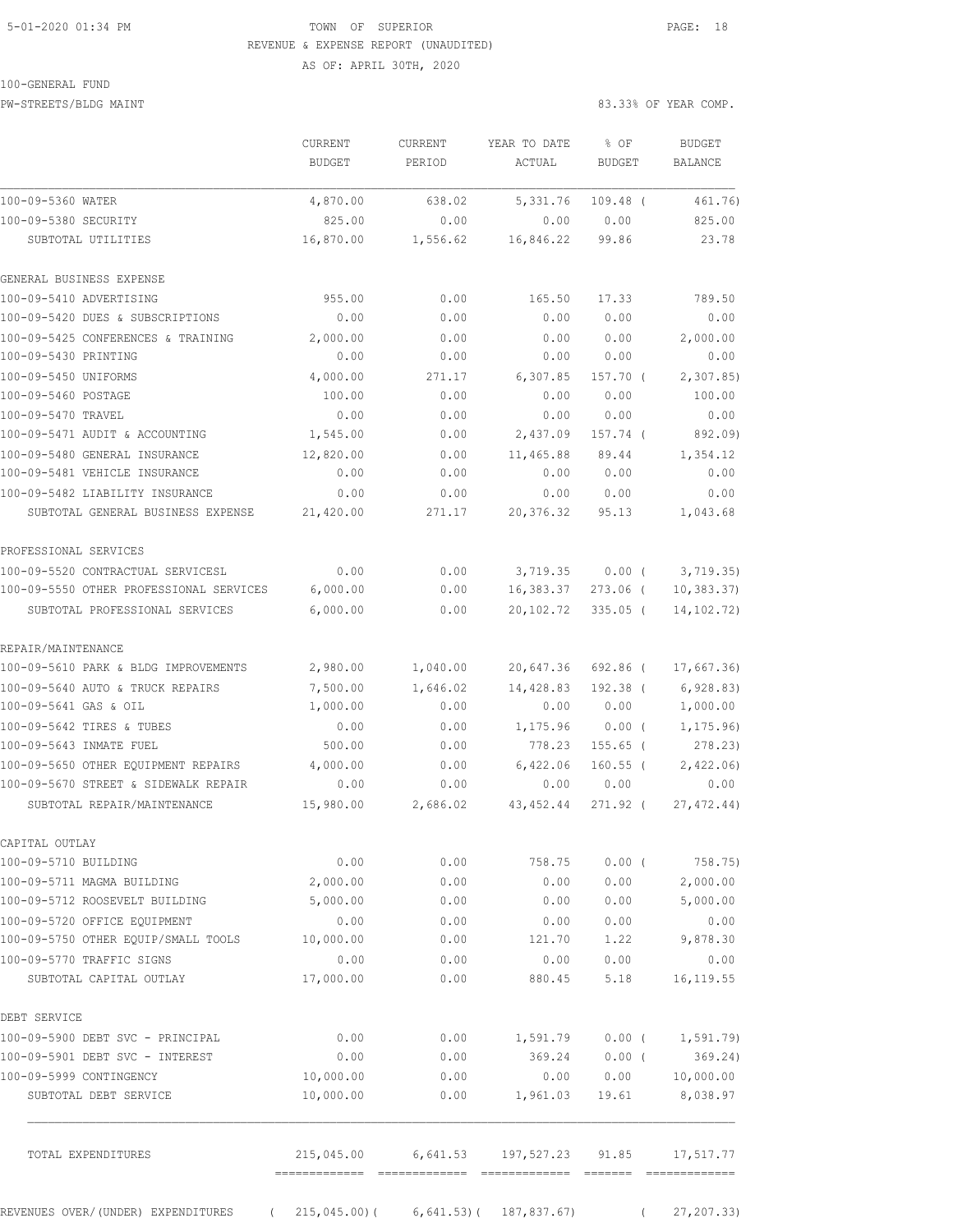#### 5-01-2020 01:34 PM TOWN OF SUPERIOR PAGE: 19 REVENUE & EXPENSE REPORT (UNAUDITED) AS OF: APRIL 30TH, 2020

 $100 - GEN$ 

| IOO-GENERAL FUND                      |                             |                                                                                                                                                                                                                                                                                                                                                                                                                                                                                                |                        |                  |                                 |
|---------------------------------------|-----------------------------|------------------------------------------------------------------------------------------------------------------------------------------------------------------------------------------------------------------------------------------------------------------------------------------------------------------------------------------------------------------------------------------------------------------------------------------------------------------------------------------------|------------------------|------------------|---------------------------------|
| PW-BLDG REGS/ZONING                   |                             |                                                                                                                                                                                                                                                                                                                                                                                                                                                                                                |                        |                  | 83.33% OF YEAR COMP.            |
|                                       | CURRENT<br><b>BUDGET</b>    | CURRENT<br>PERIOD                                                                                                                                                                                                                                                                                                                                                                                                                                                                              | YEAR TO DATE<br>ACTUAL | $8$ OF<br>BUDGET | <b>BUDGET</b><br><b>BALANCE</b> |
| REVENUES                              |                             |                                                                                                                                                                                                                                                                                                                                                                                                                                                                                                |                        |                  |                                 |
| BUSINESS SERVICES                     |                             |                                                                                                                                                                                                                                                                                                                                                                                                                                                                                                |                        |                  |                                 |
| 100-10-4240 FEES                      | 35,000.00                   | 0.00                                                                                                                                                                                                                                                                                                                                                                                                                                                                                           | 0.00                   | 0.00             | 35,000.00                       |
| 100-10-4250 FINES                     | 0.00                        | 0.00                                                                                                                                                                                                                                                                                                                                                                                                                                                                                           | 0.00                   | 0.00             | 0.00                            |
| SUBTOTAL BUSINESS SERVICES            | 35,000.00                   | 0.00                                                                                                                                                                                                                                                                                                                                                                                                                                                                                           | 0.00                   | 0.00             | 35,000.00                       |
| TOTAL REVENUES                        | 35,000.00<br>-------------- | 0.00<br>$\begin{array}{cccccccccc} \multicolumn{2}{c}{} & \multicolumn{2}{c}{} & \multicolumn{2}{c}{} & \multicolumn{2}{c}{} & \multicolumn{2}{c}{} & \multicolumn{2}{c}{} & \multicolumn{2}{c}{} & \multicolumn{2}{c}{} & \multicolumn{2}{c}{} & \multicolumn{2}{c}{} & \multicolumn{2}{c}{} & \multicolumn{2}{c}{} & \multicolumn{2}{c}{} & \multicolumn{2}{c}{} & \multicolumn{2}{c}{} & \multicolumn{2}{c}{} & \multicolumn{2}{c}{} & \multicolumn{2}{c}{} & \multicolumn{2}{c}{} & \mult$ | 0.00                   | 0.00<br>-------- | 35,000.00<br>--------------     |
| EXPENDITURES                          |                             |                                                                                                                                                                                                                                                                                                                                                                                                                                                                                                |                        |                  |                                 |
| PERSONEL                              |                             |                                                                                                                                                                                                                                                                                                                                                                                                                                                                                                |                        |                  |                                 |
| 100-10-5100 SALARIES                  | 38,083.00                   | 0.00                                                                                                                                                                                                                                                                                                                                                                                                                                                                                           | 53,584.00              | 140.70 (         | 15,501.00)                      |
| 100-10-5101 OVERTIME                  | 0.00                        | 0.00                                                                                                                                                                                                                                                                                                                                                                                                                                                                                           | 0.00                   | 0.00             | 0.00                            |
| 100-10-5151 FICA                      | 2,361.00                    | 0.00                                                                                                                                                                                                                                                                                                                                                                                                                                                                                           | 3,322.21               | $140.71$ (       | 961.21)                         |
| 100-10-5152 MEDICARE                  | 552.00                      | 0.00                                                                                                                                                                                                                                                                                                                                                                                                                                                                                           | 776.97                 | 140.76 (         | 224.97)                         |
| 100-10-5153 STATE UNEMPLOYMENT        | 30.00                       | 0.00                                                                                                                                                                                                                                                                                                                                                                                                                                                                                           | 64.32                  | $214.40$ (       | 34.32)                          |
| 100-10-5154 WORKERS COMP INSURANCE    | 68.00                       | 0.00                                                                                                                                                                                                                                                                                                                                                                                                                                                                                           | 0.00                   | 0.00             | 68.00                           |
| 100-10-5161 ARIZONA STATE RETIREMENT  | 4,547.00                    | 0.00                                                                                                                                                                                                                                                                                                                                                                                                                                                                                           | 6,488.98               | 142.71 (         | 1, 941.98)                      |
| 100-10-5162 LIFE INSURANCE            | 40.00                       | 0.00                                                                                                                                                                                                                                                                                                                                                                                                                                                                                           | 60.30                  | $150.75$ (       | 20.30)                          |
| 100-10-5163 HEALTH INSURANCE          | 0.00                        | 0.00                                                                                                                                                                                                                                                                                                                                                                                                                                                                                           | 0.00                   | 0.00             | 0.00                            |
| 100-10-5164 DENTAL INSURANCE          | 185.00                      | 0.00                                                                                                                                                                                                                                                                                                                                                                                                                                                                                           | 0.00                   | 0.00             | 185.00                          |
| SUBTOTAL PERSONEL                     | 45,866.00                   | 0.00                                                                                                                                                                                                                                                                                                                                                                                                                                                                                           | 64,296.78              | 140.18 (         | 18,430.78)                      |
| SUPPLIES                              |                             |                                                                                                                                                                                                                                                                                                                                                                                                                                                                                                |                        |                  |                                 |
| 100-10-5210 OFFICE SUPPLIES           | 0.00                        | 0.00                                                                                                                                                                                                                                                                                                                                                                                                                                                                                           | 0.00                   | 0.00             | 0.00                            |
| 100-10-5220 MEDICAL SUPPLIES          | 0.00                        | 0.00                                                                                                                                                                                                                                                                                                                                                                                                                                                                                           | 0.00                   | 0.00             | 0.00                            |
| 100-10-5225 SAFETY SUPPLIES/EQUIPMENT | 0.00                        | 0.00                                                                                                                                                                                                                                                                                                                                                                                                                                                                                           | ${\bf 0}$ . ${\bf 00}$ | 0.00             | 0.00                            |
| 100-10-5230 SANITATION SUPPLIES       | 0.00                        | 0.00                                                                                                                                                                                                                                                                                                                                                                                                                                                                                           | 0.00                   | 0.00             | 0.00                            |
| 100-10-5245 CONFERANCES & TRAINING    | 0.00                        | 0.00                                                                                                                                                                                                                                                                                                                                                                                                                                                                                           | 250.00                 | 0.00(            | 250.00)                         |
| 100-10-5299 OPERATING SUPPLIES        | 500.00                      | 0.00                                                                                                                                                                                                                                                                                                                                                                                                                                                                                           | 982.96                 | $196.59$ (       | 482.96)                         |
| SUBTOTAL SUPPLIES                     | 500.00                      | 0.00                                                                                                                                                                                                                                                                                                                                                                                                                                                                                           | 1,232.96               | $246.59$ (       | 732.96)                         |
| UTILITIES                             |                             |                                                                                                                                                                                                                                                                                                                                                                                                                                                                                                |                        |                  |                                 |
| 100-10-5310 ELECTRICITY               | 0.00                        | 0.00                                                                                                                                                                                                                                                                                                                                                                                                                                                                                           | 0.00                   | 0.00             | 0.00                            |
| 100-10-5320 GAS                       | 0.00                        | 0.00                                                                                                                                                                                                                                                                                                                                                                                                                                                                                           | 0.00                   | 0.00             | 0.00                            |
| 100-10-5330 REFUSE                    | 0.00                        | 0.00                                                                                                                                                                                                                                                                                                                                                                                                                                                                                           | 0.00                   | 0.00             | 0.00                            |

100-10-5340 SEWER 0.00 0.00 0.00 0.00 0.00 100-10-5350 TELEPHONE 0.00 0.00 450.00 0.00 ( 450.00) 100-10-5360 WATER 0.00 0.00 0.00 0.00 0.00 SUBTOTAL UTILITIES 0.00 0.00 450.00 0.00 ( 450.00)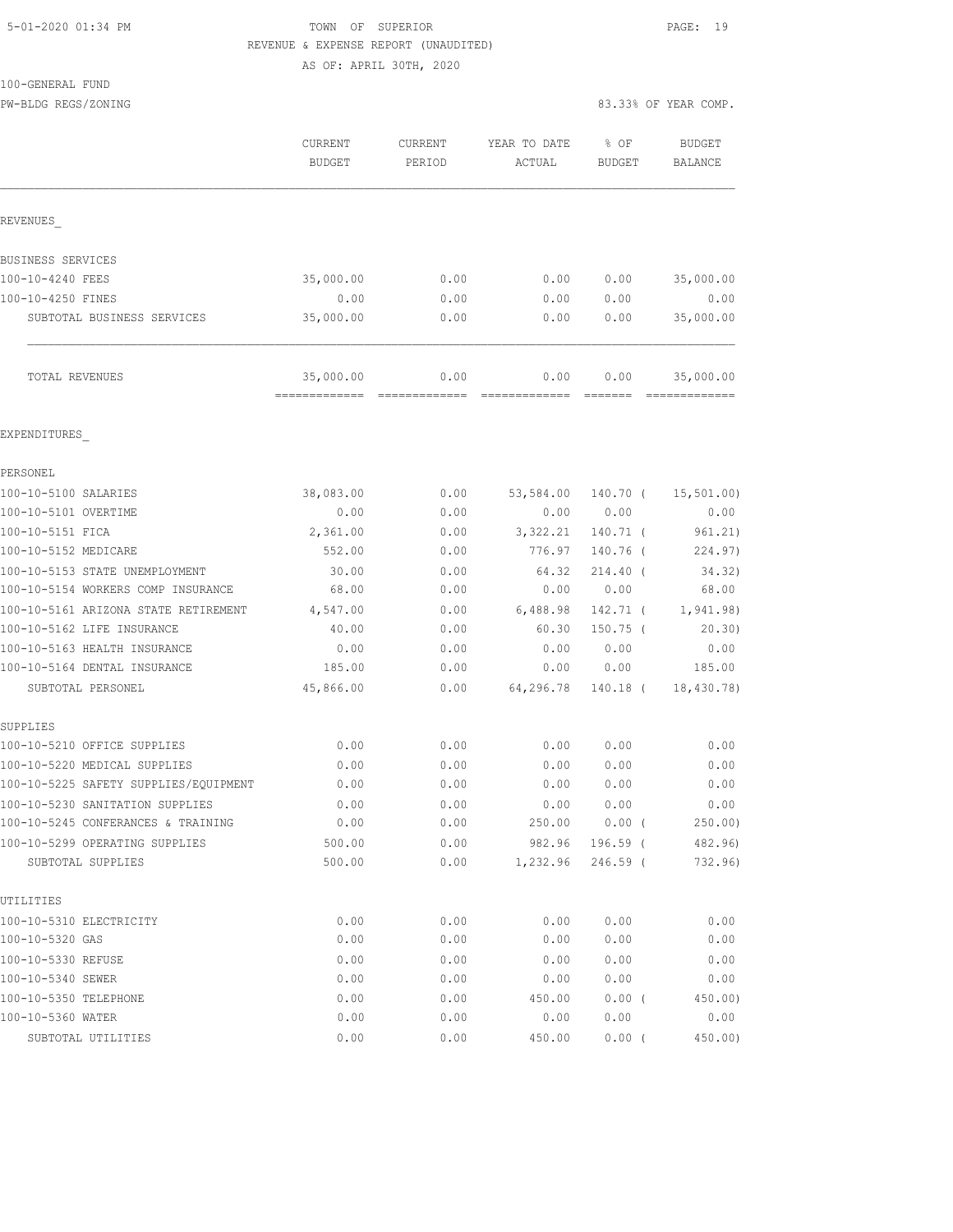### 5-01-2020 01:34 PM **TOWN** OF SUPERIOR **PAGE: 20** REVENUE & EXPENSE REPORT (UNAUDITED)

AS OF: APRIL 30TH, 2020

100-GENERAL FUND

PW-BLDG REGS/ZONING 83.33% OF YEAR COMP.

|                                         | <b>CURRENT</b><br><b>BUDGET</b> | <b>CURRENT</b><br>PERIOD | YEAR TO DATE<br>ACTUAL | $8$ OF<br><b>BUDGET</b> | <b>BUDGET</b><br><b>BALANCE</b> |
|-----------------------------------------|---------------------------------|--------------------------|------------------------|-------------------------|---------------------------------|
| GENERAL BUSINESS EXPENSE                |                                 |                          |                        |                         |                                 |
| 100-10-5410 ADVERTISING                 | 0.00                            | 0.00                     | 0.00                   | 0.00                    | 0.00                            |
| 100-10-5420 DUES & SUBSCRIPTIONS        | 500.00                          | 0.00                     | 329.63                 | 65.93                   | 170.37                          |
| 100-10-5425 CONFERENCES & TRAINING      | 2,000.00                        | 0.00                     | 510.00                 | 25.50                   | 1,490.00                        |
| 100-10-5430 PRINTING                    | 0.00                            | 0.00                     | 214.98                 | 0.00(                   | 214.98)                         |
| 100-10-5450 UNIFORMS                    | 0.00                            | 0.00                     | 0.00                   | 0.00                    | 0.00                            |
| 100-10-5460 POSTAGE                     | 0.00                            | 0.00                     | 0.00                   | 0.00                    | 0.00                            |
| 100-10-5470 TRAVEL                      | 1,000.00                        | 0.00                     | 0.00                   | 0.00                    | 1,000.00                        |
| 100-10-5471 HOST/MEALS                  | 0.00                            | 0.00                     | 0.00                   | 0.00                    | 0.00                            |
| 100-10-5480 GENERAL INSURANCE           | 0.00                            | 0.00                     | 0.00                   | 0.00                    | 0.00                            |
| 100-10-5481 VEHICLE INSURANCE           | 0.00                            | 0.00                     | 0.00                   | 0.00                    | 0.00                            |
| 100-10-5482 LIABILITY INSURANCE         | 0.00                            | 0.00                     | 0.00                   | 0.00                    | 0.00                            |
| SUBTOTAL GENERAL BUSINESS EXPENSE       | 3,500.00                        | 0.00                     | 1,054.61               | 30.13                   | 2,445.39                        |
|                                         |                                 |                          |                        |                         |                                 |
| PROFESSIONAL SERVICES                   |                                 |                          |                        |                         |                                 |
| 100-10-5510 CODE ENFORCEMENT/ABATEMENTS | 0.00                            | 0.00                     | 0.00                   | 0.00                    | 0.00                            |
| 100-10-5530 ENGINEERING                 | 0.00                            | 0.00                     | 0.00                   | 0.00                    | 0.00                            |
| 100-10-5550 OTHER PROFESSIONAL SERVICES | 30,000.00                       | 0.00                     | 0.00                   | 0.00                    | 30,000.00                       |
| SUBTOTAL PROFESSIONAL SERVICES          | 30,000.00                       | 0.00                     | 0.00                   | 0.00                    | 30,000.00                       |
| REPAIR/MAINTENANCE                      |                                 |                          |                        |                         |                                 |
| 100-10-5610 PARK & BLDG IMPROVEMENTS    | 0.00                            | 0.00                     | 0.00                   | 0.00                    | 0.00                            |
| 100-10-5640 AUTO & TRUCK REPAIRS        | 0.00                            | 0.00                     | 0.00                   | 0.00                    | 0.00                            |
| 100-10-5641 GAS & OIL                   | 0.00                            | 0.00                     | 0.00                   | 0.00                    | 0.00                            |
| 100-10-5642 TIRES & TUBES               | 0.00                            | 0.00                     | 0.00                   | 0.00                    | 0.00                            |
| 100-10-5650 OTHER EQUIPMENT REPAIRS     | 0.00                            | 0.00                     | 0.00                   | 0.00                    | 0.00                            |
| SUBTOTAL REPAIR/MAINTENANCE             | 0.00                            | 0.00                     | 0.00                   | 0.00                    | 0.00                            |
| CAPITAL OUTLAY                          |                                 |                          |                        |                         |                                 |
| 100-10-5710 BUILDING                    | 0.00                            | 0.00                     | 0.00                   | 0.00                    | 0.00                            |
| 100-10-5750 OTHER EQUIP/SMALL TOOLS     | 0.00                            | 0.00                     | 0.00                   | 0.00                    | 0.00                            |
| 100-10-5780 COMPUTER/INCODE SOFTWARE    | 0.00                            | 0.00                     | 75.00                  | $0.00$ (                | 75.00)                          |
| SUBTOTAL CAPITAL OUTLAY                 | 0.00                            | 0.00                     | 75.00                  | $0.00$ (                | 75.00)                          |
|                                         |                                 |                          |                        |                         |                                 |
| TOTAL EXPENDITURES                      | 79,866.00                       | 0.00                     | 67, 109.35             | 84.03                   | 12,756.65                       |

REVENUES OVER/(UNDER) EXPENDITURES (44,866.00) 0.00 (67,109.35) 22,243.35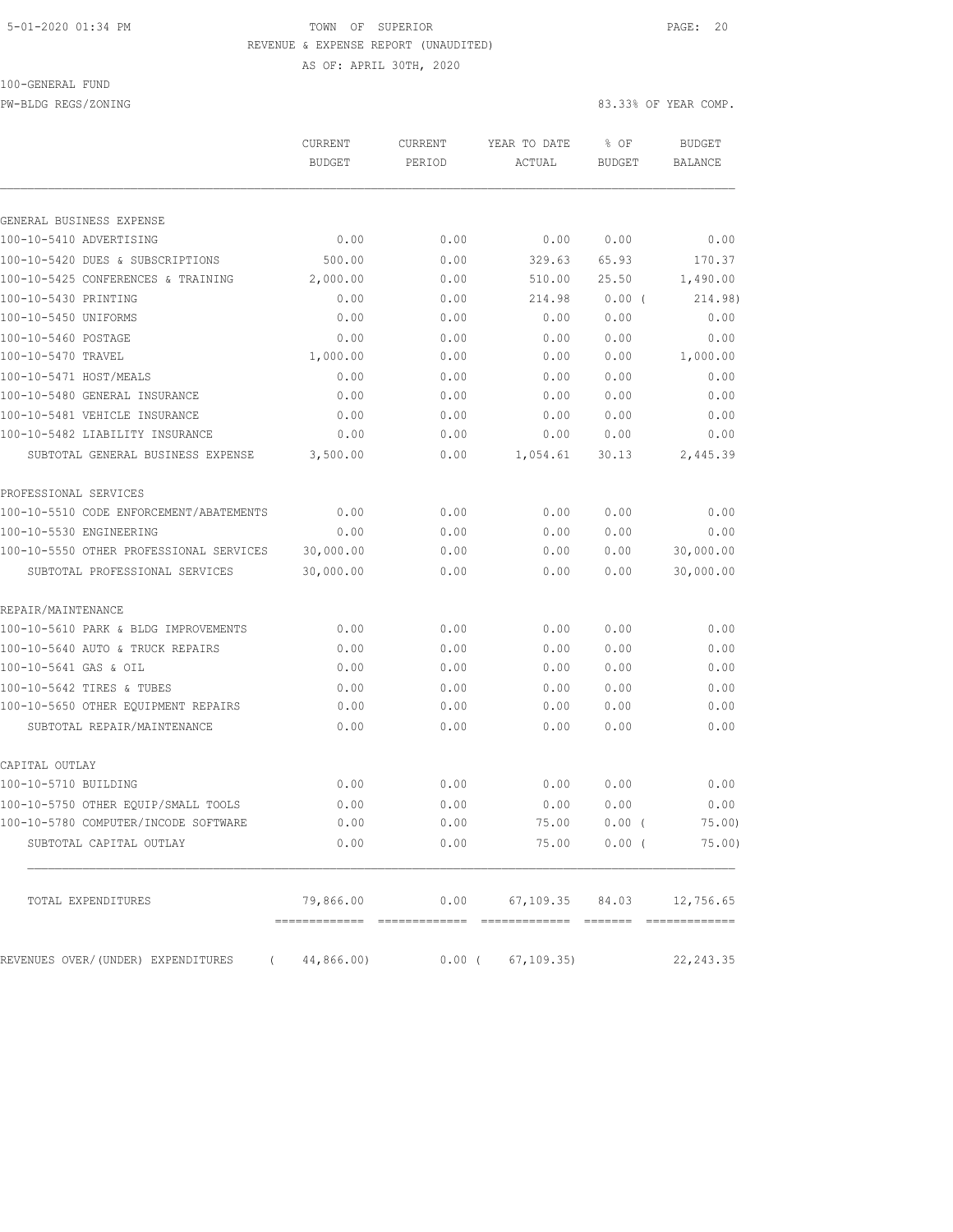| 5-01-2020 01:34 PM |  |
|--------------------|--|
|                    |  |

TOWN OF SUPERIOR **PAGE: 21** REVENUE & EXPENSE REPORT (UNAUDITED)

AS OF: APRIL 30TH, 2020

| 100-GENERAL FUND                                  |                          |                   |                        |                       |                          |
|---------------------------------------------------|--------------------------|-------------------|------------------------|-----------------------|--------------------------|
| SWIMMING POOL                                     |                          |                   |                        |                       | 83.33% OF YEAR COMP.     |
|                                                   | CURRENT<br><b>BUDGET</b> | CURRENT<br>PERIOD | YEAR TO DATE<br>ACTUAL | % OF<br><b>BUDGET</b> | <b>BUDGET</b><br>BALANCE |
| REVENUES                                          |                          |                   |                        |                       |                          |
| <b>BUSINESS SERVICES</b>                          |                          |                   |                        |                       |                          |
| 100-11-4240 POOL SWIM/POOL RENTAL                 | 2,000.00                 | 0.00              | 1,287.50 64.38         |                       | 712.50                   |
| SUBTOTAL BUSINESS SERVICES                        | 2,000.00                 | 0.00              | 1,287.50 64.38         |                       | 712.50                   |
| TOTAL REVENUES                                    | 2,000.00                 | 0.00              | 1,287.50 64.38         |                       | 712.50                   |
| EXPENDITURES                                      |                          |                   |                        |                       |                          |
| PERSONEL                                          |                          |                   |                        |                       |                          |
| 100-11-5100 SALARIES                              | 19,200.00                | 0.00              | 18,566.00              | 96.70                 | 634.00                   |
| 100-11-5101 OVERTIME                              | 0.00                     | 0.00              | 0.00                   | 0.00                  | 0.00                     |
| 100-11-5151 FICA                                  | 1,250.00                 | 0.00              | 1,151.09               | 92.09                 | 98.91                    |
| 100-11-5152 MEDICARE                              | 292.00                   | 0.00              | 269.22                 | 92.20                 | 22.78                    |
| 100-11-5153 STATE UNEMPLOYMENT                    | 61.00                    | 0.00              | 161.53                 | $264.80$ (            | 100.53)                  |
| 100-11-5154 WORKERS COMP INSURANCE                | 413.00                   | 0.00              | 2,597.00               | $628.81$ (            | 2,184.00                 |
| 100-11-5161 ARIZONA STATE RETIREMENT              | 0.00                     | 0.00              | 0.00                   | 0.00                  | 0.00                     |
| 100-11-5162 LIFE INSURANCE                        | 0.00                     | 0.00              | 0.00                   | 0.00                  | 0.00                     |
| 100-11-5163 HEALTH INSURANCE                      | 0.00                     | 0.00              | 0.00                   | 0.00                  | 0.00                     |
| 100-11-5164 DENTAL INSURANCE<br>SUBTOTAL PERSONEL | 0.00<br>21,216.00        | 0.00<br>0.00      | 0.00<br>22,744.84      | 0.00<br>$107.21$ (    | 0.00<br>1,528.84)        |
| SUPPLIES                                          |                          |                   |                        |                       |                          |
| 100-11-5210 OFFICE SUPPLIES                       | 0.00                     | 0.00              | 0.00                   | 0.00                  | 0.00                     |
| 100-11-5220 MEDICAL SUPPLIES                      | 0.00                     | 0.00              | 0.00                   | 0.00                  | 0.00                     |
| 100-11-5225 SAFETY SUPPLIES/EQUIPMENT             | 0.00                     | 0.00              | 0.00                   | 0.00                  | 0.00                     |
| 100-11-5230 SANITATION SUPPLIES                   | 0.00                     | 0.00              | 0.00                   | 0.00                  | 0.00                     |
| 100-11-5240 CHEMICAL SUPPLIES                     | 1,900.00                 | 0.00              | 2,967.64               | $156.19$ (            | 1,067.64)                |
| 100-11-5299 OPERATING SUPPLIES                    | 2,000.00                 | 0.00              | 2,927.99               | $146.40$ (            | 927.99)                  |
| SUBTOTAL SUPPLIES                                 | 3,900.00                 | 0.00              | 5,895.63               | 151.17 (              | 1, 995.63)               |
| UTILITIES                                         |                          |                   |                        |                       |                          |
| 100-11-5310 ELECTRICITY                           | 6,860.00                 | 540.58            | 4,634.14               | 67.55                 | 2,225.86                 |
| 100-11-5320 GAS                                   | 0.00                     | 0.00              | 0.00                   | 0.00                  | 0.00                     |
| 100-11-5330 REFUSE                                | 0.00                     | 0.00              | 0.00                   | 0.00                  | 0.00                     |
| 100-11-5340 SEWER                                 | 0.00                     | 0.00              | 0.00                   | 0.00                  | 0.00                     |
| 100-11-5350 TELEPHONE                             | 453.00                   | 0.00              | 0.00                   | 0.00                  | 453.00                   |
| 100-11-5360 WATER<br>SUBTOTAL UTILITIES           | 5,666.00<br>12,979.00    | 247.14<br>787.72  | 3,194.47<br>7,828.61   | 56.38<br>60.32        | 2,471.53<br>5,150.39     |
| GENERAL BUSINESS EXPENSE                          |                          |                   |                        |                       |                          |
| 100-11-5410 ADVERTISING                           | 100.00                   | 0.00              | 0.00                   | 0.00                  | 100.00                   |
| 100-11-5420 DUES & SUBSCRIPTIONS                  | 200.00                   | 0.00              | 192.00                 | 96.00                 | 8.00                     |
| 100-11-5425 CONFERENCES & TRAINING                | 500.00                   | 0.00              | 0.00                   | 0.00                  | 500.00                   |

100-11-5425 CONFERENCES & TRAINING  $\begin{array}{cccc} 500.00 & 0.00 & 0.00 & 0.00 & 500.00 \\ 0.00 & 0.00 & 0.00 & 0.00 & 0.00 & 0.00 \end{array}$ 100-11-5430 PRINTING 0.00 0.00 0.00 0.00 0.00 100-11-5450 UNIFORMS 250.00 0.00 0.00 0.00 250.00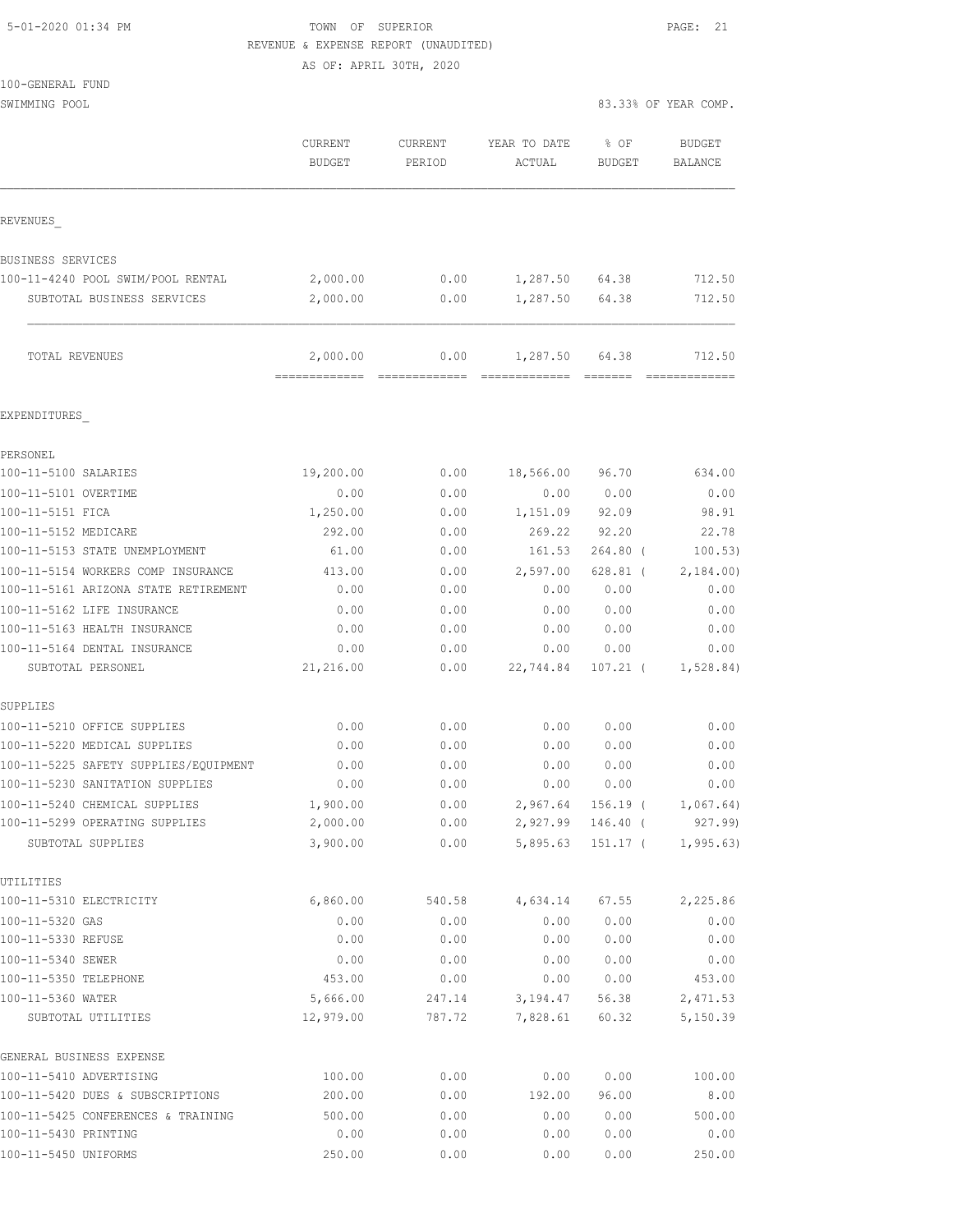#### 5-01-2020 01:34 PM TOWN OF SUPERIOR PAGE: 22 REVENUE & EXPENSE REPORT (UNAUDITED) AS OF: APRIL 30TH, 2020

100-GENERAL FUND

SWIMMING POOL SOLUTION COMPLETE STATES AND RELEASE ON A STRUCTURE OF STRUCTURE STATES OF YEAR COMP.

|                                                | CURRENT                            | <b>CURRENT</b> | YEAR TO DATE        | % OF              | <b>BUDGET</b><br><b>BALANCE</b> |
|------------------------------------------------|------------------------------------|----------------|---------------------|-------------------|---------------------------------|
|                                                | BUDGET                             | PERIOD         | ACTUAL              | <b>BUDGET</b>     |                                 |
| 100-11-5460 POSTAGE                            | 0.00                               | 0.00           | 0.00                | 0.00              | 0.00                            |
| 100-11-5470 TRAVEL                             | 0.00                               | 0.00           | 0.00                | 0.00              | 0.00                            |
| 100-11-5471 HOST/MEALS                         | 0.00                               | 0.00           | 0.00                | 0.00              | 0.00                            |
| 100-11-5480 GENERAL INSURANCE                  | 0.00                               | 0.00           | 0.00                | 0.00              | 0.00                            |
| 100-11-5481 VEHICLE INSURANCE                  | 0.00                               | 0.00           | 0.00                | 0.00              | 0.00                            |
| 100-11-5482 LIABILITY INSURANCE                | 0.00                               | 0.00           | 0.00                | 0.00              | 0.00                            |
| SUBTOTAL GENERAL BUSINESS EXPENSE              | 1,050.00                           | 0.00           | 192.00              | 18.29             | 858.00                          |
| PROFESSIONAL SERVICES                          |                                    |                |                     |                   |                                 |
| 100-11-5550 OTHER PROFESSIONAL SERVICES        | 6,000.00                           | 0.00           |                     | 7,480.02 124.67 ( | 1,480.02)                       |
| SUBTOTAL PROFESSIONAL SERVICES                 | 6,000.00                           | 0.00           |                     | 7,480.02 124.67 ( | 1,480.02)                       |
| REPAIR/MAINTENANCE                             |                                    |                |                     |                   |                                 |
| 100-11-5610 PARK & BLDG IMPROVEMENTS           | 0.00                               | 0.00           | 0.00                | 0.00              | 0.00                            |
| 100-11-5650 OTHER EQUIPMENT REPAIRS            | 5,000.00                           | 0.00           | 0.00                | 0.00              | 5,000.00                        |
| SUBTOTAL REPAIR/MAINTENANCE                    | 5,000.00                           | 0.00           | 0.00                | 0.00              | 5,000.00                        |
| TOTAL EXPENDITURES                             | 50,145.00                          | 787.72         | 44,141.10           | 88.03             | 6,003.90                        |
| REVENUES OVER/(UNDER) EXPENDITURES<br>$\left($ | =============<br>$48, 145, 00$ ) ( |                | 787.72) (42,853.60) |                   | 5, 291, 40                      |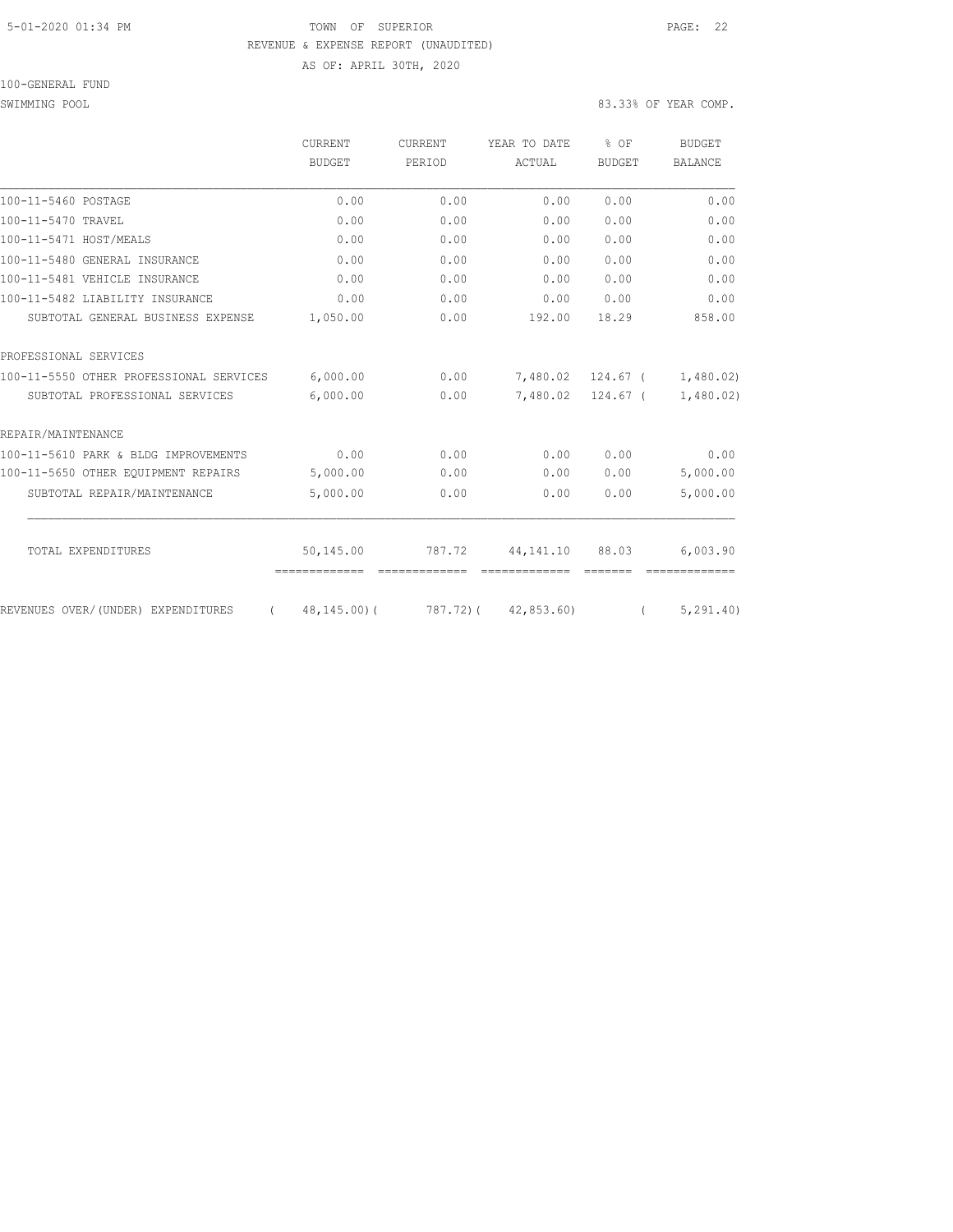### 5-01-2020 01:34 PM TOWN OF SUPERIOR PAGE: 23 REVENUE & EXPENSE REPORT (UNAUDITED) AS OF: APRIL 30TH, 2020

100-GENERAL FUND

| RECREATION                                            |                                 |                   | 83.33% OF YEAR COMP.      |                      |                             |
|-------------------------------------------------------|---------------------------------|-------------------|---------------------------|----------------------|-----------------------------|
|                                                       | <b>CURRENT</b><br><b>BUDGET</b> | CURRENT<br>PERIOD | YEAR TO DATE<br>ACTUAL    | % OF<br>BUDGET       | BUDGET<br>BALANCE           |
| REVENUES                                              |                                 |                   |                           |                      |                             |
| BUSINESS SERVICES                                     |                                 |                   |                           |                      |                             |
| 100-12-4220 PARK RENTAL                               | 0.00                            | 0.00              | 1,012.50                  | $0.00$ (             | 1,012.50)                   |
| 100-12-4240 RECREATION ACTIVITY FEES                  | 0.00                            | 0.00              | 240.00                    | $0.00$ (             | 240.00)                     |
| SUBTOTAL BUSINESS SERVICES                            | 0.00                            | 0.00              | 1,252.50                  | $0.00$ (             | 1, 252.50)                  |
| MISCELLANEOUS                                         |                                 |                   |                           |                      |                             |
| 100-12-4820 OTHER INCOME                              | 0.00                            | 0.00              | 52.10                     | $0.00$ (             | 52.10                       |
| SUBTOTAL MISCELLANEOUS                                | 0.00                            | 0.00              | 52.10                     | $0.00$ (             | 52.10                       |
| TOTAL REVENUES                                        | 0.00<br>=============           | 0.00              | 1,304.60<br>------------- | $0.00$ (<br>-------- | 1,304.60)<br>-------------- |
| EXPENDITURES                                          |                                 |                   |                           |                      |                             |
| PERSONEL                                              |                                 |                   |                           |                      |                             |
| 100-12-5100 SALARIES                                  | 14,144.00                       | 0.00              | 14,730.25                 | $104.14$ (           | 586.25                      |
| 100-12-5101 OVERTIME                                  | 0.00                            | 0.00              | 1,634.26                  | $0.00$ (             | 1,634.26                    |
| 100-12-5151 FICA                                      | 361.00                          | 0.00              | 966.84                    | $267.82$ (           | 605.84)                     |
| 100-12-5152 MEDICARE                                  | 84.00                           | 0.00              | 226.11                    | $269.18$ (           | 142.11)                     |
| 100-12-5153 STATE UNEMPLOYMENT                        | 30.00                           | 0.00              | 103.10                    | $343.67$ (           | 73.10)                      |
| 100-12-5154 WORKERS COMP INSURANCE                    | 54.00                           | 0.00              | 0.00                      | 0.00                 | 54.00                       |
| 100-12-5161 ARIZONA STATE RETIREMENT                  | 687.00                          | 0.00              | 1,951.53                  | 284.07 (             | 1, 264.53)                  |
| 100-12-5162 LIFE INSURANCE                            | 16.00                           | 0.00              | 103.36                    | 646.00 (             | 87.36)                      |
| 100-12-5163 HEALTH INSURANCE                          | 1,527.00                        | 0.00              | 5, 193. 12                | $340.09$ (           | 3,666.12)                   |
| 100-12-5164 DENTAL INSURANCE                          | 74.00                           | 0.00              | 202.88                    | $274.16$ (           | 128.88)                     |
| SUBTOTAL PERSONEL                                     | 16,977.00                       | 0.00              | 25, 111.45                | 147.91 (             | 8, 134.45)                  |
| SUPPLIES                                              |                                 |                   |                           |                      |                             |
| 100-12-5210 OFFICE SUPPLIES                           | 0.00                            | 0.00              | 0.00                      | 0.00                 | 0.00                        |
| 100-12-5220 MEDICAL SUPPLIES                          | 0.00                            | 0.00              | 0.00                      | 0.00                 | 0.00                        |
| 100-12-5225 SAFETY SUPPLIES/EOUIPMENT                 | 0.00                            | 0.00              | 0.00                      | 0.00                 | 0.00                        |
| 100-12-5230 SANITATION SUPPLIES                       | 0.00                            | 0.00              | 0.00                      | 0.00                 | 0.00                        |
| 100-12-5299 OPERATING SUPPLIES                        | 12,500.00                       | 0.00              | 1,504.10                  | 12.03                | 10,995.90                   |
| SUBTOTAL SUPPLIES                                     | 12,500.00                       | 0.00              | 1,504.10                  | 12.03                | 10,995.90                   |
| UTILITIES                                             |                                 |                   |                           |                      |                             |
| 100-12-5310 LITTLE LEAGUE ELECTRICITY                 | 0.00                            | 0.00              | 0.00                      | 0.00                 | 0.00                        |
| 100-12-5360 LITTLE LEAGUE WATER<br>SUBTOTAL UTILITIES | 0.00<br>0.00                    | 0.00<br>0.00      | 0.00<br>0.00              | 0.00<br>0.00         | 0.00<br>0.00                |
| GENERAL BUSINESS EXPENSE                              |                                 |                   |                           |                      |                             |
| 100-12-5410 ADVERTISING                               | 0.00                            | 0.00              | 0.00                      | 0.00                 | 0.00                        |
| 100-12-5420 DUES & SUBSCRIPTIONS                      | 0.00                            | 0.00              | 0.00                      | 0.00                 | 0.00                        |
| 100-12-5425 CONFERENCES & TRAINING                    | 0.00                            | 0.00              | 770.99                    | $0.00$ (             | 770.99)                     |
| 100-12-5430 PRINTING                                  | 0.00                            | 0.00              | 0.00                      | 0.00                 | 0.00                        |
| 100-12-5450 UNIFORMS                                  | 0.00                            | 0.00              | 138.54                    | $0.00$ (             | 138.54)                     |
|                                                       |                                 |                   |                           |                      |                             |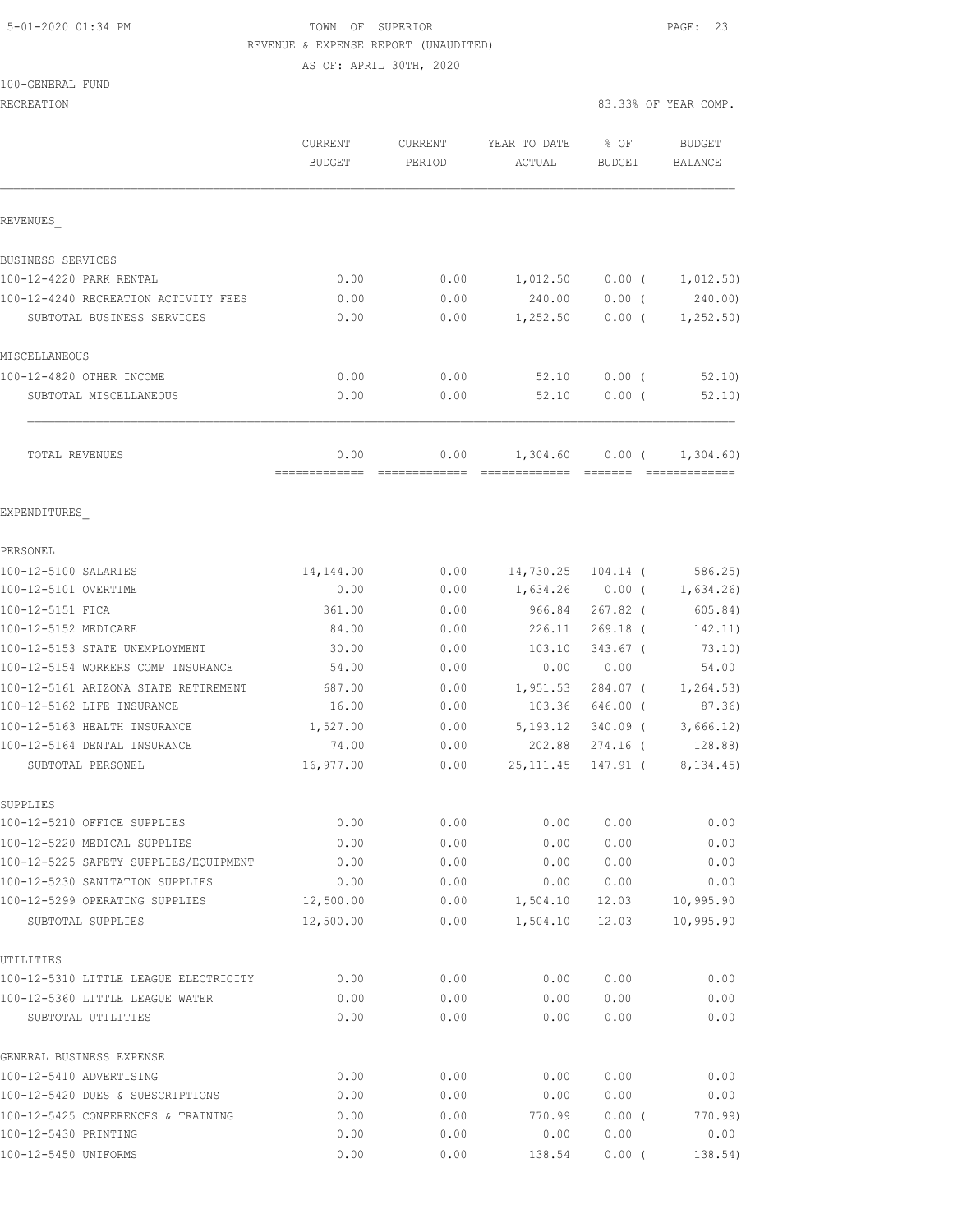#### 5-01-2020 01:34 PM TOWN OF SUPERIOR PAGE: 24 REVENUE & EXPENSE REPORT (UNAUDITED) AS OF: APRIL 30TH, 2020

100-GENERAL FUND

|                                                  | CURRENT<br><b>BUDGET</b> | <b>CURRENT</b><br>PERIOD            | YEAR TO DATE<br>ACTUAL | % OF<br><b>BUDGET</b> | <b>BUDGET</b><br><b>BALANCE</b> |
|--------------------------------------------------|--------------------------|-------------------------------------|------------------------|-----------------------|---------------------------------|
| 100-12-5460 POSTAGE                              | 0.00                     | 0.00                                | 0.00                   | 0.00                  | 0.00                            |
| 100-12-5470 TRAVEL                               | 0.00                     | 0.00                                | 0.00                   | 0.00                  | 0.00                            |
| 100-12-5471 HOST/MEALS                           | 0.00                     | 0.00                                | 0.00                   | 0.00                  | 0.00                            |
| 100-12-5480 GENERAL INSURANCE                    | 0.00                     | 0.00                                | 0.00                   | 0.00                  | 0.00                            |
| 100-12-5481 VEHICLE INSURANCE                    | 0.00                     | 0.00                                | 0.00                   | 0.00                  | 0.00                            |
| 100-12-5482 LIABILITY INSURANCE                  | 0.00                     | 0.00                                | 0.00                   | 0.00                  | 0.00                            |
| 100-12-5492 BAD DEBT EXPENSE                     | 0.00                     | 0.00                                | 0.00                   | 0.00                  | 0.00                            |
| SUBTOTAL GENERAL BUSINESS EXPENSE                | 0.00                     | 0.00                                | 909.53                 | 0.00(                 | 909.53)                         |
| PROFESSIONAL SERVICES                            |                          |                                     |                        |                       |                                 |
| 100-12-5520 CONTRACTUAL SERVICES                 | 0.00                     | 1,250.00                            | 1,250.00               | $0.00$ (              | 1, 250.00                       |
| 100-12-5550 OTHER PROFESSIONAL SERVICES          | 0.00                     | 0.00                                | 3,200.00               | $0.00$ (              | 3,200.00                        |
| SUBTOTAL PROFESSIONAL SERVICES                   | 0.00                     | 1,250.00                            | 4,450.00               | 0.00(                 | 4,450.00                        |
| TOTAL EXPENDITURES                               | 29,477.00                | 1,250.00                            | 31,975.08              | $108.47$ (            | 2,498,08                        |
|                                                  |                          |                                     |                        |                       |                                 |
| REVENUES OVER/(UNDER) EXPENDITURES<br>$\sqrt{2}$ |                          | 29,477.00) ( 1,250.00) ( 30,670.48) |                        |                       | 1,193.48                        |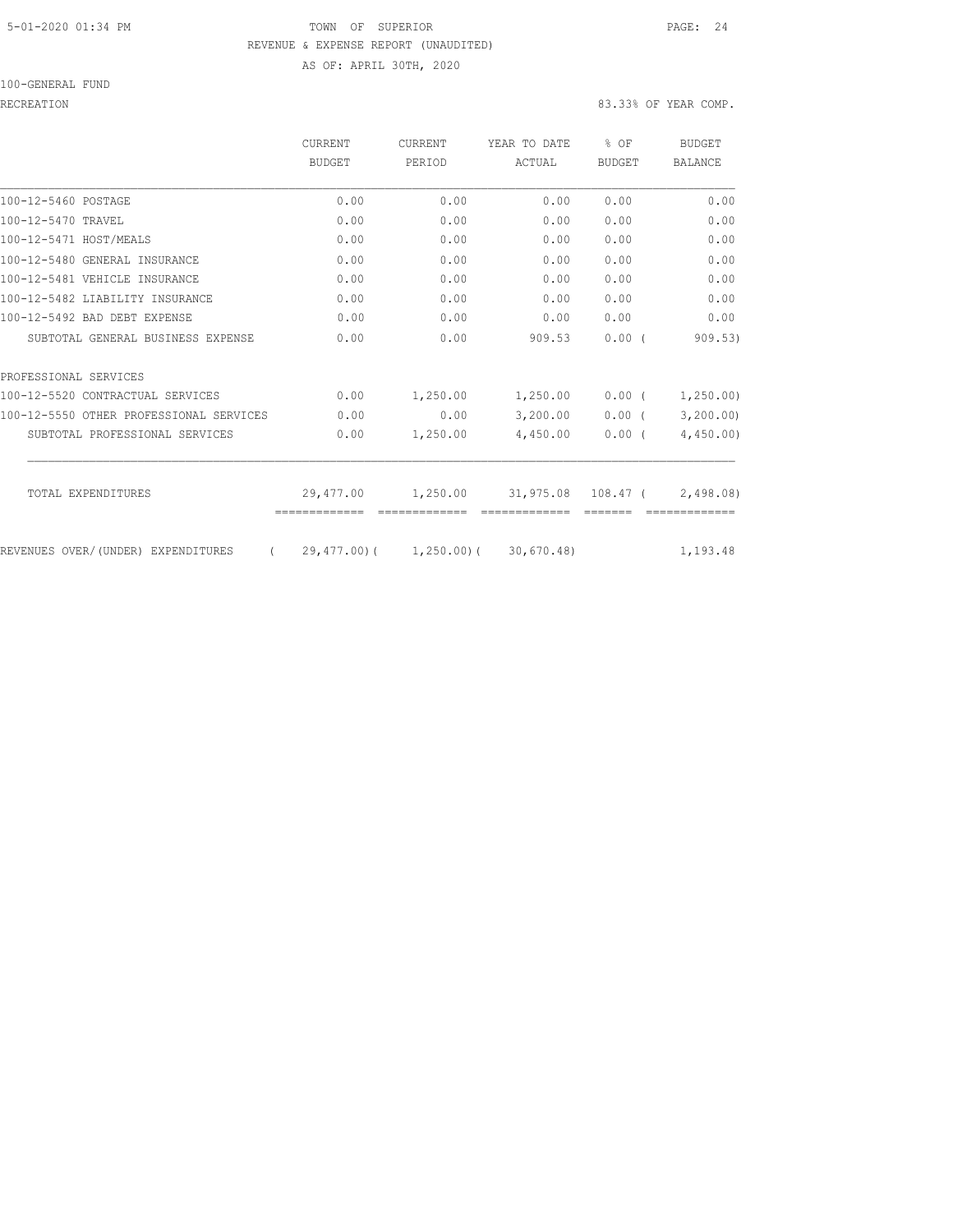## 5-01-2020 01:34 PM **TOWN** OF SUPERIOR **PAGE: 25** REVENUE & EXPENSE REPORT (UNAUDITED)

AS OF: APRIL 30TH, 2020

LIBRARY 83.33% OF YEAR COMP.

|                                                   | <b>CURRENT</b><br><b>BUDGET</b> | <b>CURRENT</b><br>PERIOD | YEAR TO DATE<br>ACTUAL | % OF<br>BUDGET | <b>BUDGET</b><br>BALANCE |
|---------------------------------------------------|---------------------------------|--------------------------|------------------------|----------------|--------------------------|
| REVENUES                                          |                                 |                          |                        |                |                          |
| BUSINESS SERVICES                                 |                                 |                          |                        |                |                          |
| 100-13-4240 FEES                                  | 0.00                            | 0.00                     | 0.00                   | 0.00           | 0.00                     |
| 100-13-4250 INTERNET/LATE FEES                    | 2,000.00                        | 0.00                     | 1,343.20               | 67.16          | 656.80                   |
| SUBTOTAL BUSINESS SERVICES                        | 2,000.00                        | 0.00                     | 1,343.20               | 67.16          | 656.80                   |
| TOTAL REVENUES                                    | 2,000.00                        | 0.00                     | 1,343.20               | 67.16          | 656.80                   |
| EXPENDITURES                                      |                                 |                          |                        |                |                          |
| PERSONEL                                          |                                 |                          |                        |                |                          |
| 100-13-5100 SALARIES                              | 32,860.00                       | 0.00                     | 28,872.90              | 87.87          | 3,987.10                 |
| 100-13-5101 OVERTIME                              | 0.00                            | 0.00                     | 0.00                   | 0.00           | 0.00                     |
| 100-13-5151 FICA                                  | 2,037.00                        | 0.00                     | 1,782.40               | 87.50          | 254.60                   |
| 100-13-5152 MEDICARE                              | 476.00                          | 0.00                     | 416.83                 | 87.57          | 59.17                    |
| 100-13-5153 STATE UNEMPLOYMENT                    | 152.00                          | 0.00                     | 120.01                 | 78.95          | 31.99                    |
| 100-13-5154 WORKERS COMP INSURANCE                | 219.00                          | 30.00                    | 121.00                 | 55.25          | 98.00                    |
| 100-13-5161 ARIZONA STATE RETIREMENT              | 3,924.00                        | 0.00                     | 2,991.02               | 76.22          | 932.98                   |
| 100-13-5162 LIFE INSURANCE                        | 80.00                           | 0.00                     | 60.30                  | 75.38          | 19.70                    |
| 100-13-5163 HEALTH INSURANCE                      | 7,758.00                        | 0.00                     | 6,491.40               | 83.67          | 1,266.60                 |
| 100-13-5164 DENTAL INSURANCE<br>SUBTOTAL PERSONEL | 370.00<br>47,876.00             | 0.00<br>30.00            | 284.22<br>41,140.08    | 76.82<br>85.93 | 85.78<br>6,735.92        |
| SUPPLIES                                          |                                 |                          |                        |                |                          |
| 100-13-5210 OFFICE SUPPLIES                       | 0.00                            | 0.00                     | 0.00                   | 0.00           | 0.00                     |
| 100-13-5220 MEDICAL SUPPLIES                      | 0.00                            | 0.00                     | 0.00                   | 0.00           | 0.00                     |
| 100-13-5225 SAFETY SUPPLIES/EQUIPMENT             | 0.00                            | 0.00                     | 0.00                   | 0.00           | 0.00                     |
| 100-13-5230 SANITATION SUPPLIES                   | 0.00                            | 0.00                     | 0.00                   | 0.00           | 0.00                     |
| 100-13-5270 LIBRARY BOOKS                         | 2,000.00                        | 0.00                     | 839.30                 | 41.97          | 1,160.70                 |
| 100-13-5299 OPERATING SUPPLIES                    | 0.00                            | 0.00                     | 0.00                   | 0.00           | 0.00                     |
| SUBTOTAL SUPPLIES                                 | 2,000.00                        | 0.00                     | 839.30                 | 41.97          | 1,160.70                 |
| UTILITIES                                         |                                 |                          |                        |                |                          |
| 100-13-5310 ELECTRICITY                           | 6,174.00                        | 171.77                   | 4,233.19               | 68.56          | 1,940.81                 |
| 100-13-5320 GAS                                   | 1,100.00                        | 85.12                    | 696.16                 | 63.29          | 403.84                   |
| 100-13-5330 REFUSE<br>100-13-5340 SEWER           | 0.00<br>0.00                    | 0.00<br>0.00             | 0.00<br>0.00           | 0.00<br>0.00   | 0.00<br>0.00             |
| 100-13-5350 TELEPHONE                             | 1,009.00                        | 0.00                     | 1,426.98               | 141.43 (       | 417.98)                  |
| 100-13-5360 WATER                                 | 400.00                          | 28.82                    | 303.88                 | 75.97          | 96.12                    |
| 100-13-5380 SECURITY                              | 300.00                          | 25.00                    | 250.00                 | 83.33          | 50.00                    |
| SUBTOTAL UTILITIES                                | 8,983.00                        | 310.71                   | 6,910.21               | 76.93          | 2,072.79                 |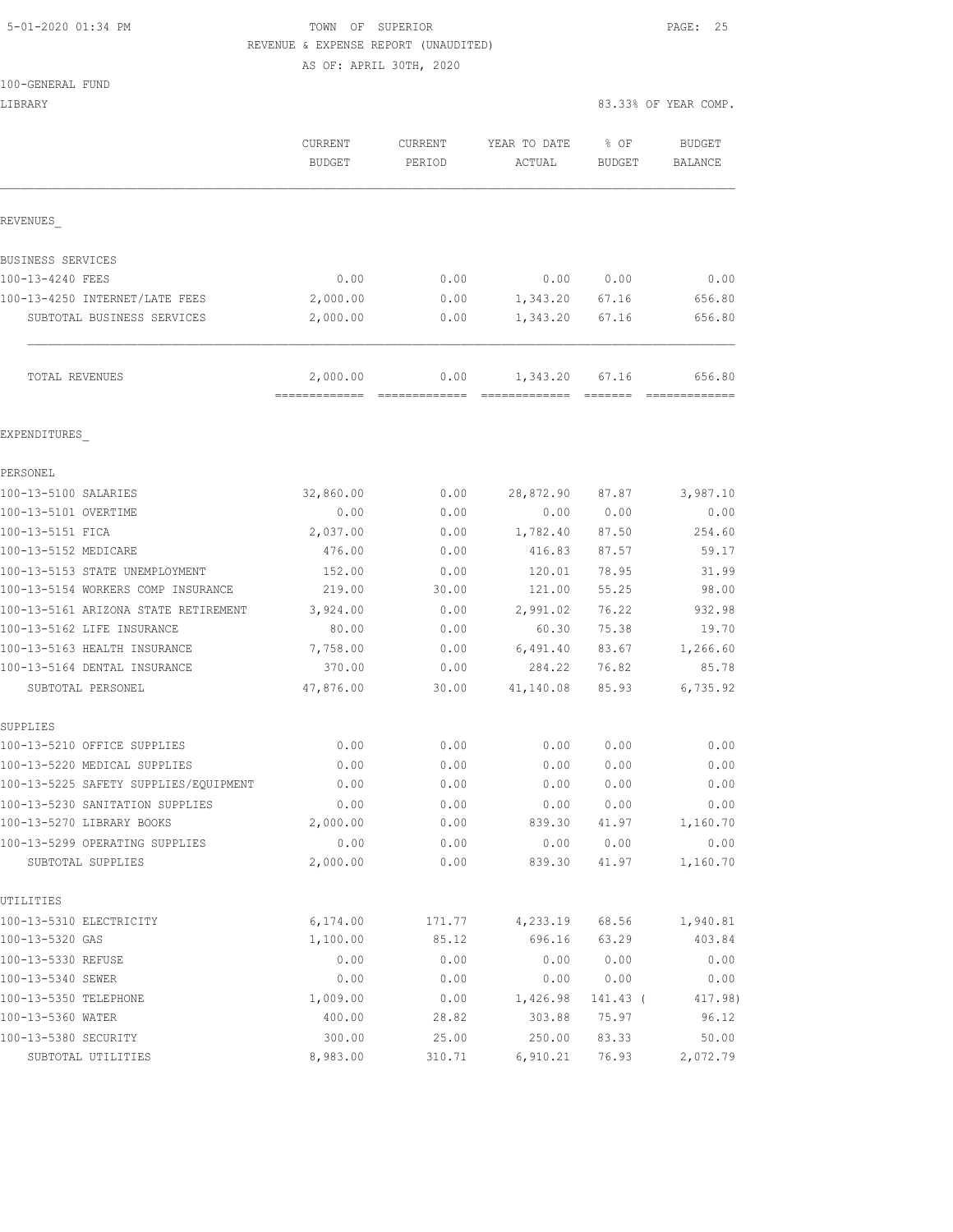### 5-01-2020 01:34 PM TOWN OF SUPERIOR PAGE: 26 REVENUE & EXPENSE REPORT (UNAUDITED)

AS OF: APRIL 30TH, 2020

100-GENERAL FUND

LIBRARY 83.33% OF YEAR COMP.

| GENERAL BUSINESS EXPENSE                                                                                               | 100.00<br>1,000.00<br>0.00<br>0.00<br>0.00<br>900.00<br>0.00 | 0.00<br>0.00<br>0.00<br>0.00<br>0.00<br>161.10 | 0.00<br>530.94<br>0.00<br>0.00<br>0.00 | 0.00<br>53.09<br>0.00<br>0.00 | 100.00<br>469.06<br>0.00<br>0.00 |
|------------------------------------------------------------------------------------------------------------------------|--------------------------------------------------------------|------------------------------------------------|----------------------------------------|-------------------------------|----------------------------------|
|                                                                                                                        |                                                              |                                                |                                        |                               |                                  |
| 100-13-5410 ADVERTISING                                                                                                |                                                              |                                                |                                        |                               |                                  |
| 100-13-5420 DUES & SUBSCRIPTIONS<br>100-13-5425 CONFERENCES & TRAINING<br>100-13-5430 PRINTING<br>100-13-5450 UNIFORMS |                                                              |                                                |                                        |                               |                                  |
|                                                                                                                        |                                                              |                                                |                                        |                               |                                  |
|                                                                                                                        |                                                              |                                                |                                        |                               |                                  |
|                                                                                                                        |                                                              |                                                |                                        |                               |                                  |
|                                                                                                                        |                                                              |                                                |                                        | 0.00                          | 0.00                             |
| 100-13-5460 POSTAGE                                                                                                    |                                                              |                                                | 878.25                                 | 97.58                         | 21.75                            |
| 100-13-5470 TRAVEL                                                                                                     |                                                              | 0.00                                           | 0.00                                   | 0.00                          | 0.00                             |
| 100-13-5471 AUDIT                                                                                                      | 1,545.00                                                     | 0.00                                           | 2,437.09                               | 157.74 (                      | 892.09)                          |
| 100-13-5480 GENERAL INSURANCE                                                                                          | 12,820.00                                                    | 0.00                                           | 11,465.88                              | 89.44                         | 1,354.12                         |
| 100-13-5481 VEHICLE INSURANCE                                                                                          | 0.00                                                         | 0.00                                           | 0.00                                   | 0.00                          | 0.00                             |
| 100-13-5482 LIABILITY INSURANCE                                                                                        | 0.00                                                         | 0.00                                           | 0.00                                   | 0.00                          | 0.00                             |
| 100-13-5492 BAD DEBT EXPENSE                                                                                           | 0.00                                                         | 0.00                                           | 0.00                                   | 0.00                          | 0.00                             |
| SUBTOTAL GENERAL BUSINESS EXPENSE                                                                                      | 16,365.00                                                    | 161.10                                         | 15, 312.16                             | 93.57                         | 1,052.84                         |
| PROFESSIONAL SERVICES                                                                                                  |                                                              |                                                |                                        |                               |                                  |
| 100-13-5520 CONTRACTUAL SERVICES                                                                                       | 0.00                                                         | 0.00                                           | 0.00                                   | 0.00                          | 0.00                             |
| 100-13-5550 OTHER PROFESSIONAL SERVICES                                                                                | 300.00                                                       | 0.00                                           | 0.00                                   | 0.00                          | 300.00                           |
| SUBTOTAL PROFESSIONAL SERVICES                                                                                         | 300.00                                                       | 0.00                                           | 0.00                                   | 0.00                          | 300.00                           |
| REPAIR/MAINTENANCE                                                                                                     |                                                              |                                                |                                        |                               |                                  |
| 100-13-5650 OTHER EQUIPMENT REPAIRS                                                                                    | 5,000.00                                                     | 0.00                                           | 0.00                                   | 0.00                          | 5,000.00                         |
| SUBTOTAL REPAIR/MAINTENANCE                                                                                            | 5,000.00                                                     | 0.00                                           | 0.00                                   | 0.00                          | 5,000.00                         |
| TOTAL EXPENDITURES                                                                                                     | 80,524.00                                                    | 501.81                                         | 64,201.75                              | 79.73                         | 16, 322.25                       |
| REVENUES OVER/(UNDER) EXPENDITURES                                                                                     | $(78, 524.00)$ (                                             |                                                | $501.81$ ( 62,858.55)                  |                               | 15,665.45<br>$\left($            |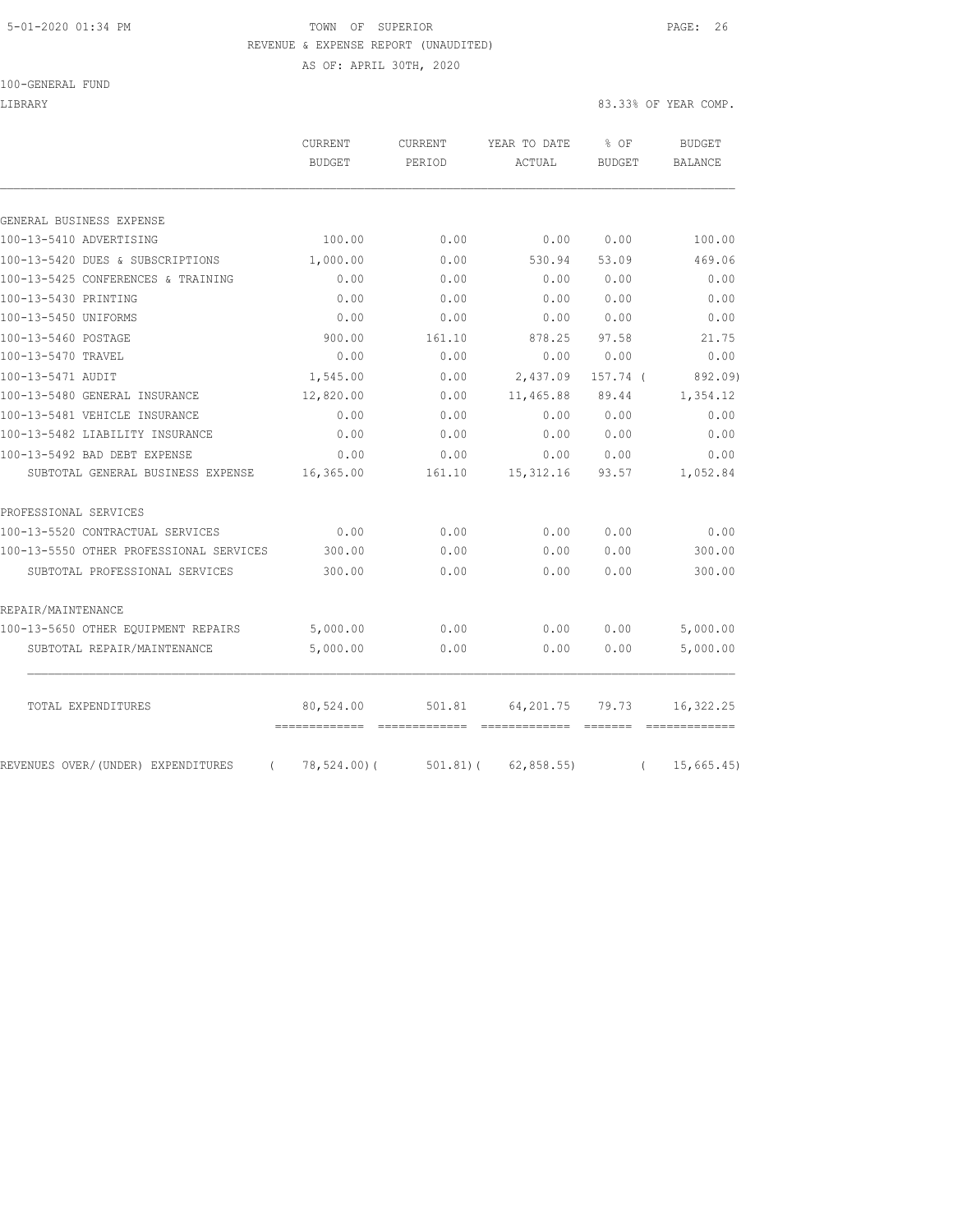| 5-01-2020 01:34 PM |  |
|--------------------|--|
|                    |  |

## TOWN OF SUPERIOR **Example 2014** PAGE: 27 REVENUE & EXPENSE REPORT (UNAUDITED)

AS OF: APRIL 30TH, 2020

| 100-GENERAL FUND                           |                          |                   |                        |                       |                          |
|--------------------------------------------|--------------------------|-------------------|------------------------|-----------------------|--------------------------|
| <b>BUILDING RENTALS</b>                    |                          |                   |                        |                       | 83.33% OF YEAR COMP.     |
|                                            | CURRENT<br><b>BUDGET</b> | CURRENT<br>PERIOD | YEAR TO DATE<br>ACTUAL | % OF<br><b>BUDGET</b> | <b>BUDGET</b><br>BALANCE |
| REVENUES                                   |                          |                   |                        |                       |                          |
| ENTERPRISE SERVICES                        |                          |                   |                        |                       |                          |
| 100-14-4330 RENTAL INCOME                  | 20,000.00 (              | 4,600.00)         | 3,635.00 18.18         |                       | 16,365.00                |
| SUBTOTAL ENTERPRISE SERVICES               | $20,000.00$ (            | 4,600.00)         | 3,635.00               | 18.18                 | 16,365.00                |
| TOTAL REVENUES                             | 20,000.00 (              | 4,600.00)         | 3,635.00 18.18         |                       | 16,365.00                |
| EXPENDITURES                               |                          |                   |                        |                       |                          |
| SUPPLIES                                   |                          |                   |                        |                       |                          |
| 100-14-5210 OFFICE SUPPLIES                | 0.00                     | 0.00              | 0.00                   | 0.00                  | 0.00                     |
| 100-14-5220 MEDICAL SUPPLIES               | 0.00                     | 0.00              | 0.00                   | 0.00                  | 0.00                     |
| 100-14-5225 SAFETY SUPPLIES/EOUIPMENT      | 0.00                     | 0.00              | 0.00                   | 0.00                  | 0.00                     |
| 100-14-5230 SANITATION SUPPLIES            | 0.00                     | 0.00              | 0.00                   | 0.00                  | 0.00                     |
| 100-14-5299 OPERATING SUPPLIES             | 0.00                     | 0.00              | 0.00                   | 0.00                  | 0.00                     |
| SUBTOTAL SUPPLIES                          | 0.00                     | 0.00              | 0.00                   | 0.00                  | 0.00                     |
| UTILITIES                                  |                          |                   |                        |                       |                          |
| 100-14-5310 ELECTRICITY                    | 8,000.00                 | 339.11            | 3,462.22               | 43.28                 | 4,537.78                 |
| 100-14-5320 GAS                            | 0.00                     | 0.00              | 0.00                   | 0.00                  | 0.00                     |
| 100-14-5330 REFUSE                         | 0.00                     | 0.00              | 250.00                 | $0.00$ (              | 250.00)                  |
| 100-14-5340 SEWER<br>100-14-5350 TELEPHONE | 0.00<br>0.00             | 0.00<br>0.00      | 0.00<br>0.00           | 0.00<br>0.00          | 0.00<br>0.00             |
| 100-14-5360 WATER                          | 0.00                     | 53.23             | 505.14                 | $0.00$ (              | 505.14)                  |
| SUBTOTAL UTILITIES                         | 8,000.00                 | 392.34            | 4,217.36               | 52.72                 | 3,782.64                 |
| GENERAL BUSINESS EXPENSE                   |                          |                   |                        |                       |                          |
| 100-14-5410 ADVERTISING                    | 0.00                     | 0.00              | 0.00                   | 0.00                  | 0.00                     |
| 100-14-5420 DUES & SUBSCRIPTIONS           | 0.00                     | 0.00              | 0.00                   | 0.00                  | 0.00                     |
| 100-14-5430 PRINTING                       | 0.00                     | 0.00              | 0.00                   | 0.00                  | 0.00                     |
| 100-14-5460 POSTAGE                        | 0.00                     | 0.00              | 0.00                   | 0.00                  | 0.00                     |
| 100-14-5480 GENERAL INSURANCE              | 0.00                     | 0.00              | 0.00                   | 0.00                  | 0.00                     |
| 100-14-5481 VEHICLE INSURANCE              | 0.00                     | 0.00              | 0.00                   | 0.00                  | 0.00                     |
| 100-14-5482 LIABILITY INSURANCE            | 0.00                     | 0.00              | 0.00                   | 0.00                  | 0.00                     |
| 100-14-5492 BAD DEBT EXPENSE               | 0.00                     | 0.00              | 0.00                   | 0.00                  | 0.00                     |
| SUBTOTAL GENERAL BUSINESS EXPENSE          | 0.00                     | 0.00              | 0.00                   | 0.00                  | 0.00                     |
| PROFESSIONAL SERVICES                      |                          |                   |                        |                       |                          |
| 100-14-5550 OTHER PROFESSIONAL SERVICES    | 0.00                     | 0.00              | 0.00                   | 0.00                  | 0.00                     |

SUBTOTAL PROFESSIONAL SERVICES 0.00 0.00 0.00 0.00 0.00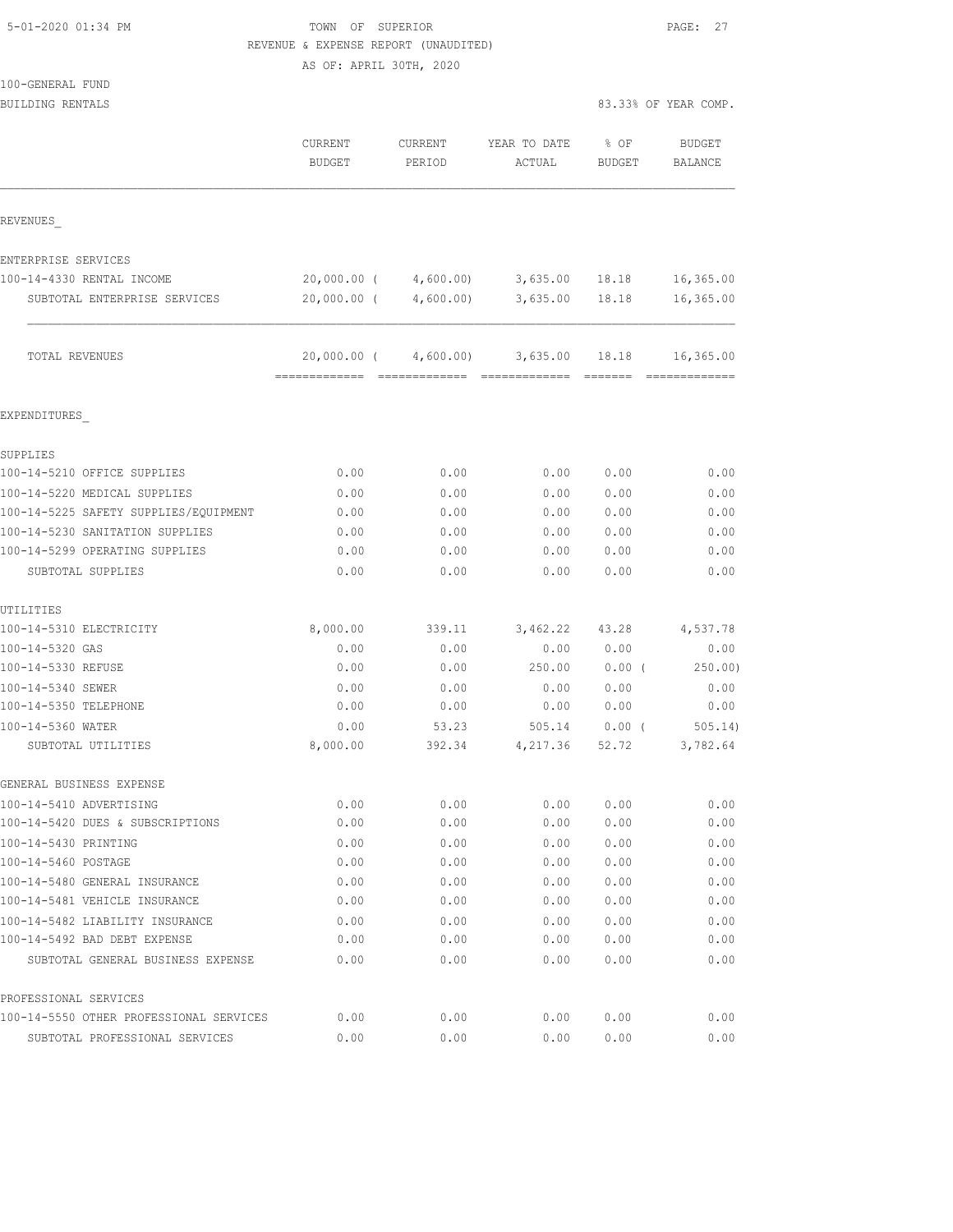| 5-01-2020 01:34 PM |  |
|--------------------|--|
|                    |  |

### TOWN OF SUPERIOR **Example 2010** PAGE: 28 REVENUE & EXPENSE REPORT (UNAUDITED) AS OF: APRIL 30TH, 2020

100-GENERAL FUND

#### BUILDING RENTALS 83.33% OF YEAR COMP.

|                                     | <b>CURRENT</b><br>BUDGET | CURRENT<br>PERIOD          | YEAR TO DATE<br>ACTUAL | % OF<br>BUDGET | <b>BUDGET</b><br><b>BALANCE</b> |
|-------------------------------------|--------------------------|----------------------------|------------------------|----------------|---------------------------------|
| REPAIR/MAINTENANCE                  |                          |                            |                        |                |                                 |
| 100-14-5650 OTHER EOUIPMENT REPAIRS | 0.00                     | 0.00                       | 0.00                   | 0.00           | 0.00                            |
| SUBTOTAL REPAIR/MAINTENANCE         | 0.00                     | 0.00                       | 0.00                   | 0.00           | 0.00                            |
| TOTAL EXPENDITURES                  | 8,000.00                 | 392.34                     | 4, 217.36 52.72        |                | 3,782.64                        |
| REVENUES OVER/(UNDER) EXPENDITURES  |                          | $12,000.00$ ( $4,992.34$ ) | 582.36                 |                | 12,582.36                       |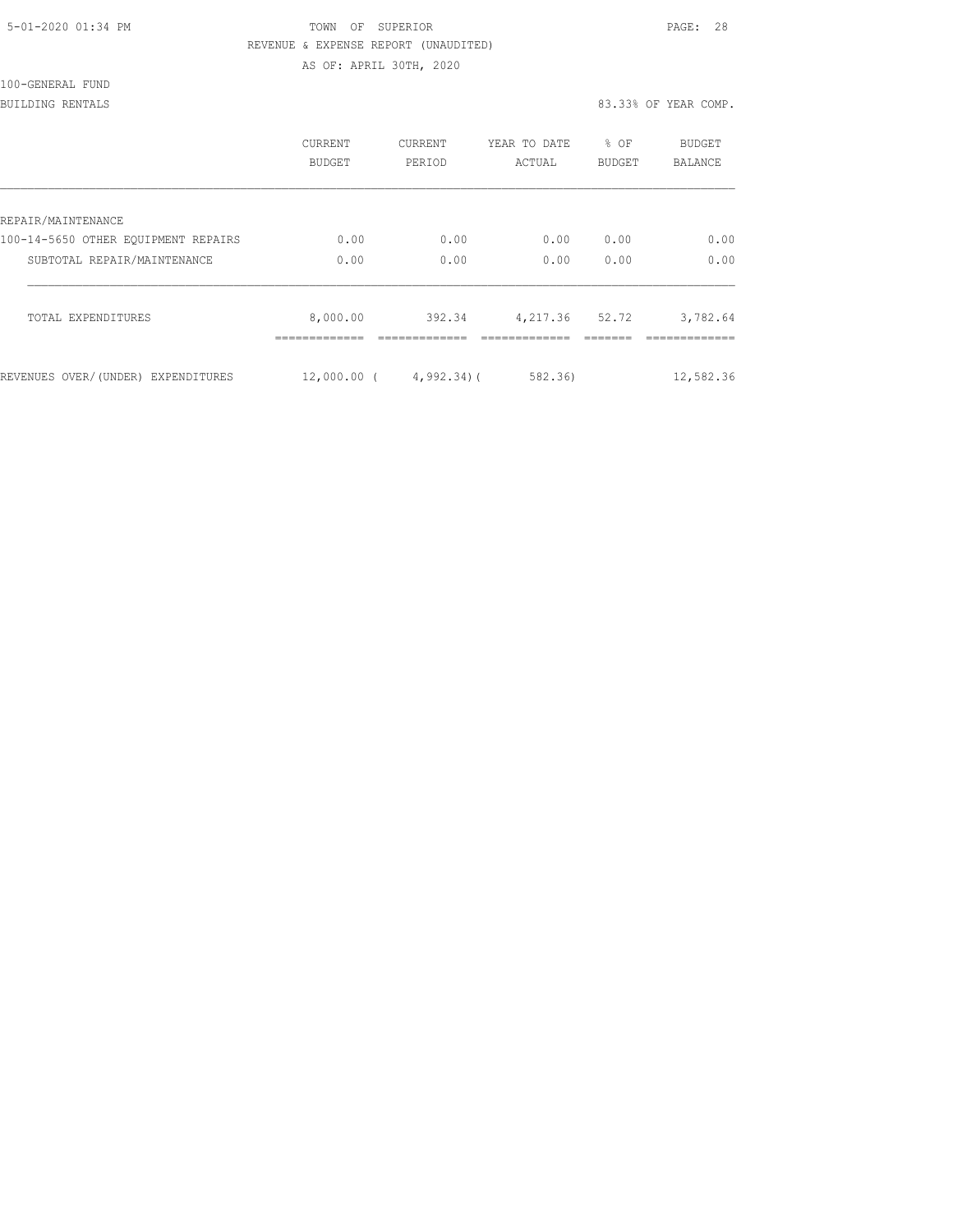#### 5-01-2020 01:34 PM TOWN OF SUPERIOR PAGE: 29 REVENUE & EXPENSE REPORT (UNAUDITED) AS OF: APRIL 30TH, 2020

100-GENERAL FUND

| SR CITIZENS-CONGREGATE                |                          |                          |                                                                                                                                                                                                                                                                                                                                                                                                                                               | 83.33% OF YEAR COMP.  |                                  |
|---------------------------------------|--------------------------|--------------------------|-----------------------------------------------------------------------------------------------------------------------------------------------------------------------------------------------------------------------------------------------------------------------------------------------------------------------------------------------------------------------------------------------------------------------------------------------|-----------------------|----------------------------------|
|                                       | CURRENT<br><b>BUDGET</b> | CURRENT<br>PERIOD        | YEAR TO DATE<br>ACTUAL                                                                                                                                                                                                                                                                                                                                                                                                                        | % OF<br><b>BUDGET</b> | BUDGET<br><b>BALANCE</b>         |
| REVENUES                              |                          |                          |                                                                                                                                                                                                                                                                                                                                                                                                                                               |                       |                                  |
| BUSINESS SERVICES                     |                          |                          |                                                                                                                                                                                                                                                                                                                                                                                                                                               |                       |                                  |
| 100-15-4215 SRC AAA DOLLARS           | 0.00                     | 0.00                     | 0.00                                                                                                                                                                                                                                                                                                                                                                                                                                          | 0.00                  | 0.00                             |
| 100-15-4216 SRC ALTECS REVENUE        | 0.00                     | 0.00                     | 0.00                                                                                                                                                                                                                                                                                                                                                                                                                                          | 0.00                  | 0.00                             |
| 100-15-4217 SRC PROGRAM REVENUE       | 0.00                     | 428.00                   | 22, 121.73                                                                                                                                                                                                                                                                                                                                                                                                                                    | $0.00$ (              | 22, 121.73)                      |
| 100-15-4219 UNITED WAY                | 0.00                     | 0.00                     | 0.00                                                                                                                                                                                                                                                                                                                                                                                                                                          | 0.00                  | 0.00                             |
| 100-15-4220 FEMA                      | 0.00                     | 0.00                     | 0.00                                                                                                                                                                                                                                                                                                                                                                                                                                          | 0.00                  | 0.00                             |
| SUBTOTAL BUSINESS SERVICES            | 0.00                     | 428.00                   | 22, 121.73                                                                                                                                                                                                                                                                                                                                                                                                                                    | $0.00$ (              | 22, 121, 73)                     |
| GRANTS                                |                          |                          |                                                                                                                                                                                                                                                                                                                                                                                                                                               |                       |                                  |
| 100-15-4600 SR CENTER REVENUE         | 0.00                     | 500.00                   | 721.00                                                                                                                                                                                                                                                                                                                                                                                                                                        | $0.00$ (              | 721.00)                          |
| SUBTOTAL GRANTS                       | 0.00                     | 500.00                   | 721.00                                                                                                                                                                                                                                                                                                                                                                                                                                        | $0.00$ (              | 721.00)                          |
| TOTAL REVENUES                        | 0.00<br>-------------    | 928.00<br>-------------- | 22,842.73<br>$\begin{array}{c} \texttt{m} = \texttt{m} = \texttt{m} = \texttt{m} = \texttt{m} = \texttt{m} = \texttt{m} = \texttt{m} = \texttt{m} = \texttt{m} = \texttt{m} = \texttt{m} = \texttt{m} = \texttt{m} = \texttt{m} = \texttt{m} = \texttt{m} = \texttt{m} = \texttt{m} = \texttt{m} = \texttt{m} = \texttt{m} = \texttt{m} = \texttt{m} = \texttt{m} = \texttt{m} = \texttt{m} = \texttt{m} = \texttt{m} = \texttt{m} = \texttt$ | $0.00$ (<br>--------  | 22,842.73)<br><b>CONSECTIONS</b> |
| EXPENDITURES                          |                          |                          |                                                                                                                                                                                                                                                                                                                                                                                                                                               |                       |                                  |
| PERSONEL                              |                          |                          |                                                                                                                                                                                                                                                                                                                                                                                                                                               |                       |                                  |
| 100-15-5100 SALARIES                  | 18,405.00                | 0.00                     | 12,742.64 69.23                                                                                                                                                                                                                                                                                                                                                                                                                               |                       | 5,662.36                         |
| 100-15-5101 OVERTIME                  | 0.00                     | 0.00                     | 0.00                                                                                                                                                                                                                                                                                                                                                                                                                                          | 0.00                  | 0.00                             |
| 100-15-5120 INMATE LABOR              | 1,000.00                 | 0.00                     | 333.00                                                                                                                                                                                                                                                                                                                                                                                                                                        | 33.30                 | 667.00                           |
| 100-15-5151 FICA                      | 1,141.00                 | 0.00                     | 790.06                                                                                                                                                                                                                                                                                                                                                                                                                                        | 69.24                 | 350.94                           |
| 100-15-5152 MEDICARE                  | 267.00                   | 0.00                     | 184.75                                                                                                                                                                                                                                                                                                                                                                                                                                        | 69.19                 | 82.25                            |
| 100-15-5153 STATE UNEMPLOYMENT        | 76.00                    | 0.00                     | 55.24                                                                                                                                                                                                                                                                                                                                                                                                                                         | 72.68                 | 20.76                            |
| 100-15-5154 WORKERS COMP INSURANCE    | 356.00                   | 95.33                    | 419.34                                                                                                                                                                                                                                                                                                                                                                                                                                        | $117.79$ (            | 63.34)                           |
| 100-15-5161 ARIZONA STATE RETIREMENT  | 2,198.00                 | 0.00                     | 1,136.85                                                                                                                                                                                                                                                                                                                                                                                                                                      | 51.72                 | 1,061.15                         |
| 100-15-5162 LIFE INSURANCE            | 0.00                     | 0.00                     | 0.00                                                                                                                                                                                                                                                                                                                                                                                                                                          | 0.00                  | 0.00                             |
| 100-15-5163 HEALTH INSURANCE          | 0.00                     | 0.00                     | 0.00                                                                                                                                                                                                                                                                                                                                                                                                                                          | 0.00                  | 0.00                             |
| 100-15-5164 DENTAL INSURANCE          | 0.00                     | 0.00                     | 0.00                                                                                                                                                                                                                                                                                                                                                                                                                                          | 0.00                  | 0.00                             |
| SUBTOTAL PERSONEL                     | 23,443.00                | 95.33                    | 15,661.88                                                                                                                                                                                                                                                                                                                                                                                                                                     | 66.81                 | 7,781.12                         |
| SUPPLIES                              |                          |                          |                                                                                                                                                                                                                                                                                                                                                                                                                                               |                       |                                  |
| 100-15-5210 OFFICE SUPPLIES           | 500.00                   | 0.00                     | 0.00                                                                                                                                                                                                                                                                                                                                                                                                                                          | 0.00                  | 500.00                           |
| 100-15-5220 MEDICAL SUPPLIES          | 0.00                     | 0.00                     | 0.00                                                                                                                                                                                                                                                                                                                                                                                                                                          | 0.00                  | 0.00                             |
| 100-15-5225 SAFETY SUPPLIES/EQUIPMENT | 0.00                     | 0.00                     | 0.00                                                                                                                                                                                                                                                                                                                                                                                                                                          | 0.00                  | 0.00                             |
| 100-15-5230 SANITATION SUPPLIES       | 0.00                     | 0.00                     | 0.00                                                                                                                                                                                                                                                                                                                                                                                                                                          | 0.00                  | 0.00                             |
| 100-15-5240 CHEMICALS & SUPPLIES      | 0.00                     | 0.00                     | 0.00                                                                                                                                                                                                                                                                                                                                                                                                                                          | 0.00                  | 0.00                             |

100-15-5250 KITCHEN SUPPLIES 1,000.00 0.00 488.53 48.85 511.47 100-15-5260 FOOD SUPPLIES 1,000.00 0.00 0.00 0.00 1,000.00 100-15-5299 OPERATING SUPPLIES 1,500.00 32.83 4,168.13 277.88 ( 2,668.13) SUBTOTAL SUPPLIES 4,000.00 32.83 4,656.66 116.42 ( 656.66)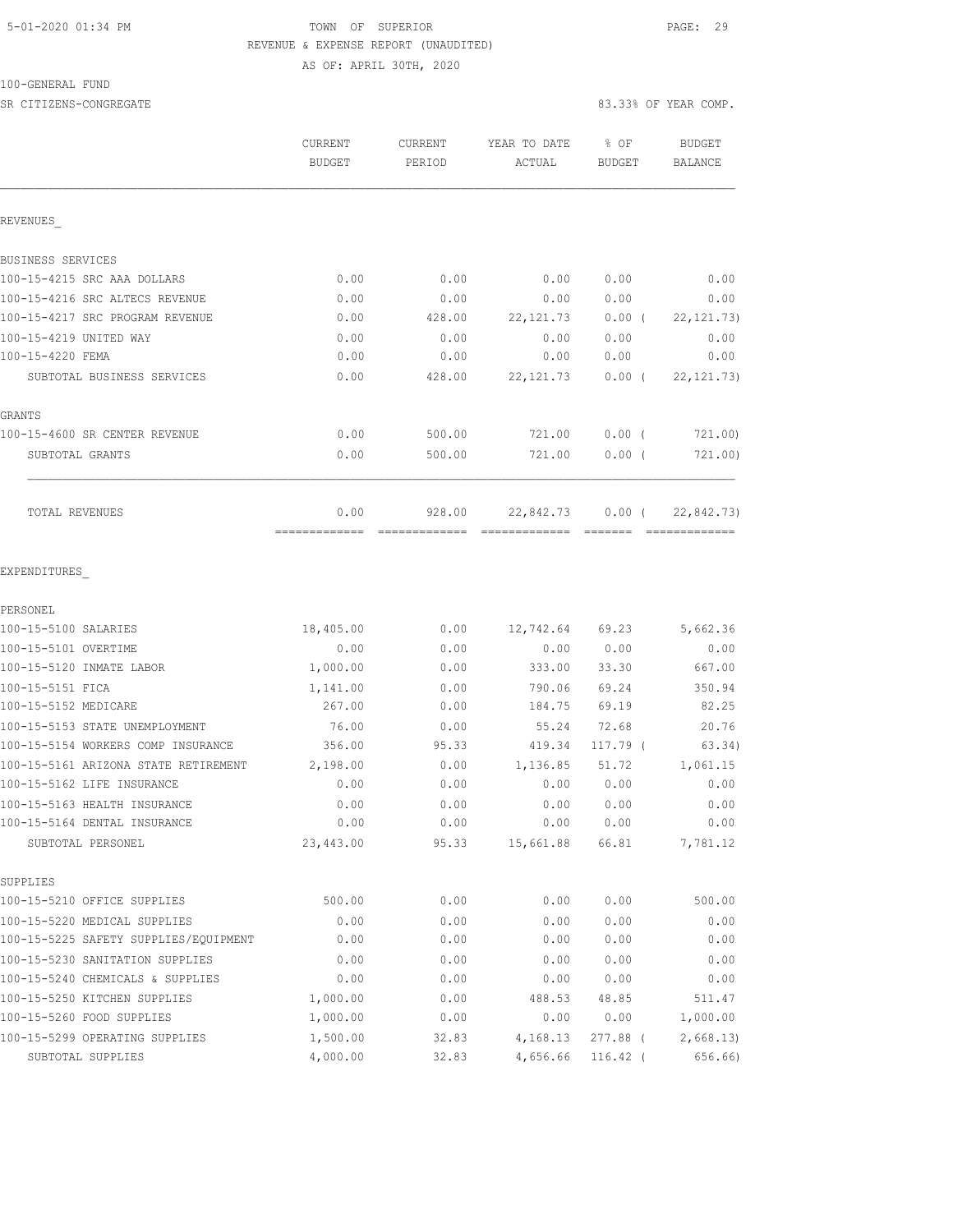### 5-01-2020 01:34 PM **TOWN** OF SUPERIOR **PAGE: 30**  REVENUE & EXPENSE REPORT (UNAUDITED) AS OF: APRIL 30TH, 2020

100-GENERAL FUND

SR CITIZENS-CONGREGATE 83.33% OF YEAR COMP.

|                                                                           | CURRENT<br><b>BUDGET</b>                  | CURRENT<br>PERIOD | YEAR TO DATE<br>ACTUAL | % OF<br>BUDGET | BUDGET<br>BALANCE           |
|---------------------------------------------------------------------------|-------------------------------------------|-------------------|------------------------|----------------|-----------------------------|
| UTILITIES                                                                 |                                           |                   |                        |                |                             |
| 100-15-5310 ELECTRICITY                                                   | 4,547.00                                  | 318.53            | 3,994.38               | 87.85          | 552.62                      |
| 100-15-5320 GAS                                                           | 746.00                                    | 46.88             | 490.04                 | 65.69          | 255.96                      |
| 100-15-5330 REFUSE                                                        | 0.00                                      | 0.00              | 0.00                   | 0.00           | 0.00                        |
| 100-15-5340 SEWER                                                         | 0.00                                      | 0.00              | 0.00                   | 0.00           | 0.00                        |
| 100-15-5350 TELEPHONE                                                     | 250.00                                    | 0.00              | 156.26                 | 62.50          | 93.74                       |
| 100-15-5360 WATER                                                         | 250.00                                    | 14.05             | 169.43                 | 67.77          | 80.57                       |
| 100-15-5370 RENT                                                          | 0.00                                      | 0.00              | 0.00                   | 0.00           | 0.00                        |
| SUBTOTAL UTILITIES                                                        | 5,793.00                                  | 379.46            | 4,810.11               | 83.03          | 982.89                      |
| GENERAL BUSINESS EXPENSE                                                  |                                           |                   |                        |                |                             |
| 100-15-5410 ADVERTISING                                                   | 0.00                                      | 0.00              | 0.00                   | 0.00           | 0.00                        |
| 100-15-5420 DUES & SUBSCRIPTIONS                                          | 200.00                                    | 0.00              | 0.00                   | 0.00           | 200.00                      |
| 100-15-5425 CONFERENCES & TRAINING                                        | 0.00                                      | 0.00              | 0.00                   | 0.00           | 0.00                        |
| 100-15-5430 PRINTING                                                      | 0.00                                      | 0.00              | 0.00                   | 0.00           | 0.00                        |
| 100-15-5450 UNIFORMS                                                      | 0.00                                      | 0.00              | 0.00                   | 0.00           | 0.00                        |
| 100-15-5460 POSTAGE                                                       | 0.00                                      | 24.17             | 131.75                 | $0.00$ (       | 131.75)                     |
| 100-15-5470 TRAVEL                                                        | 0.00                                      | 0.00              | 0.00                   | 0.00           | 0.00                        |
| 100-15-5471 AUDIT                                                         | 773.00                                    | 0.00              | 812.37                 | $105.09$ (     | 39.37)                      |
| 100-15-5480 GENERAL INSURANCE                                             | 4,273.00                                  | 0.00              | 3,821.96               | 89.44          | 451.04                      |
| 100-15-5481 VEHICLE INSURANCE                                             | 0.00                                      | 0.00              | 0.00                   | 0.00           | 0.00                        |
| 100-15-5482 LIABILITY INSURANCE<br>SUBTOTAL GENERAL BUSINESS EXPENSE      | 0.00<br>5,246.00                          | 0.00<br>24.17     | 0.00<br>4,766.08       | 0.00<br>90.85  | 0.00<br>479.92              |
|                                                                           |                                           |                   |                        |                |                             |
| PROFESSIONAL SERVICES                                                     |                                           |                   |                        |                |                             |
| 100-15-5520 CONTRACT EMPLOYEE                                             | 0.00                                      | 0.00              | 0.00                   | 0.00           | 0.00                        |
| 100-15-5550 OTHER PROFESSIONAL SERVICES<br>SUBTOTAL PROFESSIONAL SERVICES | 37,893.00<br>37,893.00                    | 150.00<br>150.00  | 34,693.10<br>34,693.10 | 91.56<br>91.56 | 3,199.90<br>3,199.90        |
| REPAIR/MAINTENANCE                                                        |                                           |                   |                        |                |                             |
| 100-15-5610 PARK & BLDG IMPROVEMENTS                                      | 4,000.00                                  | 0.00              | 1,500.00               | 37.50          | 2,500.00                    |
| 100-15-5640 AUTO & TRUCK REPAIRS                                          | 0.00                                      | 0.00              | 106.98                 | $0.00$ (       | 106.98)                     |
| 100-15-5641 GAS & OIL                                                     | 0.00                                      | 0.00              | 0.00                   | 0.00           | 0.00                        |
| 100-15-5642 TIRES & TUBES                                                 | 0.00                                      | 0.00              | 0.00                   | 0.00           | 0.00                        |
| 100-15-5643 INMATE FUEL                                                   | 100.00                                    | 0.00              | 127.53                 | $127.53$ (     | 27.53)                      |
| 100-15-5650 OTHER EQUIPMENT REPAIRS                                       | 300.00                                    | 0.00              | 0.00                   | 0.00           | 300.00                      |
| SUBTOTAL REPAIR/MAINTENANCE                                               | 4,400.00                                  | 0.00              | 1,734.51               | 39.42          | 2,665.49                    |
| DEBT SERVICE                                                              |                                           |                   |                        |                |                             |
| 100-15-5999 CAPITAL OUTLAY                                                | 0.00                                      | 0.00              | 0.00                   | 0.00           | 0.00                        |
| SUBTOTAL DEBT SERVICE                                                     | 0.00                                      | 0.00              | 0.00                   | 0.00           | 0.00                        |
| TOTAL EXPENDITURES                                                        | 80,775.00<br>-------------- ------------- | 681.79            | 66,322.34              | 82.11          | 14,452.66<br>-------------- |
| REVENUES OVER/(UNDER) EXPENDITURES<br>$\left($                            | 80,775.00)                                | 246.21 (          | 43, 479.61)            | $\left($       | 37, 295.39                  |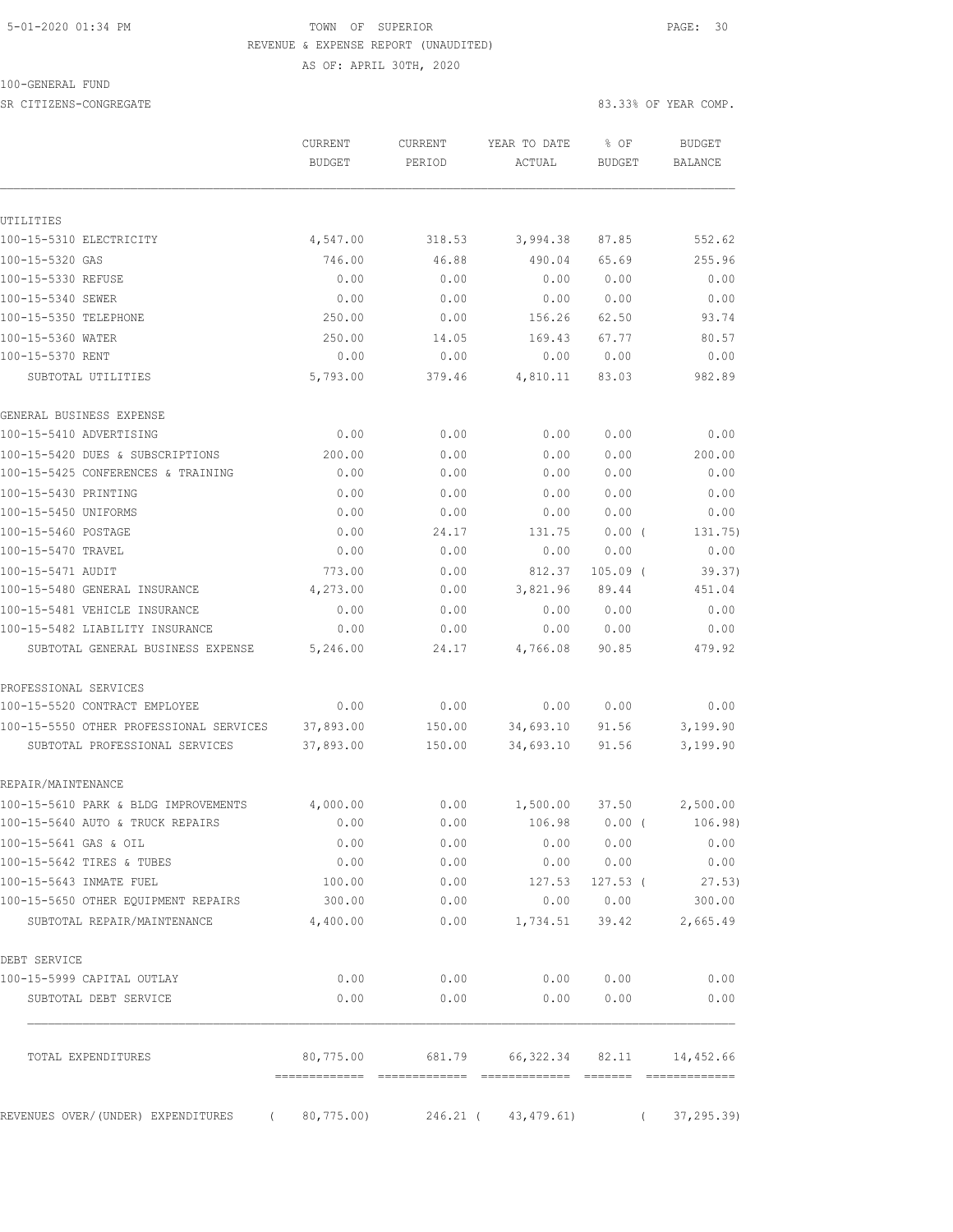# 5-01-2020 01:34 PM **TOWN** OF SUPERIOR **PAGE: 31** REVENUE & EXPENSE REPORT (UNAUDITED)

AS OF: APRIL 30TH, 2020

| 100-GENERAL FUND |  |
|------------------|--|
|------------------|--|

SR CITIZENS-HOME DELIVERY 83.33% OF YEAR COMP.

|                                                                       | <b>CURRENT</b><br>BUDGET | <b>CURRENT</b><br>PERIOD | YEAR TO DATE<br>ACTUAL | % OF<br>BUDGET | <b>BUDGET</b><br>BALANCE |
|-----------------------------------------------------------------------|--------------------------|--------------------------|------------------------|----------------|--------------------------|
| REVENUES                                                              |                          |                          |                        |                |                          |
| BUSINESS SERVICES                                                     |                          |                          |                        |                |                          |
| 100-16-4215 SRC AAA REVENUE                                           | 0.00                     | 0.00                     | 0.00                   | 0.00           | 0.00                     |
| 100-16-4216 SRC ALTECS REVENUE                                        | 0.00                     | 0.00                     | 0.00                   | 0.00           | 0.00                     |
| 100-16-4217 SRC PROGRAM REVENUE                                       | 0.00                     | 0.00                     | 33,495.17              | $0.00$ (       | 33, 495.17)              |
| 100-16-4219 UNITED WAY                                                | 0.00                     | 0.00                     | 267.67                 | 0.00(          | 267.67)                  |
| 100-16-4220 FEMA                                                      | 0.00                     | 0.00                     | 0.00                   | 0.00           | 0.00                     |
| SUBTOTAL BUSINESS SERVICES                                            | 0.00                     | 0.00                     | 33,762.84              | $0.00$ (       | 33,762.84)               |
| TOTAL REVENUES                                                        | 0.00                     | 0.00                     | 33,762.84              | $0.00$ (       | 33,762.84)               |
| EXPENDITURES                                                          |                          |                          |                        |                |                          |
| PERSONEL                                                              |                          |                          |                        |                |                          |
| 100-16-5100 SALARIES                                                  | 14,748.00                | 0.00                     | 10,429.73              | 70.72          | 4,318.27                 |
| 100-16-5101 OVERTIME                                                  | 0.00                     | 0.00                     | 0.00                   | 0.00           | 0.00                     |
| 100-16-5120 INMATE LABOR                                              | 1,000.00                 | 0.00                     | 432.00                 | 43.20          | 568.00                   |
| 100-16-5151 FICA                                                      | 914.00                   | 0.00                     | 646.62                 | 70.75          | 267.38                   |
| 100-16-5152 MEDICARE                                                  | 214.00                   | 0.00                     | 151.23                 | 70.67          | 62.77                    |
| 100-16-5153 STATE UNEMPLOYMENT                                        | 55.00                    | 0.00                     | 36.95                  | 67.18          | 18.05                    |
| 100-16-5154 WORKERS COMP INSURANCE                                    | 247.00                   | 95.33                    | 419.34                 | 169.77 (       | 172.34)                  |
| 100-16-5161 ARIZONA STATE RETIREMENT                                  | 1,761.00                 | 0.00                     | 1,263.01               | 71.72          | 497.99                   |
| 100-16-5162 LIFE INSURANCE                                            | 0.00                     | 0.00                     | 0.00                   | 0.00           | 0.00                     |
| 100-16-5163 HEALTH INSURANCE                                          | 0.00                     | 0.00                     | 0.00                   | 0.00           | 0.00                     |
| 100-16-5164 DENTAL INSURANCE                                          | 0.00                     | 0.00                     | 0.00                   | 0.00           | 0.00                     |
| SUBTOTAL PERSONEL                                                     | 18,939.00                | 95.33                    | 13,378.88              | 70.64          | 5,560.12                 |
| SUPPLIES                                                              |                          |                          |                        |                |                          |
| 100-16-5210 OFFICE SUPPLIES                                           | 0.00                     | 0.00                     | 0.00                   | 0.00           | 0.00                     |
| 100-16-5220 MEDICAL SUPPLIES<br>100-16-5225 SAFETY SUPPLIES/EQUIPMENT | 0.00<br>0.00             | 0.00<br>0.00             | 0.00<br>0.00           | 0.00<br>0.00   | 0.00<br>0.00             |
| 100-16-5230 SANITATION SUPPLIES                                       | 0.00                     | 0.00                     | 0.00                   | 0.00           | 0.00                     |
| 100-16-5240 CHEMICALS & SUPPLIES                                      | 0.00                     | 0.00                     | 0.00                   | 0.00           | 0.00                     |
| 100-16-5250 KITCHEN SUPPLIES                                          | 0.00                     | 0.00                     | 0.00                   | 0.00           | 0.00                     |
| 100-16-5260 FOOD SUPPLIES                                             | 0.00                     | 0.00                     | 0.00                   | 0.00           | 0.00                     |
| 100-16-5299 OPERATING SUPPLIES                                        | 0.00                     | 0.00                     | 0.00                   | 0.00           | 0.00                     |
| SUBTOTAL SUPPLIES                                                     | 0.00                     | 0.00                     | 0.00                   | 0.00           | 0.00                     |
| UTILITIES                                                             |                          |                          |                        |                |                          |
| 100-16-5310 ELECTRICITY                                               | 4,547.00                 | 318.53                   | 3,994.36               | 87.85          | 552.64                   |
| 100-16-5320 GAS                                                       | 802.00                   | 46.89                    | 490.09                 | 61.11          | 311.91                   |
| 100-16-5330 REFUSE                                                    | 0.00                     | 0.00                     | 0.00                   | 0.00           | 0.00                     |
| 100-16-5340 SEWER                                                     | 0.00                     | 0.00                     | 0.00                   | 0.00           | 0.00                     |
| 100-16-5350 TELEPHONE                                                 | 250.00                   | 0.00                     | 156.18                 | 62.47          | 93.82                    |
| 100-16-5360 WATER                                                     | 200.00                   | 14.04                    | 169.37                 | 84.69          | 30.63                    |

100-16-5370 RENT 0.00 0.00 0.00 0.00 0.00 SUBTOTAL UTILITIES 5,799.00 379.46 4,810.00 82.95 989.00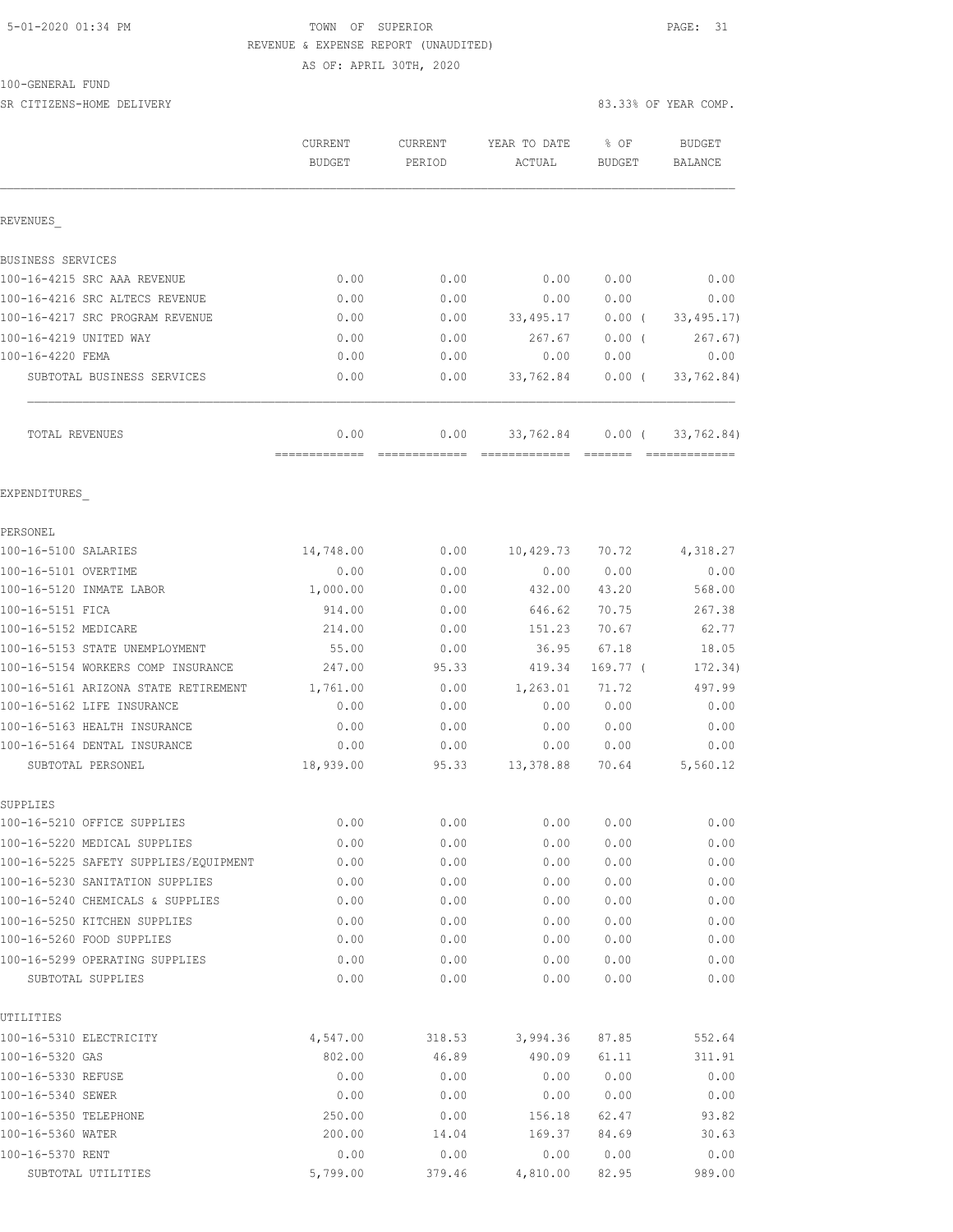#### 5-01-2020 01:34 PM TOWN OF SUPERIOR PAGE: 32 REVENUE & EXPENSE REPORT (UNAUDITED) AS OF: APRIL 30TH, 2020

100-GENERAL FUND

SR CITIZENS-HOME DELIVERY 83.33% OF YEAR COMP.

|                                                | CURRENT<br>BUDGET | <b>CURRENT</b><br>PERIOD | YEAR TO DATE<br>ACTUAL | % OF<br><b>BUDGET</b> |          | <b>BUDGET</b><br><b>BALANCE</b> |
|------------------------------------------------|-------------------|--------------------------|------------------------|-----------------------|----------|---------------------------------|
|                                                |                   |                          |                        |                       |          |                                 |
| GENERAL BUSINESS EXPENSE                       |                   |                          |                        |                       |          |                                 |
| 100-16-5410 ADVERTISING                        | 0.00              | 0.00                     | 0.00                   | 0.00                  |          | 0.00                            |
| 100-16-5420 DUES & SUBSCRIPTIONS               | 0.00              | 0.00                     | 0.00                   | 0.00                  |          | 0.00                            |
| 100-16-5425 CONFERENCES & TRAINING             | 0.00              | 0.00                     | 0.00                   | 0.00                  |          | 0.00                            |
| 100-16-5430 PRINTING                           | 0.00              | 0.00                     | 0.00                   | 0.00                  |          | 0.00                            |
| 100-16-5450 UNIFORMS                           | 0.00              | 0.00                     | 0.00                   | 0.00                  |          | 0.00                            |
| 100-16-5460 POSTAGE                            | 150.00            | 24.16                    | 131.72                 | 87.81                 |          | 18.28                           |
| 100-16-5470 TRAVEL                             | 0.00              | 0.00                     | 0.00                   | 0.00                  |          | 0.00                            |
| 100-16-5471 AUDIT                              | 773.00            | 0.00                     | 812.37                 | $105.09$ (            |          | 39.37)                          |
| 100-16-5480 GENERAL INSURANCE                  | 4,273.00          | 0.00                     | 3,821.96               | 89.44                 |          | 451.04                          |
| 100-16-5481 VEHICLE INSURANCE                  | 0.00              | 0.00                     | 0.00                   | 0.00                  |          | 0.00                            |
| 100-16-5482 LIABILITY INSURANCE                | 0.00              | 0.00                     | 0.00                   | 0.00                  |          | 0.00                            |
| SUBTOTAL GENERAL BUSINESS EXPENSE              | 5,196.00          | 24.16                    | 4,766.05               | 91.73                 |          | 429.95                          |
| PROFESSIONAL SERVICES                          |                   |                          |                        |                       |          |                                 |
| 100-16-5550 OTHER PROFESSIONAL SERVICES        | 34,179.00         | 0.00                     | 27, 245.10             | 79.71                 |          | 6,933.90                        |
| SUBTOTAL PROFESSIONAL SERVICES                 | 34,179.00         | 0.00                     | 27,245.10              | 79.71                 |          | 6,933.90                        |
| REPAIR/MAINTENANCE                             |                   |                          |                        |                       |          |                                 |
| 100-16-5610 PARK & BLDG IMPROVEMENTS           | 0.00              | 0.00                     | 0.00                   | 0.00                  |          | 0.00                            |
| 100-16-5640 AUTO & TRUCK REPAIRS               | 0.00              | 0.00                     | 106.96                 | $0.00$ (              |          | 106.96)                         |
| 100-16-5641 GAS & OIL                          | 500.00            | 0.00                     | 231.66                 | 46.33                 |          | 268.34                          |
| 100-16-5642 TIRES & TUBES                      | 0.00              | 0.00                     | 0.00                   | 0.00                  |          | 0.00                            |
| 100-16-5643 INMATE FUEL                        | 100.00            | 0.00                     | 191.27                 | 191.27 (              |          | 91.27)                          |
| 100-16-5650 OTHER EOUIPMENT REPAIRS            | 0.00              | 0.00                     | 0.00                   | 0.00                  |          | 0.00                            |
| SUBTOTAL REPAIR/MAINTENANCE                    | 600.00            | 0.00                     | 529.89                 | 88.32                 |          | 70.11                           |
| DEBT SERVICE                                   |                   |                          |                        |                       |          |                                 |
| 100-16-5999 CAPITAL OUTLAY                     | 0.00              | 0.00                     | 0.00                   | 0.00                  |          | 0.00                            |
| SUBTOTAL DEBT SERVICE                          | 0.00              | 0.00                     | 0.00                   | 0.00                  |          | 0.00                            |
| TOTAL EXPENDITURES                             | 64,713.00         | 498.95                   | 50,729.92              | 78.39<br>--------     |          | 13,983.08                       |
| REVENUES OVER/(UNDER) EXPENDITURES<br>$\left($ | $64, 713.00$ (    | $498.95$ ) (             | 16, 967.08             |                       | $\left($ | 47,745.92)                      |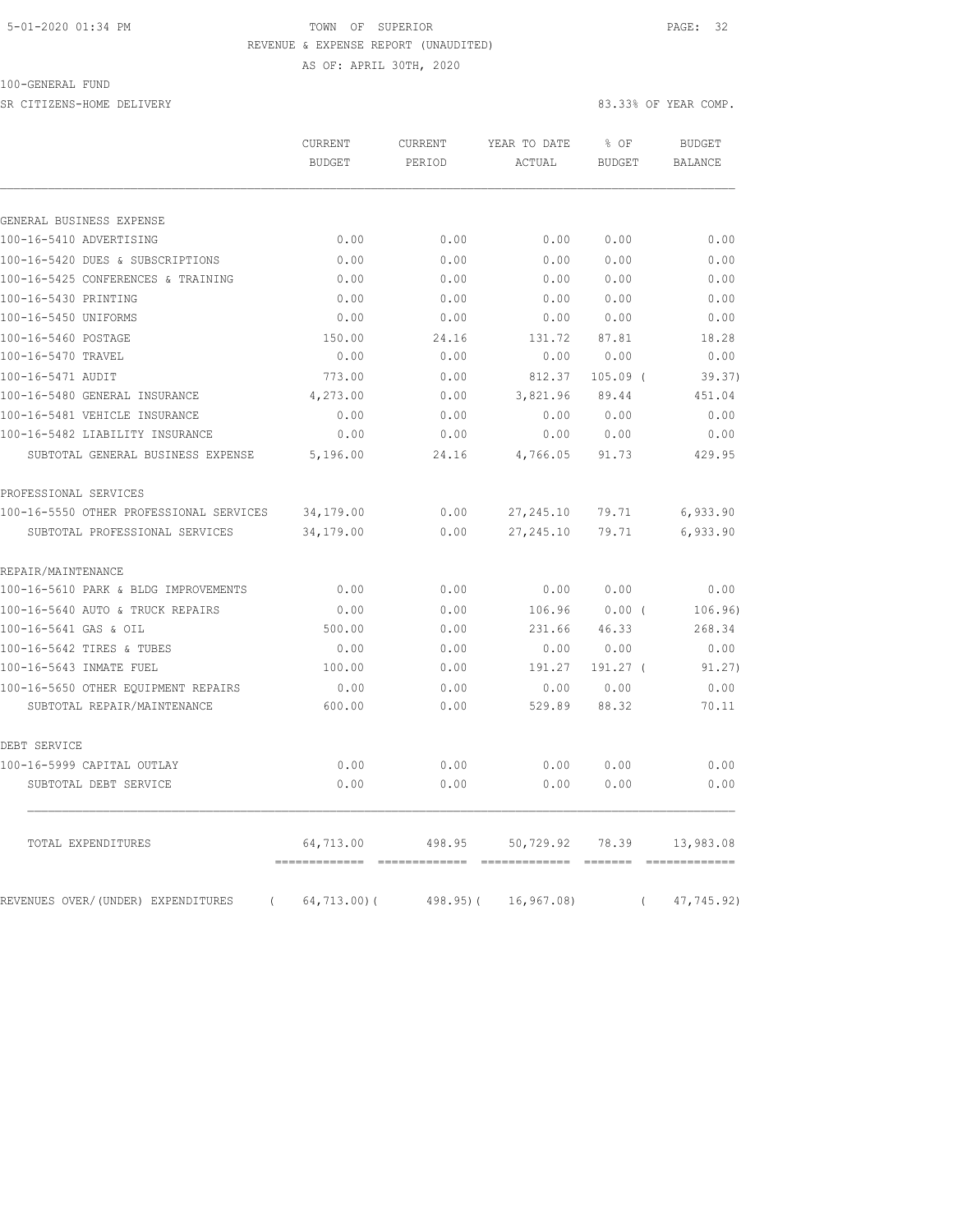### 5-01-2020 01:34 PM **TOWN** OF SUPERIOR **PAGE: 33**  REVENUE & EXPENSE REPORT (UNAUDITED) AS OF: APRIL 30TH, 2020

100-GENERAL FUND

SR CITIZENS-TRANSPORTATIO 83.33% OF YEAR COMP.

|                                       | CURRENT<br><b>BUDGET</b> | <b>CURRENT</b><br>PERIOD | YEAR TO DATE<br>ACTUAL | % OF<br>BUDGET    | <b>BUDGET</b><br><b>BALANCE</b> |
|---------------------------------------|--------------------------|--------------------------|------------------------|-------------------|---------------------------------|
| REVENUES                              |                          |                          |                        |                   |                                 |
| BUSINESS SERVICES                     |                          |                          |                        |                   |                                 |
| 100-17-4215 SRC AAA REVENUE           | 0.00                     | 0.00                     | 0.00                   | 0.00              | 0.00                            |
| 100-17-4216 SRC ALTECS REVENUE        | 0.00                     | 0.00                     | 0.00                   | 0.00              | 0.00                            |
| 100-17-4217 SRC PROGRAM REVENUE       | 0.00                     | 0.00                     | 3,041.28               | $0.00$ (          | 3,041.28                        |
| 100-17-4219 UNITED WAY                | 0.00                     | 0.00                     | 0.00                   | 0.00              | 0.00                            |
| 100-17-4220 FEMA                      | 0.00                     | 0.00                     | 0.00                   | 0.00              | 0.00                            |
| SUBTOTAL BUSINESS SERVICES            | 0.00                     | 0.00                     | 3,041.28               | $0.00$ (          | 3,041.28                        |
| TOTAL REVENUES                        | 0.00                     | 0.00                     | 3,041.28               | $0.00$ (          | 3,041.28)                       |
| EXPENDITURES                          |                          |                          |                        |                   |                                 |
| PERSONEL                              |                          |                          |                        |                   |                                 |
| 100-17-5100 SALARIES                  | 5,238.00                 | 0.00                     | 4,022.99               | 76.80             | 1,215.01                        |
| 100-17-5101 OVERTIME                  | 0.00                     | 0.00                     | 0.00                   | 0.00              | 0.00                            |
| 100-17-5120 INMATE LABOR              | 0.00                     | 0.00                     | 0.00                   | 0.00              | 0.00                            |
| 100-17-5151 FICA                      | 325.00                   | 0.00                     | 249.44                 | 76.75             | 75.56                           |
| 100-17-5152 MEDICARE                  | 76.00                    | 0.00                     | 58.33                  | 76.75             | 17.67                           |
| 100-17-5153 STATE UNEMPLOYMENT        | 52.00                    | 0.00                     | 14.45                  | 27.79             | 37.55                           |
| 100-17-5154 WORKERS COMP INSURANCE    | 36.00                    | 95.34                    |                        | 419.32 1,164.78 ( | 383.32)                         |
| 100-17-5161 ARIZONA STATE RETIREMENT  | 618.00                   | 0.00                     | 487.21                 | 78.84             | 130.79                          |
| 100-17-5162 LIFE INSURANCE            | 0.00                     | 0.00                     | 0.00                   | 0.00              | 0.00                            |
| 100-17-5163 HEALTH INSURANCE          | 0.00                     | 0.00                     | 0.00                   | 0.00              | 0.00                            |
| 100-17-5164 DENTAL INSURANCE          | 0.00                     | 0.00                     | 0.00                   | 0.00              | 0.00                            |
| SUBTOTAL PERSONEL                     | 6,345.00                 | 95.34                    | 5,251.74               | 82.77             | 1,093.26                        |
| SUPPLIES                              |                          |                          |                        |                   |                                 |
| 100-17-5210 OFFICE SUPPLIES           | 0.00                     | 0.00                     | 0.00                   | 0.00              | 0.00                            |
| 100-17-5220 MEDICAL SUPPLIES          | 0.00                     | 0.00                     | 0.00                   | 0.00              | 0.00                            |
| 100-17-5225 SAFETY SUPPLIES/EQUIPMENT | 0.00                     | 0.00                     | 0.00                   | 0.00              | 0.00                            |
| 100-17-5230 SANITATION SUPPLIES       | 0.00                     | 0.00                     | 0.00                   | 0.00              | 0.00                            |
| 100-17-5250 KITCHEN SUPPLIES          | 0.00                     | 0.00                     | 0.00                   | 0.00              | 0.00                            |
| 100-17-5260 FOOD SUPPLIES             | 0.00                     | 0.00                     | 0.00                   | 0.00              | 0.00                            |
| 100-17-5299 OPERATING SUPPLIES        | 0.00                     | 0.00                     | 0.00                   | 0.00              | 0.00                            |
| SUBTOTAL SUPPLIES                     | 0.00                     | 0.00                     | 0.00                   | 0.00              | 0.00                            |
| UTILITIES                             |                          |                          |                        |                   |                                 |
| 100-17-5310 ELECTRICITY               | 0.00                     | 0.00                     | 0.00                   | 0.00              | 0.00                            |
| 100-17-5320 GAS                       | 0.00                     | 0.00                     | 0.00                   | 0.00              | 0.00                            |
| 100-17-5330 REFUSE                    | 0.00                     | 0.00                     | 0.00                   | 0.00              | 0.00                            |
| 100-17-5340 SEWER                     | 0.00                     | 0.00                     | 0.00                   | 0.00              | 0.00                            |
| 100-17-5350 TELEPHONE                 | 490.00                   | 35.01                    | 378.24                 | 77.19             | 111.76                          |
| 100-17-5360 WATER                     | 0.00                     | 0.00                     | 0.00                   | 0.00              | 0.00                            |
| 100-17-5370 RENT                      | 0.00                     | 0.00                     | 0.00                   | 0.00              | 0.00                            |
| SUBTOTAL UTILITIES                    | 490.00                   | 35.01                    | 378.24                 | 77.19             | 111.76                          |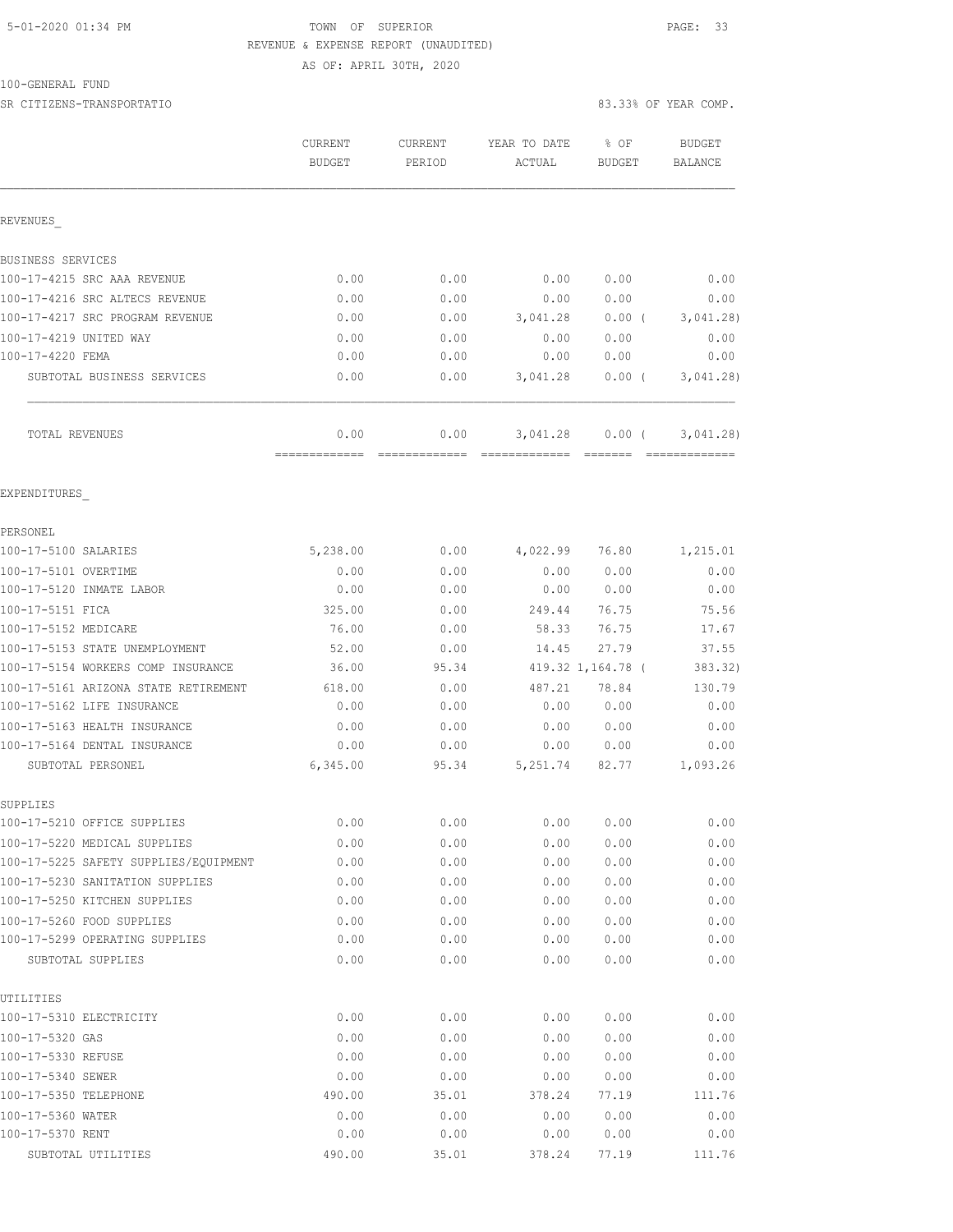#### 5-01-2020 01:34 PM TOWN OF SUPERIOR PAGE: 34 REVENUE & EXPENSE REPORT (UNAUDITED) AS OF: APRIL 30TH, 2020

100-GENERAL FUND

SR CITIZENS-TRANSPORTATIO 83.33% OF YEAR COMP.

|                                                | CURRENT       | CURRENT      | YEAR TO DATE | % OF          | <b>BUDGET</b>  |
|------------------------------------------------|---------------|--------------|--------------|---------------|----------------|
|                                                | <b>BUDGET</b> | PERIOD       | ACTUAL       | <b>BUDGET</b> | <b>BALANCE</b> |
| GENERAL BUSINESS EXPENSE                       |               |              |              |               |                |
| 100-17-5410 ADVERTISING                        | 0.00          | 0.00         | 0.00         | 0.00          | 0.00           |
| 100-17-5420 DUES & SUBSCRIPTIONS               | 0.00          | 0.00         | 0.00         | 0.00          | 0.00           |
| 100-17-5425 CONFERENCES & TRAINING             | 0.00          | 0.00         | 0.00         | 0.00          | 0.00           |
| 100-17-5430 PRINTING                           | 0.00          | 0.00         | 0.00         | 0.00          | 0.00           |
| 100-17-5450 UNIFORMS                           | 0.00          | 0.00         | 0.00         | 0.00          | 0.00           |
| 100-17-5460 POSTAGE                            | 0.00          | 0.00         | 0.00         | 0.00          | 0.00           |
| 100-17-5470 TRAVEL                             | 0.00          | 0.00         | 0.00         | 0.00          | 0.00           |
| 100-17-5471 AUDIT                              | 773.00        | 0.00         | 812.34       | $105.09$ (    | 39.34)         |
| 100-17-5480 GENERAL INSURANCE                  | 4,273.00      | 0.00         | 3,821.96     | 89.44         | 451.04         |
| 100-17-5481 VEHICLE INSURANCE                  | 0.00          | 0.00         | 0.00         | 0.00          | 0.00           |
| 100-17-5482 LIABILITY INSURANCE                | 0.00          | 0.00         | 0.00         | 0.00          | 0.00           |
| SUBTOTAL GENERAL BUSINESS EXPENSE              | 5,046.00      | 0.00         | 4,634.30     | 91.84         | 411.70         |
| PROFESSIONAL SERVICES                          |               |              |              |               |                |
| 100-17-5550 OTHER PROFESSIONAL SERVICES        | 1,000.00      | 0.00         | 0.00         | 0.00          | 1,000.00       |
| SUBTOTAL PROFESSIONAL SERVICES                 | 1,000.00      | 0.00         | 0.00         | 0.00          | 1,000.00       |
| REPAIR/MAINTENANCE                             |               |              |              |               |                |
| 100-17-5610 PARK & BLDG IMPROVEMENTS           | 0.00          | 0.00         | 0.00         | 0.00          | 0.00           |
| 100-17-5640 AUTO & TRUCK REPAIRS               | 2,000.00      | 0.00         | 410.07       | 20.50         | 1,589.93       |
| 100-17-5641 GAS & OIL                          | 500.00        | 0.00         | 347.52       | 69.50         | 152.48         |
| 100-17-5642 TIRES & TUBES                      | 0.00          | 0.00         | 0.00         | 0.00          | 0.00           |
| 100-17-5643 INMATE FUEL                        | 0.00          | 0.00         | 0.00         | 0.00          | 0.00           |
| 100-17-5650 OTHER EQUIPMENT REPAIRS            | 0.00          | 0.00         | 0.00         | 0.00          | 0.00           |
| SUBTOTAL REPAIR/MAINTENANCE                    | 2,500.00      | 0.00         | 757.59       | 30.30         | 1,742.41       |
| TOTAL EXPENDITURES                             | 15,381.00     | 130.35       | 11,021.87    | 71.66         | 4,359.13       |
| REVENUES OVER/(UNDER) EXPENDITURES<br>$\left($ | 15,381.00(    | $130.35$ ) ( | 7,980.59)    | $\left($      | 7,400.41)      |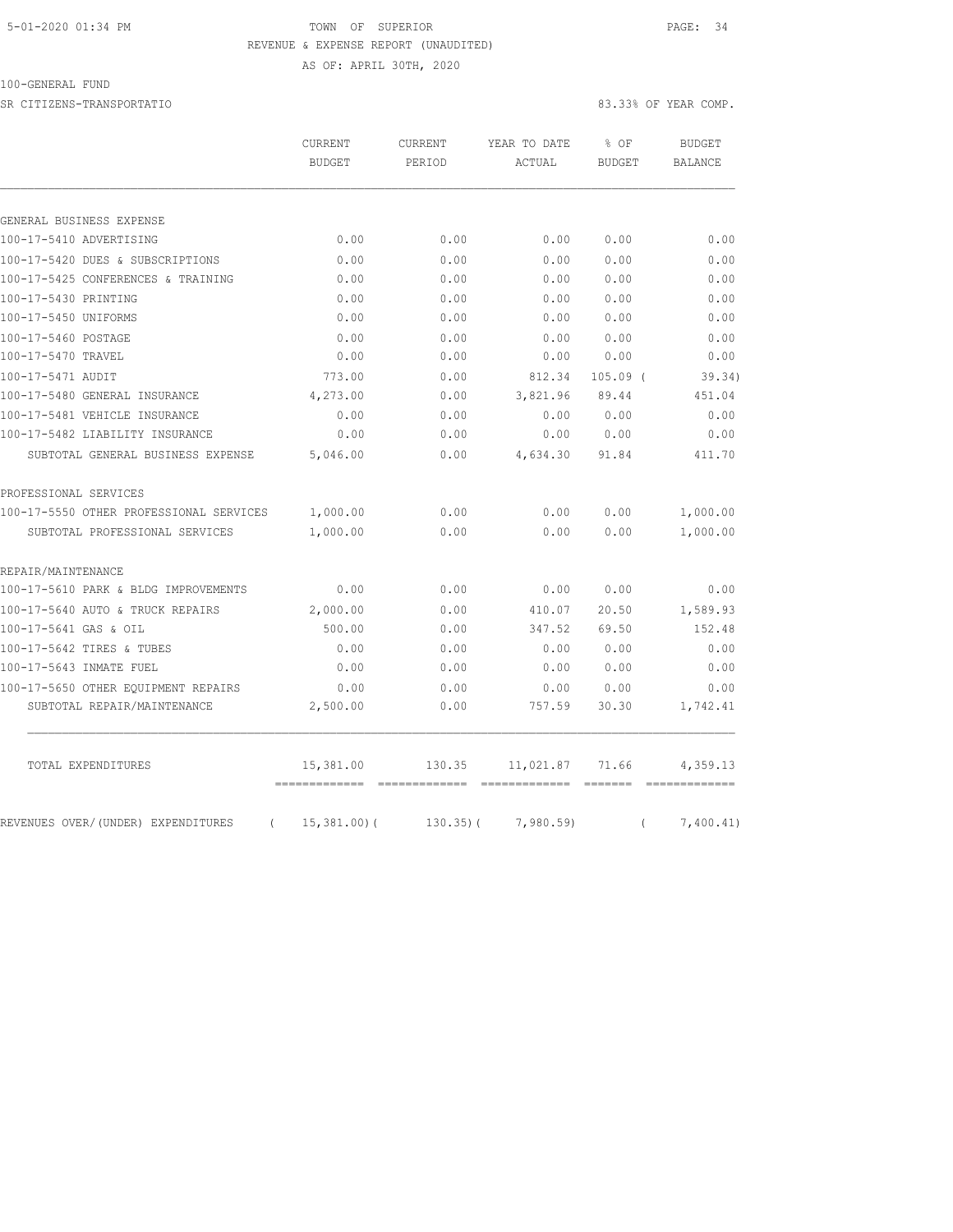### 5-01-2020 01:34 PM TOWN OF SUPERIOR PAGE: 35 REVENUE & EXPENSE REPORT (UNAUDITED)

AS OF: APRIL 30TH, 2020

| 100-GENERAL FUND                     |                          |                   |                                  |                       |                                 |
|--------------------------------------|--------------------------|-------------------|----------------------------------|-----------------------|---------------------------------|
| CODE ENFORCEMENT                     |                          |                   |                                  |                       | 83.33% OF YEAR COMP.            |
|                                      | CURRENT<br><b>BUDGET</b> | CURRENT<br>PERIOD | YEAR TO DATE<br>ACTUAL           | % OF<br><b>BUDGET</b> | <b>BUDGET</b><br><b>BALANCE</b> |
| REVENUES                             |                          |                   |                                  |                       |                                 |
| GRANTS                               |                          |                   |                                  |                       |                                 |
| 100-18-4600 BLIGHT REVENUE           | 0.00                     | 0.00              | 16,801.96                        | $0.00$ (              | 16,801.96)                      |
| SUBTOTAL GRANTS                      | 0.00                     | 0.00              | 16,801.96                        | $0.00$ (              | 16,801.96)                      |
| TOTAL REVENUES                       | 0.00<br>=============    | 0.00              | 16,801.96                        | $0.00$ (<br>=======   | 16,801.96)<br>=============     |
| EXPENDITURES                         |                          |                   |                                  |                       |                                 |
| PERSONEL.                            |                          |                   |                                  |                       |                                 |
| 100-18-5100 SALARIES                 | 21,584.00                | 0.00              | 16,080.20                        | 74.50                 | 5,503.80                        |
| 100-18-5101 OVERTIME                 | 0.00                     | 0.00              | 363.28                           | 0.00(                 | 363.28)                         |
| 100-18-5151 FICA                     | 1,338.00                 | 0.00              | 0.00                             | 0.00                  | 1,338.00                        |
| 100-18-5152 MEDICARE                 | 313.00                   | 0.00              | 238.43                           | 76.18                 | 74.57                           |
| 100-18-5153 STATE UNEMPLOYMENT       | 30.00                    | 0.00              | 33.32                            | $111.07$ (            | 3.32)                           |
| 100-18-5154 WORKERS COMP INSURANCE   | 500.00                   | 0.00              | 0.00                             | 0.00                  | 500.00                          |
| 100-18-5160 PUBLIC SAFETY RETIREMENT | 0.00                     | 0.00              | 0.00                             | 0.00                  | 0.00                            |
| 100-18-5161 ARIZONA STATE RETIREMENT | 4,477.00                 | 0.00              | 0.00                             | 0.00                  | 4,477.00                        |
| 100-18-5162 LIFE INSURANCE           | 40.00                    | 0.00              | 0.00                             | 0.00                  | 40.00                           |
| 100-18-5163 HEALTH INSURANCE         | 0.00                     | 0.00              | 0.00                             | 0.00                  | 0.00                            |
| 100-18-5164 DENTAL INSURANCE         | 185.00                   | 0.00              | 0.00                             | 0.00                  | 185.00                          |
| SUBTOTAL PERSONEL                    | 28,467.00                | 0.00              | 16,715.23                        | 58.72                 | 11,751.77                       |
| PROFESSIONAL SERVICES                |                          |                   |                                  |                       |                                 |
| 100-18-5520 Blight Mitigation        | 20,000.00                | 0.00              | 2,514.33                         | 12.57                 | 17,485.67                       |
| SUBTOTAL PROFESSIONAL SERVICES       | 20,000.00                | 0.00              | 2,514.33                         | 12.57                 | 17,485.67                       |
| DEBT SERVICE                         |                          |                   |                                  |                       |                                 |
| 100-18-5999 CAPITAL OUTLAY           | 0.00                     | 0.00              | 0.00                             | 0.00                  | 0.00                            |
| SUBTOTAL DEBT SERVICE                | 0.00                     | 0.00              | 0.00                             | 0.00                  | 0.00                            |
| TOTAL EXPENDITURES                   | 48,467.00                |                   | $0.00$ 19,229.56 39.68 29,237.44 |                       |                                 |
| REVENUES OVER/(UNDER) EXPENDITURES   | (48, 467, 00)            | $0.00$ (          | 2,427.60                         | $\left($              | 46,039.40                       |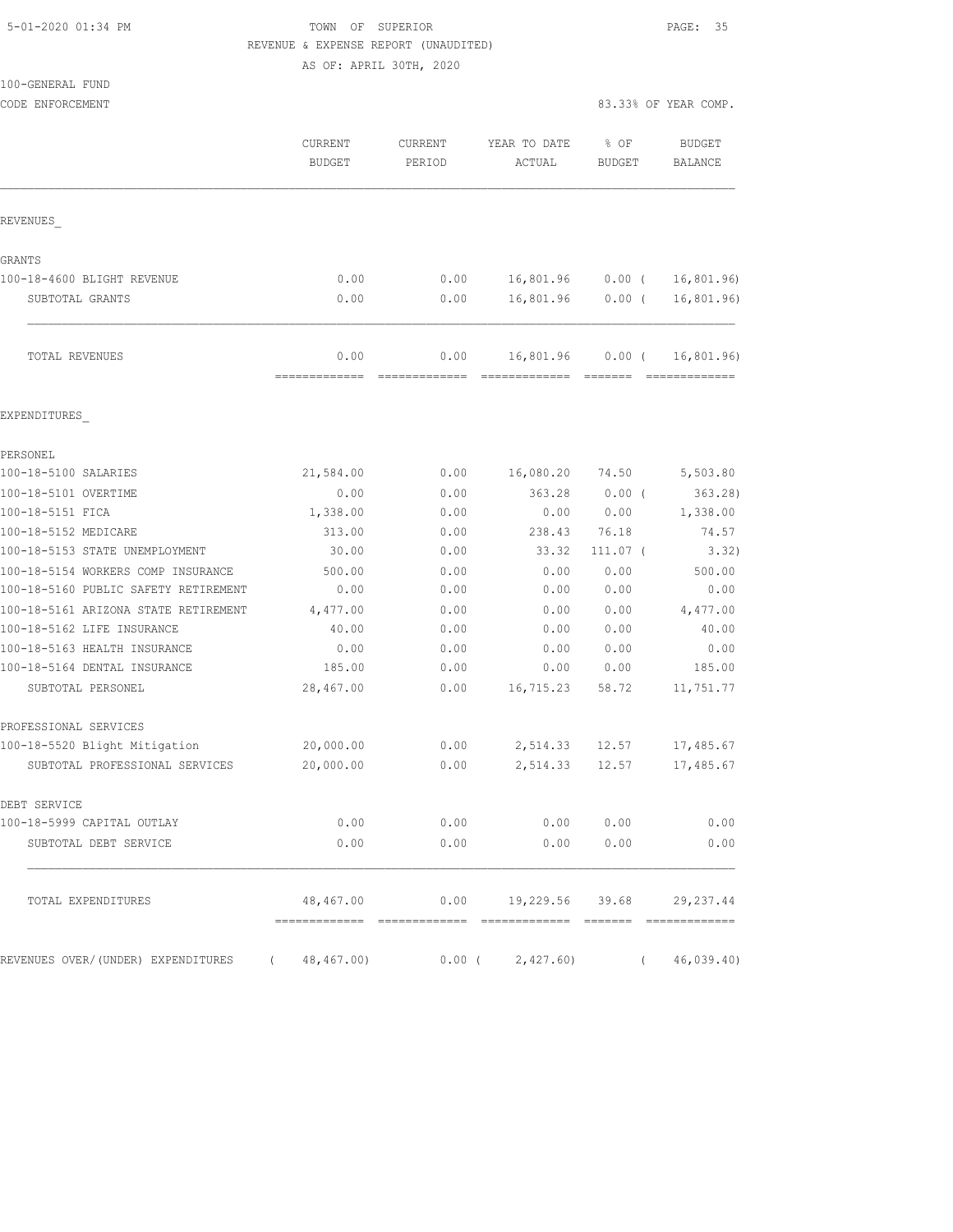# 5-01-2020 01:34 PM TOWN OF SUPERIOR PAGE: 36 REVENUE & EXPENSE REPORT (UNAUDITED)

AS OF: APRIL 30TH, 2020

| 100-GENERAL FUND |  |
|------------------|--|
|------------------|--|

EDC 83.33% OF YEAR COMP.

|                                                                   | <b>CURRENT</b><br><b>BUDGET</b> | <b>CURRENT</b><br>PERIOD | YEAR TO DATE<br>ACTUAL             | $8$ OF<br><b>BUDGET</b> | <b>BUDGET</b><br>BALANCE       |         |
|-------------------------------------------------------------------|---------------------------------|--------------------------|------------------------------------|-------------------------|--------------------------------|---------|
|                                                                   |                                 |                          |                                    |                         |                                |         |
| EXPENDITURES                                                      |                                 |                          |                                    |                         |                                |         |
| SUPPLIES                                                          |                                 |                          |                                    |                         |                                |         |
| 100-19-5210 OFFICE SUPPLIES                                       | 0.00                            | 0.00                     | 49.28                              | 0.00(                   |                                | 49.28)  |
| 100-19-5299 OPERATING SUPPLIES                                    | 0.00                            | 0.00                     | 86.34                              | 0.00(                   |                                | 86.34)  |
| SUBTOTAL SUPPLIES                                                 | 0.00                            | 0.00                     | 135.62                             | 0.00(                   |                                | 135.62) |
| GENERAL BUSINESS EXPENSE                                          |                                 |                          |                                    |                         |                                |         |
| 100-19-5410 Advertising                                           | 10,000.00                       | 0.00                     | 8,820.00                           | 88.20                   | 1,180.00                       |         |
| 100-19-5415 Promotional Materials                                 | 5,000.00                        | 0.00                     | 2,644.79                           | 52.90                   | 2,355.21                       |         |
| 100-19-5420 DUES & SUBSCRIPTIONS                                  | 0.00                            | 0.00                     | 273.00 0.00 (273.00)               |                         |                                |         |
| 100-19-5425 CONFERENCES & TRAINING                                | $4,000.00$ (                    |                          | 175.00) 4,824.47                   | 120.61 (                | 824.47)                        |         |
| 100-19-5470 TRAVEL                                                | 6,000.00                        | 0.00                     | 76.13                              | 1.27                    | 5,923.87                       |         |
| SUBTOTAL GENERAL BUSINESS EXPENSE                                 |                                 | 25,000.00 (175.00)       | 16,638.39 66.55                    |                         | 8,361.61                       |         |
| PROFESSIONAL SERVICES                                             |                                 |                          |                                    |                         |                                |         |
| 100-19-5540 LEGAL SERVICES                                        | 0.00                            | 0.00                     | 0.00                               | 0.00                    |                                | 0.00    |
| 100-19-5550 OTHER PROFESSIONAL SERVICE                            | 0.00                            | 0.00                     |                                    |                         | $5,000.00$ 0.00 ( $5,000.00$ ) |         |
| SUBTOTAL PROFESSIONAL SERVICES                                    | 0.00                            | 0.00                     | 5,000.00                           | 0.00(                   | 5,000.00)                      |         |
| TOTAL EXPENDITURES                                                | -------------- --------------   |                          | 25,000.00 (175.00) 21,774.01 87.10 |                         | 3,225.99                       |         |
| REVENUES OVER/(UNDER) EXPENDITURES (25,000.00) 175.00 (21,774.01) |                                 |                          |                                    |                         | (3, 225.99)                    |         |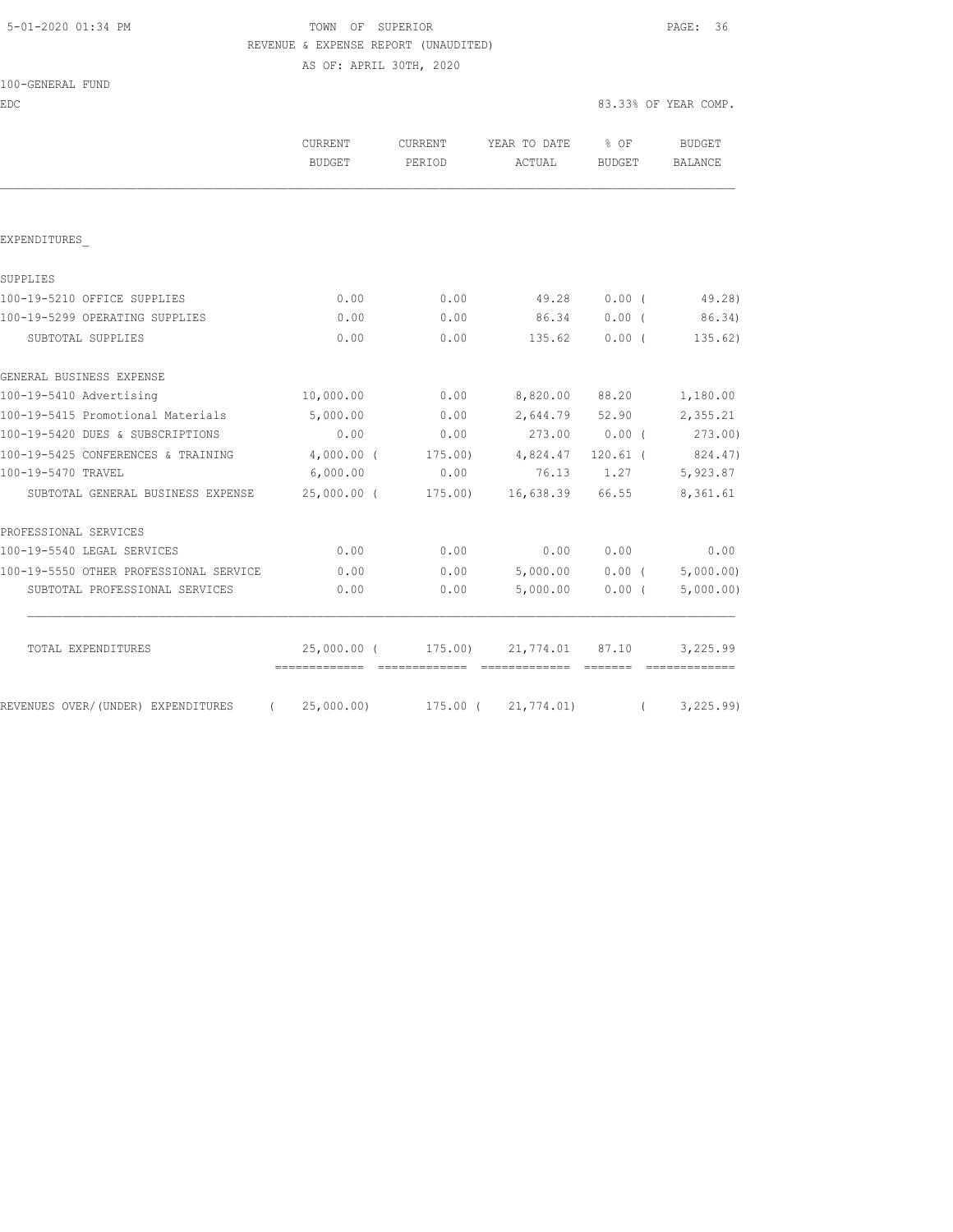# TOWN OF SUPERIOR **Example 2010** PAGE: 37 REVENUE & EXPENSE REPORT (UNAUDITED)

AS OF: APRIL 30TH, 2020

100-GENERAL FUND

|                                      | <b>CURRENT</b><br>BUDGET | <b>CURRENT</b><br>PERIOD | YEAR TO DATE<br>ACTUAL | % OF<br>BUDGET | BUDGET<br><b>BALANCE</b> |
|--------------------------------------|--------------------------|--------------------------|------------------------|----------------|--------------------------|
|                                      |                          |                          |                        |                |                          |
| EXPENDITURES                         |                          |                          |                        |                |                          |
| SUPPLIES                             |                          |                          |                        |                |                          |
| 100-20-5299 OTHER OPERATING SUPPLIES | 0.00                     | 0.00                     | 0.00                   | 0.00           | 0.00                     |
| SUBTOTAL SUPPLIES                    | 0.00                     | 0.00                     | 0.00                   | 0.00           | 0.00                     |
| TOTAL EXPENDITURES                   | 0.00                     | 0.00                     | 0.00                   | 0.00           | 0.00                     |
| REVENUES OVER/(UNDER) EXPENDITURES   | 0.00                     | 0.00                     | 0.00                   |                | 0.00                     |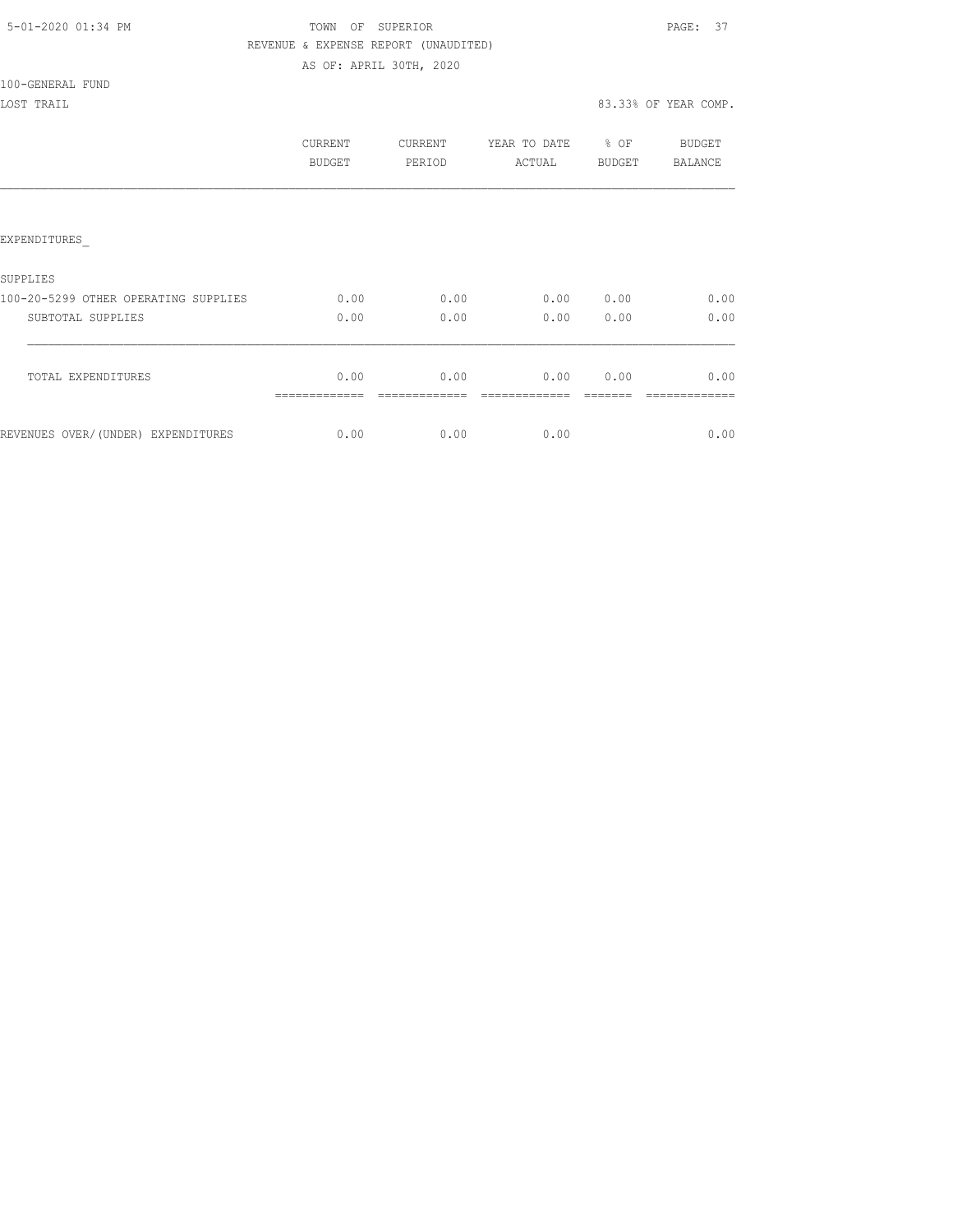| 5-01-2020 01:34 PM |  |
|--------------------|--|
|--------------------|--|

# TOWN OF SUPERIOR **Example 2010** PAGE: 38 REVENUE & EXPENSE REPORT (UNAUDITED) AS OF: APRIL 30TH, 2020

100-GENERAL FUND

SOCIO-ECONOMIC CONTINGNCY 83.33% OF YEAR COMP.

|                                        | CURRENT<br>BUDGET     | CURRENT<br>PERIOD      | YEAR TO DATE % OF<br>ACTUAL | BUDGET                                                                                                                                                                                                                                                                                                                                                                                                                                                                                         | BUDGET<br><b>BALANCE</b> |
|----------------------------------------|-----------------------|------------------------|-----------------------------|------------------------------------------------------------------------------------------------------------------------------------------------------------------------------------------------------------------------------------------------------------------------------------------------------------------------------------------------------------------------------------------------------------------------------------------------------------------------------------------------|--------------------------|
| REVENUES                               |                       |                        |                             |                                                                                                                                                                                                                                                                                                                                                                                                                                                                                                |                          |
| CONTRIBUTIONS                          |                       |                        |                             |                                                                                                                                                                                                                                                                                                                                                                                                                                                                                                |                          |
| 100-98-4720 SOCIO-ECONOMIC CONTINGENCY | 0.00                  | 0.00                   | 0.00 0.00                   |                                                                                                                                                                                                                                                                                                                                                                                                                                                                                                | 0.00                     |
| SUBTOTAL CONTRIBUTIONS                 | 0.00                  | 0.00                   | 0.00                        | 0.00                                                                                                                                                                                                                                                                                                                                                                                                                                                                                           | 0.00                     |
| TOTAL REVENUES                         | 0.00<br>============= | 0.00<br>=============  | 0.00<br>-------------       | 0.00<br>$\begin{array}{cccccccccc} \multicolumn{2}{c}{} & \multicolumn{2}{c}{} & \multicolumn{2}{c}{} & \multicolumn{2}{c}{} & \multicolumn{2}{c}{} & \multicolumn{2}{c}{} & \multicolumn{2}{c}{} & \multicolumn{2}{c}{} & \multicolumn{2}{c}{} & \multicolumn{2}{c}{} & \multicolumn{2}{c}{} & \multicolumn{2}{c}{} & \multicolumn{2}{c}{} & \multicolumn{2}{c}{} & \multicolumn{2}{c}{} & \multicolumn{2}{c}{} & \multicolumn{2}{c}{} & \multicolumn{2}{c}{} & \multicolumn{2}{c}{} & \mult$ | 0.00<br>=============    |
| EXPENDITURES                           |                       |                        |                             |                                                                                                                                                                                                                                                                                                                                                                                                                                                                                                |                          |
| <b>SUPPLIES</b>                        |                       |                        |                             |                                                                                                                                                                                                                                                                                                                                                                                                                                                                                                |                          |
| 100-98-5299 OPERATING SUPPLIES         | 0.00                  | 0.00                   | $0.00$ $0.00$               |                                                                                                                                                                                                                                                                                                                                                                                                                                                                                                | 0.00                     |
| SUBTOTAL SUPPLIES                      | 0.00                  | 0.00                   | 0.00                        | 0.00                                                                                                                                                                                                                                                                                                                                                                                                                                                                                           | 0.00                     |
| TOTAL EXPENDITURES                     | 0.00                  | 0.00<br>-------------- | 0.00<br>=============       | 0.00<br>--------                                                                                                                                                                                                                                                                                                                                                                                                                                                                               | 0.00<br>--------------   |
| REVENUES OVER/(UNDER) EXPENDITURES     | 0.00                  | 0.00                   | 0.00                        |                                                                                                                                                                                                                                                                                                                                                                                                                                                                                                | 0.00                     |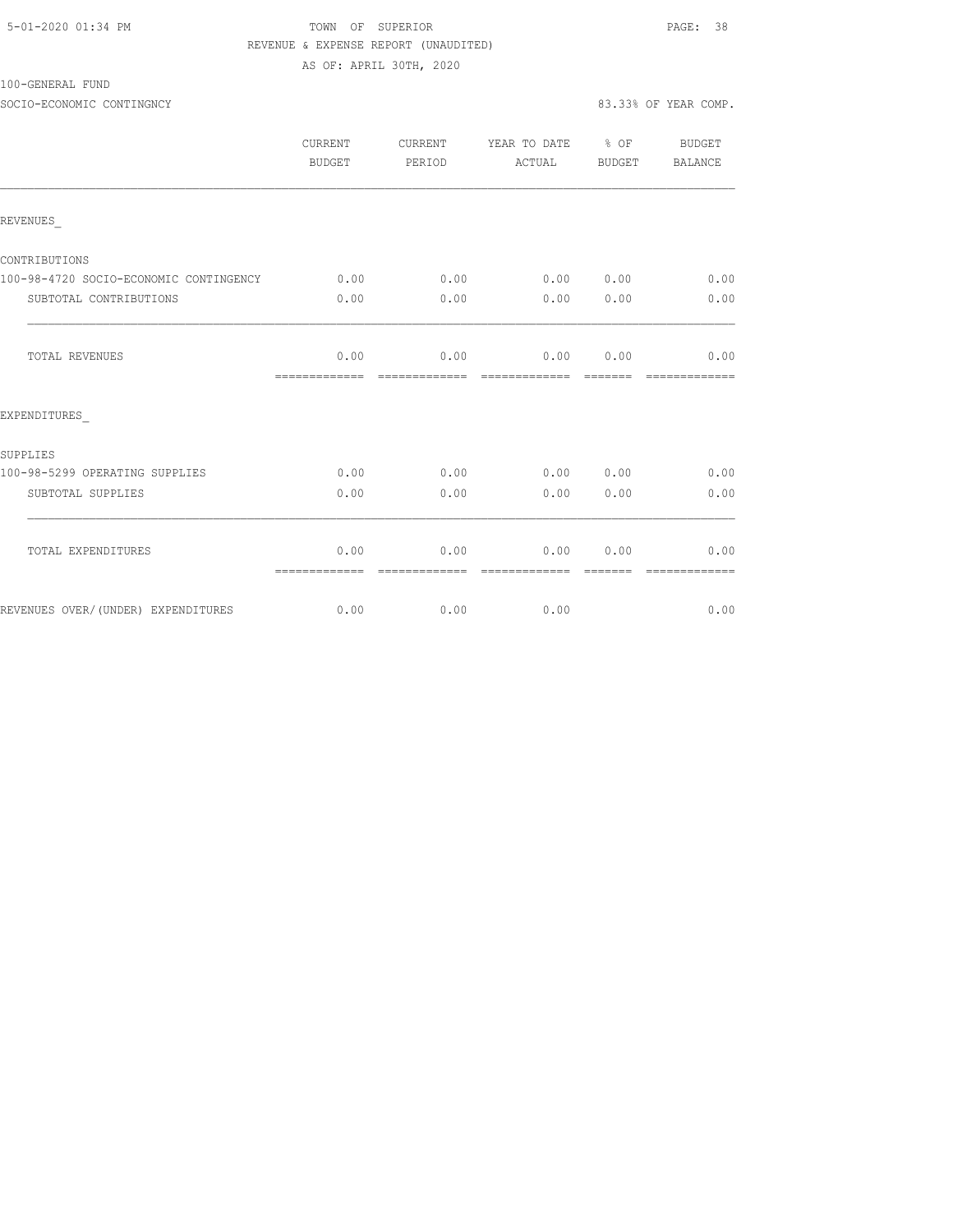# TOWN OF SUPERIOR **Example 2010** PAGE: 39 REVENUE & EXPENSE REPORT (UNAUDITED) AS OF: APRIL 30TH, 2020

100-GENERAL FUND

# CONTINGENCY 83.33% OF YEAR COMP.

|                                                     | CURRENT<br>BUDGET | CURRENT<br>PERIOD | YEAR TO DATE<br>ACTUAL | % OF<br><b>BUDGET</b> | <b>BUDGET</b><br><b>BALANCE</b> |
|-----------------------------------------------------|-------------------|-------------------|------------------------|-----------------------|---------------------------------|
| EXPENDITURES                                        |                   |                   |                        |                       |                                 |
| SUPPLIES                                            |                   |                   |                        |                       |                                 |
| 100-99-5299 OPERATING SUPPLIES<br>SUBTOTAL SUPPLIES | 0.00<br>0.00      | 0.00<br>0.00      | 0.00<br>0.00           | 0.00<br>0.00          | 0.00<br>0.00                    |
| TOTAL EXPENDITURES                                  | 0.00              | 0.00              | 0.00                   | 0.00                  | 0.00                            |
| REVENUES OVER/(UNDER) EXPENDITURES                  | 0.00              | 0.00              | 0.00                   |                       | 0.00                            |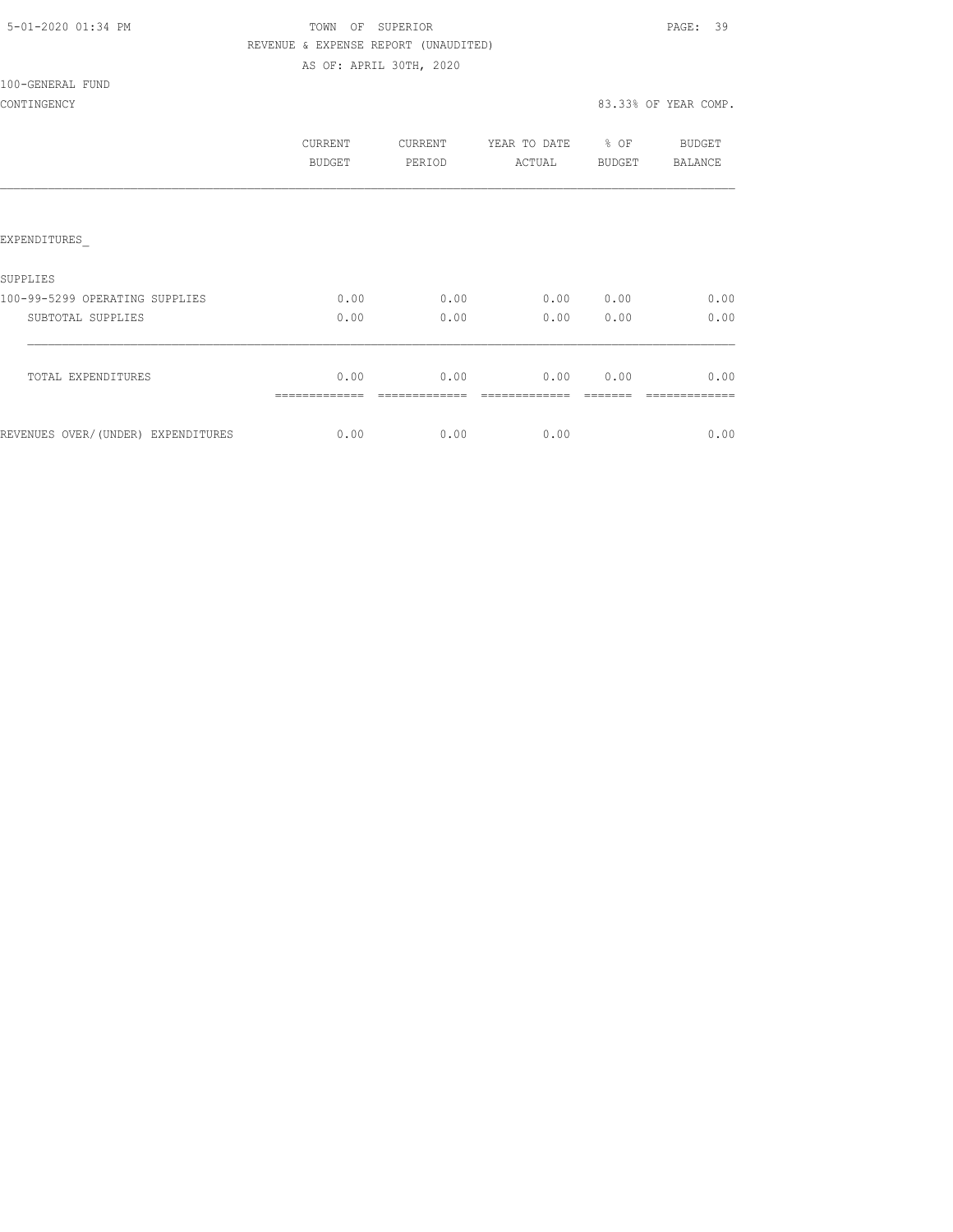|  | 5-01-2020 01:34 PM |  |
|--|--------------------|--|
|  |                    |  |

# TOWN OF SUPERIOR **Example 2010** PAGE: 40 REVENUE & EXPENSE REPORT (UNAUDITED) AS OF: APRIL 30TH, 2020

100-GENERAL FUND

|                                    | CURRENT<br>BUDGET | <b>CURRENT</b><br>PERIOD | YEAR TO DATE<br>ACTUAL | $8$ OF<br><b>BUDGET</b> | BUDGET<br><b>BALANCE</b> |
|------------------------------------|-------------------|--------------------------|------------------------|-------------------------|--------------------------|
|                                    |                   |                          |                        |                         |                          |
| FUND TOTAL REVENUES                | 2,407,465.00      | 180,341.93               | 2,019,309.13           | 83.88                   | 388, 155.87              |
| FUND TOTAL EXPENDITURES            | 2,407,460.00      | 46,576.69                | 1,836,581.06           | 76.29                   | 570,878.94               |
| REVENUES OVER/(UNDER) EXPENDITURES | 5.00              | 133,765.24               | 182,728.07             |                         | 182,723.07)              |
|                                    |                   |                          |                        |                         |                          |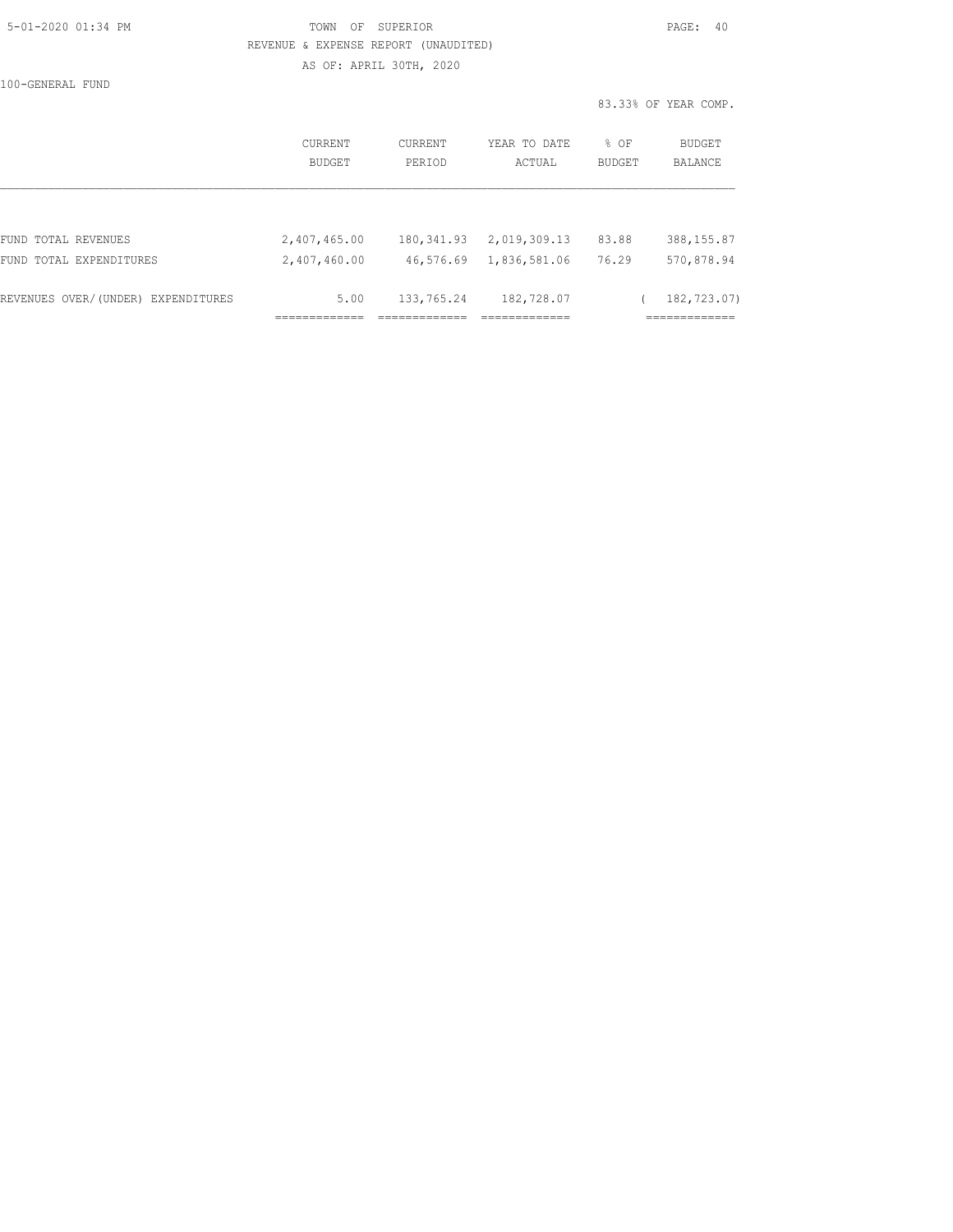# 5-01-2020 01:34 PM TOWN OF SUPERIOR PAGE: 1 REVENUE & EXPENSE REPORT (UNAUDITED)

AS OF: APRIL 30TH, 2020

|       | 200-REFUSE SERVICE |  |  |
|-------|--------------------|--|--|
| ----- |                    |  |  |

| NON-DEPARTMENTAL | 83.33% OF YEAR COMP. |
|------------------|----------------------|
|                  |                      |

|                                     | CURRENT<br><b>BUDGET</b> | CURRENT<br>PERIOD               | YEAR TO DATE<br>ACTUAL | % OF<br><b>BUDGET</b> | <b>BUDGET</b><br>BALANCE |
|-------------------------------------|--------------------------|---------------------------------|------------------------|-----------------------|--------------------------|
| REVENUES                            |                          |                                 |                        |                       |                          |
| BUSINESS SERVICES                   |                          |                                 |                        |                       |                          |
| 200-00-4240 REFUSE FEES             | 8,000.00                 | 0.00                            | 860.00                 | 10.75                 | 7,140.00                 |
| 200-00-4241 TIPPING FEES-           | 15,000.00)<br>$\left($   | 780.00                          | 4,450.00               | $29.67 - ($           | 19,450.00                |
| 200-00-4250 PENALTIES               | 0.00                     | 0.00                            | 0.00                   | 0.00                  | 0.00                     |
| SUBTOTAL BUSINESS SERVICES          | 7,000.00)<br>$\left($    | 780.00                          | 5,310.00               | $75.86 - ($           | 12, 310, 00)             |
| ENTERPRISE SERVICES                 |                          |                                 |                        |                       |                          |
| 200-00-4340 COMMUNITY PICK-UPS      | 0.00                     | 0.00                            | 0.00                   | 0.00                  | 0.00                     |
| 200-00-4350 RECYCLING INCOME        | 0.00                     | 0.00                            | 0.00                   | 0.00                  | 0.00                     |
| SUBTOTAL ENTERPRISE SERVICES        | 0.00                     | 0.00                            | 0.00                   | 0.00                  | 0.00                     |
| CONTINGENCY                         |                          |                                 |                        |                       |                          |
| 200-00-4901 TRANSFERS               | 24,481.00                | 0.00                            | 0.00                   | 0.00                  | 24,481.00                |
| SUBTOTAL CONTINGENCY                | 24,481.00                | 0.00                            | 0.00                   | 0.00                  | 24,481.00                |
| TOTAL REVENUES                      | 17,481.00                | 780.00                          | 5,310.00               | 30.38                 | 12,171.00                |
| EXPENDITURES                        |                          |                                 |                        |                       |                          |
| PERSONEL                            |                          |                                 |                        |                       |                          |
| 200-00-5100 Salaries                | 11,648.00                | 0.00                            | 6,218.13               | 53.38                 | 5,429.87                 |
| 200-00-5101 OVERTIME                | 0.00                     | 0.00                            | 1,256.24               | $0.00$ (              | 1, 256.24                |
| 200-00-5151 FICA                    | 361.00                   | 0.00                            | 463.42                 | $128.37$ (            | 102.42)                  |
| 200-00-5152 Medicare                | 84.00                    | 0.00                            | 108.39                 | $129.04$ (            | 24.39)                   |
| 200-00-5153 SUTA                    | 30.00                    | 0.00                            | 29.26                  | 97.53                 | 0.74                     |
| 200-00-5154 Workers Comp            | 54.00                    | 0.00                            | 0.00                   | 0.00                  | 54.00                    |
| 200-00-5161 ASRS                    | 687.00                   | 0.00                            | 874.95                 | $127.36$ (            | 187.95)                  |
| 200-00-5162 Life Insurance          | 16.00                    | ${\bf 0}$ . ${\bf 0}$ ${\bf 0}$ | 0.00                   | 0.00                  | 16.00                    |
| 200-00-5163 Health Insurance        | 1,527.00                 | 0.00                            | 0.00                   | 0.00                  | 1,527.00                 |
| 200-00-5164 Dental Insurance        | 74.00                    | 0.00                            | 0.00                   | 0.00                  | 74.00                    |
| SUBTOTAL PERSONEL                   | 14,481.00                | 0.00                            | 8,950.39               | 61.81                 | 5,530.61                 |
| SUPPLIES                            |                          |                                 |                        |                       |                          |
| 200-00-5225 Safety Supplies & Equip | 1,000.00                 | 0.00                            | 0.00                   | 0.00                  | 1,000.00                 |
| 200-00-5299 Operating Supplies      | 500.00                   | 0.00                            | 3,317.01               | 663.40 (              | 2,817.01                 |
| SUBTOTAL SUPPLIES                   | 1,500.00                 | 0.00                            | 3,317.01               | $221.13$ (            | 1, 817.01)               |
| UTILITIES                           |                          |                                 |                        |                       |                          |
| 200-00-5310 Electricity             | 0.00                     | 0.00                            | 0.00                   | 0.00                  | 0.00                     |
| 200-00-5330 REFUSE                  | 0.00                     | 1,694.36                        | 21,029.67              | $0.00$ (              | 21,029.67                |
| SUBTOTAL UTILITIES                  | 0.00                     | 1,694.36                        | 21,029.67              | $0.00$ (              | 21,029.67)               |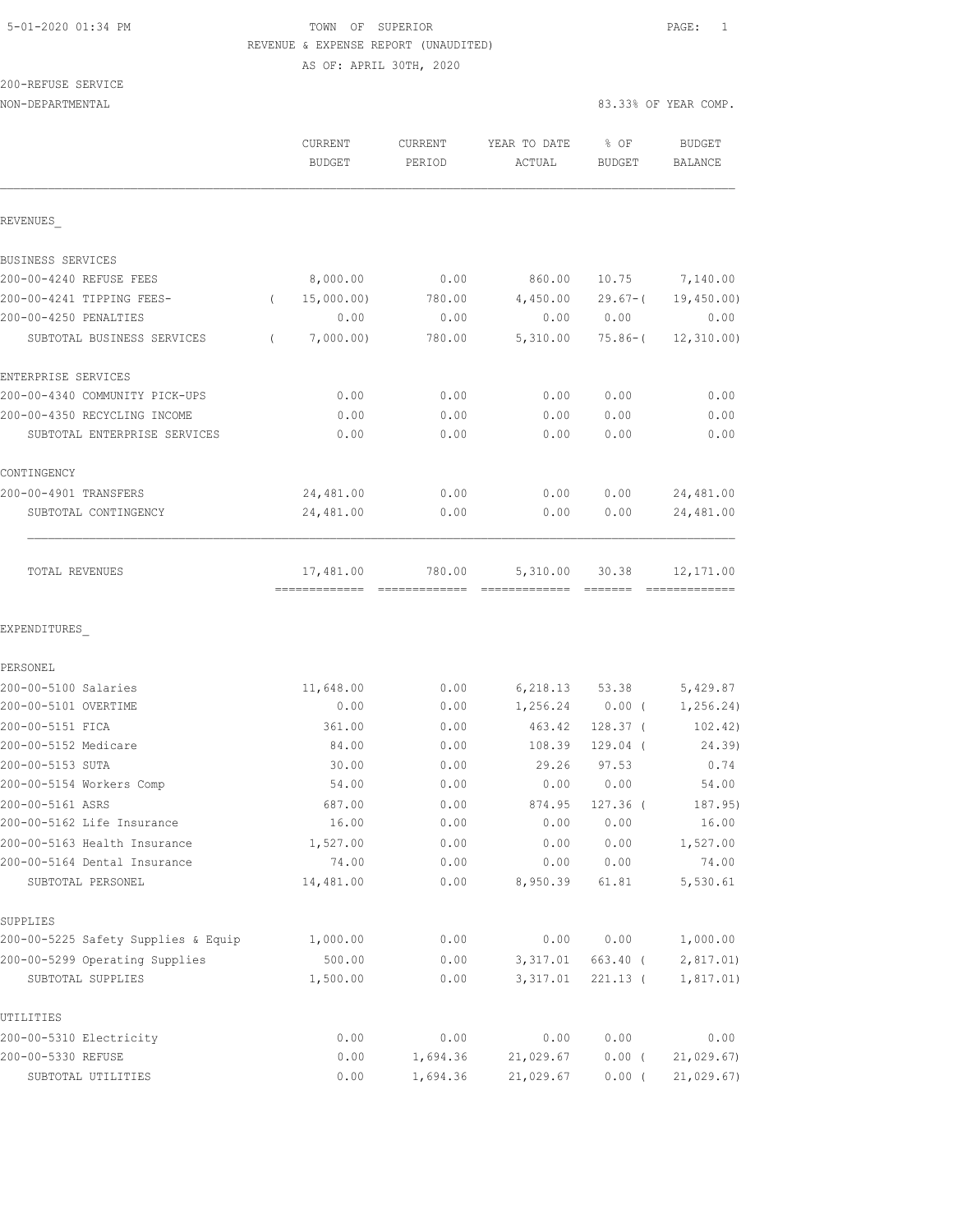# 5-01-2020 01:34 PM TOWN OF SUPERIOR PAGE: 2 REVENUE & EXPENSE REPORT (UNAUDITED)

# AS OF: APRIL 30TH, 2020

| 200-REFUSE SERVICE            |  |
|-------------------------------|--|
| ד גרחו גרח ארח מריחרו זו ∩ו א |  |

|                                                        | CURRENT  | YEAR TO DATE<br><b>CURRENT</b> |               | % OF          | BUDGET         |
|--------------------------------------------------------|----------|--------------------------------|---------------|---------------|----------------|
|                                                        | BUDGET   | PERIOD                         | ACTUAL        | <b>BUDGET</b> | <b>BALANCE</b> |
|                                                        |          |                                |               |               |                |
| GENERAL BUSINESS EXPENSE                               |          |                                |               |               |                |
| 200-00-5410 ADVERTISING                                | 0.00     | 0.00                           | 0.00          | 0.00          | 0.00           |
| 200-00-5420 DUES, PERMITS, SUBSCRIPTIONS               | 0.00     | 0.00                           | 1,379.72      | $0.00$ (      | 1,379.72)      |
| 200-00-5425 CONFERENCE/TRAINING                        | 0.00     | 0.00                           | 0.00          | 0.00          | 0.00           |
| 200-00-5492 BAD DEBT EXPENSE                           | 0.00     | 0.00                           | 0.00          | 0.00          | 0.00           |
| SUBTOTAL GENERAL BUSINESS EXPENSE                      | 0.00     | 0.00                           | 1,379.72      | $0.00$ (      | 1,379.72)      |
| PROFESSIONAL SERVICES                                  |          |                                |               |               |                |
| 200-00-5520 CONTRACT SERVICES                          | 0.00     | 400.00                         | 743.86        | 0.00(         | 743.86)        |
| 200-00-5550 Professional Services                      | 0.00     | 0.00                           | 450.00        | $0.00$ (      | 450.00)        |
| 200-00-5560 REFUSE LANDFILL TIPPING                    | 0.00     | 0.00                           | 0.00          | 0.00          | 0.00           |
| 200-00-5570 ROLL OFF REMOVAL                           | 0.00     | 0.00                           | 0.00          | 0.00          | 0.00           |
| 200-00-5599 Transfer Clean-Up                          | 0.00     | 0.00                           | 0.00          | 0.00          | 0.00           |
| SUBTOTAL PROFESSIONAL SERVICES                         | 0.00     | 400.00                         | 1,193.86      | $0.00$ (      | 1,193.86)      |
| REPAIR/MAINTENANCE                                     |          |                                |               |               |                |
| $2000, 000$ FC40 $\overline{2}$ members $\overline{1}$ | 1.000.00 | 0.00                           | $\cap$ $\cap$ | $\cap$ $\cap$ | 1.000.00       |

| 0.00     | 0.00 | 0.00   | 0.00     | 0.00                |
|----------|------|--------|----------|---------------------|
|          |      |        |          |                     |
| 0.00     | 0.00 | 0.00   | 0.00     | 0.00                |
| 0.00     | 0.00 | 0.00   | 0.00     | 0.00                |
|          |      |        |          |                     |
| 0.00     | 0.00 | 0.00   | 0.00     | 0.00                |
| 0.00     | 0.00 | 0.00   | 0.00     | 0.00                |
|          |      |        |          |                     |
| 1,500.00 | 0.00 | 696.72 | 46.45    | 803.28              |
| 500.00   | 0.00 |        | 139.34 ( | 196.72)             |
| 1,000.00 | 0.00 |        |          | 1,000.00            |
|          |      |        |          |                     |
|          |      |        |          | 0.00 0.00<br>696.72 |

REVENUES OVER/(UNDER) EXPENDITURES 0.00 ( 1,314.36) ( 31,257.37) 31,257.37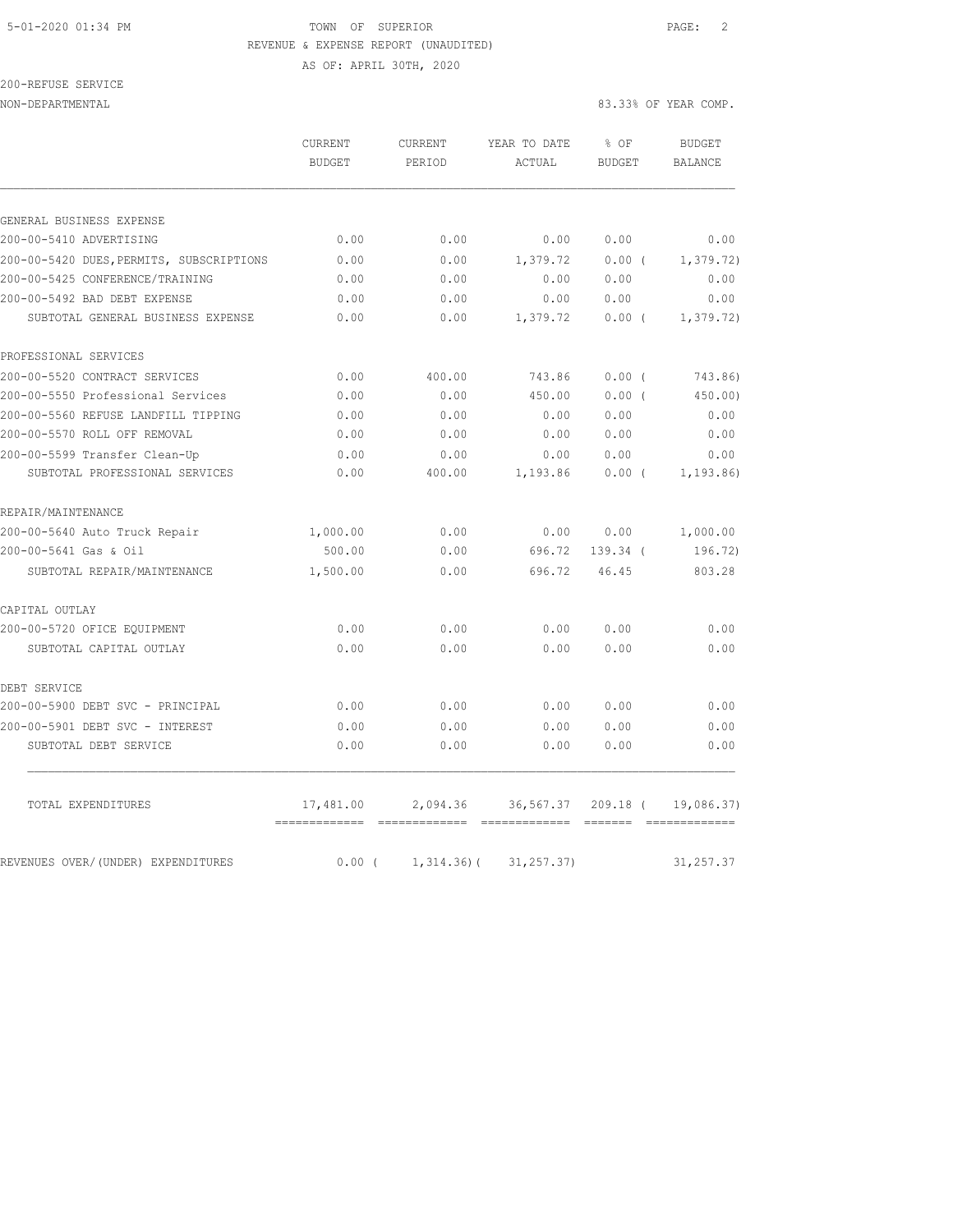| 5-01-2020 01:34 PM |  |
|--------------------|--|
|                    |  |

# TOWN OF SUPERIOR **Example 2010** PAGE: 3 REVENUE & EXPENSE REPORT (UNAUDITED) AS OF: APRIL 30TH, 2020

200-REFUSE SERVICE

|                                    | CURRENT<br>BUDGET | CURRENT<br>PERIOD | YEAR TO DATE<br>ACTUAL | % OF<br><b>BUDGET</b> | BUDGET<br>BALANCE |
|------------------------------------|-------------------|-------------------|------------------------|-----------------------|-------------------|
|                                    |                   |                   |                        |                       |                   |
| FUND TOTAL REVENUES                | 17,481.00         | 780.00            | 5,310.00               | 30.38                 | 12, 171.00        |
| FUND TOTAL EXPENDITURES            | 17,481.00         | 2,094.36          | 36,567.37              | $209.18$ (            | 19,086.37)        |
| REVENUES OVER/(UNDER) EXPENDITURES | 0.00(             | $1,314.36$ ) (    | 31, 257, 37)           |                       | 31, 257.37        |
|                                    |                   |                   |                        |                       |                   |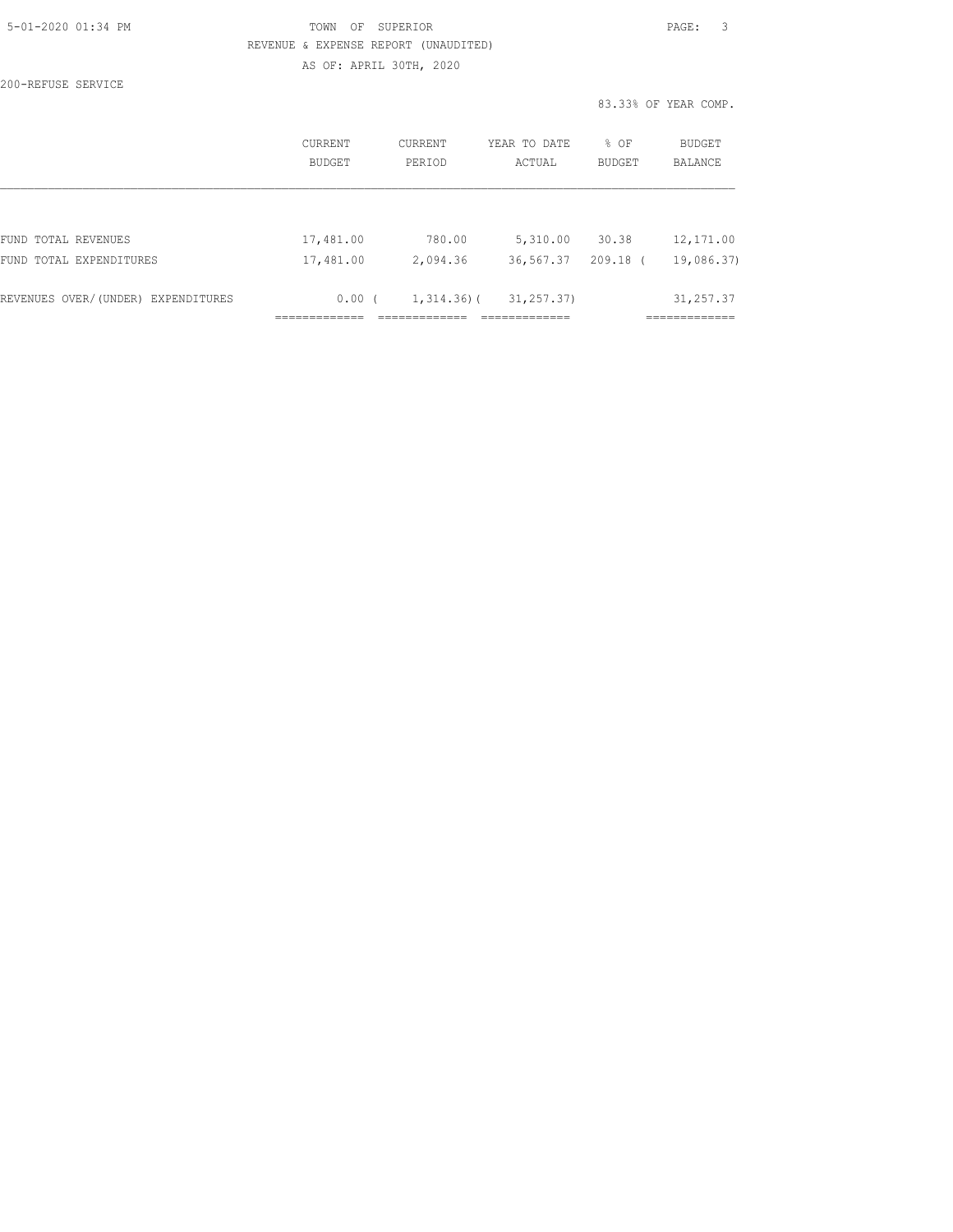# 5-01-2020 01:34 PM TOWN OF SUPERIOR PAGE: 1 REVENUE & EXPENSE REPORT (UNAUDITED)

AS OF: APRIL 30TH, 2020

| iH:WH: |  |
|--------|--|
|--------|--|

| NON-DEPARTMENTAL                                    |                          |                          |                                               |                       | 83.33% OF YEAR COMP.            |  |  |
|-----------------------------------------------------|--------------------------|--------------------------|-----------------------------------------------|-----------------------|---------------------------------|--|--|
|                                                     | CURRENT<br><b>BUDGET</b> | <b>CURRENT</b><br>PERIOD | YEAR TO DATE<br>ACTUAL                        | % OF<br><b>BUDGET</b> | <b>BUDGET</b><br><b>BALANCE</b> |  |  |
| REVENUES                                            |                          |                          |                                               |                       |                                 |  |  |
| TAXES                                               |                          |                          |                                               |                       |                                 |  |  |
| 210-00-4133 PROPERTY TAX                            | 0.00                     | 0.00                     | 0.00                                          | 0.00                  | 0.00                            |  |  |
| SUBTOTAL TAXES                                      | 0.00                     | 0.00                     | 0.00                                          | 0.00                  | 0.00                            |  |  |
| BUSINESS SERVICES                                   |                          |                          |                                               |                       |                                 |  |  |
| 210-00-4240 SEWER FEES                              | 359,544.00               |                          | 35,002.00 321,373.57 89.38                    |                       | 38, 170.43                      |  |  |
| 210-00-4250 PENALTIES<br>SUBTOTAL BUSINESS SERVICES | 359,544.00               | 33,992.00                | $0.00$ ( $1,010.00$ ) 12,969.36<br>334,342.93 | $0.00$ (<br>92.99     | 12, 969.36<br>25, 201.07        |  |  |
| GRANTS                                              |                          |                          |                                               |                       |                                 |  |  |
| 210-00-4600 GRANT REVENUE                           | 0.00                     | 0.00                     | 0.00                                          | 0.00                  | 0.00                            |  |  |
| 210-00-4601 NONOPERATING GRANTS                     | 0.00                     | 0.00                     | 0.00                                          | 0.00                  | 0.00                            |  |  |
| SUBTOTAL GRANTS                                     | 0.00                     | 0.00                     | 0.00                                          | 0.00                  | 0.00                            |  |  |
| CONTINGENCY                                         |                          |                          |                                               |                       |                                 |  |  |
| 210-00-4900 CONTINGENCY                             | 0.00                     | 0.00                     | 0.00                                          | 0.00                  | 0.00                            |  |  |
| 210-00-4901 INTERFUND TRANSFER-SEWER                | 66,078.00                | 0.00                     | 0.00                                          | 0.00                  | 66,078.00                       |  |  |
| 210-00-4902 FUND BALANCE CARRYFORWARD               | 0.00                     | 0.00                     | 0.00                                          | 0.00                  | 0.00                            |  |  |
| 210-00-4950 Gain/loss on sale of assets             | 0.00                     | 0.00                     | 0.00                                          | 0.00                  | 0.00                            |  |  |
| SUBTOTAL CONTINGENCY                                | 66,078.00                | 0.00                     | 0.00                                          | 0.00                  | 66,078.00                       |  |  |
| TOTAL REVENUES                                      | 425,622.00               | 33,992.00                | 334,342.93                                    | 78.55                 | 91,279.07                       |  |  |
| EXPENDITURES                                        |                          |                          |                                               |                       |                                 |  |  |
| PERSONEL                                            |                          |                          |                                               |                       |                                 |  |  |
| 210-00-5100 SALARIES                                | 77,309.00                | 0.00                     | 53,309.70                                     | 68.96                 | 23,999.30                       |  |  |
| 210-00-5101 OVERTIME                                | 7,500.00                 | 0.00                     | 7,811.90                                      | $104.16$ (            | 311.90)                         |  |  |
| 210-00-5151 FICA                                    | 4,497.00                 | 0.00                     | 3,757.42                                      | 83.55                 | 739.58                          |  |  |
| 210-00-5152 MEDICARE                                | 1,052.00                 | 0.00                     | 878.75                                        | 83.53                 | 173.25                          |  |  |
| 210-00-5153 STATE UNEMPLOYMENT                      | 125.00                   | 0.00                     | 143.09                                        | $114.47$ (            | 18.09)                          |  |  |
| 210-00-5154 WORKERS COMP INSURANCE                  | 3,607.00                 | 864.00                   | 3,599.00                                      | 99.78                 | 8.00                            |  |  |
| 210-00-5161 ARIZONA STATE RETIREMENT                | 8,661.00                 | 0.00                     | 7,401.81                                      | 85.46                 | 1,259.19                        |  |  |
| 210-00-5162 LIFE INSURANCE                          | 165.00                   | 0.00                     | 135.10                                        | 81.88                 | 29.90                           |  |  |
| 210-00-5163 HEALTH INSURANCE                        | 15,516.00                | 0.00                     | 14,281.08                                     | 92.04                 | 1,234.92                        |  |  |
| 210-00-5164 DENTAL INSURANCE                        | 758.00                   | 0.00                     | 568.44                                        | 74.99                 | 189.56                          |  |  |
| SUBTOTAL PERSONEL                                   | 119,190.00               | 864.00                   | 91,886.29                                     | 77.09                 | 27,303.71                       |  |  |
| SUPPLIES<br>210-00-5210 OFFICE SUPPLIES             | 2,000.00                 | 0.00                     | 0.00                                          |                       | 2,000.00                        |  |  |
| 210-00-5220 MEDICAL SUPPLIES                        | 0.00                     | 0.00                     | 124.80                                        | 0.00<br>0.00(         | 124.80)                         |  |  |
| 210-00-5225 SAFETY SUPPLIES/EQUIPMENT               | 0.00                     | 0.00                     | 0.00                                          | 0.00                  | 0.00                            |  |  |
| 210-00-5230 SANITATION SUPPLIES                     | 0.00                     | 0.00                     | 0.00                                          | 0.00                  | 0.00                            |  |  |
| 210-00-5240 CHEMICAL SUPPLIES                       | 15,146.00                | 0.00                     | 5,035.20                                      | 33.24                 | 10,110.80                       |  |  |
|                                                     |                          |                          |                                               |                       |                                 |  |  |

210-00-5299 OPERATING SUPPLIES 30,000.00 0.00 10,069.19 33.56 19,930.81 SUBTOTAL SUPPLIES 47,146.00 0.00 15,229.19 32.30 31,916.81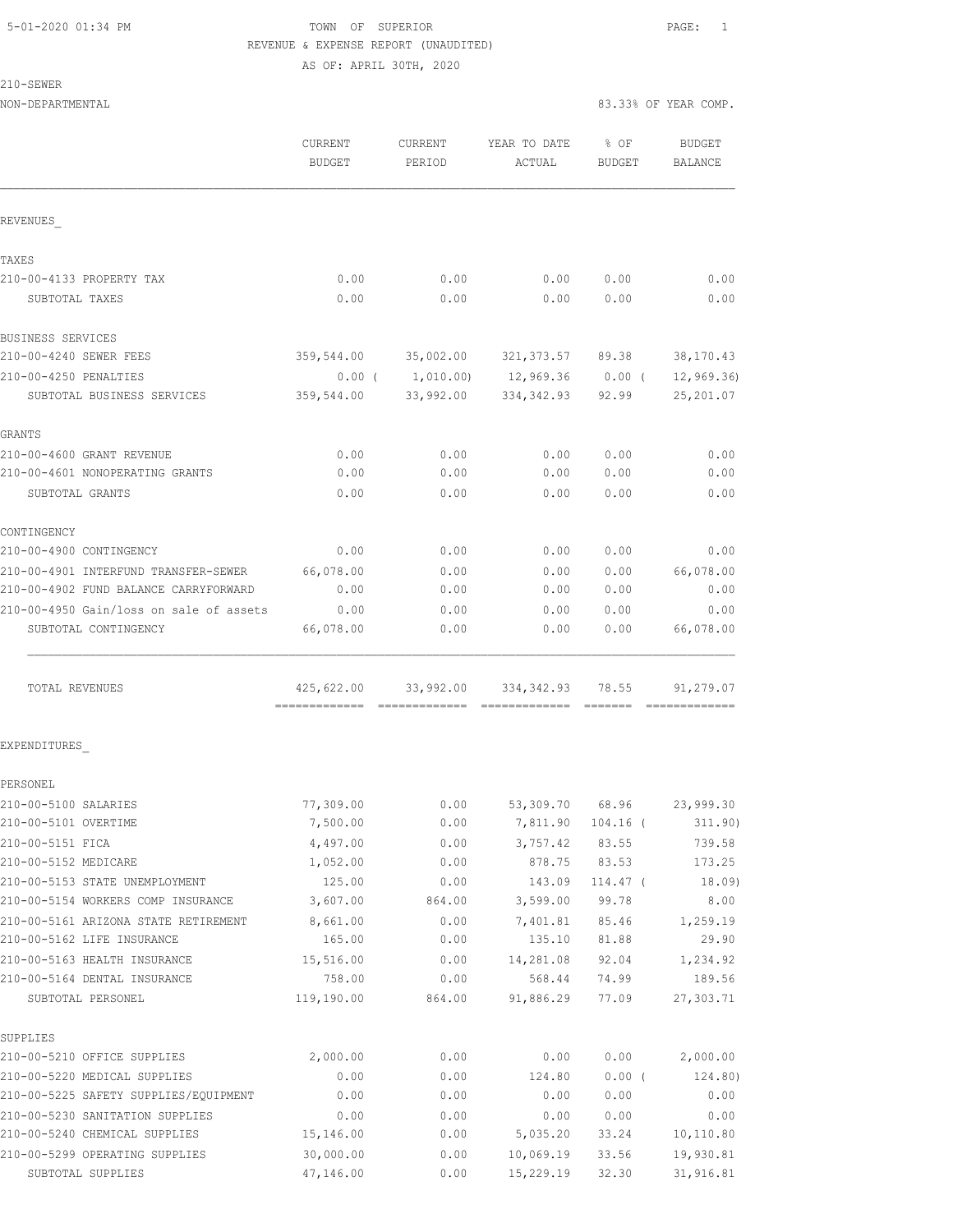# 5-01-2020 01:34 PM TOWN OF SUPERIOR PAGE: 2 REVENUE & EXPENSE REPORT (UNAUDITED) AS OF: APRIL 30TH, 2020

210-SEWER

|                                        | CURRENT       | CURRENT  | YEAR TO DATE | % OF          | <b>BUDGET</b>  |
|----------------------------------------|---------------|----------|--------------|---------------|----------------|
|                                        | <b>BUDGET</b> | PERIOD   | ACTUAL       | <b>BUDGET</b> | <b>BALANCE</b> |
|                                        |               |          |              |               |                |
| UTILITIES                              |               |          |              |               |                |
| 210-00-5310 ELECTRICITY                | 59,202.00     | 4,605.41 | 44,929.74    | 75.89         | 14,272.26      |
| 210-00-5320 GAS                        | 0.00          | 0.00     | 157.72       | 0.00(         | 157.72)        |
| 210-00-5330 REFUSE                     | 0.00          | 0.00     | 0.00         | 0.00          | 0.00           |
| 210-00-5340 SEWER                      | 0.00          | 0.00     | 0.00         | 0.00          | 0.00           |
| 210-00-5350 TELEPHONE                  | 1,158.00      | 34.99    | 791.40       | 68.34         | 366.60         |
| 210-00-5360 WATER                      | 3,000.00      | 239.67   | 2,219.57     | 73.99         | 780.43         |
| 210-00-5380 SECURITY                   | 500.00        | 25.00    | 250.00       | 50.00         | 250.00         |
| SUBTOTAL UTILITIES                     | 63,860.00     | 4,905.07 | 48, 348.43   | 75.71         | 15,511.57      |
| GENERAL BUSINESS EXPENSE               |               |          |              |               |                |
| 210-00-5410 ADVERTISING                | 0.00          | 0.00     | 362.31       | 0.00(         | 362.31)        |
| 210-00-5420 DUES & SUBSCRIPTIONS       | 5,000.00      | 375.30   | 3,456.56     | 69.13         | 1,543.44       |
| 210-00-5425 CONFERENCES & TRAINING     | 2,000.00      | 0.00     | 0.00         | 0.00          | 2,000.00       |
| 210-00-5430 PRINTING                   | 0.00          | 0.00     | 0.00         | 0.00          | 0.00           |
| 210-00-5450 UNIFORMS                   | 659.00        | 37.17    | 733.44       | $111.30$ (    | 74.44)         |
| 210-00-5460 POSTAGE                    | 0.00          | 821.61   | 4,479.05     | 0.00(         | 4,479.05       |
| 210-00-5470 TRAVEL                     | 0.00          | 0.00     | 0.00         | 0.00          | 0.00           |
| 210-00-5471 AUDIT                      | 1,545.00      | 0.00     | 2,437.09     | 157.74 (      | 892.09)        |
| 210-00-5480 GENERAL INSURANCE          | 12,820.00     | 0.00     | 11,465.88    | 89.44         | 1,354.12       |
| 210-00-5481 VEHICLE INSURANCE          | 0.00          | 0.00     | 0.00         | 0.00          | 0.00           |
| 210-00-5482 LIABILITY INSURANCE        | 0.00          | 0.00     | 0.00         | 0.00          | 0.00           |
| 210-00-5491 Credit Card Fees           | 5,000.00      | 0.00     | 0.00         | 0.00          | 5,000.00       |
| 210-00-5492 BAD DEBT EXPENSE           | 15,000.00     | 0.00     | 0.00         | 0.00          | 15,000.00      |
| SUBTOTAL GENERAL BUSINESS EXPENSE      | 42,024.00     | 1,234.08 | 22,934.33    | 54.57         | 19,089.67      |
| PROFESSIONAL SERVICES                  |               |          |              |               |                |
| 210-00-5520 CONTRACTUAL SERVICES       | 0.00          | 0.00     | 0.00         | 0.00          | 0.00           |
| 210-00-5540 LEGAL SERVICES             | 0.00          | 0.00     | 0.00         | 0.00          | 0.00           |
| 210-00-5550 OTHER PROFESSIONAL SERVICE | 73,161.00     | 202.50   | 54,881.68    | 75.01         | 18,279.32      |
| 210-00-5551 COLLECTIONS                | 0.00          | 802.73   | 9,650.23     | $0.00$ (      | 9,650.23)      |
| 210-00-5570 ROLL OFF REMOVAL           | 0.00          | 0.00     | 0.00         | 0.00          | 0.00           |
| 210-00-5580 SLUDGE REMOVAL             | 9,000.00      | 0.00     | 1,668.50     | 18.54         | 7,331.50       |
| 210-00-5581 BACKFLOW TESTING           | 1,439.00      | 0.00     | 550.00       | 38.22         | 889.00         |
| SUBTOTAL PROFESSIONAL SERVICES         | 83,600.00     | 1,005.23 | 66,750.41    | 79.84         | 16,849.59      |
| REPAIR/MAINTENANCE                     |               |          |              |               |                |
| 210-00-5610 PARK & BLDG IMPROVEMENTS   | 0.00          | 0.00     | 0.00         | 0.00          | 0.00           |
| 210-00-5640 AUTO & TRUCK REPAIRS       | 2,000.00      | 0.00     | 0.00         | 0.00          | 2,000.00       |
| 210-00-5641 GAS & OIL                  | 3,000.00      | 0.00     | 801.92       | 26.73         | 2,198.08       |
| 210-00-5642 TIRES & TUBES              | 1,000.00      | 0.00     | 0.00         | 0.00          | 1,000.00       |
| 210-00-5650 OTHER EQUIPMENT REPAIRS    | 8,085.00      | 0.00     | 2,197.58     | 27.18         | 5,887.42       |
| 210-00-5670 STREET & SIDEWALK REPAIR   | 0.00          | 0.00     | 0.00         | 0.00          | 0.00           |
| SUBTOTAL REPAIR/MAINTENANCE            | 14,085.00     | 0.00     | 2,999.50     | 21.30         | 11,085.50      |
|                                        |               |          |              |               |                |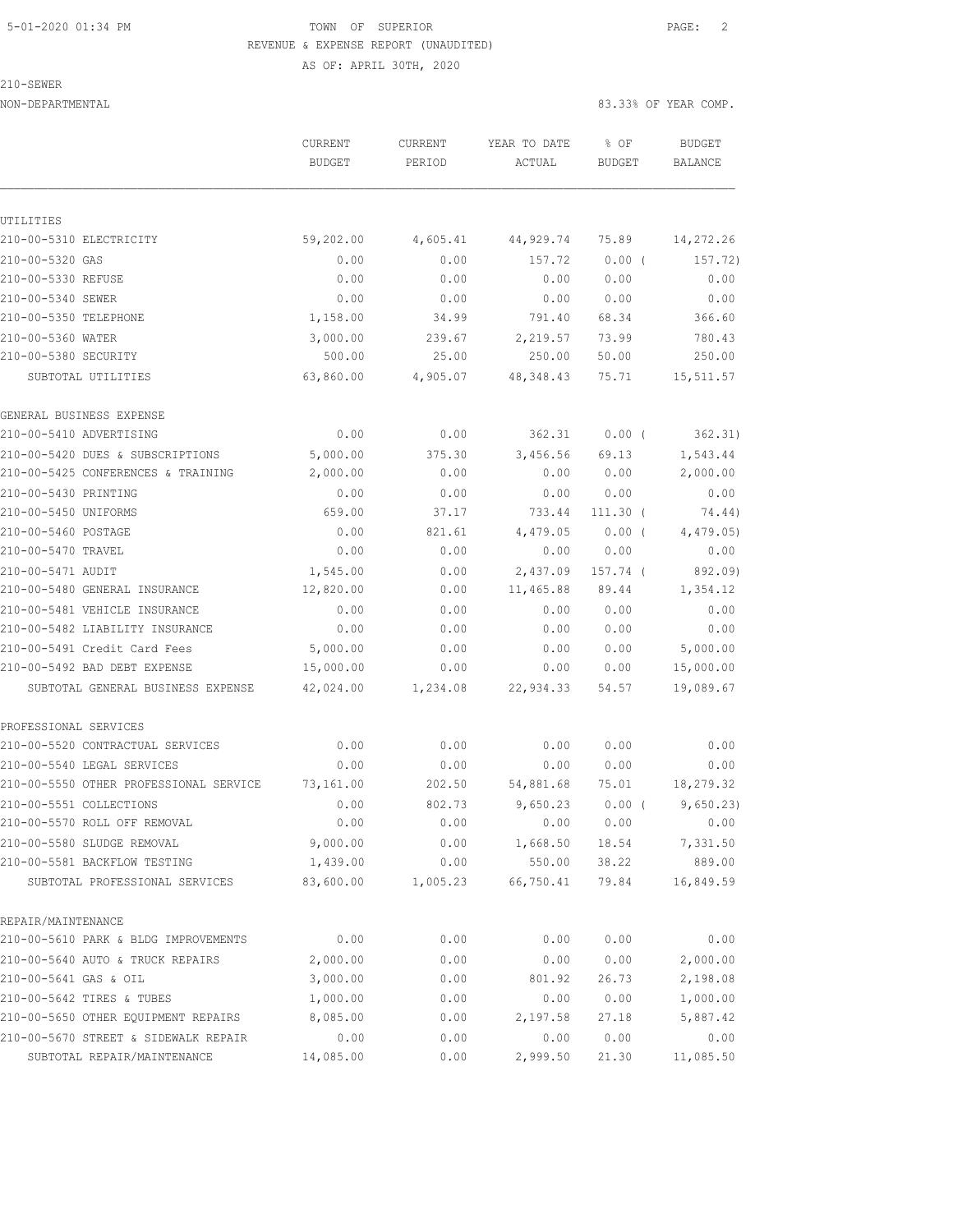# 5-01-2020 01:34 PM TOWN OF SUPERIOR PAGE: 3 REVENUE & EXPENSE REPORT (UNAUDITED) AS OF: APRIL 30TH, 2020

#### 210-SEWER

|                                     | <b>CURRENT</b><br>BUDGET | CURRENT<br>PERIOD | YEAR TO DATE<br>ACTUAL                          | % OF<br>BUDGET | BUDGET<br>BALANCE      |
|-------------------------------------|--------------------------|-------------------|-------------------------------------------------|----------------|------------------------|
|                                     |                          |                   |                                                 |                |                        |
| CAPITAL OUTLAY                      |                          |                   |                                                 |                |                        |
| 210-00-5710 BUILDING                | 500.00                   | 0.00              | 0.00                                            | 0.00           | 500.00                 |
| 210-00-5750 OTHER EOUIP/SMALL TOOLS | 5,000.00                 | 0.00              | 0.00                                            | 0.00           | 5,000.00               |
| 210-00-5760 R&M WELLS & PUMPS       | 10,000.00                | 0.00              | 3,195.76 31.96                                  |                | 6,804.24               |
| 210-00-5790 MACHINERY AND EQUIPMENT | 0.00                     | 0.00              | $1,703.59$ 0.00 (                               |                | 1,703.59)              |
| SUBTOTAL CAPITAL OUTLAY             | 15,500.00                | 0.00              | 4,899.35                                        | 31.61          | 10,600.65              |
| NON-OPERATING                       |                          |                   |                                                 |                |                        |
| 210-00-5800 DEPRECIATION            | 0.00                     | 0.00              | 13,331.18                                       |                | $0.00$ ( $13,331.18$ ) |
| SUBTOTAL NON-OPERATING              | 0.00                     | 0.00              | 13,331.18                                       | $0.00$ (       | 13,331.18              |
| DEBT SERVICE                        |                          |                   |                                                 |                |                        |
| 210-00-5999 CONTINGENCY             | 40,217.00                | 0.00              | 27.88                                           | 0.07           | 40,189.12              |
| SUBTOTAL DEBT SERVICE               | 40,217.00                | 0.00              | 27.88                                           | 0.07           | 40,189.12              |
| TOTAL EXPENDITURES                  |                          |                   | 425,622.00 8,008.38 266,406.56 62.59 159,215.44 |                |                        |
|                                     |                          |                   |                                                 |                |                        |
| REVENUES OVER/(UNDER) EXPENDITURES  | 0.00                     |                   | 25,983.62 67,936.37                             | $\sqrt{2}$     | 67, 936.37             |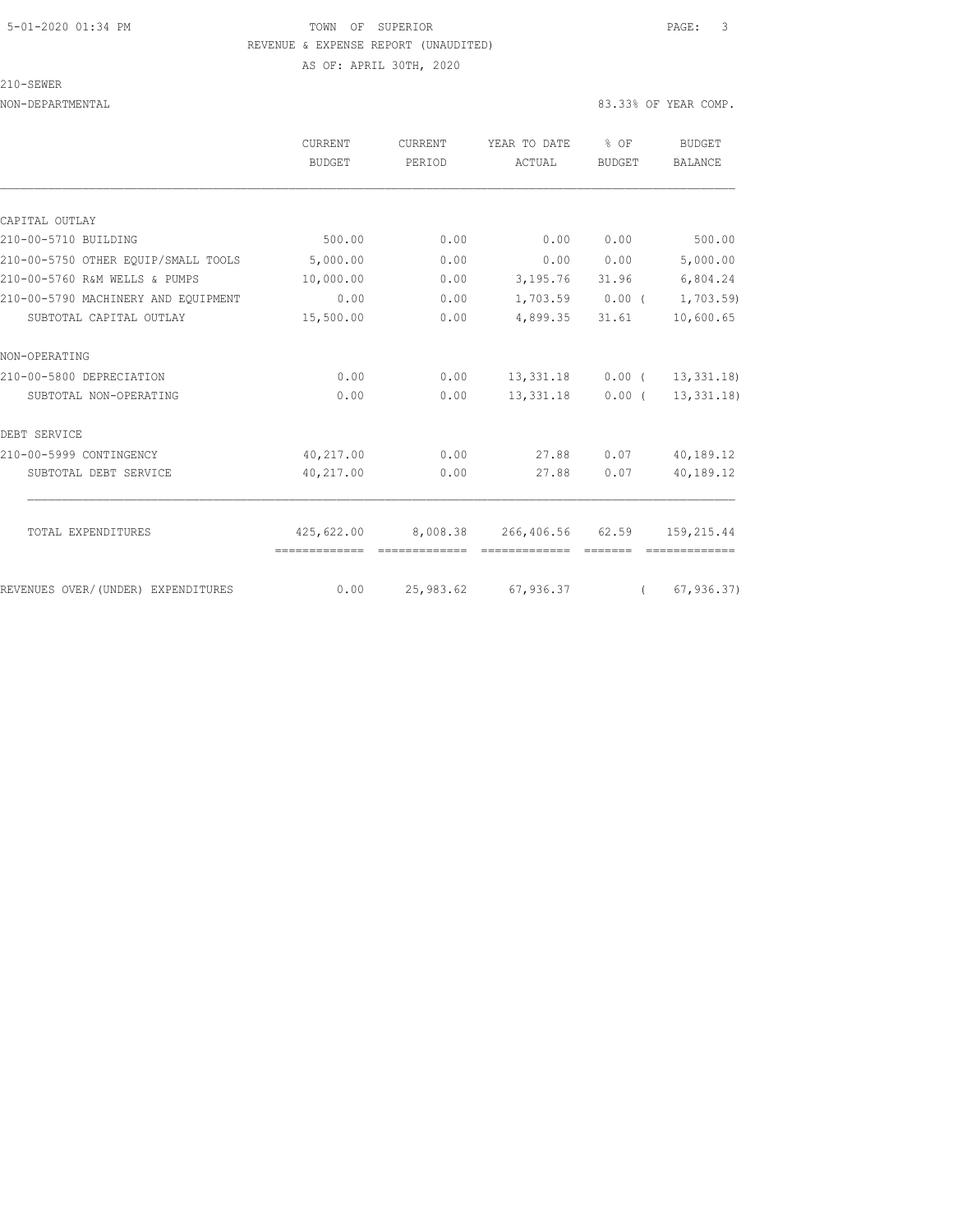### 5-01-2020 01:34 PM TOWN OF SUPERIOR PAGE: 4 REVENUE & EXPENSE REPORT (UNAUDITED) AS OF: APRIL 30TH, 2020

210-SEWER

|                                    | CURRENT<br><b>BUDGET</b> | CURRENT<br>PERIOD | YEAR TO DATE<br>ACTUAL | % OF<br><b>BUDGET</b> | BUDGET<br><b>BALANCE</b> |
|------------------------------------|--------------------------|-------------------|------------------------|-----------------------|--------------------------|
|                                    |                          |                   |                        |                       |                          |
| FUND TOTAL REVENUES                | 425,622.00               | 33,992.00         | 334, 342.93            | 78.55                 | 91,279.07                |
| FUND TOTAL EXPENDITURES            | 425,622.00               | 8,008.38          | 266,406.56             | 62.59                 | 159,215.44               |
| REVENUES OVER/(UNDER) EXPENDITURES | 0.00                     | 25,983.62         | 67,936.37              |                       | 67, 936.37               |
|                                    |                          |                   |                        |                       |                          |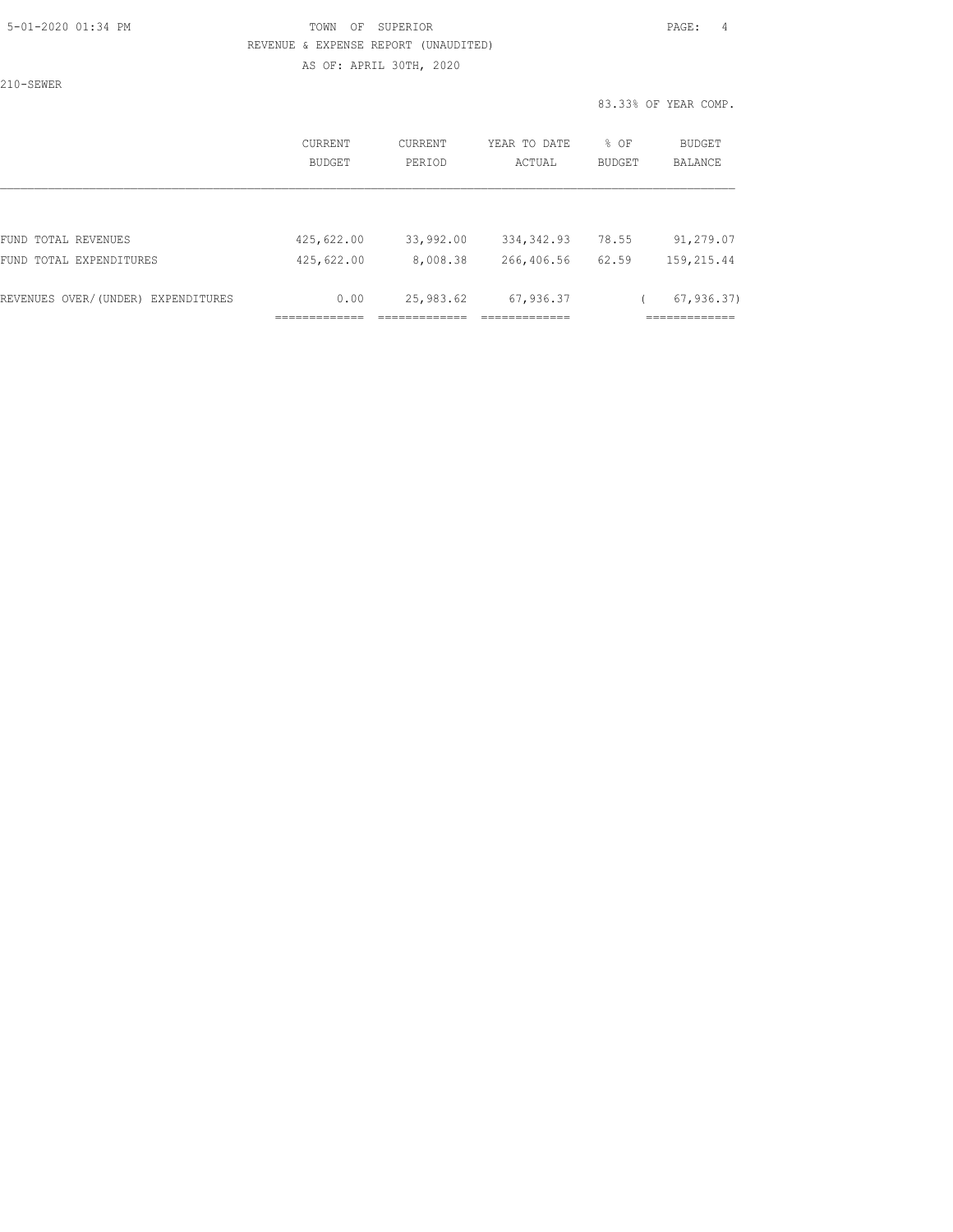# 5-01-2020 01:34 PM TOWN OF SUPERIOR PAGE: 1 REVENUE & EXPENSE REPORT (UNAUDITED)

AS OF: APRIL 30TH, 2020

| 220-AMBULANCE |  |
|---------------|--|
|---------------|--|

NON-DEPARTMENTAL 83.33% OF YEAR COMP.

|                                          | <b>CURRENT</b><br><b>BUDGET</b> | <b>CURRENT</b><br>PERIOD | YEAR TO DATE<br>ACTUAL  | % OF<br>BUDGET    | <b>BUDGET</b><br>BALANCE     |
|------------------------------------------|---------------------------------|--------------------------|-------------------------|-------------------|------------------------------|
| REVENUES                                 |                                 |                          |                         |                   |                              |
| TAXES                                    |                                 |                          |                         |                   |                              |
| 220-00-4133 PROPERTY TAXES               | 0.00                            | 0.00                     | 0.00                    | 0.00              | 0.00                         |
| SUBTOTAL TAXES                           | 0.00                            | 0.00                     | 0.00                    | 0.00              | 0.00                         |
| BUSINESS SERVICES                        |                                 |                          |                         |                   |                              |
| 220-00-4240 RENTAL FEES                  | 0.00                            | 0.00                     | 0.00                    | 0.00              | 0.00                         |
| 220-00-4250 FINES                        | 0.00                            | 0.00                     | 0.00                    | 0.00              | 0.00                         |
| SUBTOTAL BUSINESS SERVICES               | 0.00                            | 0.00                     | 0.00                    | 0.00              | 0.00                         |
| ENTERPRISE SERVICES                      |                                 |                          |                         |                   |                              |
| 220-00-4310 AMBULANCE BILLINGS           | 380,000.00                      | 23,019.63                | 292,313.78              | 76.92             | 87,686.22                    |
| 220-00-4311 INTERFACILITY TRANSPORTS     | 0.00                            | 0.00                     | 0.00                    | 0.00              | 0.00                         |
| SUBTOTAL ENTERPRISE SERVICES             | 380,000.00                      | 23,019.63                | 292, 313.78             | 76.92             | 87,686.22                    |
| CONTINGENCY                              |                                 |                          |                         |                   |                              |
| 220-00-4900 CONTINGENCY                  | 0.00                            | 0.00                     | 0.00                    | 0.00              | 0.00                         |
| 220-00-4901 INTERFUND TRANSFER-AMBULANCE | 90,333.00                       | 0.00                     | 0.00                    | 0.00              | 90,333.00                    |
| 220-00-4950 GAIN ON SALE OF ASSETS       | 0.00                            | 0.00                     | 0.00                    | 0.00              | 0.00                         |
| SUBTOTAL CONTINGENCY                     | 90,333.00                       | 0.00                     | 0.00                    | 0.00              | 90,333.00                    |
| TOTAL REVENUES                           | 470,333.00                      |                          | 23,019.63 292,313.78    | 62.15<br>-------- | 178,019.22<br>-------------- |
| EXPENDITURES                             |                                 |                          |                         |                   |                              |
| PERSONEL                                 |                                 |                          |                         |                   |                              |
| 220-00-5100 SALARIES                     | 268,778.00                      | 0.00                     | 203,556.73 75.73        |                   | 65, 221.27                   |
| 220-00-5101 OVERTIME                     | 30,000.00                       |                          | $0.00$ 11, 121.16 37.07 |                   | 18,878.84                    |
| 220-00-5151 FICA                         | 16,936.00                       | 0.00                     | 13,316.49               | 78.63             | 3,619.51                     |
| 220-00-5152 MEDICARE                     | 3,961.00                        | 0.00                     | 3, 114.33               | 78.62             | 846.67                       |
| 220-00-5153 STATE UNEMPLOYMENT           | 682.00                          | 0.00                     | 617.21                  | 90.50             | 64.79                        |
| 220-00-5154 WORKERS COMP INSURANCE       | 14,384.00                       | 4,021.00                 | 16,685.00               | $116.00$ (        | 2,301.00                     |
| 220-00-5160 PUBLIC SAFETY RETIREMENT     | 36,414.00                       | 2,371.78                 | 25,085.81               | 68.89             | 11,328.19                    |
| 220-00-5161 ARIZONA STATE RETIREMENT     | 0.00                            | 0.00                     | 0.00                    | 0.00              | 0.00                         |
| 220-00-5162 LIFE INSURANCE               | 450.00                          | 0.00                     | 337.68                  | 75.04             | 112.32                       |
| 220-00-5163 HEALTH INSURANCE             | 24,825.00                       | 0.00                     | 18, 175.92              | 73.22             | 6,649.08                     |
| 220-00-5164 DENTAL INSURANCE             | 2,070.00                        | 0.00                     | 1,591.65                | 76.89             | 478.35                       |
| SUBTOTAL PERSONEL                        | 398,500.00                      | 6,392.78                 | 293,601.98              | 73.68             | 104,898.02                   |
| SUPPLIES                                 |                                 |                          |                         |                   |                              |
| 220-00-5210 OFFICE SUPPLIES              | 0.00                            | 0.00                     | 0.00                    | 0.00              | 0.00                         |
| 220-00-5220 MEDICAL SUPPLIES             | 14,500.00                       | 1,348.72                 | 14,951.19               | $103.11$ (        | 451.19)                      |
| 220-00-5225 SAFETY SUPPLIES/EQUIPMENT    | 0.00                            | 0.00                     | 0.00                    | 0.00              | 0.00                         |
| 220-00-5230 SANITATION SUPPLIES          | 0.00                            | 0.00                     | 0.00                    | 0.00              | 0.00                         |
| 220-00-5299 OPERATING SUPPLIES           | 0.00                            | 0.00                     | 900.00                  | $0.00$ (          | 900.00                       |

SUBTOTAL SUPPLIES 14,500.00 1,348.72 15,851.19 109.32 ( 1,351.19)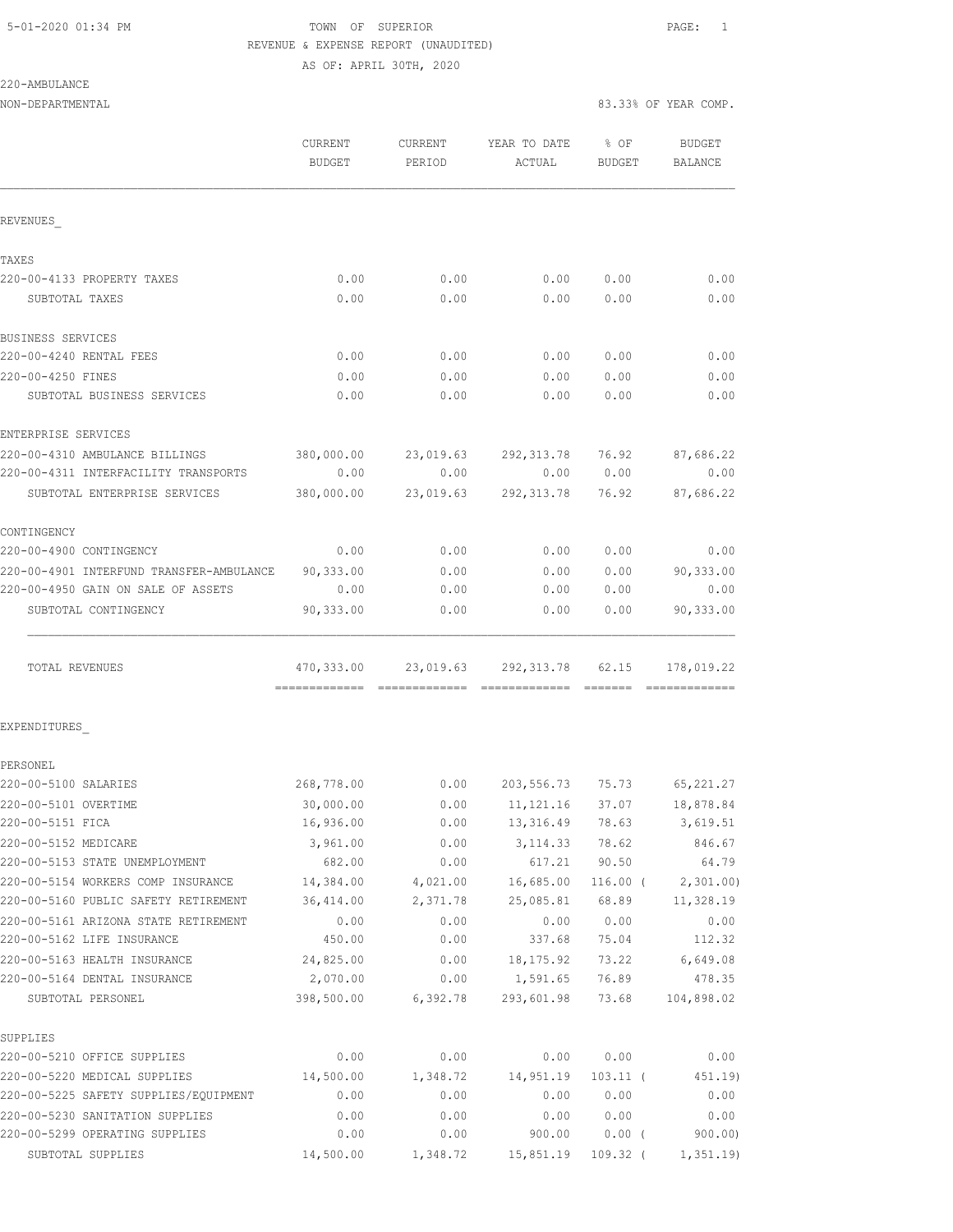# 5-01-2020 01:34 PM TOWN OF SUPERIOR PAGE: 2 REVENUE & EXPENSE REPORT (UNAUDITED) AS OF: APRIL 30TH, 2020

220-AMBULANCE

|                                        | CURRENT       | <b>CURRENT</b> | YEAR TO DATE | % OF          | <b>BUDGET</b>  |
|----------------------------------------|---------------|----------------|--------------|---------------|----------------|
|                                        | <b>BUDGET</b> | PERIOD         | ACTUAL       | <b>BUDGET</b> | <b>BALANCE</b> |
|                                        |               |                |              |               |                |
| UTILITIES                              |               |                |              |               |                |
| 220-00-5310 ELECTRICITY                | 2,783.00      | 130.91         | 2,063.86     | 74.16         | 719.14         |
| 220-00-5320 GAS                        | 0.00          | 0.00           | 0.00         | 0.00          | 0.00           |
| 220-00-5330 REFUSE                     | 0.00          | 1,029.65       | 1,029.65     | 0.00(         | 1,029.65       |
| 220-00-5340 SEWER                      | 0.00          | 0.00           | 0.00         | 0.00          | 0.00           |
| 220-00-5350 TELEPHONE                  | 1,804.00      | 0.00           | 1,052.13     | 58.32         | 751.87         |
| 220-00-5360 WATER                      | 900.00        | 73.74          | 766.65       | 85.18         | 133.35         |
| SUBTOTAL UTILITIES                     | 5,487.00      | 1,234.30       | 4,912.29     | 89.53         | 574.71         |
| GENERAL BUSINESS EXPENSE               |               |                |              |               |                |
| 220-00-5410 ADVERTISING                | 0.00          | 0.00           | 40.00        | 0.00(         | 40.00)         |
| 220-00-5420 DUES & SUBSCRIPTIONS       | 811.00        | 0.00           | 250.00       | 30.83         | 561.00         |
| 220-00-5425 CONFERENCES & TRAINING     | 0.00          | 0.00           | 0.00         | 0.00          | 0.00           |
| 220-00-5430 PRINTING                   | 0.00          | 0.00           | 0.00         | 0.00          | 0.00           |
| 220-00-5450 UNIFORMS                   | 0.00          | 0.00           | 0.00         | 0.00          | 0.00           |
| 220-00-5460 POSTAGE                    | 0.00          | 0.00           | 0.00         | 0.00          | 0.00           |
| 220-00-5470 TRAVEL                     | 0.00          | 0.00           | 0.00         | 0.00          | 0.00           |
| 220-00-5471 AUDIT                      | 0.00          | 0.00           | 2,437.09     | 0.00(         | 2,437.09       |
| 220-00-5480 GENERAL INSURANCE          | 6,410.00      | 0.00           | 5,732.95     | 89.44         | 677.05         |
| 220-00-5481 VEHICLE INSURANCE          | 0.00          | 0.00           | 0.00         | 0.00          | 0.00           |
| 220-00-5482 LIABILITY INSURANCE        | 0.00          | 0.00           | 0.00         | 0.00          | 0.00           |
| 220-00-5492 BAD DEBT EXPENSE           | 0.00          | 0.00           | 0.00         | 0.00          | 0.00           |
| 220-00-5493 CONTRACTUAL DEDUCTIONS     | 0.00          | 0.00           | 0.00         | 0.00          | 0.00           |
| SUBTOTAL GENERAL BUSINESS EXPENSE      | 7,221.00      | 0.00           | 8,460.04     | $117.16$ (    | 1, 239.04)     |
| PROFESSIONAL SERVICES                  |               |                |              |               |                |
| 220-00-5520 CONTRACTUAL SERVICES       | 24,000.00     | 2,201.08       | 20,410.53    | 85.04         | 3,589.47       |
| 220-00-5540 LEGAL SERVICES             | 0.00          | 0.00           | 0.00         | 0.00          | 0.00           |
| 220-00-5550 OTHER PROFESSIONAL SERVICE | 10,080.00     | 0.00           | 0.00         | 0.00          | 10,080.00      |
| 220-00-5555 IMMUNIZATION               | 0.00          | 0.00           | 0.00         | 0.00          | 0.00           |
| SUBTOTAL PROFESSIONAL SERVICES         | 34,080.00     | 2,201.08       | 20,410.53    | 59.89         | 13,669.47      |
| REPAIR/MAINTENANCE                     |               |                |              |               |                |
| 220-00-5610 PARK & BLDG IMPROVEMENTS   | 0.00          | 0.00           | 0.00         | 0.00          | 0.00           |
| 220-00-5640 AUTO & TRUCK REPAIRS       | 0.00          | 0.00           | 0.00         | 0.00          | 0.00           |
| 220-00-5641 GAS & OIL                  | 9,000.00      | 0.00           | 5,979.67     | 66.44         | 3,020.33       |
| 220-00-5642 TIRES & TUBES              | 0.00          | 0.00           | 0.00         | 0.00          | 0.00           |
| 220-00-5650 OTHER EQUIPMENT REPAIRS    | 0.00          | 0.00           | 0.00         | 0.00          | 0.00           |
| 220-00-5670 STREET & SIDEWALK REPAIR   | 0.00          | 0.00           | 0.00         | 0.00          | 0.00           |
| SUBTOTAL REPAIR/MAINTENANCE            | 9,000.00      | 0.00           | 5,979.67     | 66.44         | 3,020.33       |
| CAPITAL OUTLAY                         |               |                |              |               |                |
| 220-00-5710 BUILDING                   | 0.00          | 0.00           | 0.00         | 0.00          | 0.00           |
| 220-00-5715 AMBULANCE                  | 0.00          | 0.00           | 0.00         | 0.00          | 0.00           |
| 220-00-5730 RADIO EQUIPMENT            | 0.00          | 0.00           | 0.00         | 0.00          | 0.00           |
| 220-00-5740 MEDICAL EQUIPMENT          | 0.00          | 0.00           | 0.00         | 0.00          | 0.00           |
| 220-00-5741 Audit                      | 1,545.00      | 0.00           | 0.00         | 0.00          | 1,545.00       |
| 220-00-5750 OTHER EQUIP/SMALL TOOLS    | 0.00          | 0.00           | 0.00         | 0.00          | 0.00           |
| SUBTOTAL CAPITAL OUTLAY                | 1,545.00      | 0.00           | 0.00         | 0.00          | 1,545.00       |
|                                        |               |                |              |               |                |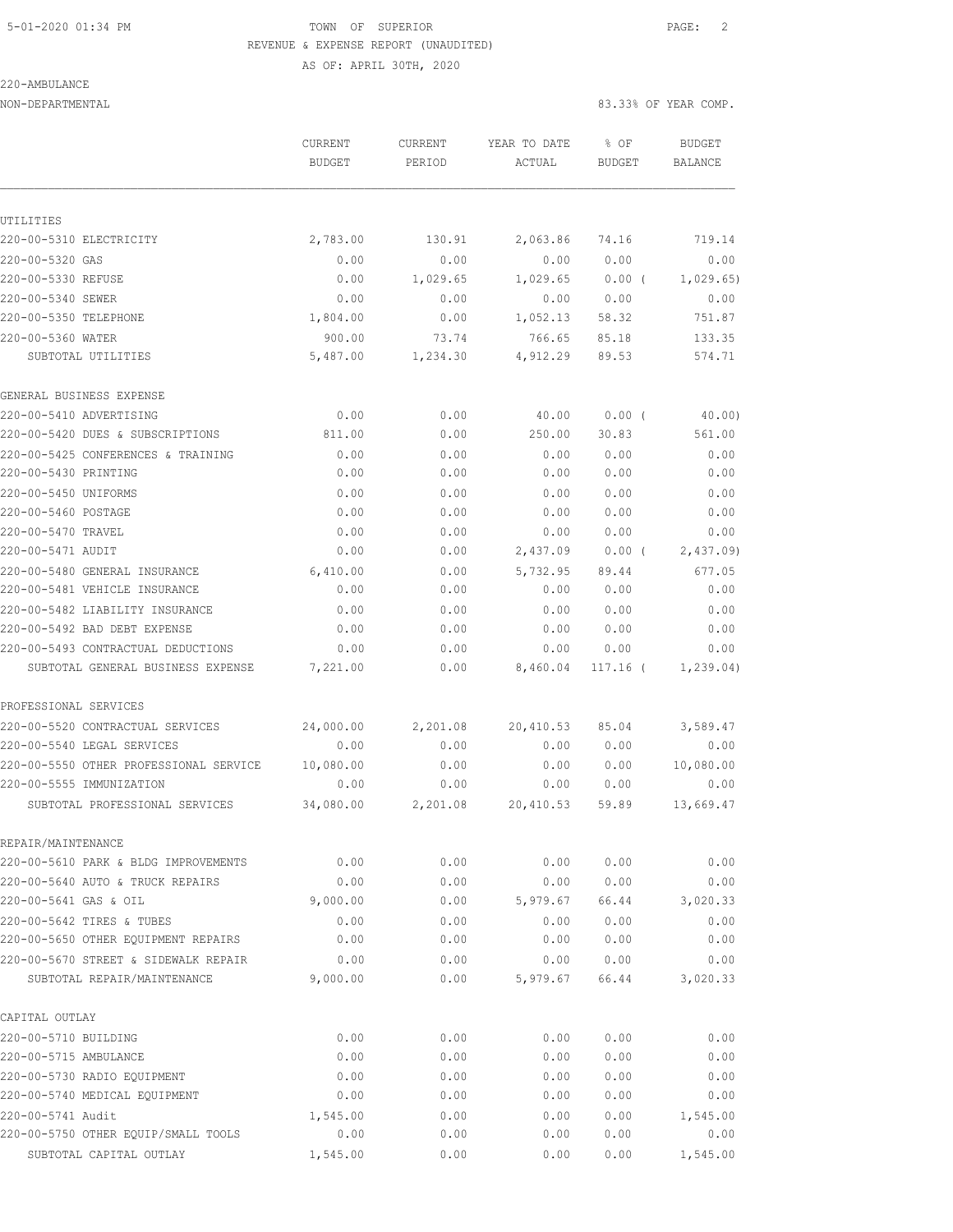### 5-01-2020 01:34 PM TOWN OF SUPERIOR PAGE: 3 REVENUE & EXPENSE REPORT (UNAUDITED) AS OF: APRIL 30TH, 2020

#### 220-AMBULANCE

|                                    | CURRENT<br><b>BUDGET</b> | <b>CURRENT</b><br>PERIOD | YEAR TO DATE<br>ACTUAL | % OF<br><b>BUDGET</b> | <b>BUDGET</b><br><b>BALANCE</b> |
|------------------------------------|--------------------------|--------------------------|------------------------|-----------------------|---------------------------------|
|                                    |                          |                          |                        |                       |                                 |
| NON-OPERATING                      |                          |                          |                        |                       |                                 |
| 220-00-5800 DEPRECIATION           | 0.00                     | 0.00                     | 0.00                   | 0.00                  | 0.00                            |
| SUBTOTAL NON-OPERATING             | 0.00                     | 0.00                     | 0.00                   | 0.00                  | 0.00                            |
| DEBT SERVICE                       |                          |                          |                        |                       |                                 |
| 220-00-5999 CONTINGENCY            | 0.00                     | 0.00                     | 0.00                   | 0.00                  | 0.00                            |
| SUBTOTAL DEBT SERVICE              | 0.00                     | 0.00                     | 0.00                   | 0.00                  | 0.00                            |
| TOTAL EXPENDITURES                 | 470,333.00               |                          | 11,176.88 349,215.70   | 74.25                 | 121, 117.30                     |
|                                    |                          |                          |                        |                       |                                 |
| REVENUES OVER/(UNDER) EXPENDITURES | 0.00                     |                          | 11,842.75 ( 56,901.92) |                       | 56,901.92                       |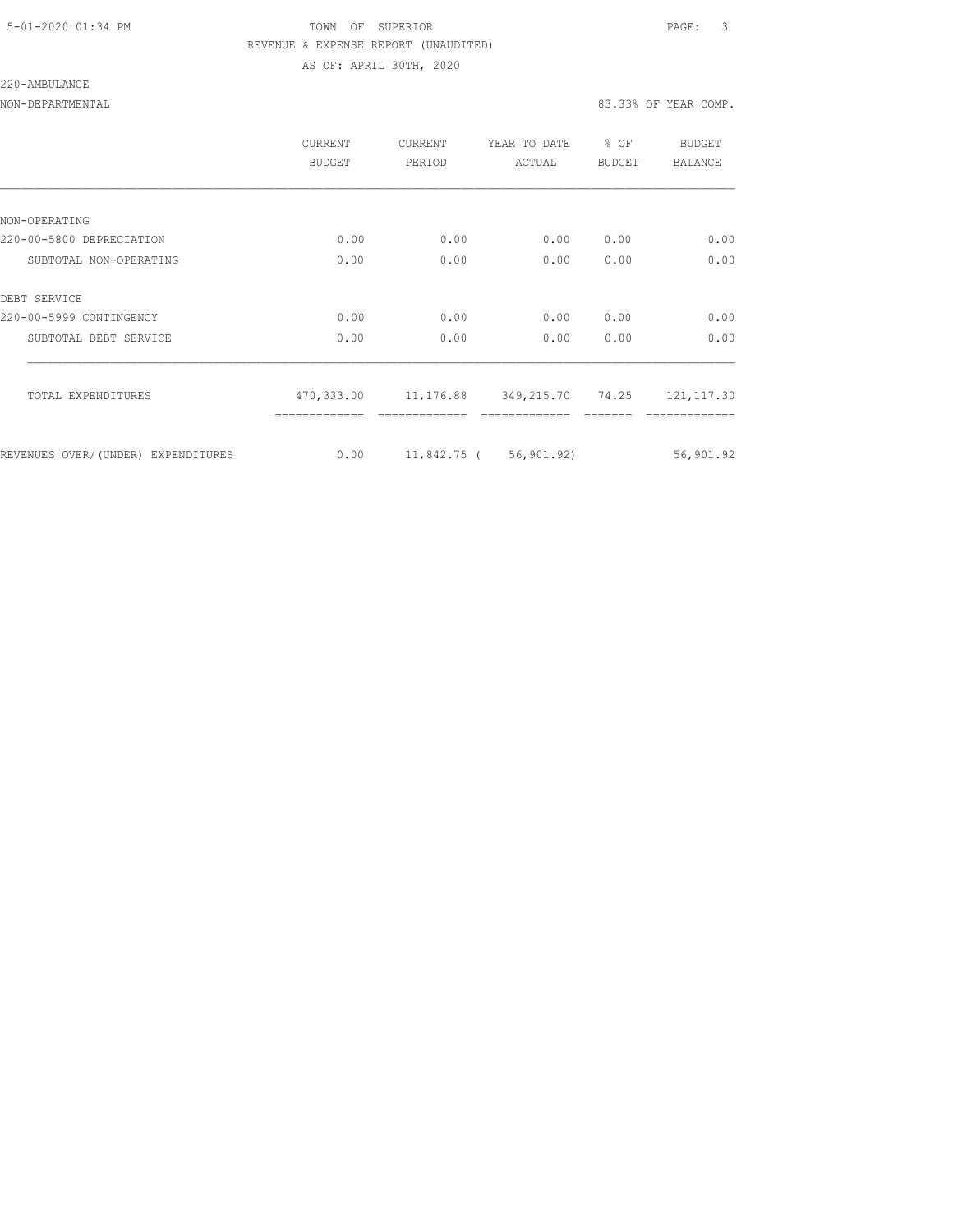### 5-01-2020 01:34 PM TOWN OF SUPERIOR PAGE: 4 REVENUE & EXPENSE REPORT (UNAUDITED) AS OF: APRIL 30TH, 2020

220-AMBULANCE

|                                    | CURRENT<br>BUDGET | CURRENT<br>PERIOD | YEAR TO DATE<br>ACTUAL | % OF<br><b>BUDGET</b> | <b>BUDGET</b><br><b>BALANCE</b> |
|------------------------------------|-------------------|-------------------|------------------------|-----------------------|---------------------------------|
|                                    |                   |                   |                        |                       |                                 |
| FUND TOTAL REVENUES                | 470,333.00        | 23,019.63         | 292, 313.78            | 62.15                 | 178,019.22                      |
| FUND TOTAL EXPENDITURES            | 470,333.00        | 11, 176.88        | 349,215.70             | 74.25                 | 121, 117.30                     |
| REVENUES OVER/(UNDER) EXPENDITURES | 0.00              | $11,842.75$ (     | 56,901.92)             |                       | 56,901.92                       |
|                                    |                   |                   |                        |                       |                                 |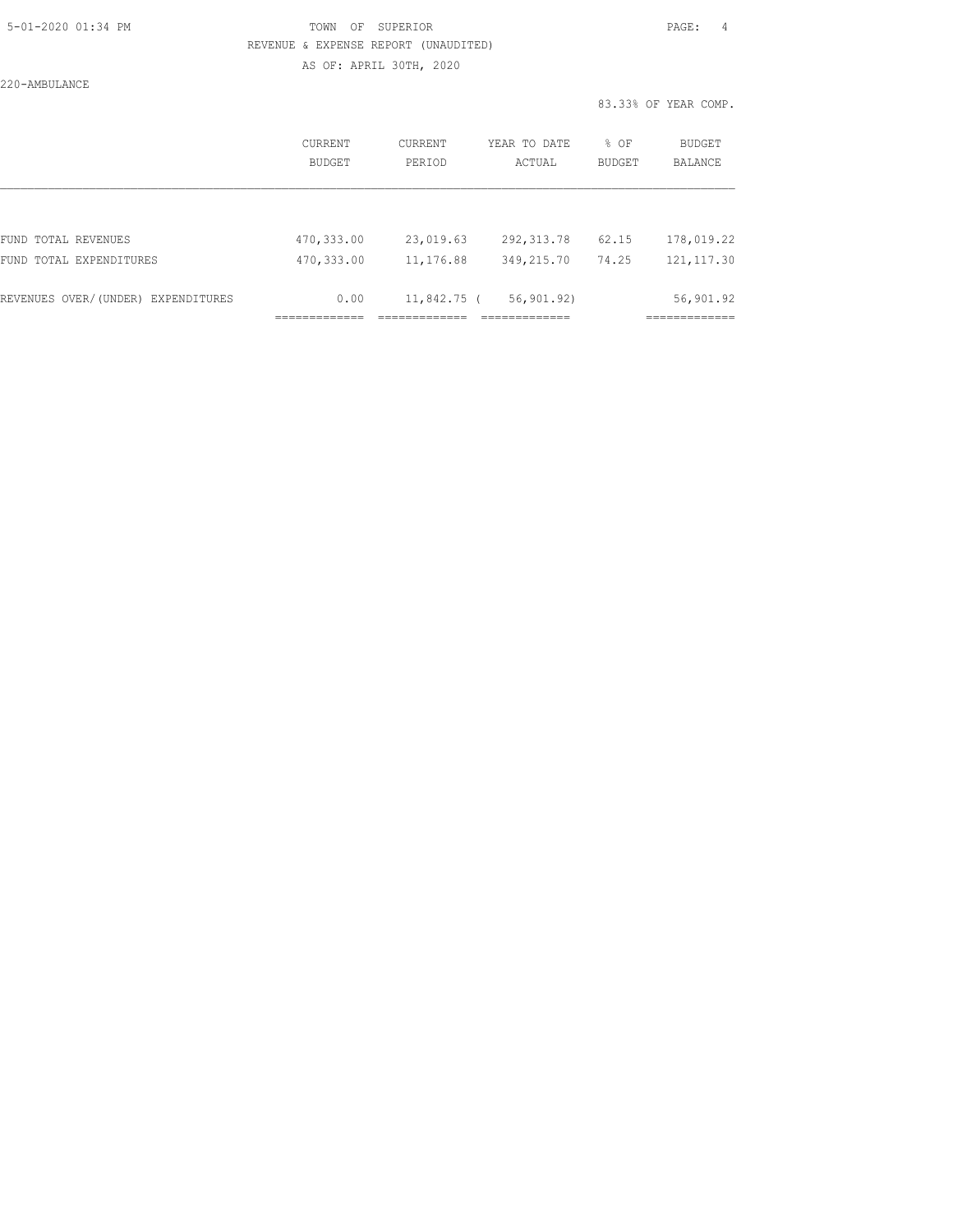#### 5-01-2020 01:34 PM TOWN OF SUPERIOR PAGE: 1 REVENUE & EXPENSE REPORT (UNAUDITED) AS OF: APRIL 30TH, 2020

### 230-CEMETARY

|                                       | <b>CURRENT</b><br><b>BUDGET</b> | <b>CURRENT</b><br>PERIOD | YEAR TO DATE<br>ACTUAL | % OF<br>BUDGET | BUDGET<br><b>BALANCE</b> |
|---------------------------------------|---------------------------------|--------------------------|------------------------|----------------|--------------------------|
| REVENUES                              |                                 |                          |                        |                |                          |
| BUSINESS SERVICES                     |                                 |                          |                        |                |                          |
| 230-00-4220 CEMETARY WORK PERMITS     | 0.00                            | 0.00                     | 0.00                   | 0.00           | 0.00                     |
| 230-00-4240 WEEKEND FEE               | 0.00                            | 0.00                     | 1,900.00               | $0.00$ (       | 1,900.00)                |
| 230-00-4250 FINES                     | 0.00                            | 0.00                     | 0.00                   | 0.00           | 0.00                     |
| SUBTOTAL BUSINESS SERVICES            | 0.00                            | 0.00                     | 1,900.00               | $0.00$ (       | 1,900.00)                |
| ENTERPRISE SERVICES                   |                                 |                          |                        |                |                          |
| 230-00-4320 PLOT PURCHASE             | 25,000.00                       | 1,500.00                 | 8,900.00               | 35.60          | 16,100.00                |
| 230-00-4321 OPEN/CLOSE                | 0.00                            | 300.00                   | 9,275.00               | $0.00$ (       | 9,275.00                 |
| SUBTOTAL ENTERPRISE SERVICES          | 25,000.00                       | 1,800.00                 | 18,175.00              | 72.70          | 6,825.00                 |
| CONTINGENCY                           |                                 |                          |                        |                |                          |
| 230-00-4900 CONTINGENCY               | 0.00                            | 0.00                     | 0.00                   | 0.00           | 0.00                     |
| 230-00-4901 TRANSFERS                 | 2,985.00                        | 0.00                     | 0.00                   | 0.00           | 2,985.00                 |
| SUBTOTAL CONTINGENCY                  | 2,985.00                        | 0.00                     | 0.00                   | 0.00           | 2,985.00                 |
| TOTAL REVENUES                        | 27,985.00                       | 1,800.00                 | 20,075.00              | 71.73          | 7,910.00                 |
| EXPENDITURES                          |                                 |                          |                        |                |                          |
| PERSONEL                              |                                 |                          |                        |                |                          |
| 230-00-5100 SALARIES                  | 8,569.00                        | 0.00                     | 5,657.63               | 66.02          | 2,911.37                 |
| 230-00-5101 OVERTIME                  | 0.00                            | 0.00                     | 450.38                 | $0.00$ (       | 450.38)                  |
| 230-00-5120 INMATE LABOR              | 0.00                            | 0.00                     | 0.00                   | 0.00           | 0.00                     |
| 230-00-5151 FICA                      | 531.00                          | 0.00                     | 378.57                 | 71.29          | 152.43                   |
| 230-00-5152 MEDICARE                  | 124.00                          | 0.00                     | 88.56                  | 71.42          | 35.44                    |
| 230-00-5153 STATE UNEMPLOYMENT        | 15.00                           | 0.00                     | 10.52                  | 70.13          | 4.48                     |
| 230-00-5154 WORKERS COMP INSURANCE    | 34.00                           | 0.00                     | 0.00                   | 0.00           | 34.00                    |
| 230-00-5161 ARIZONA STATE RETIREMENT  | 1,023.00                        | 0.00                     | 702.58                 | 68.68          | 320.42                   |
| 230-00-5162 LIFE INSURANCE            | 20.00                           | 0.00                     | 0.00                   | 0.00           | 20.00                    |
| 230-00-5163 HEALTH INSURANCE          | 776.00                          | 0.00                     | 0.00                   | 0.00           | 776.00                   |
| 230-00-5164 DENTAL INSURANCE          | 92.00                           | 0.00                     | 0.00                   | 0.00           | 92.00                    |
| SUBTOTAL PERSONEL                     | 11,184.00                       | 0.00                     | 7,288.24               | 65.17          | 3,895.76                 |
| SUPPLIES                              |                                 |                          |                        |                |                          |
| 230-00-5210 OFFICE SUPPLIES           | 0.00                            | 0.00                     | 0.00                   | 0.00           | 0.00                     |
| 230-00-5225 SAFETY SUPPLIES/EQUIPMENT | 0.00                            | 0.00                     | 0.00                   | 0.00           | 0.00                     |
| 230-00-5230 SANITATION SUPPLIES       | 0.00                            | 0.00                     | 0.00                   | 0.00           | 0.00                     |
| 230-00-5299 OPERATING SUPPLIES        | 1,000.00                        | 1,100.00                 | 2,014.43               | 201.44 (       | 1,014.43)                |
| SUBTOTAL SUPPLIES                     | 1,000.00                        | 1,100.00                 | 2,014.43               | $201.44$ (     | 1,014.43)                |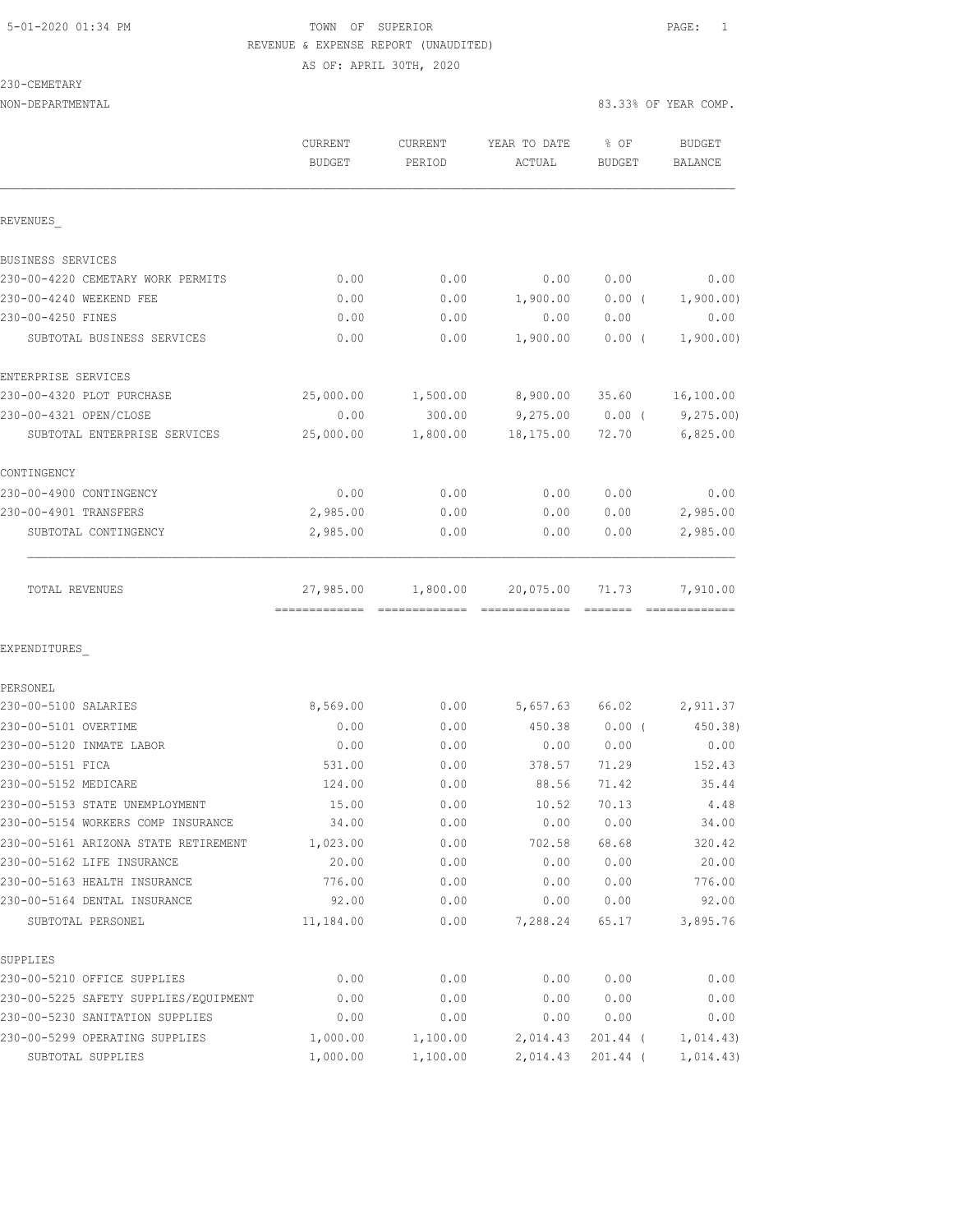### 5-01-2020 01:34 PM TOWN OF SUPERIOR PAGE: 2 REVENUE & EXPENSE REPORT (UNAUDITED) AS OF: APRIL 30TH, 2020

#### 230-CEMETARY

|                                        | CURRENT<br><b>BUDGET</b> | <b>CURRENT</b><br>PERIOD | YEAR TO DATE<br>ACTUAL | % OF<br><b>BUDGET</b> | <b>BUDGET</b><br><b>BALANCE</b> |
|----------------------------------------|--------------------------|--------------------------|------------------------|-----------------------|---------------------------------|
|                                        |                          |                          |                        |                       |                                 |
| UTILITIES                              |                          |                          |                        |                       |                                 |
| 230-00-5310 ELECTRICITY                | 601.00                   | 60.65                    | 544.79                 | 90.65                 | 56.21                           |
| 230-00-5320 GAS                        | 0.00                     | 0.00                     | 0.00                   | 0.00                  | 0.00                            |
| 230-00-5330 REFUSE                     | 0.00                     | 0.00                     | 851.80                 | 0.00(                 | 851.80)                         |
| 230-00-5340 SEWER                      | 0.00                     | 0.00                     | 0.00                   | 0.00                  | 0.00                            |
| 230-00-5350 TELEPHONE                  | 500.00                   | 0.00                     | 0.00                   | 0.00                  | 500.00                          |
| 230-00-5360 WATER                      | 700.00                   | 303.16                   | 1,726.49               | 246.64 (              | 1,026.49                        |
| SUBTOTAL UTILITIES                     | 1,801.00                 | 363.81                   | 3,123.08               | 173.41 (              | 1,322.08)                       |
| GENERAL BUSINESS EXPENSE               |                          |                          |                        |                       |                                 |
| 230-00-5410 ADVERTISING                | 0.00                     | 0.00                     | 0.00                   | 0.00                  | 0.00                            |
| 230-00-5420 DUES & SUBSCRIPTIONS       | 0.00                     | 0.00                     | 0.00                   | 0.00                  | 0.00                            |
| 230-00-5425 CONFERENCES & TRAINING     | 0.00                     | 0.00                     | 0.00                   | 0.00                  | 0.00                            |
| 230-00-5430 PRINTING                   | 0.00                     | 0.00                     | 0.00                   | 0.00                  | 0.00                            |
| 230-00-5450 UNIFORMS                   | 0.00                     | 0.00                     | 0.00                   | 0.00                  | 0.00                            |
| 230-00-5460 POSTAGE                    | 0.00                     | 0.00                     | 0.00                   | 0.00                  | 0.00                            |
| 230-00-5470 TRAVEL                     | 0.00                     | 0.00                     | 0.00                   | 0.00                  | 0.00                            |
| 230-00-5471 HOST/MEALS                 | 0.00                     | 0.00                     | 0.00                   | 0.00                  | 0.00                            |
| 230-00-5480 GENERAL INSURANCE          | 0.00                     | 0.00                     | 0.00                   | 0.00                  | 0.00                            |
| 230-00-5481 VEHICLE INSURANCE          | 0.00                     | 0.00                     | 0.00                   | 0.00                  | 0.00                            |
| 230-00-5482 LIABILITY INSURANCE        | 0.00                     | 0.00                     | 0.00                   | 0.00                  | 0.00                            |
| 230-00-5492 BAD DEBT EXPENSE           | 0.00                     | 0.00                     | 0.00                   | 0.00                  | 0.00                            |
| SUBTOTAL GENERAL BUSINESS EXPENSE      | 0.00                     | 0.00                     | 0.00                   | 0.00                  | 0.00                            |
| PROFESSIONAL SERVICES                  |                          |                          |                        |                       |                                 |
| 230-00-5520 CONTRACTUAL SERVICES       | 0.00                     | 0.00                     | 0.00                   | 0.00                  | 0.00                            |
| 230-00-5540 LEGAL SERVICES             | 0.00                     | 0.00                     | 0.00                   | 0.00                  | 0.00                            |
| 230-00-5550 OTHER PROFESSIONAL SERVICE | 0.00                     | 0.00                     | 0.00                   | 0.00                  | 0.00                            |
| SUBTOTAL PROFESSIONAL SERVICES         | 0.00                     | 0.00                     | 0.00                   | 0.00                  | 0.00                            |
| REPAIR/MAINTENANCE                     |                          |                          |                        |                       |                                 |
| 230-00-5610 PARK & BLDG IMPROVEMENTS   | 0.00                     | 0.00                     | 0.00                   | 0.00                  | 0.00                            |
| 230-00-5640 AUTO & TRUCK REPAIRS       | 0.00                     | 0.00                     | 0.00                   | 0.00                  | 0.00                            |
| 230-00-5641 GAS & OIL                  | 0.00                     | 0.00                     | 0.00                   | 0.00                  | 0.00                            |
| 230-00-5642 TIRES & TUBES              | 0.00                     | 0.00                     | 0.00                   | 0.00                  | 0.00                            |
| 230-00-5643 INMATE FUEL                | 0.00                     | 0.00                     | 0.00                   | 0.00                  | 0.00                            |
| 230-00-5650 OTHER EQUIPMENT REPAIRS    | 2,000.00                 | 0.00                     | 0.00                   | 0.00                  | 2,000.00                        |
| 230-00-5670 STREET & SIDEWALK REPAIR   | 0.00                     | 0.00                     | 0.00                   | 0.00                  | 0.00                            |
| SUBTOTAL REPAIR/MAINTENANCE            | 2,000.00                 | 0.00                     | 0.00                   | 0.00                  | 2,000.00                        |
| CAPITAL OUTLAY                         |                          |                          |                        |                       |                                 |
| 230-00-5710 BUILDING                   | 0.00                     | 0.00                     | 0.00                   | 0.00                  | 0.00                            |
| 230-00-5720 OFFICE EQUIPMENT           | 0.00                     | 0.00                     | 0.00                   | 0.00                  | 0.00                            |
| 230-00-5750 OTHER EQUIP/SMALL TOOLS    | 12,000.00                | 0.00                     | 0.00                   | 0.00                  | 12,000.00                       |
| 230-00-5790 MACHINERY AND EQUIPMENT    | 0.00                     | 0.00                     | 0.00                   | 0.00                  | 0.00                            |
| SUBTOTAL CAPITAL OUTLAY                | 12,000.00                | 0.00                     | 0.00                   | 0.00                  | 12,000.00                       |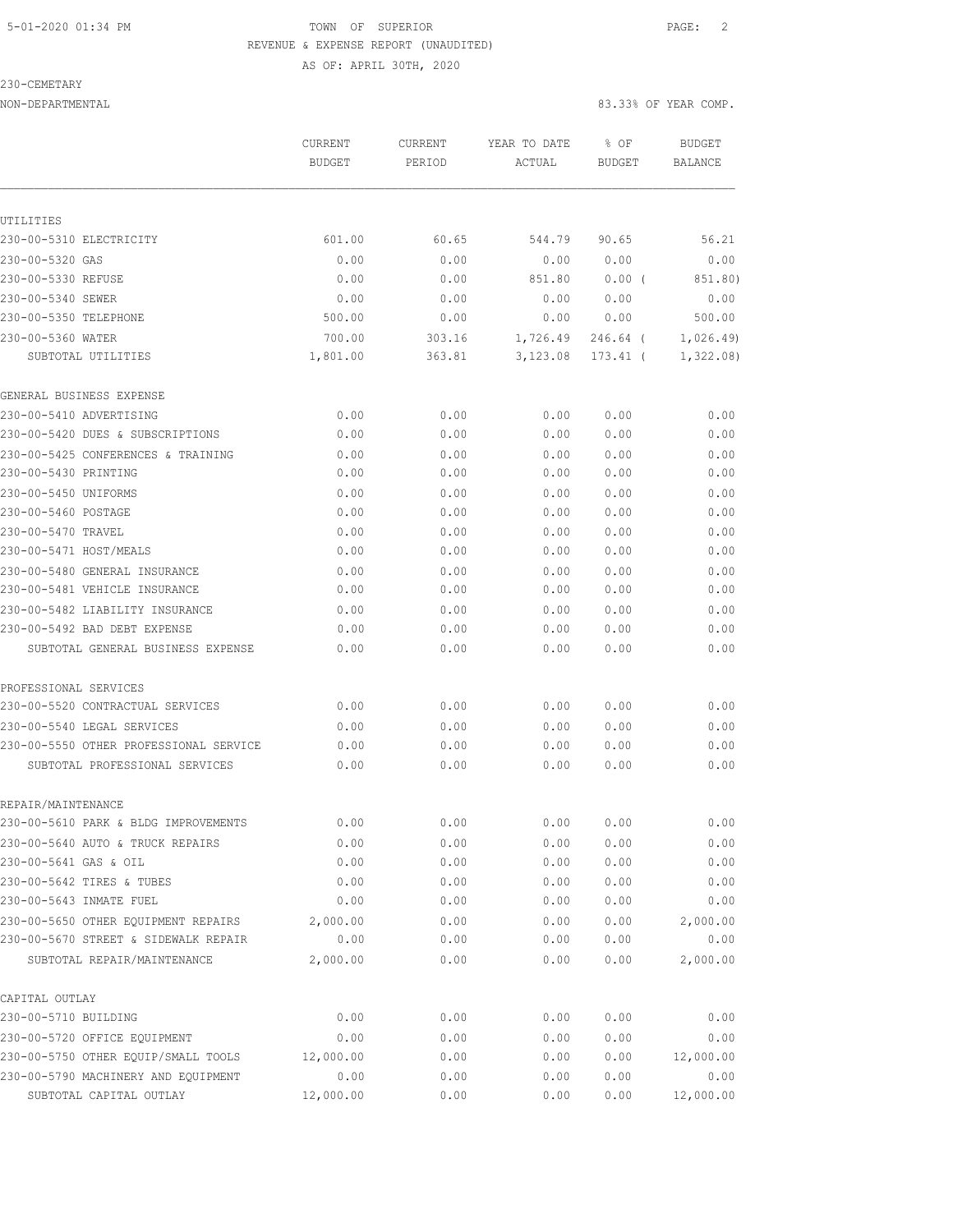### 5-01-2020 01:34 PM TOWN OF SUPERIOR PAGE: 3 REVENUE & EXPENSE REPORT (UNAUDITED) AS OF: APRIL 30TH, 2020

#### 230-CEMETARY

|                                    | <b>CURRENT</b><br>BUDGET | CURRENT<br>PERIOD | YEAR TO DATE<br>ACTUAL   | % OF<br>BUDGET | BUDGET<br>BALANCE |
|------------------------------------|--------------------------|-------------------|--------------------------|----------------|-------------------|
|                                    |                          |                   |                          |                |                   |
| NON-OPERATING                      |                          |                   |                          |                |                   |
| 230-00-5800 DEPRECIATION           | 0.00                     | 0.00              | 0.00                     | 0.00           | 0.00              |
| SUBTOTAL NON-OPERATING             | 0.00                     | 0.00              | 0.00                     | 0.00           | 0.00              |
| DEBT SERVICE                       |                          |                   |                          |                |                   |
| 230-00-5999 CONTINGENCY            | 0.00                     | 0.00              | 0.00                     | 0.00           | 0.00              |
| SUBTOTAL DEBT SERVICE              | 0.00                     | 0.00              | 0.00                     | 0.00           | 0.00              |
| TOTAL EXPENDITURES                 | 27,985.00                |                   | 1,463.81 12,425.75 44.40 |                | 15,559.25         |
| REVENUES OVER/(UNDER) EXPENDITURES | 0.00                     | 336.19            | 7,649.25                 |                | 7,649.25)         |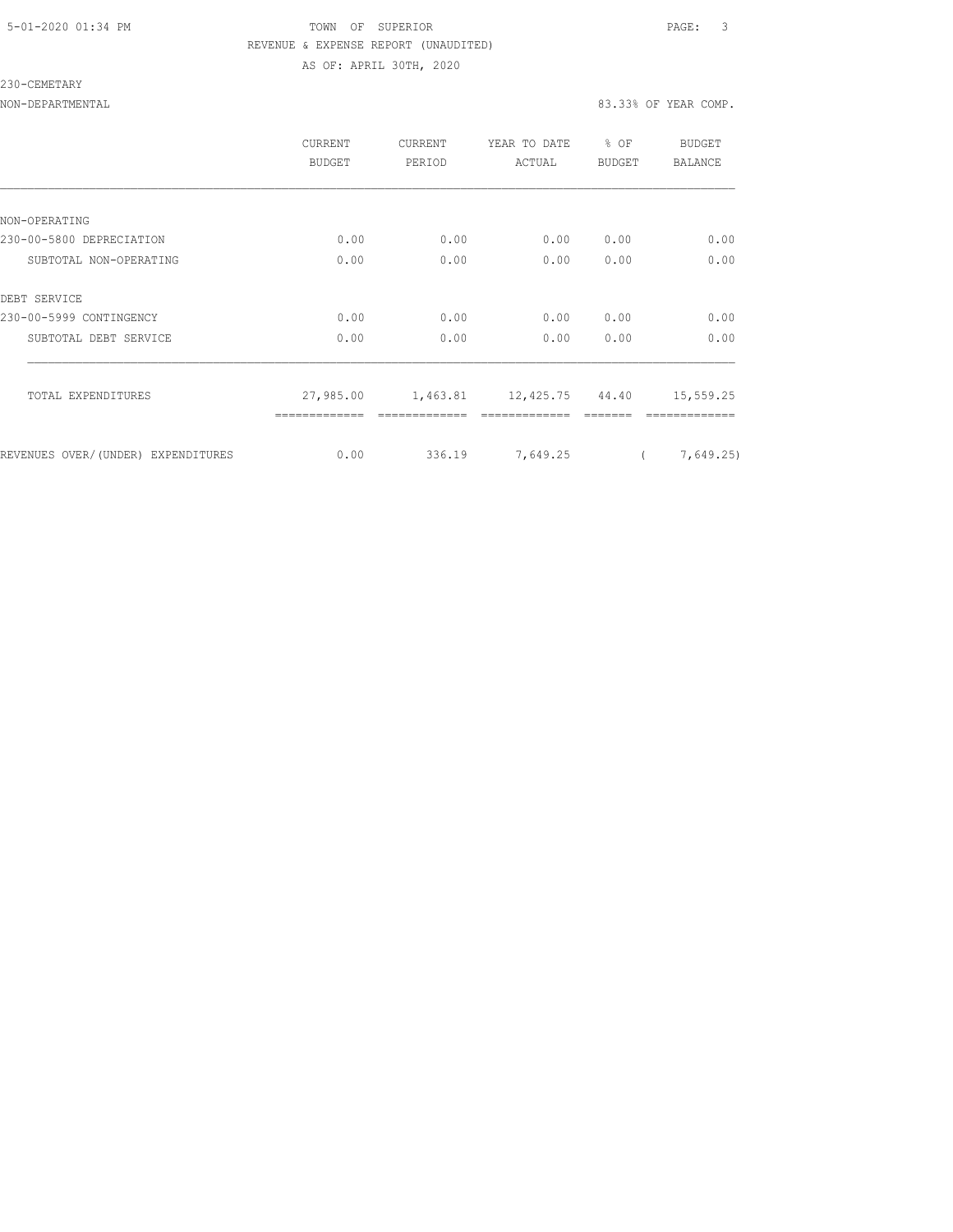### 5-01-2020 01:34 PM TOWN OF SUPERIOR PAGE: 4 REVENUE & EXPENSE REPORT (UNAUDITED) AS OF: APRIL 30TH, 2020

230-CEMETARY

|                                    | CURRENT<br>BUDGET | CURRENT<br>PERIOD | YEAR TO DATE<br>ACTUAL | % OF<br><b>BUDGET</b> | BUDGET<br><b>BALANCE</b> |
|------------------------------------|-------------------|-------------------|------------------------|-----------------------|--------------------------|
|                                    |                   |                   |                        |                       |                          |
| FUND TOTAL REVENUES                | 27,985.00         | 1,800.00          | 20,075.00              | 71.73                 | 7,910.00                 |
| FUND TOTAL EXPENDITURES            | 27,985.00         | 1,463.81          | 12,425.75              | 44.40                 | 15,559.25                |
| REVENUES OVER/(UNDER) EXPENDITURES | 0.00              | 336.19            | 7,649.25               |                       | 7,649.25                 |
|                                    |                   |                   |                        |                       |                          |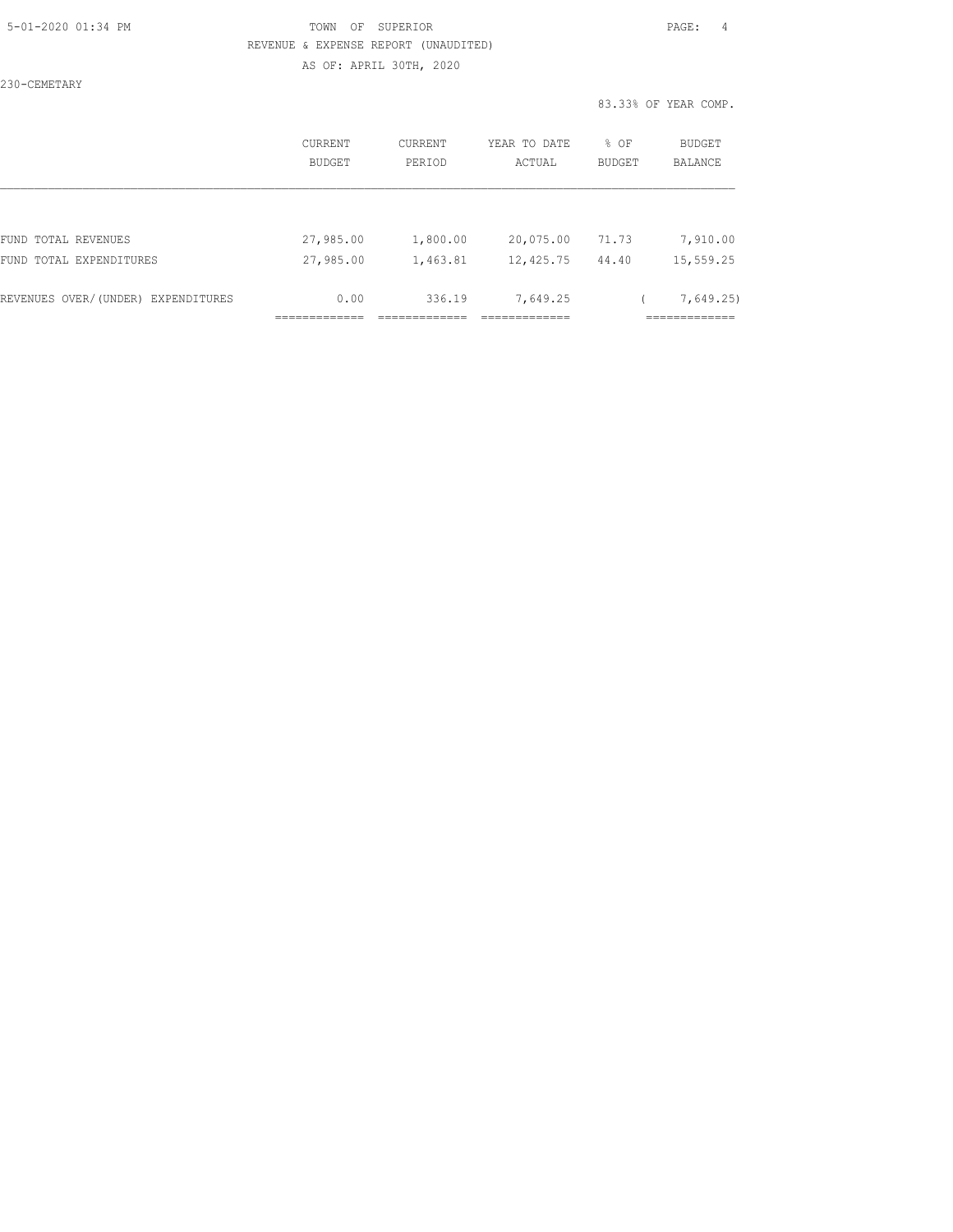# 5-01-2020 01:34 PM TOWN OF SUPERIOR PAGE: 1 REVENUE & EXPENSE REPORT (UNAUDITED)

AS OF: APRIL 30TH, 2020

# 300-HIGHWAY USERS REVENUE

|                                        | <b>CURRENT</b><br><b>BUDGET</b> | CURRENT<br>PERIOD | YEAR TO DATE<br>ACTUAL      | % OF<br><b>BUDGET</b> | <b>BUDGET</b><br>BALANCE     |
|----------------------------------------|---------------------------------|-------------------|-----------------------------|-----------------------|------------------------------|
| REVENUES                               |                                 |                   |                             |                       |                              |
| TAXES                                  |                                 |                   |                             |                       |                              |
| 300-00-4132 HIGHWAY USERS REVENUE FUND | 241,750.00                      | 22,872.38         | 411,836.19                  | 170.36 (              | 170,086.19                   |
| 300-00-4133 PROPERTY TAX               | 0.00                            | 0.00              | 0.00                        | 0.00                  | 0.00                         |
| SUBTOTAL TAXES                         | 241,750.00                      | 22,872.38         | 411,836.19                  | 170.36 (              | 170,086.19                   |
| CONTINGENCY                            |                                 |                   |                             |                       |                              |
| 300-00-4901 INTERFUND TRANSFER-HURF    | 43,636.00                       | 0.00              | 0.00                        | 0.00                  | 43,636.00                    |
| 300-00-4999 OTHER FINANCING SOURCES    | 600,000.00                      | 0.00              | 0.00                        | 0.00                  | 600,000.00                   |
| SUBTOTAL CONTINGENCY                   | 643,636.00                      | 0.00              | 0.00                        | 0.00                  | 643,636.00                   |
| TOTAL REVENUES                         | 885,386.00<br>-------------     | 22,872.38         | 411,836.19<br>============= | 46.51                 | 473,549.81<br>-------------- |
| EXPENDITURES                           |                                 |                   |                             |                       |                              |
| PERSONEL                               |                                 |                   |                             |                       |                              |
| 300-00-5100 SALARIES                   | 118,199.00                      | 0.00              | 58,509.86                   | 49.50                 | 59,689.14                    |
| 300-00-5101 OVERTIME                   | 2,000.00                        | 0.00              | 3,024.21                    | $151.21$ (            | 1,024.21)                    |
| 300-00-5120 INMATE LABOR               | 4,500.00                        | 0.00              | 1,643.75                    | 36.53                 | 2,856.25                     |
| 300-00-5151 FICA                       | 7,328.00                        | 0.00              | 3,815.10                    | 52.06                 | 3,512.90                     |
| 300-00-5152 MEDICARE                   | 1,714.00                        | 0.00              | 892.25                      | 52.06                 | 821.75                       |
| 300-00-5153 STATE UNEMPLOYMENT         | 164.00                          | 0.00              | 116.33                      | 70.93                 | 47.67                        |
| 300-00-5154 WORKERS COMP INSURANCE     | 1,432.00                        | 1,373.00          | 3,833.00                    | $267.67$ (            | 2,401.00                     |
| 300-00-5161 ARIZONA STATE RETIREMENT   | 14, 113.00                      | 0.00              | 6,872.87                    | 48.70                 | 7,240.13                     |
| 300-00-5162 LIFE INSURANCE             | 217.00                          | 0.00              | 0.00                        | 0.00                  | 217.00                       |
| 300-00-5163 HEALTH INSURANCE           | 10,861.00                       | 0.00              | 0.00                        | 0.00                  | 10,861.00                    |
| 300-00-5164 DENTAL INSURANCE           | 998.00                          | 0.00              | 0.00                        | 0.00                  | 998.00                       |
| SUBTOTAL PERSONEL                      | 161,526.00                      | 1,373.00          | 78,707.37                   | 48.73                 | 82,818.63                    |
| SUPPLIES                               |                                 |                   |                             |                       |                              |
| 300-00-5210 OFFICE SUPPLIES            | 0.00                            | 0.00              | 0.00                        | 0.00                  | 0.00                         |
| 300-00-5225 SAFETY SUPPLIES/EQUIPMENT  | 1,000.00                        | 0.00              | 0.00                        | 0.00                  | 1,000.00                     |
| 300-00-5230 SANITATION SUPPLIES        | 0.00                            | 0.00              | 0.00                        | 0.00                  | 0.00                         |
| 300-00-5299 OPERATING SUPPLIES         | 7,500.00                        | 0.00              | 8,088.79                    | $107.85$ (            | 588.79)                      |
| SUBTOTAL SUPPLIES                      | 8,500.00                        | 0.00              | 8,088.79                    | 95.16                 | 411.21                       |
| UTILITIES                              |                                 |                   |                             |                       |                              |
| 300-00-5310 ELECTRICITY                | 42,246.00                       | 73.79             | 22, 254.01                  | 52.68                 | 19,991.99                    |
| 300-00-5315 APS CONTRACT               | 13,000.00                       | 0.00              | 5,852.82                    | 45.02                 | 7,147.18                     |
| 300-00-5320 GAS                        | 0.00                            | 0.00              | 0.00                        | 0.00                  | 0.00                         |
| 300-00-5330 REFUSE                     | 0.00                            | 0.00              | 0.00                        | 0.00                  | 0.00                         |
| 300-00-5340 SEWER                      | 0.00                            | 0.00              | 0.00                        | 0.00                  | 0.00                         |
| 300-00-5350 TELEPHONE                  | 0.00                            | 0.00              | 0.00                        | 0.00                  | 0.00                         |
| 300-00-5360 WATER                      | 3,000.00                        | 157.26            | 1,808.98                    | 60.30                 | 1,191.02                     |
| SUBTOTAL UTILITIES                     | 58,246.00                       | 231.05            | 29,915.81                   | 51.36                 | 28,330.19                    |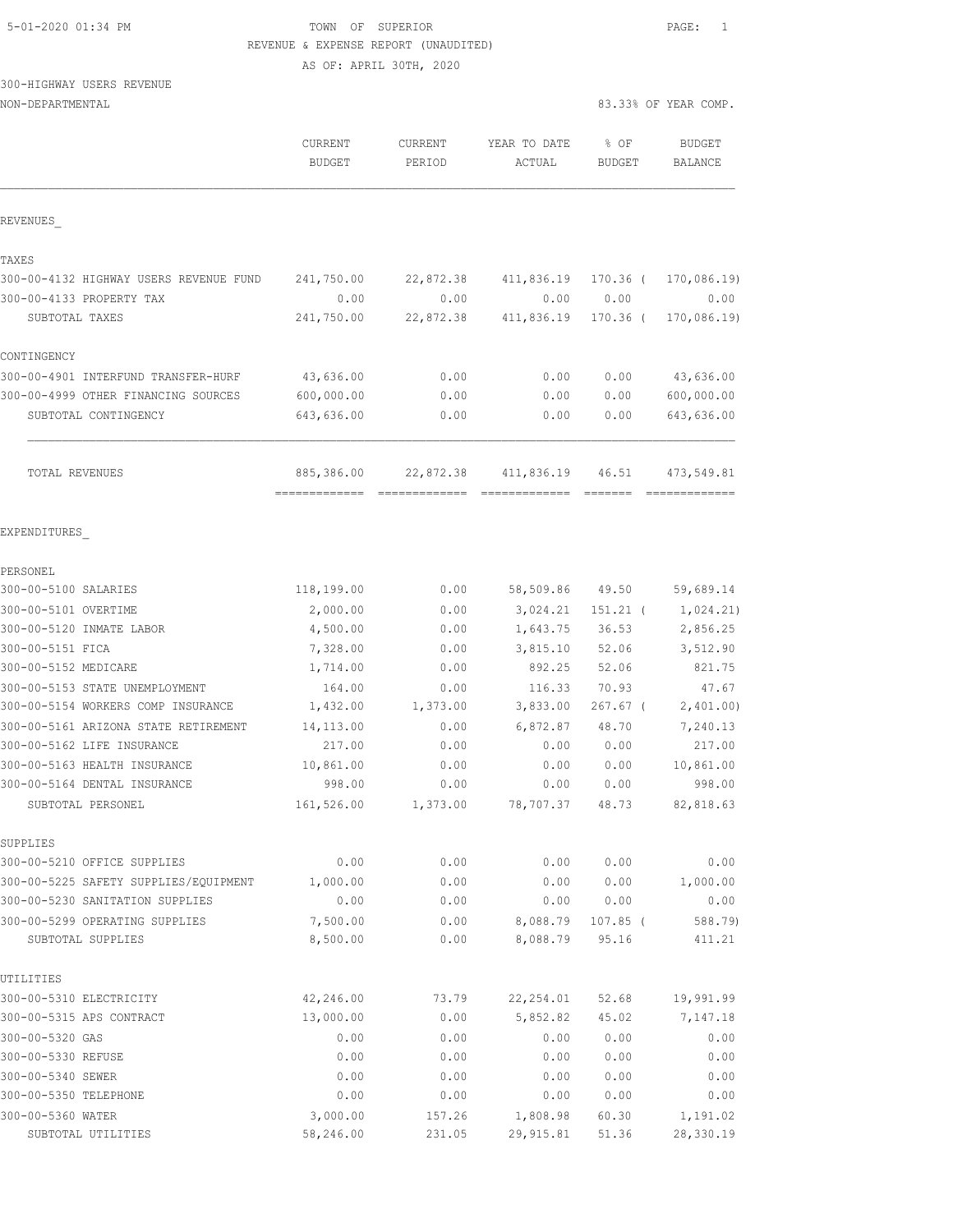# 5-01-2020 01:34 PM TOWN OF SUPERIOR PAGE: 2 REVENUE & EXPENSE REPORT (UNAUDITED)

AS OF: APRIL 30TH, 2020

300-HIGHWAY USERS REVENUE

|                                         | <b>CURRENT</b><br><b>BUDGET</b> | CURRENT<br>PERIOD                                        | YEAR TO DATE<br>ACTUAL | % OF<br><b>BUDGET</b> | BUDGET<br><b>BALANCE</b> |
|-----------------------------------------|---------------------------------|----------------------------------------------------------|------------------------|-----------------------|--------------------------|
| GENERAL BUSINESS EXPENSE                |                                 |                                                          |                        |                       |                          |
| 300-00-5420 DUES & SUBSCRIPTIONS        | 0.00                            | 0.00                                                     | 0.00                   | 0.00                  | 0.00                     |
| 300-00-5450 UNIFORMS                    | 0.00                            | 0.00                                                     | 0.00                   | 0.00                  | 0.00                     |
| 300-00-5471 AUDIT                       | 1,545.00                        | 0.00                                                     | 2,437.08               | 157.74 (              | 892.08)                  |
| 300-00-5480 GENERAL INSURANCE           | 12,205.00                       | 0.00                                                     | 11,465.82              | 93.94                 | 739.18                   |
| SUBTOTAL GENERAL BUSINESS EXPENSE       | 13,750.00                       | 0.00                                                     | 13,902.90              | $101.11$ (            | 152.90)                  |
| PROFESSIONAL SERVICES                   |                                 |                                                          |                        |                       |                          |
| 300-00-5520 CONTRACTUAL SERVICES        | 0.00                            | 0.00                                                     | 0.00                   | 0.00                  | 0.00                     |
| 300-00-5550 OTHER PROFESSIONAL SERVICES | 20,000.00                       | 9,672.57                                                 |                        | 212,819.87 1,064.10 ( | 192,819.87)              |
| SUBTOTAL PROFESSIONAL SERVICES          | 20,000.00                       | 9,672.57                                                 |                        | 212,819.87 1,064.10 ( | 192,819.87)              |
| REPAIR/MAINTENANCE                      |                                 |                                                          |                        |                       |                          |
| 300-00-5610 PARK & BLDG IMPROVEMENTS    | 0.00                            | 0.00                                                     | 1,277.44               | 0.00(                 | 1, 277.44)               |
| 300-00-5640 AUTO & TRUCK REPAIRS        | 5,000.00                        | 0.00                                                     | 0.00                   | 0.00                  | 5,000.00                 |
| 300-00-5641 GAS & OIL                   | 5,700.00                        | 0.00                                                     | 4,380.75               | 76.86                 | 1,319.25                 |
| 300-00-5642 TIRES & TUBES               | 0.00                            | 0.00                                                     | 360.41                 | $0.00$ (              | 360.41)                  |
| 300-00-5643 INMATE FUEL                 | 1,000.00                        | 0.00                                                     | 389.11                 | 38.91                 | 610.89                   |
| 300-00-5650 OTHER EQUIPMENT REPAIRS     | 4,664.00                        | 0.00                                                     | 127.87                 | 2.74                  | 4,536.13                 |
| 300-00-5670 STREET & SIDEWALK REPAIR    | 0.00                            | 0.00                                                     | 751.83                 | $0.00$ (              | 751.83)                  |
| 300-00-5671 CRACKSEAL                   | 6,000.00                        | 0.00                                                     | 0.00                   | 0.00                  | 6,000.00                 |
| SUBTOTAL REPAIR/MAINTENANCE             | 22,364.00                       | 0.00                                                     | 7,287.41               | 32.59                 | 15,076.59                |
| CAPITAL OUTLAY                          |                                 |                                                          |                        |                       |                          |
| 300-00-5750 OTHER EQUIP/SMALL TOOLS     | 1,000.00                        | 0.00                                                     | 0.00                   | 0.00                  | 1,000.00                 |
| 300-00-5770 TRAFFIC SIGNS               | 0.00                            | 0.00                                                     | 0.00                   | 0.00                  | 0.00                     |
| 300-00-5790 MACHINERY & EQUIPMENT       | 600,000.00                      | 0.00                                                     | 6,467.84               | 1.08                  | 593,532.16               |
| SUBTOTAL CAPITAL OUTLAY                 | 601,000.00                      | 0.00                                                     | 6,467.84               | 1.08                  | 594, 532.16              |
| NON-OPERATING                           |                                 |                                                          |                        |                       |                          |
| 300-00-5800 DEPRECIATION                | 0.00                            | 0.00                                                     | 0.00                   | 0.00                  | 0.00                     |
| SUBTOTAL NON-OPERATING                  | 0.00                            | 0.00                                                     | 0.00                   | 0.00                  | 0.00                     |
| DEBT SERVICE                            |                                 |                                                          |                        |                       |                          |
| 300-00-5900 PAYBACK FROM GF             | 0.00                            | 0.00                                                     | 1,295.29               | $0.00$ (              | 1, 295.29                |
| 300-00-5901 DEBT SERVICE INTEREST       | 0.00                            | 201.54                                                   | 719.93                 | 0.00(                 | 719.93)                  |
| 300-00-5999 CONTINGENCY                 | 0.00                            | 0.00                                                     | 0.00                   | 0.00                  | 0.00                     |
| SUBTOTAL DEBT SERVICE                   | 0.00                            | 201.54                                                   | 2,015.22               | $0.00$ (              | 2,015.22)                |
| TOTAL EXPENDITURES                      |                                 | 885,386.00   11,478.16   359,205.21   40.57   526,180.79 |                        |                       |                          |
| REVENUES OVER/(UNDER) EXPENDITURES      | 0.00                            | 11,394.22                                                | 52,630.98              |                       | 52,630.98)               |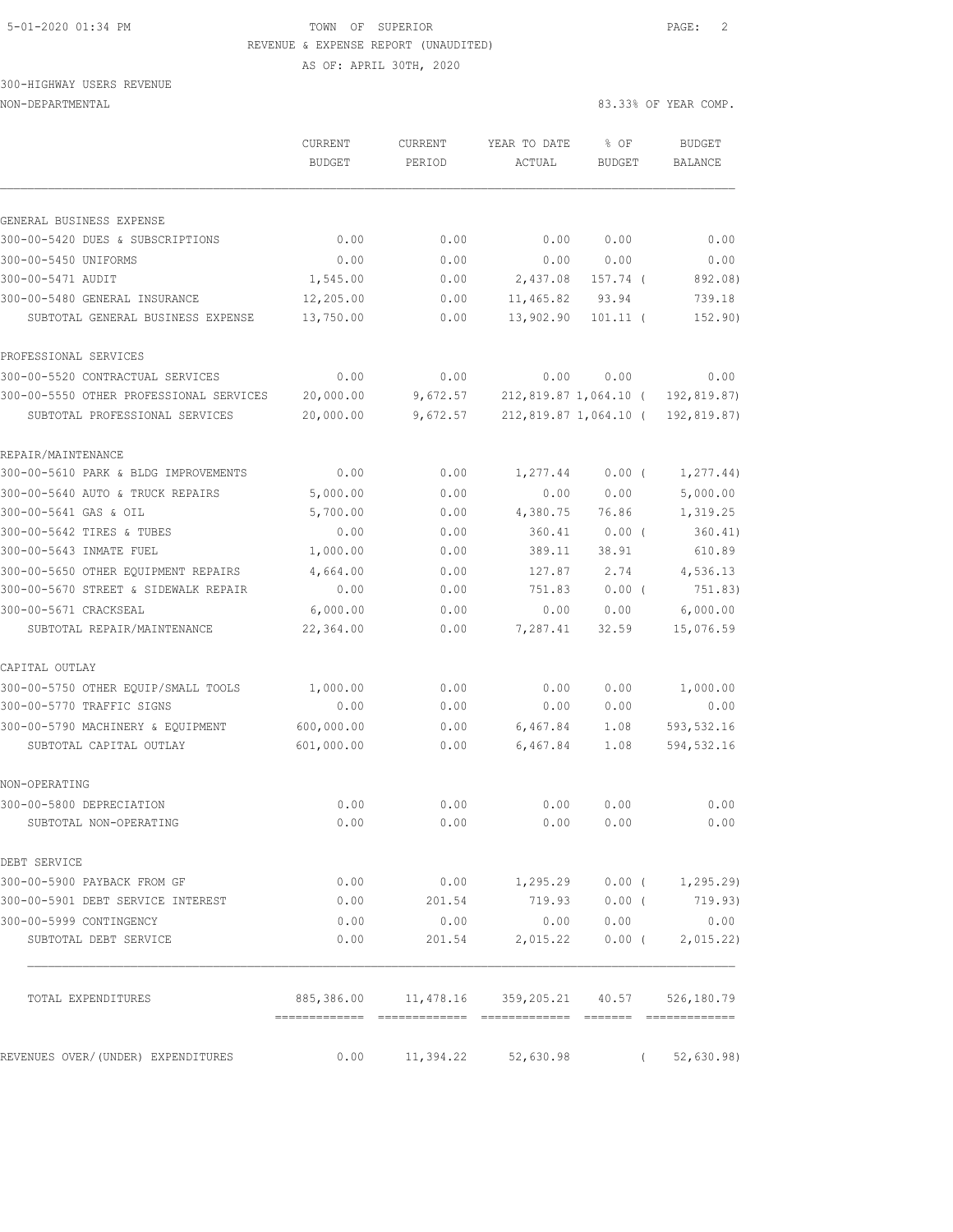|  | 5-01-2020 01:34 PM |  |
|--|--------------------|--|
|  |                    |  |

300-HIGHWAY USERS REVENUE

# TOWN OF SUPERIOR **Example 2010** PAGE: 3 REVENUE & EXPENSE REPORT (UNAUDITED) AS OF: APRIL 30TH, 2020

|                                    | CURRENT<br><b>BUDGET</b> | <b>CURRENT</b><br>PERIOD | YEAR TO DATE<br>ACTUAL | $8$ OF<br><b>BUDGET</b> | <b>BUDGET</b><br><b>BALANCE</b> |
|------------------------------------|--------------------------|--------------------------|------------------------|-------------------------|---------------------------------|
|                                    |                          |                          |                        |                         |                                 |
| TOTAL REVENUES<br>FUND             | 885,386.00               | 22,872.38                | 411,836.19             | 46.51                   | 473,549.81                      |
| TOTAL EXPENDITURES<br>FUND         | 885,386.00               | 11,478.16                | 359,205.21             | 40.57                   | 526,180.79                      |
| REVENUES OVER/(UNDER) EXPENDITURES | 0.00                     | 11,394.22                | 52,630.98              |                         | 52,630.98                       |
|                                    |                          |                          |                        |                         |                                 |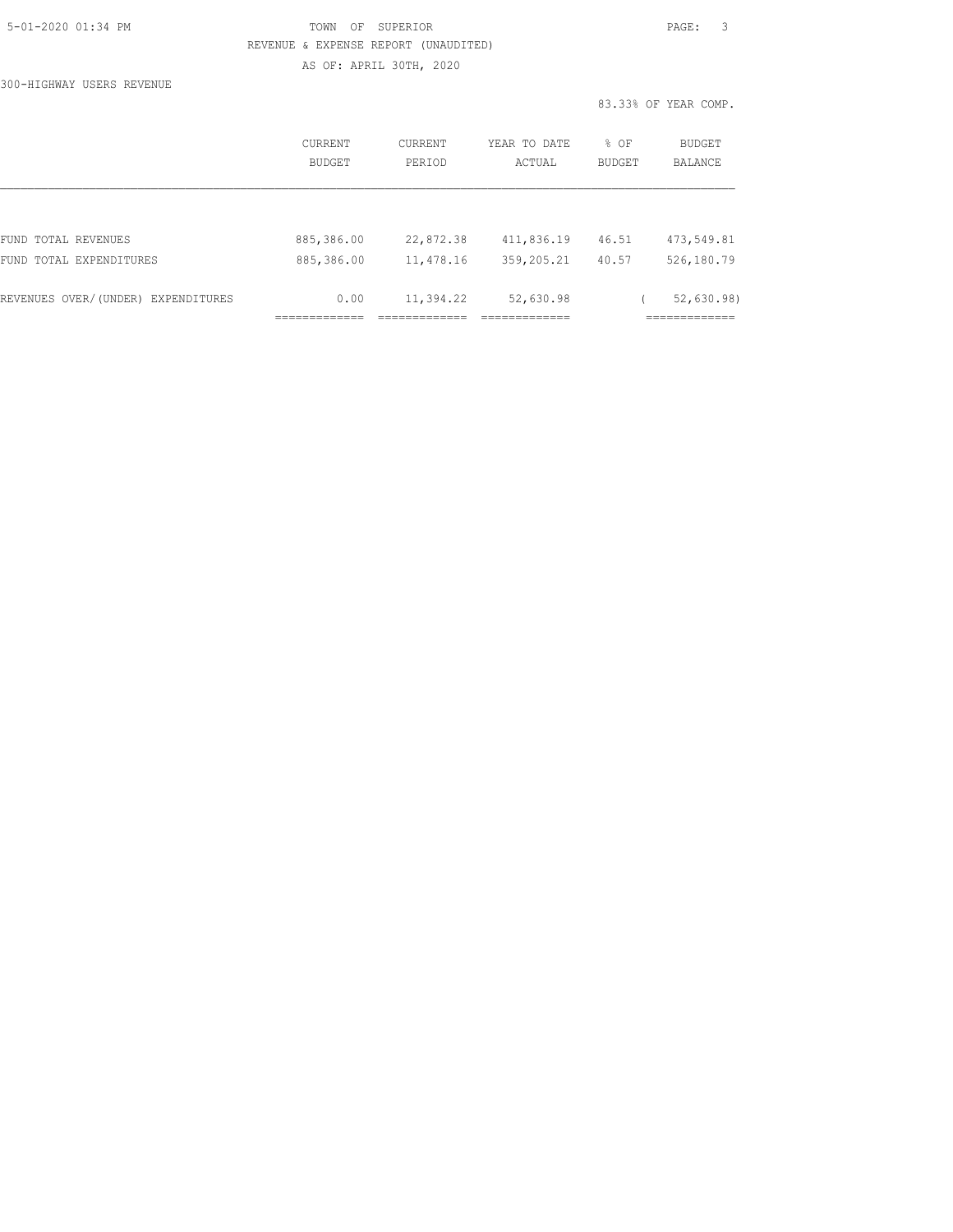# 5-01-2020 01:34 PM TOWN OF SUPERIOR PAGE: 1 REVENUE & EXPENSE REPORT (UNAUDITED)

AS OF: APRIL 30TH, 2020

| 310-EXCISE<br>▾ |  |
|-----------------|--|
|-----------------|--|

| NON-DEPARTMENTAL                                    |                                              |                   |                              | 83.33% OF YEAR COMP.           |                                 |
|-----------------------------------------------------|----------------------------------------------|-------------------|------------------------------|--------------------------------|---------------------------------|
|                                                     | <b>CURRENT</b><br><b>BUDGET</b>              | CURRENT<br>PERIOD | YEAR TO DATE<br>ACTUAL       | % OF<br><b>BUDGET</b>          | <b>BUDGET</b><br><b>BALANCE</b> |
| REVENUES                                            |                                              |                   |                              |                                |                                 |
| TAXES                                               |                                              |                   |                              |                                |                                 |
| 310-00-4130 EXCISE TAX-1/2 SALES PINAL              | 115,771.00                                   | 13,185.59         | 123,444.44 106.63 (          |                                | 7,673.44)                       |
| SUBTOTAL TAXES                                      | 115,771.00                                   | 13,185.59         | 123,444.44                   | $106.63$ (                     | 7,673.44)                       |
| CONTINGENCY                                         |                                              |                   |                              |                                |                                 |
| 310-00-4901 INTERFUND TRANSFER                      | 84,064.00                                    | 0.00              | 0.00                         | 0.00                           | 84,064.00                       |
| 310-00-4999 OTHER FINANCING SOURCES                 | 0.00                                         | 0.00              | 0.00                         | 0.00                           | 0.00                            |
| SUBTOTAL CONTINGENCY                                | 84,064.00                                    | 0.00              | 0.00                         | 0.00                           | 84,064.00                       |
| TOTAL REVENUES                                      | 199,835.00<br>============================== | 13,185.59         | 123,444.44<br>-------------- | 61.77                          | 76,390.56<br>=============      |
| EXPENDITURES                                        |                                              |                   |                              |                                |                                 |
| PERSONEL                                            |                                              |                   |                              |                                |                                 |
| 310-00-5100 SALARIES                                | 83,141.00                                    | 0.00              | 42, 135.06                   | 50.68                          | 41,005.94                       |
| 310-00-5101 OVERTIME                                | 0.00                                         | 0.00              | 1,935.45                     | $0.00$ (                       | 1, 935.45)                      |
| 310-00-5120 INMATE LABOR                            | 4,000.00                                     | 0.00              | 1,643.75                     | 41.09                          | 2,356.25                        |
| 310-00-5151 FICA                                    | 5,155.00                                     | 0.00              | 2,732.37                     | 53.00                          | 2,422.63                        |
| 310-00-5152 MEDICARE                                | 1,206.00                                     | 0.00              | 639.04                       | 52.99                          | 566.96                          |
| 310-00-5153 STATE UNEMPLOYMENT                      | 113.00                                       | 0.00              | 79.69                        | 70.52                          | 33.31                           |
| 310-00-5154 WORKERS COMP INSURANCE                  | 562.00                                       | 0.00              | 0.00                         | 0.00                           | 562.00                          |
| 310-00-5161 ARIZONA STATE RETIREMENT                | 9,927.00                                     | 0.00              | 4,964.24                     | 50.01                          | 4,962.76                        |
| 310-00-5162 LIFE INSURANCE                          | 149.00                                       | 0.00              | 0.00                         | 0.00                           | 149.00                          |
| 310-00-5163 HEALTH INSURANCE                        | 7,758.00                                     | 0.00              | 0.00                         | 0.00                           | 7,758.00                        |
| 310-00-5164 DENTAL INSURANCE                        | 684.00                                       | 0.00              | 0.00                         | 0.00                           | 684.00                          |
| SUBTOTAL PERSONEL                                   | 112,695.00                                   | 0.00              | 54,129.60                    | 48.03                          | 58,565.40                       |
| SUPPLIES                                            |                                              |                   |                              |                                |                                 |
| 310-00-5210 OFFICE SUPPLIES                         | 0.00                                         | 0.00              | 0.00                         | 0.00                           | 0.00                            |
| 310-00-5225 SAFETY SUPPLIES/EQUIPMENT               | 0.00                                         | 0.00              | 0.00                         | 0.00                           | 0.00                            |
| 310-00-5230 SANITATION SUPPLIES                     | 0.00                                         | 0.00              | 0.00                         | 0.00                           | 0.00                            |
| 310-00-5299 OPERATING SUPPLIES<br>SUBTOTAL SUPPLIES | 0.00<br>0.00                                 | 0.00<br>0.00      | 14,129.31                    | $0.00$ (<br>$14,129.31$ 0.00 ( | 14, 129. 31)<br>14, 129.31)     |
| UTILITIES                                           |                                              |                   |                              |                                |                                 |
| 310-00-5310 ELECTRICITY                             | 1,666.00                                     | 2,146.73          | 3,900.58                     | 234.13 (                       | 2,234.58)                       |
| 310-00-5360 WATER                                   | 0.00                                         | 157.25            |                              | 1,808.91 0.00 (                | 1,808.91)                       |
| SUBTOTAL UTILITIES                                  | 1,666.00                                     | 2,303.98          | 5,709.49                     | 342.71 (                       | 4,043.49)                       |
| GENERAL BUSINESS EXPENSE                            |                                              |                   |                              |                                |                                 |
| 310-00-5420 DUES & SUBSCRIPTIONS                    | 0.00                                         | 0.00              | 0.00                         | 0.00                           | 0.00                            |
| 310-00-5450 UNIFORMS                                | 0.00                                         | 0.00              | 0.00                         | 0.00                           | 0.00                            |
| 310-00-5471 Audit                                   | 1,545.00                                     | 0.00              | 0.00                         | 0.00                           | 1,545.00                        |
| 310-00-5480 GENERAL INSURANCE                       | 0.00                                         | 0.00              | 0.00                         | 0.00                           | 0.00                            |
| SUBTOTAL GENERAL BUSINESS EXPENSE                   | 1,545.00                                     | 0.00              | 0.00                         | 0.00                           | 1,545.00                        |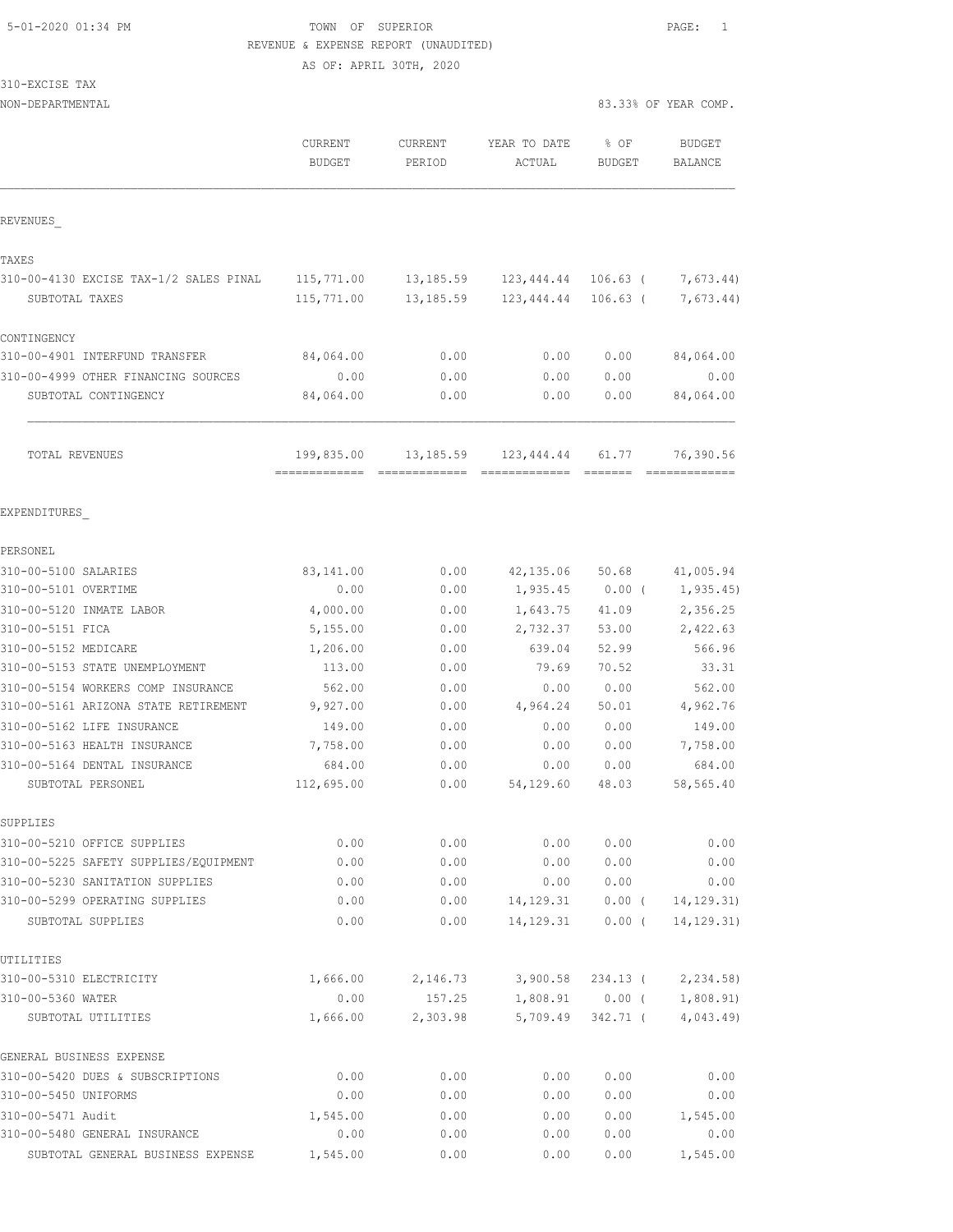# 5-01-2020 01:34 PM TOWN OF SUPERIOR PAGE: 2 REVENUE & EXPENSE REPORT (UNAUDITED)

310-EXCISE TAX

|                                                                           | <b>CURRENT</b><br><b>BUDGET</b> | CURRENT<br>PERIOD | YEAR TO DATE<br>ACTUAL | % OF<br><b>BUDGET</b> | <b>BUDGET</b><br><b>BALANCE</b> |
|---------------------------------------------------------------------------|---------------------------------|-------------------|------------------------|-----------------------|---------------------------------|
|                                                                           |                                 |                   |                        |                       |                                 |
| PROFESSIONAL SERVICES                                                     |                                 |                   |                        |                       |                                 |
| 310-00-5520 CONTRACTUAL SERVICES                                          | 0.00                            | 0.00              | 0.00                   | 0.00                  | 0.00                            |
| 310-00-5550 OTHER PROFESSIONAL SERVICES<br>SUBTOTAL PROFESSIONAL SERVICES | 5,000.00<br>5,000.00            | 0.00<br>0.00      | 21,524.97<br>21,524.97 | 430.50 (<br>430.50 (  | 16, 524.97)<br>16, 524.97)      |
| REPAIR/MAINTENANCE                                                        |                                 |                   |                        |                       |                                 |
| 310-00-5610 PARK & BLDG IMPROVEMENTS                                      | 0.00                            | 0.00              | 0.00                   | 0.00                  | 0.00                            |
| 310-00-5640 AUTO & TRUCK REPAIRS                                          | 2,000.00                        | 0.00              | 0.00                   | 0.00                  | 2,000.00                        |
| 310-00-5641 GAS & OIL                                                     | 3,000.00                        | 0.00              | 4,329.73               | 144.32 (              | 1, 329.73)                      |
| 310-00-5642 TIRES & TUBES                                                 | 0.00                            | 0.00              | 611.35                 | $0.00$ (              | 611.35)                         |
| 310-00-5643 INMATE FUEL                                                   | 1,000.00                        | 0.00              | 389.10                 | 38.91                 | 610.90                          |
| 310-00-5650 OTHER EQUIPMENT REPAIRS                                       | 5,000.00                        | 0.00              | 2,393.86               | 47.88                 | 2,606.14                        |
| 310-00-5670 STREET & SIDEWALK REPAIR                                      | 60,929.00                       | 0.00              | 52,071.27              | 85.46                 | 8,857.73                        |
| 310-00-5671 CRACKSEAL                                                     | 0.00                            | 0.00              | 0.00                   | 0.00                  | 0.00                            |
| SUBTOTAL REPAIR/MAINTENANCE                                               | 71,929.00                       | 0.00              | 59,795.31              | 83.13                 | 12, 133.69                      |
| CAPITAL OUTLAY                                                            |                                 |                   |                        |                       |                                 |
| 310-00-5750 OTHER EQUIP/SMALL TOOLS                                       | 7,000.00                        | 0.00              | 100.00                 | 1.43                  | 6,900.00                        |
| 310-00-5770 TRAFFIC SIGNS                                                 | 0.00                            | 0.00              | 834.05                 | $0.00$ (              | 834.05)                         |
| 310-00-5790 MACHINERY & EQUIPMENT                                         | 0.00                            | 0.00              | 0.00                   | 0.00                  | 0.00                            |
| SUBTOTAL CAPITAL OUTLAY                                                   | 7,000.00                        | 0.00              | 934.05                 | 13.34                 | 6,065.95                        |
| NON-OPERATING                                                             |                                 |                   |                        |                       |                                 |
| 310-00-5800 DEPRECIATION                                                  | 0.00                            | 0.00              | 0.00                   | 0.00                  | 0.00                            |
| SUBTOTAL NON-OPERATING                                                    | 0.00                            | 0.00              | 0.00                   | 0.00                  | 0.00                            |
| DEBT SERVICE                                                              |                                 |                   |                        |                       |                                 |
| 310-00-5900 DEBT SERVICE: PRINCIPAL                                       | 0.00                            | 0.00              | 5,292.51               | 0.00(                 | 5, 292.51)                      |
| 310-00-5901 DEBT SERVICE: INTEREST                                        | 0.00                            | 201.52            | 2,546.82               | 0.00(                 | 2,546.82)                       |
| 310-00-5999 CONTINGENCY                                                   | 0.00                            | 0.00              | 0.00                   | 0.00                  | 0.00                            |
| SUBTOTAL DEBT SERVICE                                                     | 0.00                            | 201.52            | 7,839.33               | 0.00(                 | 7,839.33)                       |
| TOTAL EXPENDITURES                                                        | 199,835.00                      | 2,505.50          | 164,062.06             | 82.10                 | 35,772.94                       |
| REVENUES OVER/(UNDER) EXPENDITURES                                        | 0.00                            | $10,680.09$ (     | 40,617.62)             |                       | 40,617.62                       |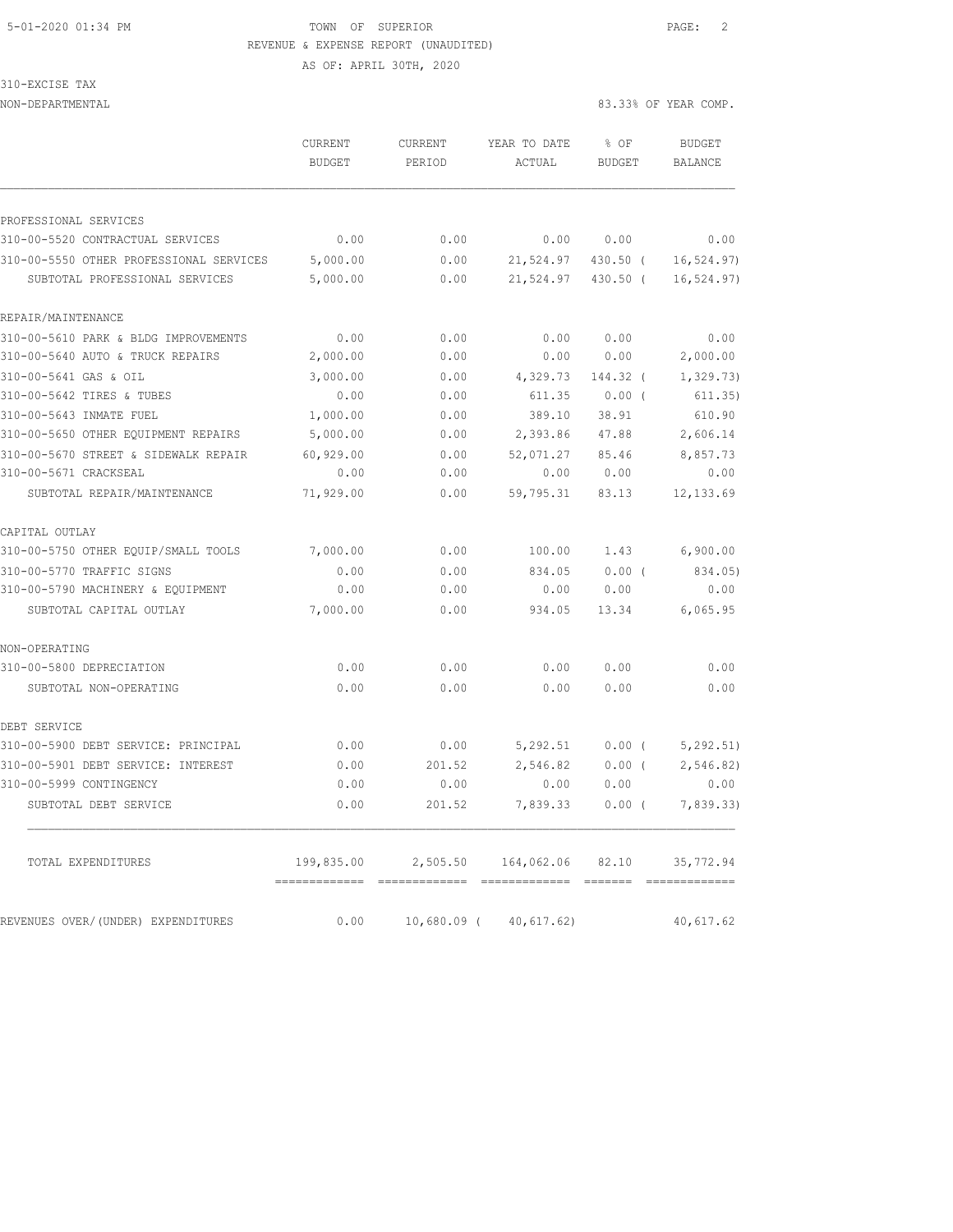| 5-01-2020 01:34 PM |  |
|--------------------|--|
|                    |  |

# TOWN OF SUPERIOR **Example 2010** PAGE: 3 REVENUE & EXPENSE REPORT (UNAUDITED) AS OF: APRIL 30TH, 2020

310-EXCISE TAX

|                                    | CURRENT<br><b>BUDGET</b> | CURRENT<br>PERIOD | YEAR TO DATE<br>ACTUAL | % OF<br><b>BUDGET</b> | BUDGET<br><b>BALANCE</b> |
|------------------------------------|--------------------------|-------------------|------------------------|-----------------------|--------------------------|
|                                    |                          |                   |                        |                       |                          |
| FUND TOTAL REVENUES                | 199,835.00               | 13,185.59         | 123,444.44             | 61.77                 | 76,390.56                |
| FUND TOTAL EXPENDITURES            | 199,835.00               | 2,505.50          | 164,062.06             | 82.10                 | 35,772.94                |
| REVENUES OVER/(UNDER) EXPENDITURES | 0.00                     | $10,680.09$ (     | 40,617.62)             |                       | 40,617.62                |
|                                    |                          |                   |                        |                       |                          |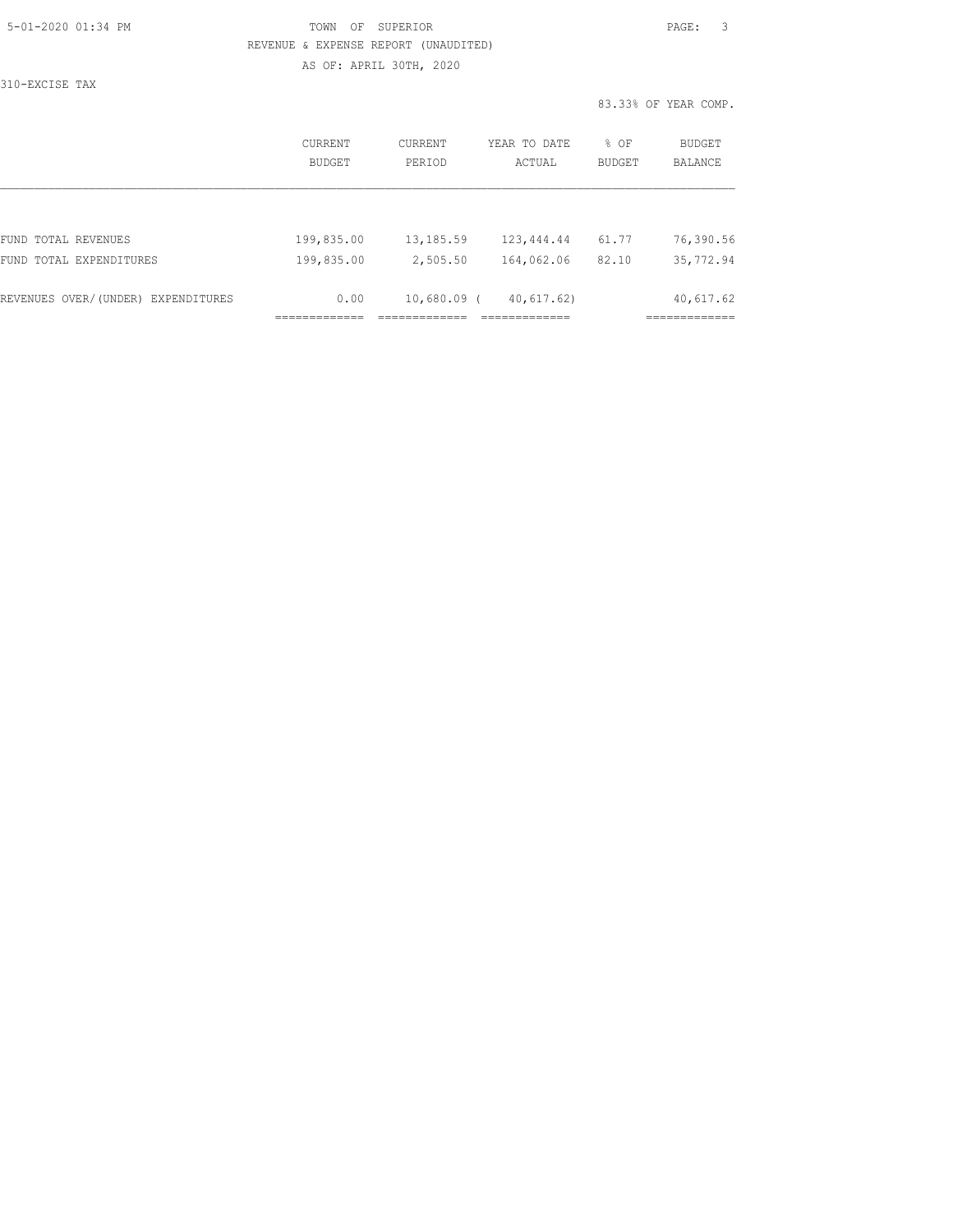# 5-01-2020 01:34 PM TOWN OF SUPERIOR PAGE: 1 REVENUE & EXPENSE REPORT (UNAUDITED)

|                                                |                                 | AS OF: APRIL 30TH, 2020 |                        |                         |                          |
|------------------------------------------------|---------------------------------|-------------------------|------------------------|-------------------------|--------------------------|
| 320-LOCAL TRANS ASSISTANCE<br>NON-DEPARTMENTAL |                                 |                         |                        |                         | 83.33% OF YEAR COMP.     |
|                                                |                                 |                         |                        |                         |                          |
|                                                | <b>CURRENT</b><br><b>BUDGET</b> | CURRENT<br>PERIOD       | YEAR TO DATE<br>ACTUAL | $8$ OF<br><b>BUDGET</b> | <b>BUDGET</b><br>BALANCE |
| REVENUES                                       |                                 |                         |                        |                         |                          |
| TAXES                                          |                                 |                         |                        |                         |                          |
| 320-00-4131 LOCAL TRANS ASSISTANCE FUND        | 0.00                            | 0.00                    | 0.00                   | 0.00                    | 0.00                     |
| SUBTOTAL TAXES                                 | 0.00                            | 0.00                    | 0.00                   | 0.00                    | 0.00                     |
| TOTAL REVENUES                                 | 0.00<br>-------------           | 0.00<br>-----------     | 0.00                   | 0.00                    | 0.00                     |
| EXPENDITURES                                   |                                 |                         |                        |                         |                          |
| SUPPLIES                                       |                                 |                         |                        |                         |                          |
| 320-00-5210 OFFICE SUPPLIES                    | 0.00                            | 0.00                    | 0.00                   | 0.00                    | 0.00                     |
| 320-00-5225 SAFETY SUPPLIES/EOUIPMENT          | 0.00                            | 0.00                    | 0.00                   | 0.00                    | 0.00                     |
| 320-00-5230 SANITATION SUPPLIES                | 0.00                            | 0.00                    | 0.00                   | 0.00                    | 0.00                     |
| 320-00-5299 OPERATING SUPPLIES                 | 0.00                            | 0.00                    | 0.00                   | 0.00                    | 0.00                     |
| SUBTOTAL SUPPLIES                              | 0.00                            | 0.00                    | 0.00                   | 0.00                    | 0.00                     |
| PROFESSIONAL SERVICES                          |                                 |                         |                        |                         |                          |
| 320-00-5520 CONTRACTUAL SERVICES               | 0.00                            | 0.00                    | 0.00                   | 0.00                    | 0.00                     |
| 320-00-5540 LEGAL SERVICES                     | 0.00                            | 0.00                    | 0.00                   | 0.00                    | 0.00                     |
| 320-00-5550 OTHER PROFESSIONAL SERVICE         | 0.00                            | 0.00                    | 0.00                   | 0.00                    | 0.00                     |
| SUBTOTAL PROFESSIONAL SERVICES                 | 0.00                            | 0.00                    | 0.00                   | 0.00                    | 0.00                     |
| REPAIR/MAINTENANCE                             |                                 |                         |                        |                         |                          |
| 320-00-5610 PARK & BLDG IMPROVEMENTS           | 0.00                            | 0.00                    | 0.00                   | 0.00                    | 0.00                     |
| 320-00-5640 AUTO & TRUCK REPAIRS               | 0.00                            | 0.00                    | 0.00                   | 0.00                    | 0.00                     |
| 320-00-5641 GAS & OIL                          | 0.00                            | 0.00                    | 0.00                   | 0.00                    | 0.00                     |
| 320-00-5642 TIRES & TUBES                      | 0.00                            | 0.00                    | 0.00                   | 0.00                    | 0.00                     |
| 320-00-5650 OTHER EQUIPMENT REPAIRS            | 0.00                            | 0.00                    | 0.00                   | 0.00                    | 0.00                     |
| 320-00-5670 STREET & SIDEWALK REPAIR           | 0.00                            | 0.00                    | 0.00                   | 0.00                    | 0.00                     |
| SUBTOTAL REPAIR/MAINTENANCE                    | 0.00                            | 0.00                    | 0.00                   | 0.00                    | 0.00                     |
| CAPITAL OUTLAY                                 |                                 |                         |                        |                         |                          |
| 320-00-5770 TRAFFIC SIGNS                      | 0.00                            | 0.00                    | 0.00                   | 0.00                    | 0.00                     |
| SUBTOTAL CAPITAL OUTLAY                        | 0.00                            | 0.00                    | 0.00                   | 0.00                    | 0.00                     |
| NON-OPERATING                                  |                                 |                         |                        |                         |                          |
| 320-00-5800 DEPRECIATION                       | 0.00                            | 0.00                    | 0.00                   | 0.00                    | 0.00                     |
| SUBTOTAL NON-OPERATING                         | 0.00                            | 0.00                    | 0.00                   | 0.00                    | 0.00                     |
| DEBT SERVICE                                   |                                 |                         |                        |                         |                          |

REVENUES OVER/(UNDER) EXPENDITURES 0.00 0.00 0.00 0.00 0.00 0.00

320-00-5999 CONTINGENCY 0.00 0.00 0.00 0.00 0.00 SUBTOTAL DEBT SERVICE  $0.00$   $0.00$   $0.00$   $0.00$   $0.00$   $0.00$   $0.00$   $0.00$  $\mathcal{L}_\text{max}$ 

TOTAL EXPENDITURES 0.00 0.00 0.00 0.00 0.00

============= ============= ============= ======= =============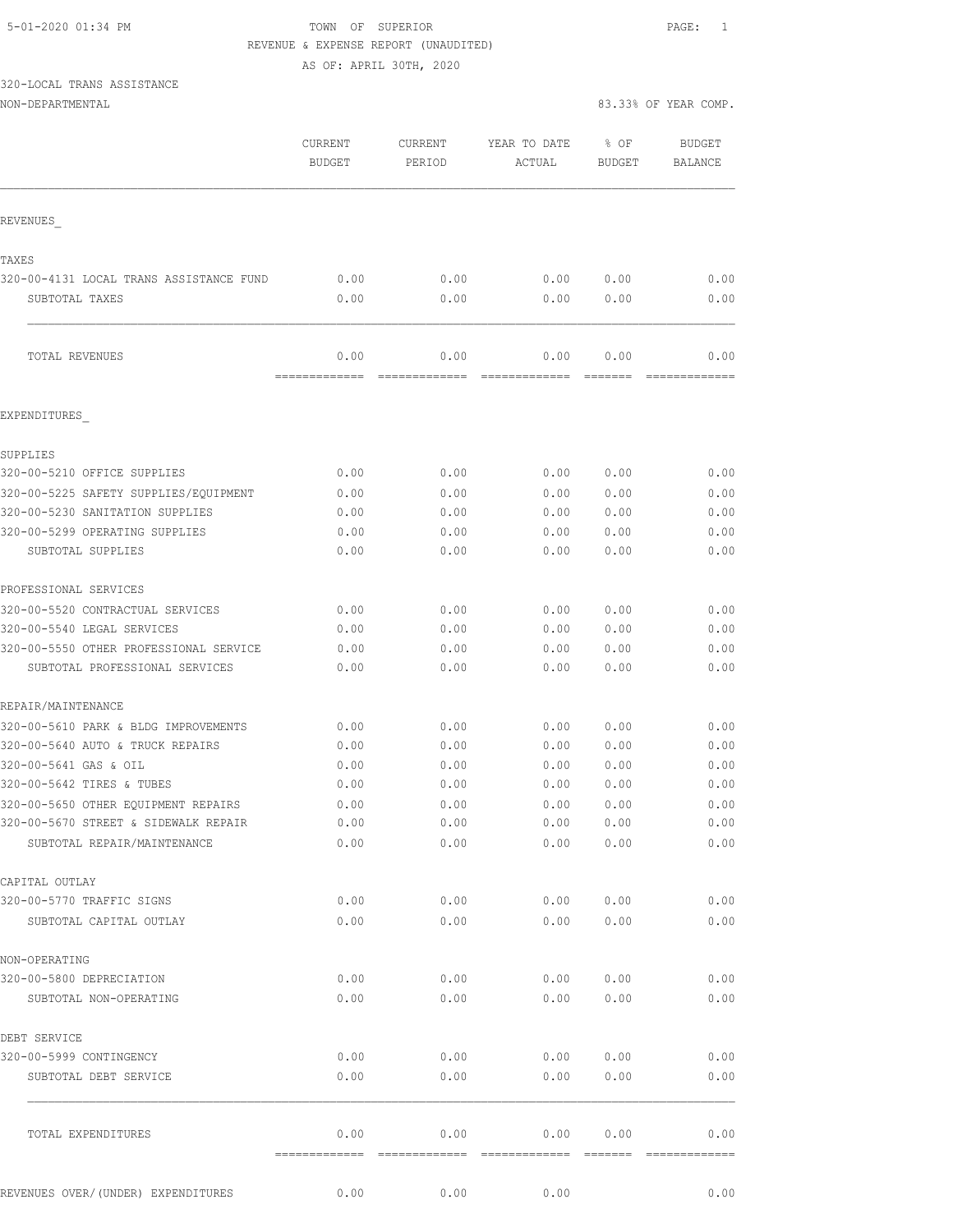### 5-01-2020 01:34 PM TOWN OF SUPERIOR PAGE: 2 REVENUE & EXPENSE REPORT (UNAUDITED) AS OF: APRIL 30TH, 2020

320-LOCAL TRANS ASSISTANCE

|                                    | CURRENT<br><b>BUDGET</b> | CURRENT<br>PERIOD | YEAR TO DATE<br>ACTUAL | % OF<br><b>BUDGET</b> | <b>BUDGET</b><br><b>BALANCE</b> |
|------------------------------------|--------------------------|-------------------|------------------------|-----------------------|---------------------------------|
|                                    |                          |                   |                        |                       |                                 |
| FUND TOTAL REVENUES                | 0.00                     | 0.00              | 0.00                   | 0.00                  | 0.00                            |
| FUND TOTAL EXPENDITURES            | 0.00                     | 0.00              | 0.00                   | 0.00                  | 0.00                            |
| REVENUES OVER/(UNDER) EXPENDITURES | 0.00                     | 0.00              | 0.00                   |                       | 0.00                            |
|                                    |                          |                   |                        |                       |                                 |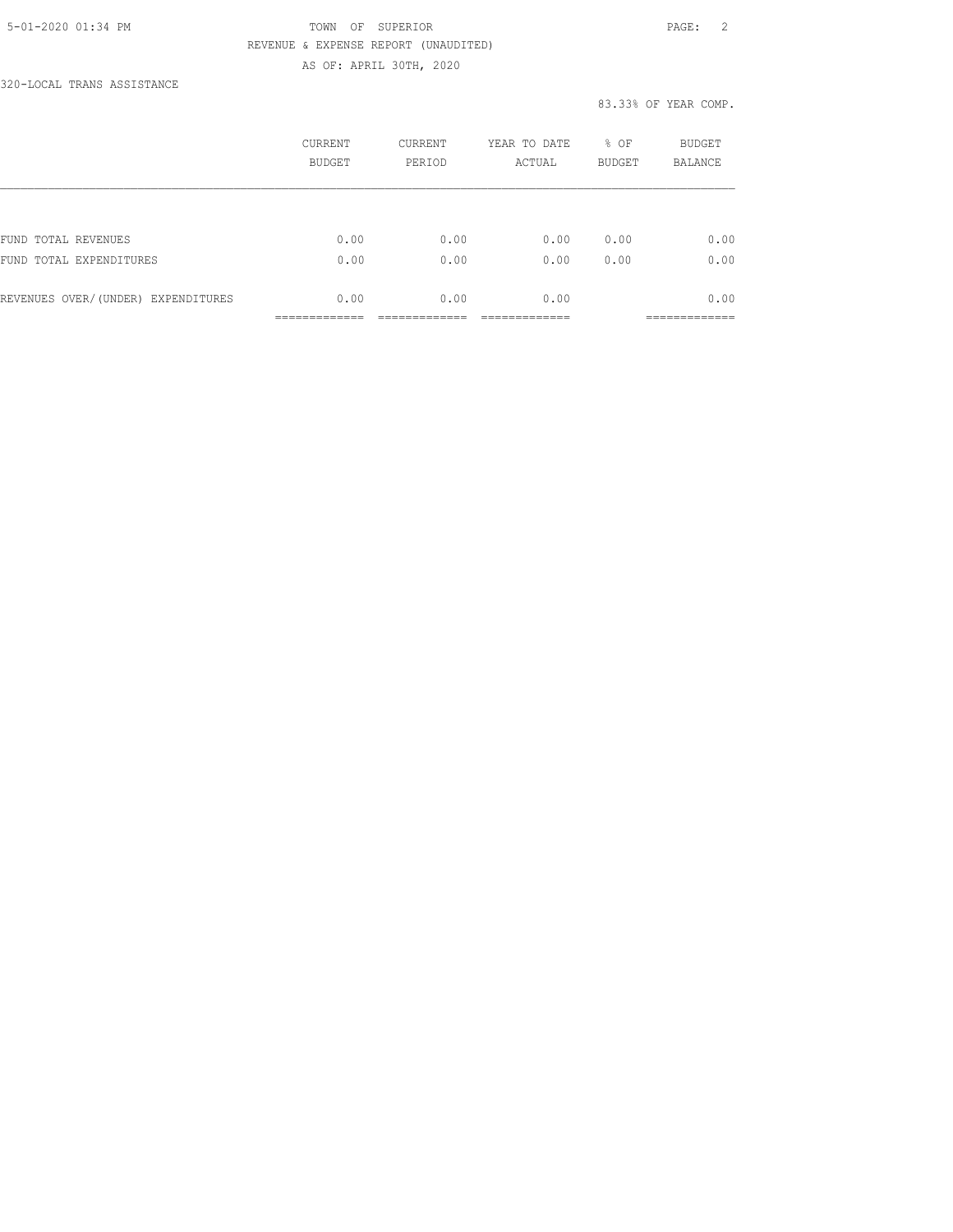# 5-01-2020 01:34 PM TOWN OF SUPERIOR PAGE: 1 REVENUE & EXPENSE REPORT (UNAUDITED)

AS OF: APRIL 30TH, 2020

| 400-GADA BOND                       |                       |                   |                        |                  |                          |
|-------------------------------------|-----------------------|-------------------|------------------------|------------------|--------------------------|
| NON-DEPARTMENTAL                    |                       |                   |                        |                  | 83.33% OF YEAR COMP.     |
|                                     | CURRENT<br>BUDGET     | CURRENT<br>PERIOD | YEAR TO DATE<br>ACTUAL | $8$ OF<br>BUDGET | <b>BUDGET</b><br>BALANCE |
| REVENUES                            |                       |                   |                        |                  |                          |
| CONTINGENCY                         |                       |                   |                        |                  |                          |
| 400-00-4901 INTERFUND TRANSFER-GADA | 0.00                  | 0.00              |                        | 0.00 0.00        | 0.00                     |
| SUBTOTAL CONTINGENCY                | 0.00                  | 0.00              | 0.00                   | 0.00             | 0.00                     |
| <b>TOTAL REVENUES</b>               | 0.00<br>============= | 0.00              | 0.00                   | 0.00             | 0.00                     |
| EXPENDITURES                        |                       |                   |                        |                  |                          |
| SUPPLIES                            |                       |                   |                        |                  |                          |
| 400-00-5299 OPERATING SUPPLIES      | 0.00                  | 0.00              | 0.0000000              |                  | 0.00                     |
| SUBTOTAL SUPPLIES                   | 0.00                  | 0.00              | 0.00                   | 0.00             | 0.00                     |
| GENERAL BUSINESS EXPENSE            |                       |                   |                        |                  |                          |
| 400-00-5491 FINANCE/BANK FEES       | 0.00                  | 0.00              | 0.00                   | 0.00             | 0.00                     |
| SUBTOTAL GENERAL BUSINESS EXPENSE   | 0.00                  | 0.00              | 0.00                   | 0.00             | 0.00                     |
| NON-OPERATING                       |                       |                   |                        |                  |                          |
| 400-00-5810 BOND AMORTIZATIONS      | 0.00                  | 0.00              | 0.00                   | 0.00             | 0.00                     |
| SUBTOTAL NON-OPERATING              | 0.00                  | 0.00              | 0.00                   | 0.00             | 0.00                     |
| DEBT SERVICE                        |                       |                   |                        |                  |                          |
| 400-00-5900 DEBT SERVICE: PRINCIPAL | 0.00                  | 0.00              | 0.00 0.00              |                  | 0.00                     |
| 400-00-5910 GADA LOAN DEBT:SERVICE  | 0.00                  | 0.00              | 0.00                   | 0.00             | 0.00                     |
| SUBTOTAL DEBT SERVICE               | 0.00                  | 0.00              | 0.00                   | 0.00             | 0.00                     |
| TOTAL EXPENDITURES                  | 0.00                  | 0.00              | 0.00                   | 0.00             | 0.00                     |
| REVENUES OVER/(UNDER) EXPENDITURES  | 0.00                  | 0.00              | 0.00                   |                  | 0.00                     |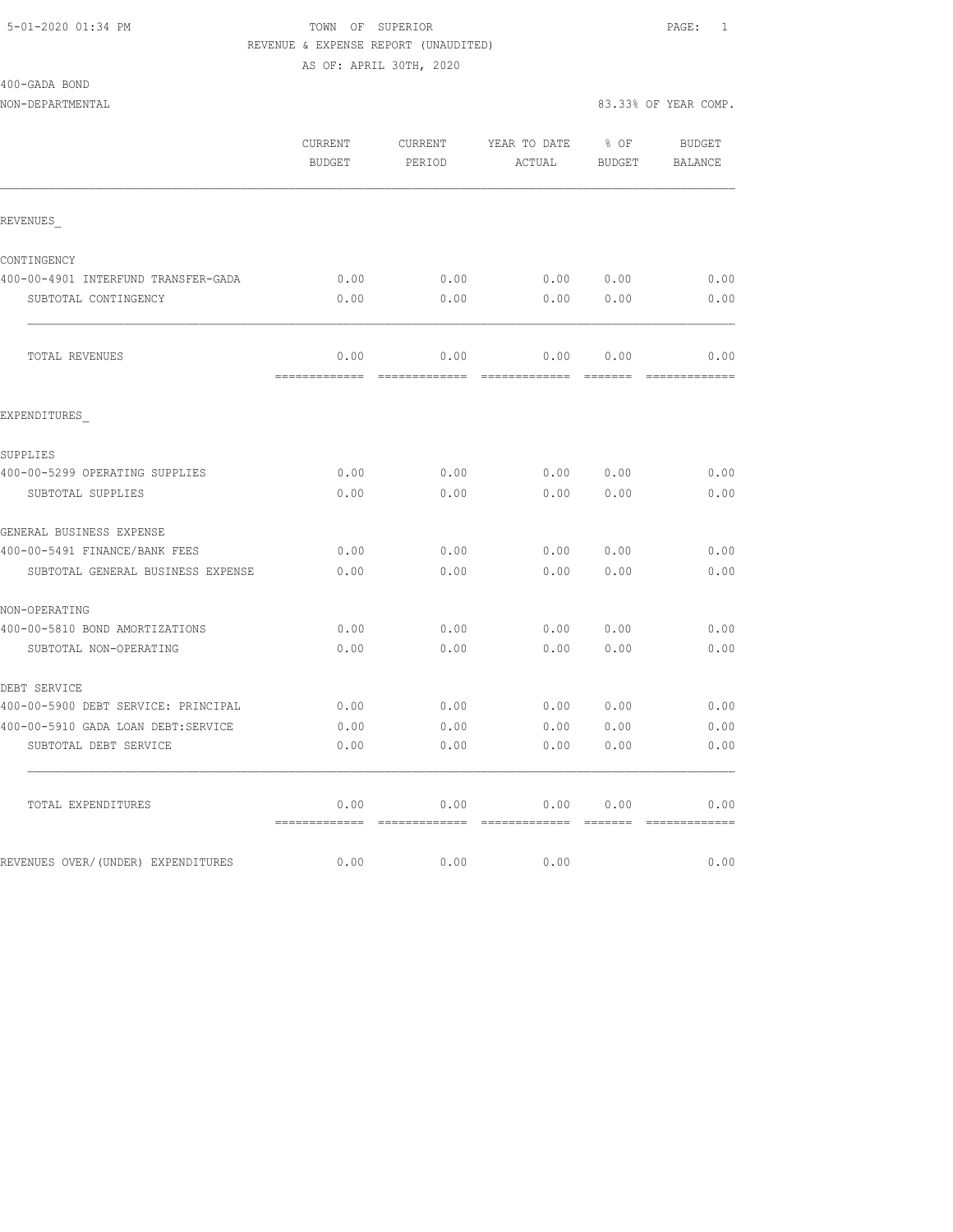### 5-01-2020 01:34 PM TOWN OF SUPERIOR PAGE: 2 REVENUE & EXPENSE REPORT (UNAUDITED) AS OF: APRIL 30TH, 2020

400-GADA BOND

|                                    | CURRENT<br>BUDGET | <b>CURRENT</b><br>PERIOD | YEAR TO DATE<br>ACTUAL | % OF<br><b>BUDGET</b> | BUDGET<br><b>BALANCE</b> |
|------------------------------------|-------------------|--------------------------|------------------------|-----------------------|--------------------------|
|                                    |                   |                          |                        |                       |                          |
| FUND TOTAL REVENUES                | 0.00              | 0.00                     | 0.00                   | 0.00                  | 0.00                     |
| FUND TOTAL EXPENDITURES            | 0.00              | 0.00                     | 0.00                   | 0.00                  | 0.00                     |
| REVENUES OVER/(UNDER) EXPENDITURES | 0.00              | 0.00                     | 0.00                   |                       | 0.00                     |
|                                    |                   |                          |                        |                       |                          |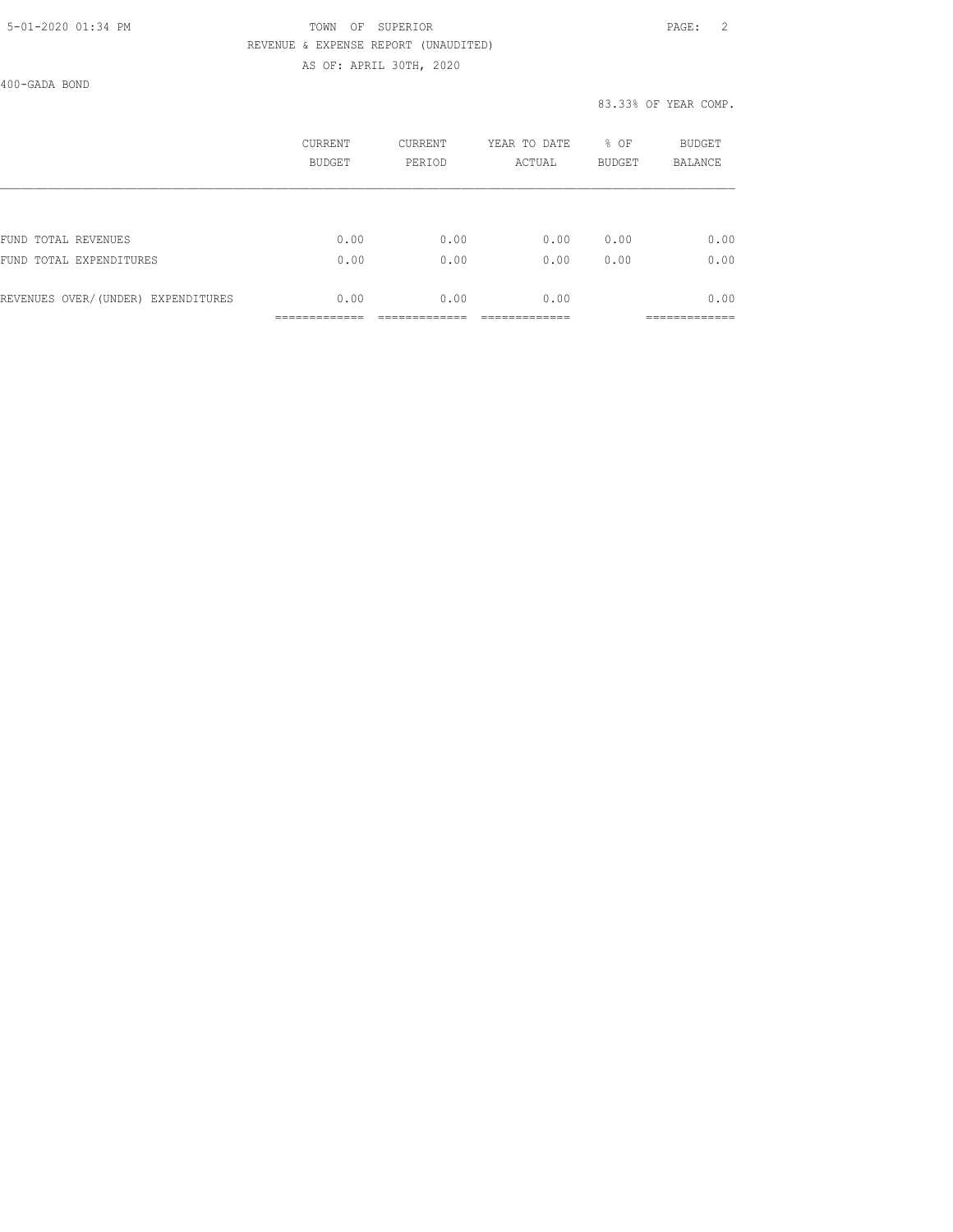#### 5-01-2020 01:34 PM TOWN OF SUPERIOR PAGE: 1 REVENUE & EXPENSE REPORT (UNAUDITED) AS OF: APRIL 30TH, 2020

410-MPC BOND

|                                     | CURRENT<br><b>BUDGET</b>             | CURRENT<br>PERIOD | YEAR TO DATE<br>ACTUAL                                                                                                                                                                                                                                                                                                                                                                   | % OF<br>BUDGET | <b>BUDGET</b><br>BALANCE |
|-------------------------------------|--------------------------------------|-------------------|------------------------------------------------------------------------------------------------------------------------------------------------------------------------------------------------------------------------------------------------------------------------------------------------------------------------------------------------------------------------------------------|----------------|--------------------------|
|                                     |                                      |                   |                                                                                                                                                                                                                                                                                                                                                                                          |                |                          |
| REVENUES                            |                                      |                   |                                                                                                                                                                                                                                                                                                                                                                                          |                |                          |
| BUSINESS SERVICES                   |                                      |                   |                                                                                                                                                                                                                                                                                                                                                                                          |                |                          |
| 410-00-4270 INTEREST INCOME         | 0.00                                 | 0.00              | 0.00 0.00                                                                                                                                                                                                                                                                                                                                                                                |                | 0.00                     |
| SUBTOTAL BUSINESS SERVICES          | 0.00                                 | 0.00              | 0.00                                                                                                                                                                                                                                                                                                                                                                                     | 0.00           | 0.00                     |
| CONTINGENCY                         |                                      |                   |                                                                                                                                                                                                                                                                                                                                                                                          |                |                          |
| 410-00-4901 INTERFUND TRANSFER-MPC  | 0.00                                 | 0.00              | 0.00                                                                                                                                                                                                                                                                                                                                                                                     | 0.00           | 0.00                     |
| SUBTOTAL CONTINGENCY                | 0.00                                 | 0.00              | 0.00                                                                                                                                                                                                                                                                                                                                                                                     | 0.00           | 0.00                     |
| TOTAL REVENUES                      | 0.00                                 | 0.00              | 0.00                                                                                                                                                                                                                                                                                                                                                                                     | 0.00           | 0.00<br>=============    |
| EXPENDITURES                        |                                      |                   |                                                                                                                                                                                                                                                                                                                                                                                          |                |                          |
| SUPPLIES                            |                                      |                   |                                                                                                                                                                                                                                                                                                                                                                                          |                |                          |
| 410-00-5299 OPERATING SUPPLIES      | 0.00                                 | 0.00              | 0.00                                                                                                                                                                                                                                                                                                                                                                                     | 0.00           | 0.00                     |
| SUBTOTAL SUPPLIES                   | 0.00                                 | 0.00              | 0.00                                                                                                                                                                                                                                                                                                                                                                                     | 0.00           | 0.00                     |
| GENERAL BUSINESS EXPENSE            |                                      |                   |                                                                                                                                                                                                                                                                                                                                                                                          |                |                          |
| 410-00-5491 FINANCE/BANK FEES       | 0.00                                 | 0.00              | 0.00                                                                                                                                                                                                                                                                                                                                                                                     | 0.00           | 0.00                     |
| SUBTOTAL GENERAL BUSINESS EXPENSE   | 0.00                                 | 0.00              | 0.00                                                                                                                                                                                                                                                                                                                                                                                     | 0.00           | 0.00                     |
| NON-OPERATING                       |                                      |                   |                                                                                                                                                                                                                                                                                                                                                                                          |                |                          |
| 410-00-5810 BOND AMORTIZATIONS      | 0.00                                 | 0.00              | 0.00                                                                                                                                                                                                                                                                                                                                                                                     | 0.00           | 0.00                     |
| SUBTOTAL NON-OPERATING              | 0.00                                 | 0.00              | 0.00                                                                                                                                                                                                                                                                                                                                                                                     | 0.00           | 0.00                     |
| DEBT SERVICE                        |                                      |                   |                                                                                                                                                                                                                                                                                                                                                                                          |                |                          |
| 410-00-5900 DEBT SERVICE: PRINCIPAL | 0.00                                 | 0.00              | 0.00                                                                                                                                                                                                                                                                                                                                                                                     | 0.00           | 0.00                     |
| 410-00-5920 MPC BOND DEBT: SERVICE  | 0.00                                 | 0.00              | 0.00                                                                                                                                                                                                                                                                                                                                                                                     | 0.00           | 0.00                     |
| SUBTOTAL DEBT SERVICE               | 0.00                                 | 0.00              | 0.00                                                                                                                                                                                                                                                                                                                                                                                     | 0.00           | 0.00                     |
| TOTAL EXPENDITURES                  | 0.00                                 | 0.00              | 0.00                                                                                                                                                                                                                                                                                                                                                                                     | 0.00           | 0.00                     |
| REVENUES OVER/(UNDER) EXPENDITURES  | -------------- -------------<br>0.00 | 0.00              | $\begin{array}{c} \rule{0pt}{2.5ex} \rule{0pt}{2.5ex} \rule{0pt}{2.5ex} \rule{0pt}{2.5ex} \rule{0pt}{2.5ex} \rule{0pt}{2.5ex} \rule{0pt}{2.5ex} \rule{0pt}{2.5ex} \rule{0pt}{2.5ex} \rule{0pt}{2.5ex} \rule{0pt}{2.5ex} \rule{0pt}{2.5ex} \rule{0pt}{2.5ex} \rule{0pt}{2.5ex} \rule{0pt}{2.5ex} \rule{0pt}{2.5ex} \rule{0pt}{2.5ex} \rule{0pt}{2.5ex} \rule{0pt}{2.5ex} \rule{0$<br>0.00 |                | 0.00                     |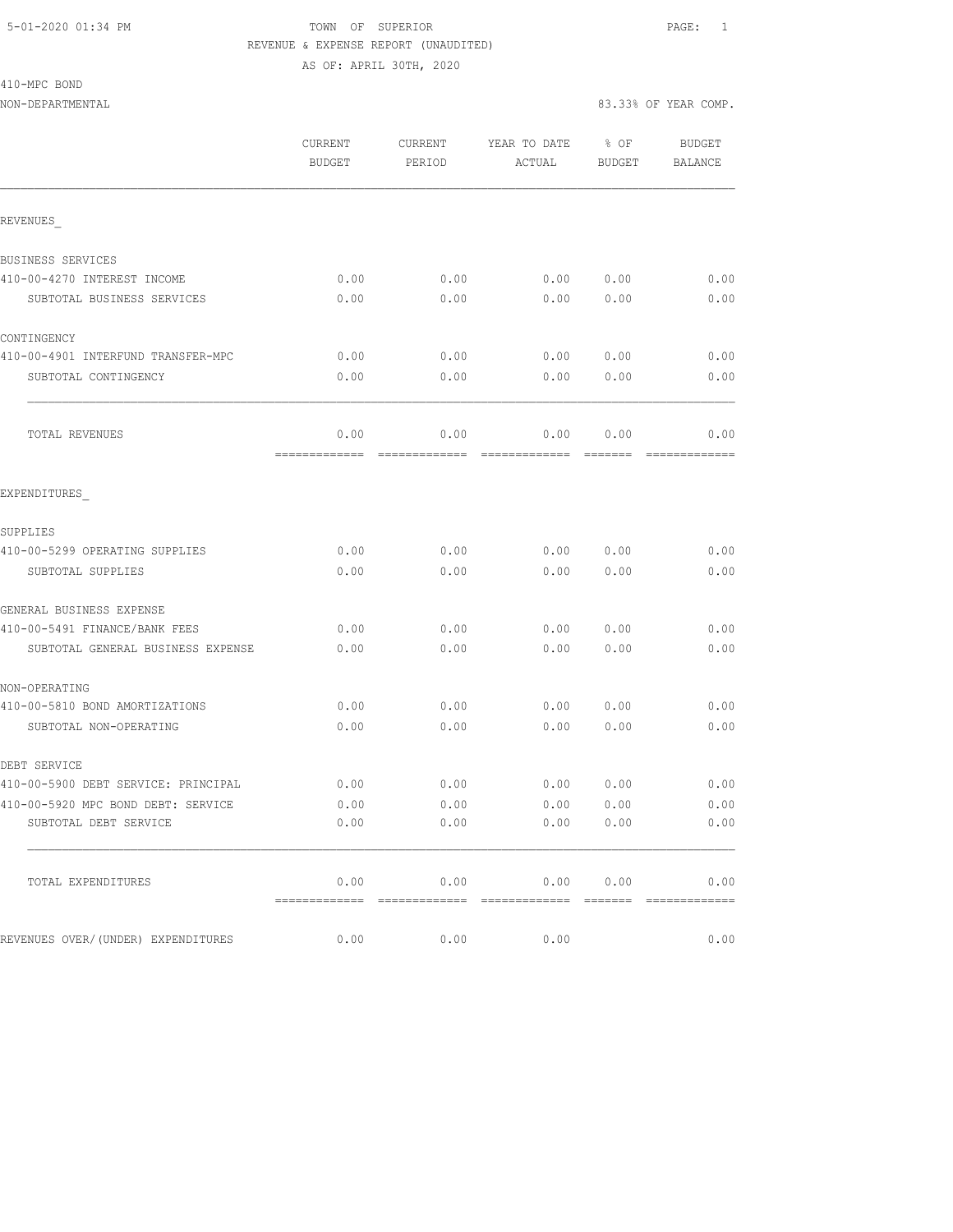### 5-01-2020 01:34 PM TOWN OF SUPERIOR PAGE: 2 REVENUE & EXPENSE REPORT (UNAUDITED) AS OF: APRIL 30TH, 2020

410-MPC BOND

|                                    | CURRENT<br><b>BUDGET</b> | <b>CURRENT</b><br>PERIOD | YEAR TO DATE<br>ACTUAL | % OF<br><b>BUDGET</b> | <b>BUDGET</b><br><b>BALANCE</b> |
|------------------------------------|--------------------------|--------------------------|------------------------|-----------------------|---------------------------------|
|                                    |                          |                          |                        |                       |                                 |
| FUND TOTAL REVENUES                | 0.00                     | 0.00                     | 0.00                   | 0.00                  | 0.00                            |
| FUND TOTAL EXPENDITURES            | 0.00                     | 0.00                     | 0.00                   | 0.00                  | 0.00                            |
| REVENUES OVER/(UNDER) EXPENDITURES | 0.00                     | 0.00                     | 0.00                   |                       | 0.00                            |
|                                    |                          |                          |                        |                       |                                 |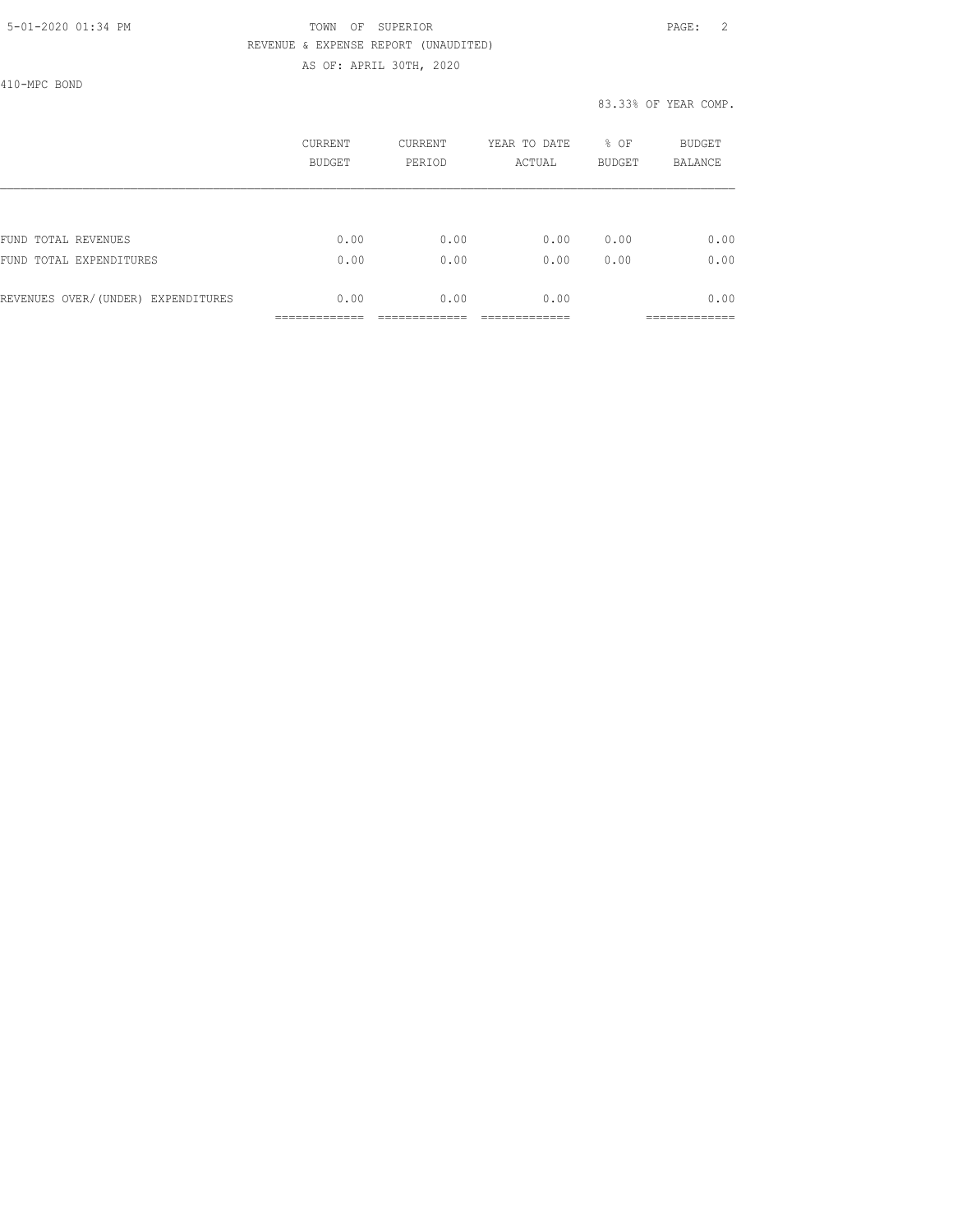# 5-01-2020 01:34 PM **TOWN** OF SUPERIOR **PAGE:** 1 REVENUE & EXPENSE REPORT (UNAUDITED) AS OF: APRIL 30TH, 2020

500-GRANTS

| NON-DEPARTMENTAL                    |                          |                   |                        |                       | 83.33% OF YEAR COMP.         |
|-------------------------------------|--------------------------|-------------------|------------------------|-----------------------|------------------------------|
|                                     | CURRENT<br><b>BUDGET</b> | CURRENT<br>PERIOD | YEAR TO DATE<br>ACTUAL | % OF<br><b>BUDGET</b> | BUDGET<br><b>BALANCE</b>     |
| REVENUES                            |                          |                   |                        |                       |                              |
| GRANTS                              |                          |                   |                        |                       |                              |
| 500-00-4600 GRANT REVENUES          | 2, 145, 354.00           | 0.00              | 0.00                   |                       | $0.00 \quad 2,145,354.00$    |
| SUBTOTAL GRANTS                     | 2, 145, 354.00           | 0.00              | 0.00                   | 0.00                  | 2, 145, 354.00               |
| CONTINGENCY                         |                          |                   |                        |                       |                              |
| 500-00-4900 CONTINGENCY             | 0.00                     | 0.00              | 0.00                   | 0.00                  | 0.00                         |
| 500-00-4901 Transfers               | 0.00                     | 0.00              | 0.00                   | 0.00                  | 0.00                         |
| 500-00-4999 OTHER FINANCING SOURCES | 0.00                     | 0.00              | 0.00                   | 0.00                  | 0.00                         |
| SUBTOTAL CONTINGENCY                | 0.00                     | 0.00              | 0.00                   | 0.00                  | 0.00                         |
| TOTAL REVENUES                      | 2, 145, 354.00           | 0.00              | 0.00                   | 0.00                  | 2, 145, 354.00               |
| EXPENDITURES                        |                          |                   |                        |                       |                              |
| PERSONEL                            |                          |                   |                        |                       |                              |
| 500-00-5100 SALARIES                | 0.00                     | 0.00              | 0.00                   | 0.00                  | 0.00                         |
| 500-00-5101 OVERTIME                | 0.00                     | 0.00              | 0.00                   | 0.00                  | 0.00                         |
| 500-00-5151 FICA                    | 0.00                     | 0.00              | 0.00                   | 0.00                  | 0.00                         |
| 500-00-5152 MEDICARE                | 0.00                     | 0.00              | 0.00                   | 0.00                  | 0.00                         |
| 500-00-5153 STATE UNEMPLOYMENT      | 0.00                     | 0.00              | 0.00                   | 0.00                  | 0.00                         |
| 500-00-5154 WORKERS COMP INSURANCE  | 0.00                     | 0.00              | 0.00                   | 0.00                  | 0.00                         |
| SUBTOTAL PERSONEL                   | 0.00                     | 0.00              | 0.00                   | 0.00                  | 0.00                         |
| SUPPLIES                            |                          |                   |                        |                       |                              |
| 500-00-5299 OPERATING SUPPLIES      | 2, 145, 354.00           | 0.00              | 0.00                   |                       | $0.00 \quad 2,145,354.00$    |
| SUBTOTAL SUPPLIES                   | 2, 145, 354.00           | 0.00              | 0.00                   | 0.00                  | 2, 145, 354.00               |
| GENERAL BUSINESS EXPENSE            |                          |                   |                        |                       |                              |
| 500-00-5494 GRANT MATCHING          | 0.00                     |                   | $0.00$ $0.00$ $0.00$   |                       | 0.00                         |
| SUBTOTAL GENERAL BUSINESS EXPENSE   | 0.00                     | 0.00              | 0.00 0.00              |                       | 0.00                         |
| TOTAL EXPENDITURES                  | 2, 145, 354.00 0.00      |                   |                        |                       | $0.00$ $0.00$ $2,145,354.00$ |
| REVENUES OVER/(UNDER) EXPENDITURES  | 0.00                     | 0.00              | 0.00                   |                       | 0.00                         |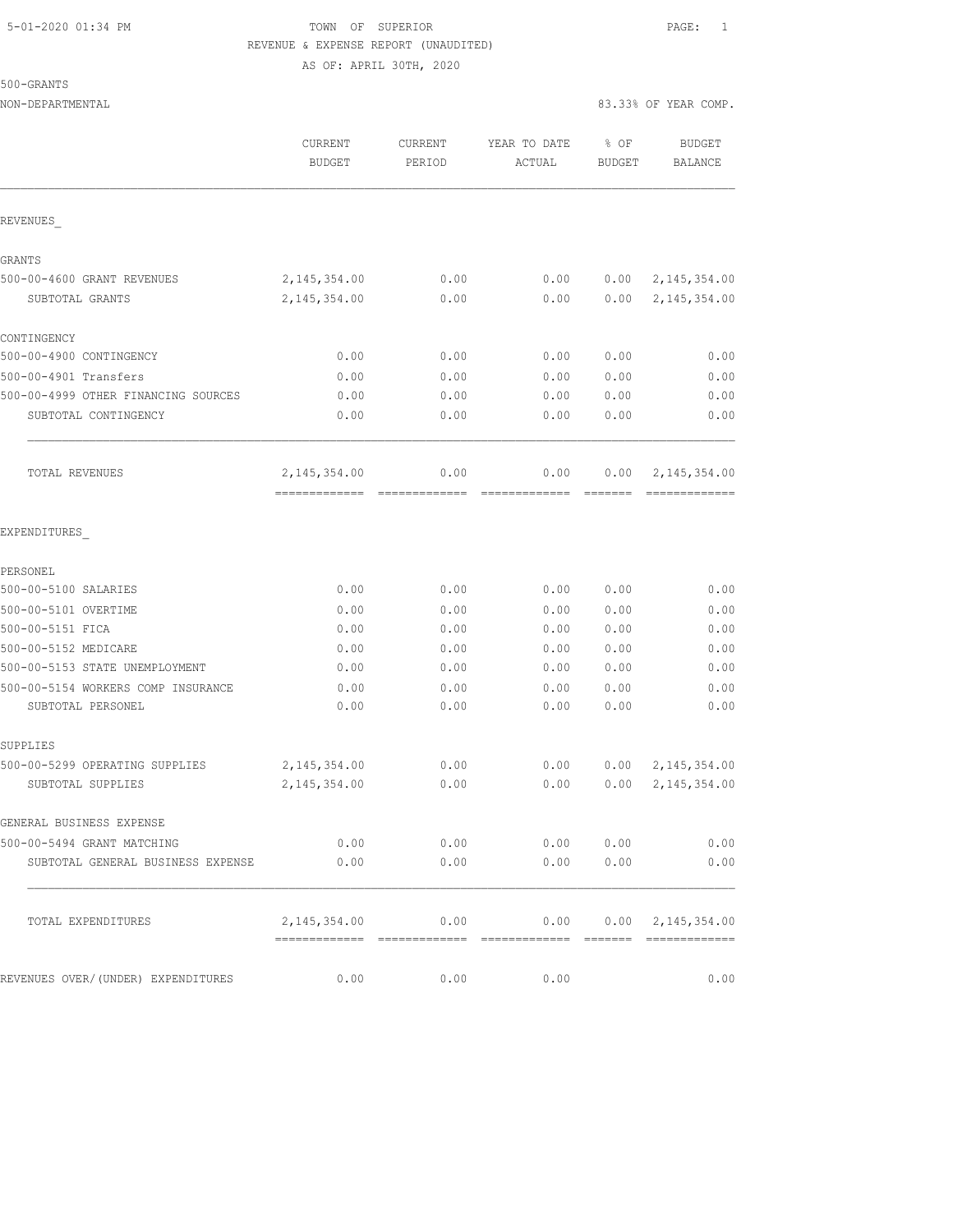| 5-01-2020 01:34 PM |  |  |  |  |  |  |
|--------------------|--|--|--|--|--|--|
|--------------------|--|--|--|--|--|--|

# TOWN OF SUPERIOR **Example 2** PAGE: 2 REVENUE & EXPENSE REPORT (UNAUDITED) AS OF: APRIL 30TH, 2020

500-GRANTS

|                                    | CURRENT<br>BUDGET     | <b>CURRENT</b><br>PERIOD | YEAR TO DATE<br>ACTUAL                                      | % OF<br>BUDGET | <b>BUDGET</b><br>BALANCE                                                                                                                                                                                                                                                                                                                                                                                                                                                                             |
|------------------------------------|-----------------------|--------------------------|-------------------------------------------------------------|----------------|------------------------------------------------------------------------------------------------------------------------------------------------------------------------------------------------------------------------------------------------------------------------------------------------------------------------------------------------------------------------------------------------------------------------------------------------------------------------------------------------------|
| REVENUES                           |                       |                          |                                                             |                |                                                                                                                                                                                                                                                                                                                                                                                                                                                                                                      |
| <b>GRANTS</b>                      |                       |                          |                                                             |                |                                                                                                                                                                                                                                                                                                                                                                                                                                                                                                      |
| 500-07-4600 GRANT REVENUE          | 0.00                  | 0.00                     | $11,508.11$ 0.00 ( 11,508.11)                               |                |                                                                                                                                                                                                                                                                                                                                                                                                                                                                                                      |
| SUBTOTAL GRANTS                    | 0.00                  | 0.00                     | $11,508.11$ 0.00 (                                          |                | 11, 508.11)                                                                                                                                                                                                                                                                                                                                                                                                                                                                                          |
| <b>TOTAL REVENUES</b>              | 0.00<br>============= | 0.00<br>=============    |                                                             |                | $11,508.11$ 0.00 ( 11,508.11)<br>=============                                                                                                                                                                                                                                                                                                                                                                                                                                                       |
| EXPENDITURES                       |                       |                          |                                                             |                |                                                                                                                                                                                                                                                                                                                                                                                                                                                                                                      |
| SUPPLIES                           |                       |                          |                                                             |                |                                                                                                                                                                                                                                                                                                                                                                                                                                                                                                      |
| 500-07-5299 GRANT - POLICE         | 0.00                  |                          | 22,833.97 30,014.58 0.00 (30,014.58)                        |                |                                                                                                                                                                                                                                                                                                                                                                                                                                                                                                      |
| SUBTOTAL SUPPLIES                  | 0.00                  | 22,833.97                | 30,014.58                                                   | $0.00$ (       | 30,014.58)                                                                                                                                                                                                                                                                                                                                                                                                                                                                                           |
| TOTAL EXPENDITURES                 | 0.00<br>============= |                          | 22,833.97 30,014.58 0.00 (<br>-------------- -------------- |                | 30,014.58)<br>$\begin{array}{cccccccccccccc} \multicolumn{2}{c}{} & \multicolumn{2}{c}{} & \multicolumn{2}{c}{} & \multicolumn{2}{c}{} & \multicolumn{2}{c}{} & \multicolumn{2}{c}{} & \multicolumn{2}{c}{} & \multicolumn{2}{c}{} & \multicolumn{2}{c}{} & \multicolumn{2}{c}{} & \multicolumn{2}{c}{} & \multicolumn{2}{c}{} & \multicolumn{2}{c}{} & \multicolumn{2}{c}{} & \multicolumn{2}{c}{} & \multicolumn{2}{c}{} & \multicolumn{2}{c}{} & \multicolumn{2}{c}{} & \multicolumn{2}{c}{} & \$ |
| REVENUES OVER/(UNDER) EXPENDITURES |                       |                          | $0.00$ ( 22,833.97) ( 18,506.47)                            |                | 18,506.47                                                                                                                                                                                                                                                                                                                                                                                                                                                                                            |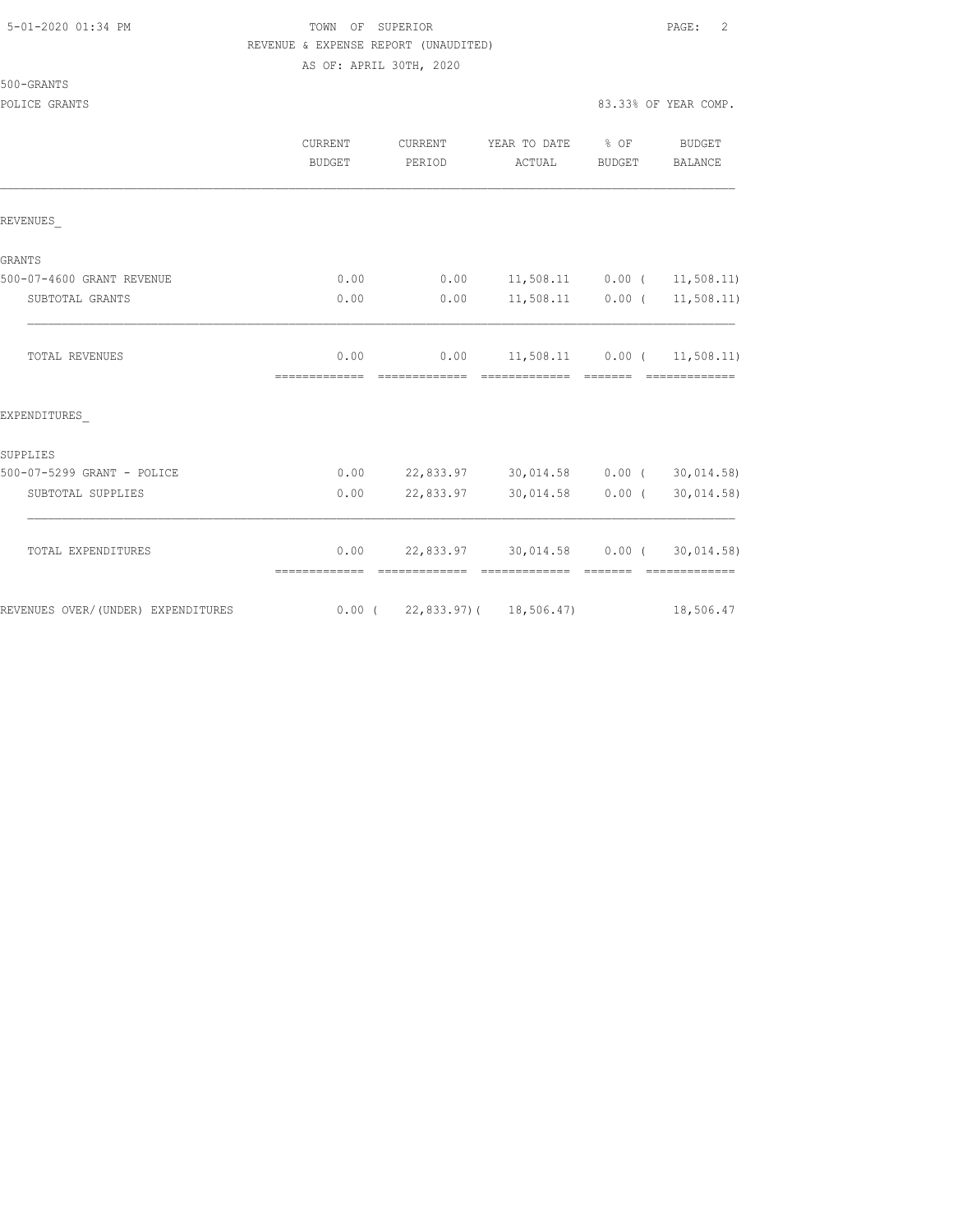# 5-01-2020 01:34 PM TOWN OF SUPERIOR PAGE: 3 REVENUE & EXPENSE REPORT (UNAUDITED)

AS OF: APRIL 30TH, 2020

|                                      | CURRENT<br>BUDGET     | CURRENT<br>PERIOD      | YEAR TO DATE % OF<br>ACTUAL                             | BUDGET            | BUDGET<br><b>BALANCE</b>                                                                                                                                                                                                                                                                                                                                                                                                                                                               |
|--------------------------------------|-----------------------|------------------------|---------------------------------------------------------|-------------------|----------------------------------------------------------------------------------------------------------------------------------------------------------------------------------------------------------------------------------------------------------------------------------------------------------------------------------------------------------------------------------------------------------------------------------------------------------------------------------------|
| REVENUES                             |                       |                        |                                                         |                   |                                                                                                                                                                                                                                                                                                                                                                                                                                                                                        |
| GRANTS                               |                       |                        |                                                         |                   |                                                                                                                                                                                                                                                                                                                                                                                                                                                                                        |
| 500-08-4600 FIRE DEPT GRANT          | 0.00                  | 0.00                   | $1,500.00$ 0.00 ( 1,500.00)                             |                   |                                                                                                                                                                                                                                                                                                                                                                                                                                                                                        |
| SUBTOTAL GRANTS                      | 0.00                  | 0.00                   |                                                         | $1,500.00$ 0.00 ( | 1,500.00)                                                                                                                                                                                                                                                                                                                                                                                                                                                                              |
| <b>TOTAL REVENUES</b>                | 0.00<br>============= | --------------         | $0.00$ 1,500.00 0.00 ( 1,500.00)<br>eccessessess eccess |                   | $\begin{array}{cccccccccc} \multicolumn{2}{c}{} & \multicolumn{2}{c}{} & \multicolumn{2}{c}{} & \multicolumn{2}{c}{} & \multicolumn{2}{c}{} & \multicolumn{2}{c}{} & \multicolumn{2}{c}{} & \multicolumn{2}{c}{} & \multicolumn{2}{c}{} & \multicolumn{2}{c}{} & \multicolumn{2}{c}{} & \multicolumn{2}{c}{} & \multicolumn{2}{c}{} & \multicolumn{2}{c}{} & \multicolumn{2}{c}{} & \multicolumn{2}{c}{} & \multicolumn{2}{c}{} & \multicolumn{2}{c}{} & \multicolumn{2}{c}{} & \mult$ |
| EXPENDITURES                         |                       |                        |                                                         |                   |                                                                                                                                                                                                                                                                                                                                                                                                                                                                                        |
| SUPPLIES                             |                       |                        |                                                         |                   |                                                                                                                                                                                                                                                                                                                                                                                                                                                                                        |
| 500-08-5299 FIRE DEPT GRANT EXPENSES | 0.00                  | 0.00                   | 22,692.59 0.00 (22,692.59)                              |                   |                                                                                                                                                                                                                                                                                                                                                                                                                                                                                        |
| SUBTOTAL SUPPLIES                    | 0.00                  | 0.00                   | $22,692.59$ 0.00 (                                      |                   | 22,692.59)                                                                                                                                                                                                                                                                                                                                                                                                                                                                             |
| TOTAL EXPENDITURES                   | 0.00<br>============= | 0.00<br>-------------- | 22,692.59 0.00 (22,692.59)<br>-------------             | --------          | =============                                                                                                                                                                                                                                                                                                                                                                                                                                                                          |
| REVENUES OVER/(UNDER) EXPENDITURES   | 0.00                  |                        | $0.00$ ( $21,192.59$ )                                  |                   | 21, 192.59                                                                                                                                                                                                                                                                                                                                                                                                                                                                             |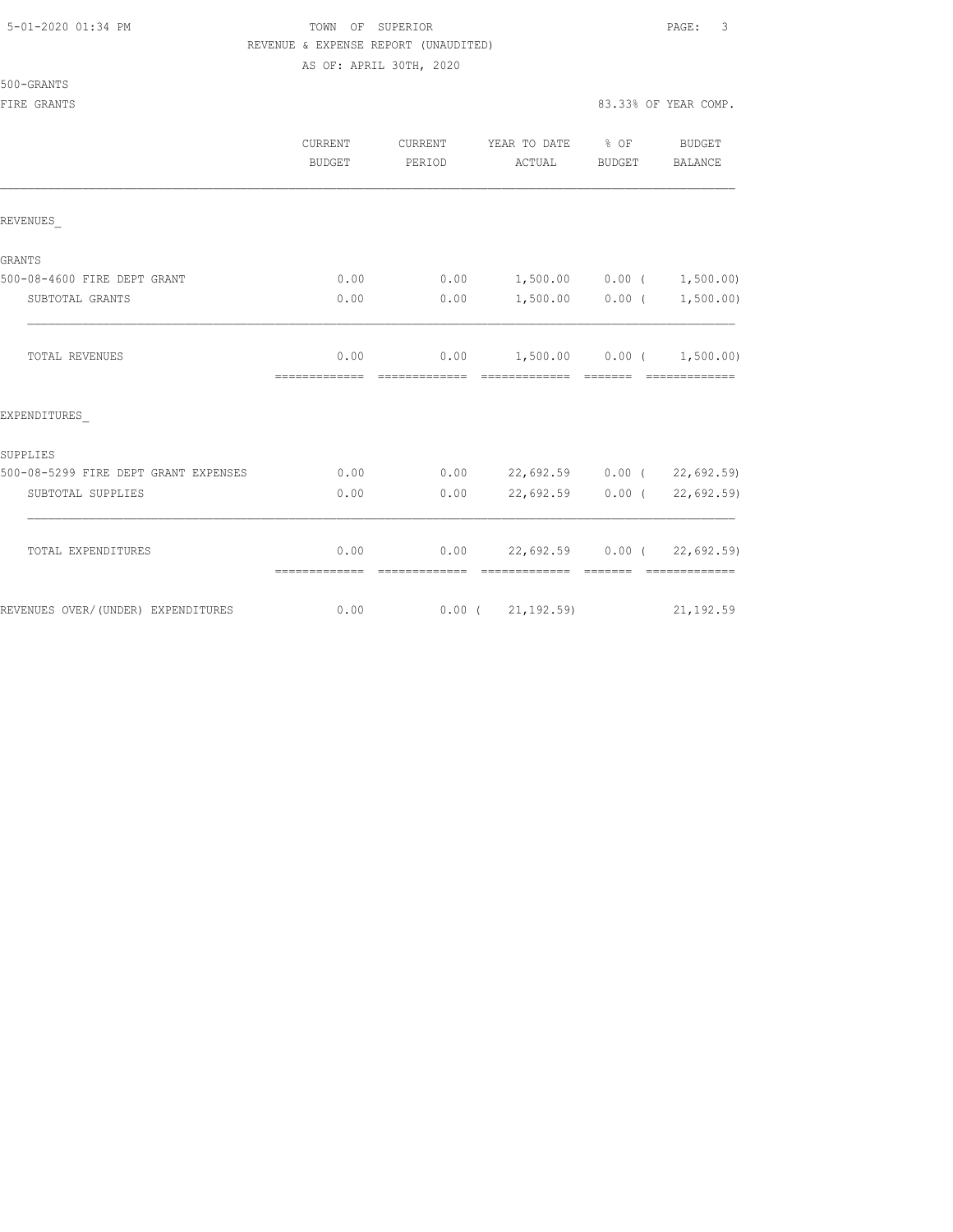| 5-01-2020 01:34 PM |
|--------------------|
|--------------------|

# TOWN OF SUPERIOR **Example 2010** PAGE: 4 REVENUE & EXPENSE REPORT (UNAUDITED) AS OF: APRIL 30TH, 2020

| 500-GRANTS |  |
|------------|--|
|            |  |

RECREATION GRANTS 83.33% OF YEAR COMP.

|                                       | <b>CURRENT</b><br><b>BUDGET</b> | CURRENT<br>PERIOD               | YEAR TO DATE<br>ACTUAL                | % OF<br><b>BUDGET</b>     | BUDGET<br>BALANCE             |
|---------------------------------------|---------------------------------|---------------------------------|---------------------------------------|---------------------------|-------------------------------|
| REVENUES                              |                                 |                                 |                                       |                           |                               |
| GRANTS                                |                                 |                                 |                                       |                           |                               |
| 500-12-4600 GRANT REVENUE             | 0.00                            | 0.00                            | 284, 257.06                           |                           | $0.00$ ( $284, 257.06$ )      |
| SUBTOTAL GRANTS                       | 0.00                            | 0.00                            | 284, 257.06                           |                           | $0.00$ ( $284, 257.06$ )      |
| TOTAL REVENUES                        | 0.00<br>=============           | 0.00<br>=============           | 284,257.06<br>=============           | $0.00$ (<br><b>BEECEE</b> | 284, 257.06)<br>============= |
| EXPENDITURES                          |                                 |                                 |                                       |                           |                               |
| SUPPLIES                              |                                 |                                 |                                       |                           |                               |
| 500-12-5299 OPERATING SUPPLIES        | 0.00                            | 0.00                            | 43,126.07                             |                           | $0.00$ ( $43,126.07$ )        |
| SUBTOTAL SUPPLIES                     | 0.00                            | 0.00                            | 43,126.07                             | $0.00$ (                  | 43, 126.07)                   |
| PROFESSIONAL SERVICES                 |                                 |                                 |                                       |                           |                               |
| 500-12-5550 PARKS IMPROVEMENT PROJECT | 0.00                            | 1,584.00                        | 197,300.19                            |                           | $0.00$ ( 197, 300.19)         |
| SUBTOTAL PROFESSIONAL SERVICES        | 0.00                            | 1,584.00                        | 197,300.19                            |                           | $0.00$ ( 197, 300.19)         |
| TOTAL EXPENDITURES                    | 0.00                            |                                 | 1,584.00 240,426.26 0.00 (240,426.26) |                           | - =============               |
| REVENUES OVER/(UNDER) EXPENDITURES    |                                 | $0.00$ ( $1,584.00$ ) 43,830.80 |                                       | $\sqrt{2}$                | 43,830.80)                    |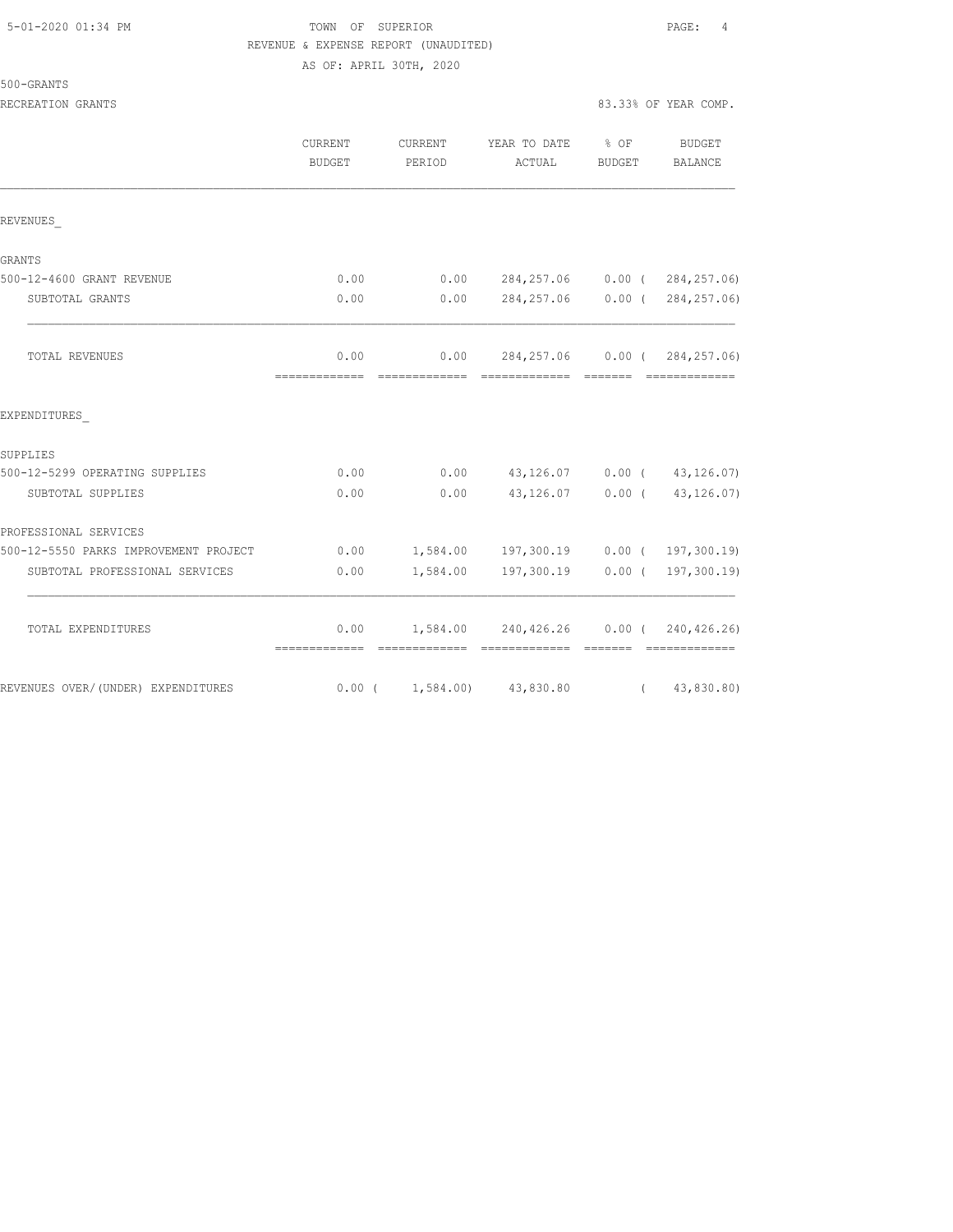### 5-01-2020 01:34 PM TOWN OF SUPERIOR PAGE: 5 REVENUE & EXPENSE REPORT (UNAUDITED) AS OF: APRIL 30TH, 2020

500-GRANTS

|                                    | <b>CURRENT</b><br>BUDGET | CURRENT<br>PERIOD     | YEAR TO DATE % OF<br>ACTUAL | BUDGET          | BUDGET<br>BALANCE     |
|------------------------------------|--------------------------|-----------------------|-----------------------------|-----------------|-----------------------|
| REVENUES                           |                          |                       |                             |                 |                       |
| <b>GRANTS</b>                      |                          |                       |                             |                 |                       |
| 500-30-4600 GRANT REVENUE          | 0.00                     | 0.00                  | 0.00 0.00                   |                 | 0.00                  |
| SUBTOTAL GRANTS                    | 0.00                     | 0.00                  | 0.00                        | 0.00            | 0.00                  |
| TOTAL REVENUES                     | 0.00                     | 0.00                  | 0.00                        | 0.00            | 0.00<br>============= |
| EXPENDITURES                       |                          |                       |                             |                 |                       |
| SUPPLIES                           |                          |                       |                             |                 |                       |
| 500-30-5299 OPERATING SUPPLIES     | 0.00                     | 0.00                  | 0.00 0.00                   |                 | 0.00                  |
| SUBTOTAL SUPPLIES                  | 0.00                     | 0.00                  | 0.00                        | 0.00            | 0.00                  |
| TOTAL EXPENDITURES                 | 0.00<br>-------------    | 0.00<br>------------- | 0.00<br>=============       | 0.00<br>======= | 0.00<br>============= |
| REVENUES OVER/(UNDER) EXPENDITURES | 0.00                     | 0.00                  | 0.00                        |                 | 0.00                  |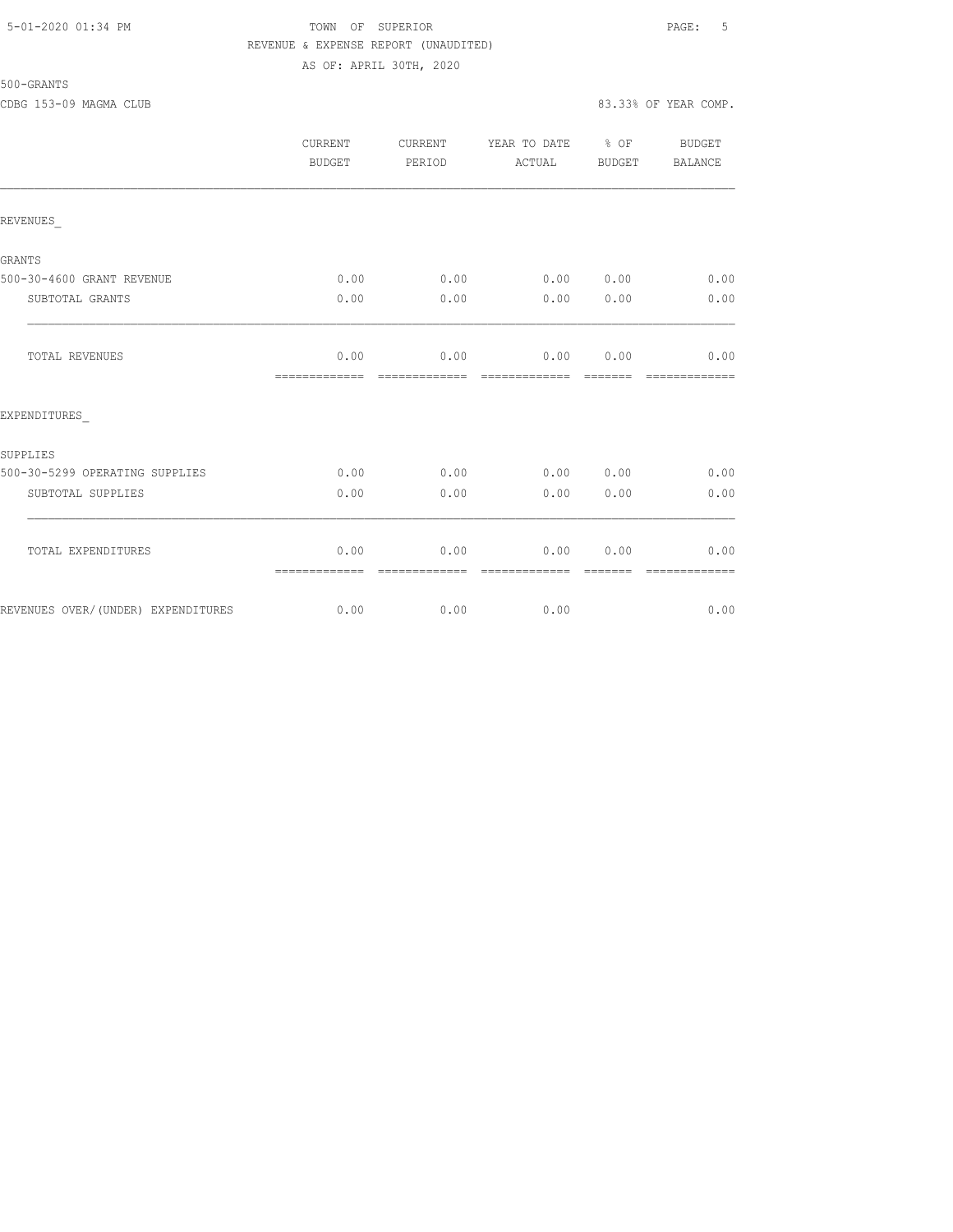## 5-01-2020 01:34 PM TOWN OF SUPERIOR PAGE: 6 REVENUE & EXPENSE REPORT (UNAUDITED) AS OF: APRIL 30TH, 2020

|                                    | CURRENT<br><b>BUDGET</b> | CURRENT<br>PERIOD     | YEAR TO DATE % OF<br>ACTUAL | BUDGET   | <b>BUDGET</b><br><b>BALANCE</b> |
|------------------------------------|--------------------------|-----------------------|-----------------------------|----------|---------------------------------|
| REVENUES                           |                          |                       |                             |          |                                 |
| <b>GRANTS</b>                      |                          |                       |                             |          |                                 |
| 500-31-4600 GRANT REVENUE          | 0.00                     |                       | $0.00$ 0.00 0.00            |          | 0.00                            |
| SUBTOTAL GRANTS                    | 0.00                     | 0.00                  | 0.00                        | 0.00     | 0.00                            |
| TOTAL REVENUES                     | 0.00<br>-------------    | 0.00<br>------------- | 0.00 0.00<br>-------------  | -------- | 0.00<br>-------------           |
| EXPENDITURES                       |                          |                       |                             |          |                                 |
| SUPPLIES                           |                          |                       |                             |          |                                 |
| 500-31-5299 OPERATING SUPPLIES     | 0.00                     | 0.00                  | 0.00 0.00                   |          | 0.00                            |
| SUBTOTAL SUPPLIES                  | 0.00                     | 0.00                  | 0.00                        | 0.00     | 0.00                            |
| TOTAL EXPENDITURES                 | 0.00<br>=============    | 0.00                  | 0.00                        | 0.00     | 0.00                            |
| REVENUES OVER/(UNDER) EXPENDITURES | 0.00                     | 0.00                  | 0.00                        |          | 0.00                            |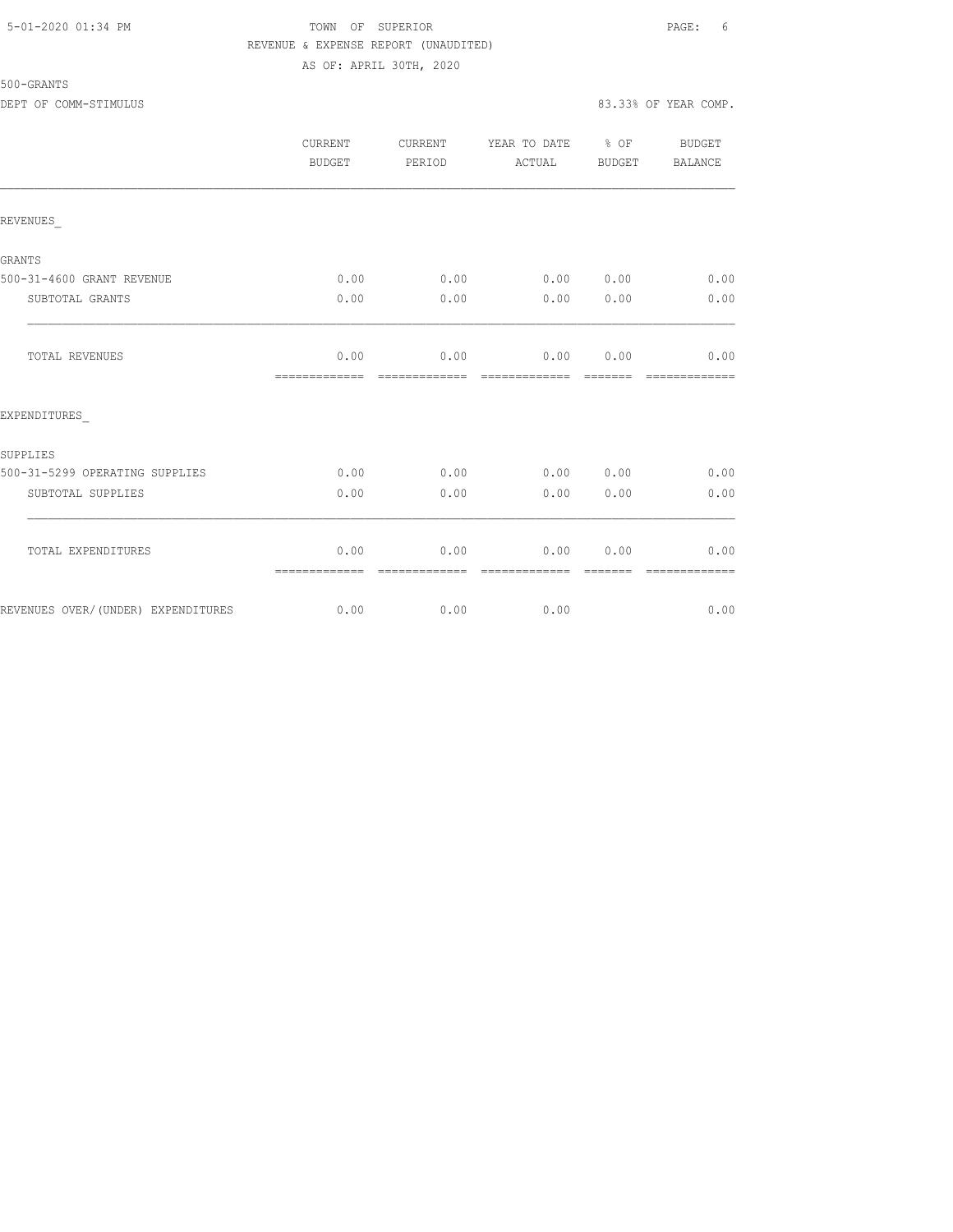## 5-01-2020 01:34 PM TOWN OF SUPERIOR PAGE: 7 REVENUE & EXPENSE REPORT (UNAUDITED) AS OF: APRIL 30TH, 2020

|                                     | <b>CURRENT</b><br><b>BUDGET</b> | CURRENT<br>PERIOD     | YEAR TO DATE % OF<br>ACTUAL | BUDGET | BUDGET<br>BALANCE |
|-------------------------------------|---------------------------------|-----------------------|-----------------------------|--------|-------------------|
| REVENUES                            |                                 |                       |                             |        |                   |
| GRANTS                              |                                 |                       |                             |        |                   |
| 500-32-4600 GRANT REVENUE-POOL      | 0.00                            | 0.00                  | 0.00 0.00                   |        | 0.00              |
| SUBTOTAL GRANTS                     | 0.00                            | 0.00                  | 0.00                        | 0.00   | 0.00              |
| TOTAL REVENUES                      | 0.00<br>=============           | 0.00                  | 0.00<br>-------------       | 0.00   | 0.00              |
| EXPENDITURES                        |                                 |                       |                             |        |                   |
| SUPPLIES                            |                                 |                       |                             |        |                   |
| 500-32-5299 OPERATING SUPPLIES-POOL | 0.00                            | 0.00                  | 0.00 0.00                   |        | 0.00              |
| SUBTOTAL SUPPLIES                   | 0.00                            | 0.00                  | 0.00                        | 0.00   | 0.00              |
| TOTAL EXPENDITURES                  | 0.00<br>=============           | 0.00<br>------------- | 0.00<br>--------------      | 0.00   | 0.00              |
| REVENUES OVER/(UNDER) EXPENDITURES  | 0.00                            | 0.00                  | 0.00                        |        | 0.00              |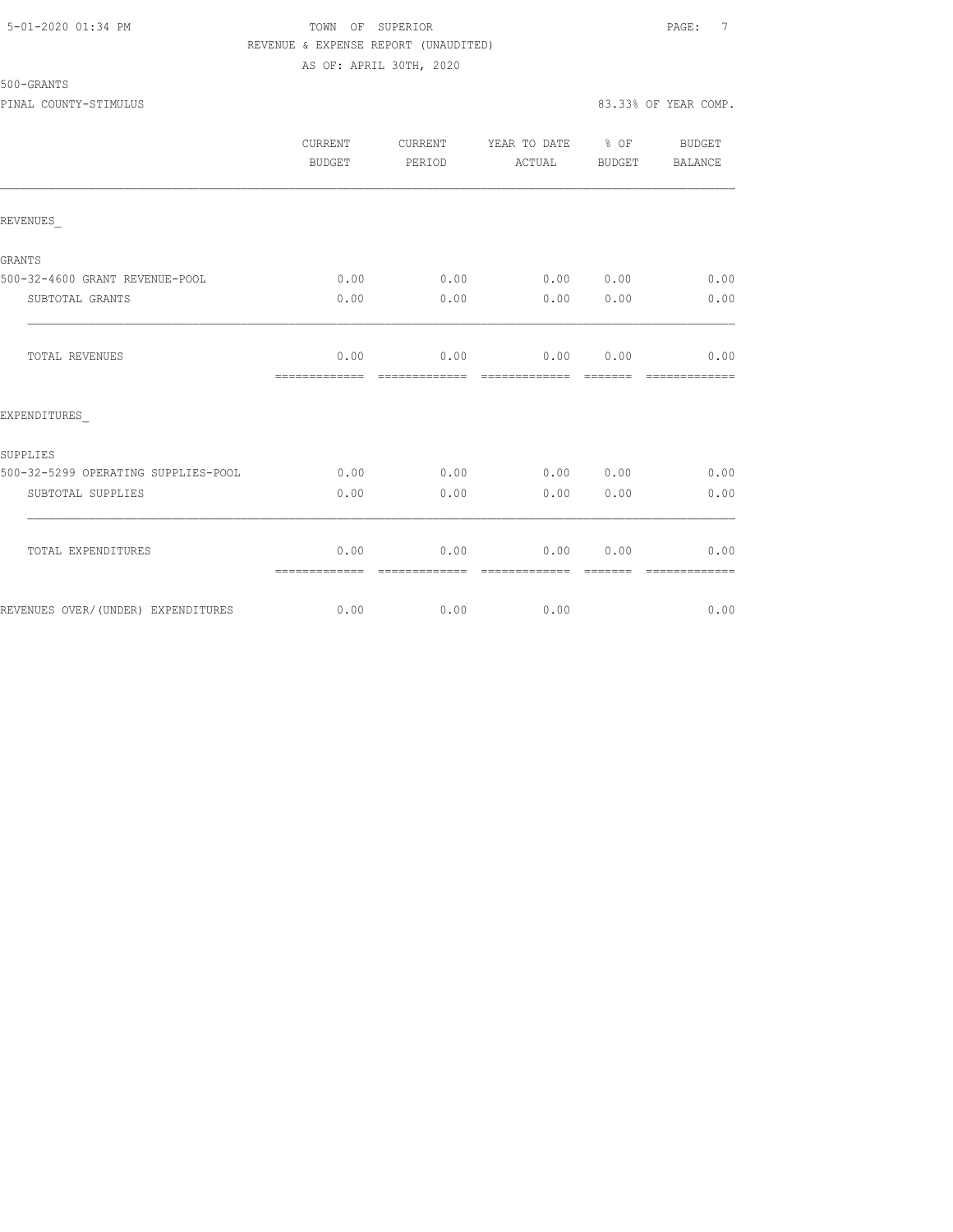## 5-01-2020 01:34 PM TOWN OF SUPERIOR PAGE: 8 REVENUE & EXPENSE REPORT (UNAUDITED) AS OF: APRIL 30TH, 2020

|                                    | CURRENT<br><b>BUDGET</b> | CURRENT<br>PERIOD     | YEAR TO DATE % OF<br>ACTUAL | BUDGET | BUDGET<br><b>BALANCE</b> |
|------------------------------------|--------------------------|-----------------------|-----------------------------|--------|--------------------------|
| REVENUES                           |                          |                       |                             |        |                          |
| <b>GRANTS</b>                      |                          |                       |                             |        |                          |
| 500-34-4600 GRANT REVENUE          | 0.00                     | 0.00                  | 0.00 0.00                   |        | 0.00                     |
| SUBTOTAL GRANTS                    | 0.00                     | 0.00                  | 0.00                        | 0.00   | 0.00                     |
| TOTAL REVENUES                     | 0.00<br>=============    | 0.00<br>------------- | 0.00<br>-------------       | 0.00   | 0.00                     |
| EXPENDITURES                       |                          |                       |                             |        |                          |
| SUPPLIES                           |                          |                       |                             |        |                          |
| 500-34-5299 OPERATING SUPPLIES     | 0.00                     | 0.00                  | 0.00 0.00                   |        | 0.00                     |
| SUBTOTAL SUPPLIES                  | 0.00                     | 0.00                  | 0.00                        | 0.00   | 0.00                     |
| TOTAL EXPENDITURES                 | 0.00<br>=============    | 0.00<br>------------- | 0.00<br>-------------       | 0.00   | 0.00                     |
| REVENUES OVER/(UNDER) EXPENDITURES | 0.00                     | 0.00                  | 0.00                        |        | 0.00                     |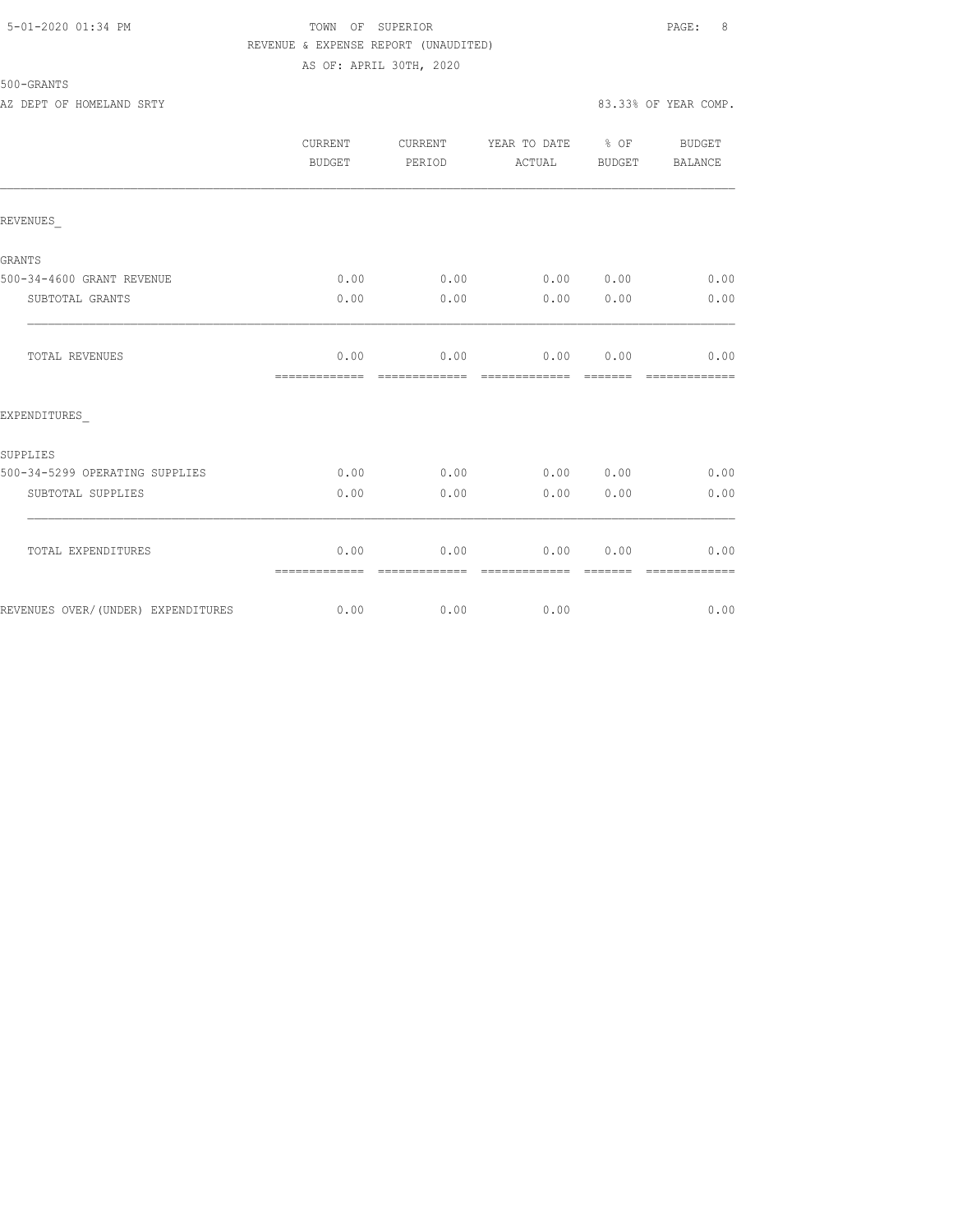## 5-01-2020 01:34 PM TOWN OF SUPERIOR PAGE: 9 REVENUE & EXPENSE REPORT (UNAUDITED)

AS OF: APRIL 30TH, 2020

## GOHS GRANT 83.33% OF YEAR COMP.

|                                    | <b>CURRENT</b><br>BUDGET | CURRENT<br>PERIOD     | YEAR TO DATE % OF<br>ACTUAL                                                                                                                                                                                                                                                                                                                                                                                                                                                                       | BUDGET          | BUDGET<br>BALANCE                                                                                                                                                                                                                                                                                                                                                                                                                                                                              |
|------------------------------------|--------------------------|-----------------------|---------------------------------------------------------------------------------------------------------------------------------------------------------------------------------------------------------------------------------------------------------------------------------------------------------------------------------------------------------------------------------------------------------------------------------------------------------------------------------------------------|-----------------|------------------------------------------------------------------------------------------------------------------------------------------------------------------------------------------------------------------------------------------------------------------------------------------------------------------------------------------------------------------------------------------------------------------------------------------------------------------------------------------------|
| REVENUES                           |                          |                       |                                                                                                                                                                                                                                                                                                                                                                                                                                                                                                   |                 |                                                                                                                                                                                                                                                                                                                                                                                                                                                                                                |
| GRANTS                             |                          |                       |                                                                                                                                                                                                                                                                                                                                                                                                                                                                                                   |                 |                                                                                                                                                                                                                                                                                                                                                                                                                                                                                                |
| 500-36-4600 GRANT REVENUE-FEMA     | 0.00                     | 0.00                  | $0.00$ $0.00$                                                                                                                                                                                                                                                                                                                                                                                                                                                                                     |                 | 0.00                                                                                                                                                                                                                                                                                                                                                                                                                                                                                           |
| SUBTOTAL GRANTS                    | 0.00                     | 0.00                  |                                                                                                                                                                                                                                                                                                                                                                                                                                                                                                   | 0.00 0.00       | 0.00                                                                                                                                                                                                                                                                                                                                                                                                                                                                                           |
| TOTAL REVENUES                     | 0.00<br>-------------    | essessessesse         | $0.00$ 0.00 0.00<br>$\begin{array}{cccccc} \multicolumn{2}{c}{{\color{red}c}} & \multicolumn{2}{c}{{\color{red}c}} & \multicolumn{2}{c}{{\color{red}c}} & \multicolumn{2}{c}{{\color{red}c}} & \multicolumn{2}{c}{{\color{red}c}} & \multicolumn{2}{c}{{\color{red}c}} & \multicolumn{2}{c}{{\color{red}c}} & \multicolumn{2}{c}{{\color{red}c}} & \multicolumn{2}{c}{{\color{red}c}} & \multicolumn{2}{c}{{\color{red}c}} & \multicolumn{2}{c}{{\color{red}c}} & \multicolumn{2}{c}{{\color{red$ |                 | 0.00<br>$\begin{array}{cccccccccc} \multicolumn{2}{c}{} & \multicolumn{2}{c}{} & \multicolumn{2}{c}{} & \multicolumn{2}{c}{} & \multicolumn{2}{c}{} & \multicolumn{2}{c}{} & \multicolumn{2}{c}{} & \multicolumn{2}{c}{} & \multicolumn{2}{c}{} & \multicolumn{2}{c}{} & \multicolumn{2}{c}{} & \multicolumn{2}{c}{} & \multicolumn{2}{c}{} & \multicolumn{2}{c}{} & \multicolumn{2}{c}{} & \multicolumn{2}{c}{} & \multicolumn{2}{c}{} & \multicolumn{2}{c}{} & \multicolumn{2}{c}{} & \mult$ |
| EXPENDITURES                       |                          |                       |                                                                                                                                                                                                                                                                                                                                                                                                                                                                                                   |                 |                                                                                                                                                                                                                                                                                                                                                                                                                                                                                                |
| SUPPLIES                           |                          |                       |                                                                                                                                                                                                                                                                                                                                                                                                                                                                                                   |                 |                                                                                                                                                                                                                                                                                                                                                                                                                                                                                                |
| 500-36-5299 OPERATING SUPPLIES     | 0.00                     | 0.00                  | 0.00 0.00                                                                                                                                                                                                                                                                                                                                                                                                                                                                                         |                 | 0.00                                                                                                                                                                                                                                                                                                                                                                                                                                                                                           |
| SUBTOTAL SUPPLIES                  | 0.00                     | 0.00                  | 0.00                                                                                                                                                                                                                                                                                                                                                                                                                                                                                              | 0.00            | 0.00                                                                                                                                                                                                                                                                                                                                                                                                                                                                                           |
| TOTAL EXPENDITURES                 | 0.00<br>=============    | 0.00<br>------------- | 0.00<br>=============                                                                                                                                                                                                                                                                                                                                                                                                                                                                             | 0.00<br>======= | 0.00<br>=============                                                                                                                                                                                                                                                                                                                                                                                                                                                                          |
| REVENUES OVER/(UNDER) EXPENDITURES | 0.00                     | 0.00                  | 0.00                                                                                                                                                                                                                                                                                                                                                                                                                                                                                              |                 | 0.00                                                                                                                                                                                                                                                                                                                                                                                                                                                                                           |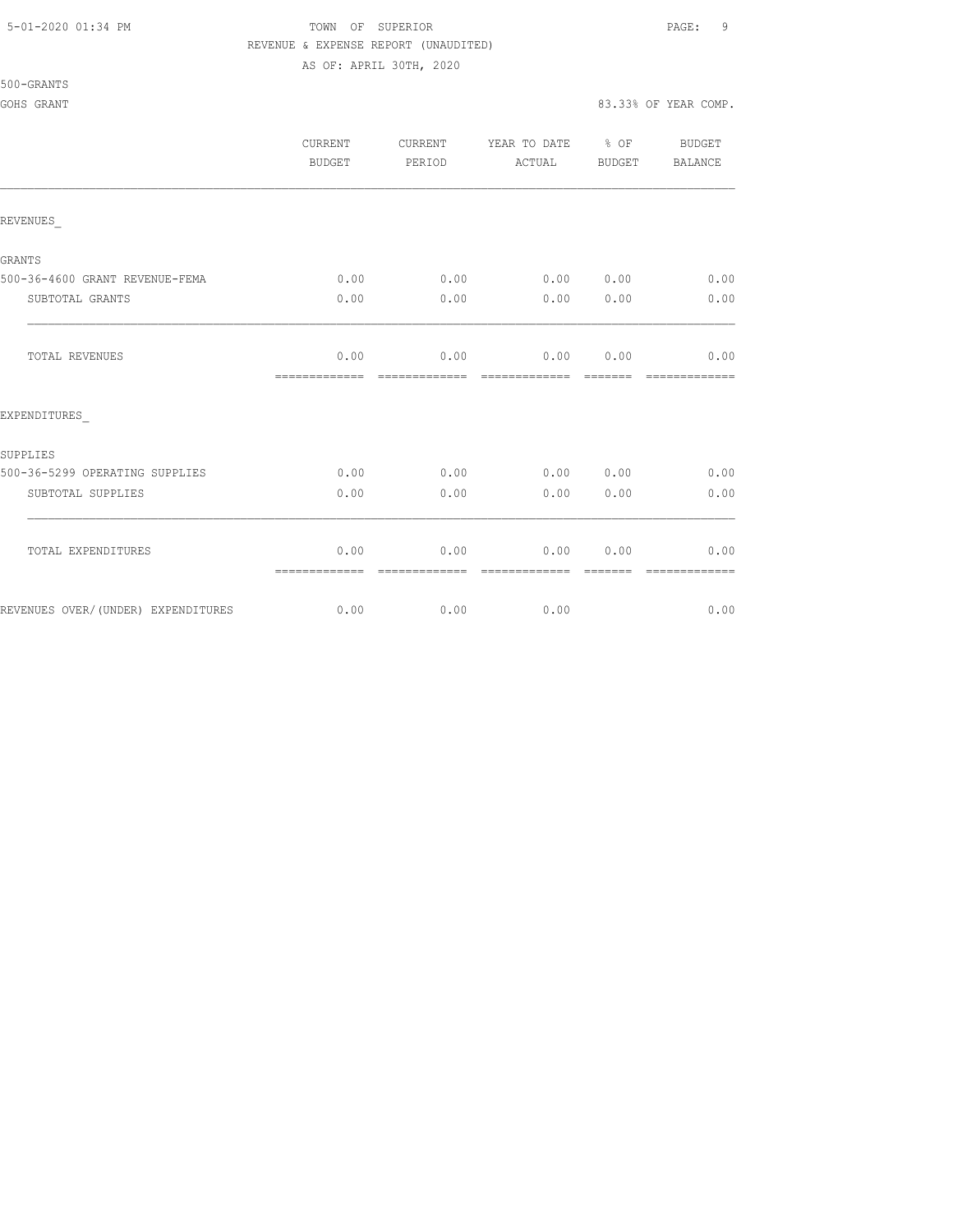## 5-01-2020 01:34 PM TOWN OF SUPERIOR PAGE: 10 REVENUE & EXPENSE REPORT (UNAUDITED) AS OF: APRIL 30TH, 2020

|                                    | CURRENT<br><b>BUDGET</b> | CURRENT<br>PERIOD     | YEAR TO DATE % OF<br>ACTUAL                                                                                                                                                                                                                                                                                                                                                                                                                                                                    | BUDGET           | BUDGET<br>BALANCE     |
|------------------------------------|--------------------------|-----------------------|------------------------------------------------------------------------------------------------------------------------------------------------------------------------------------------------------------------------------------------------------------------------------------------------------------------------------------------------------------------------------------------------------------------------------------------------------------------------------------------------|------------------|-----------------------|
| REVENUES                           |                          |                       |                                                                                                                                                                                                                                                                                                                                                                                                                                                                                                |                  |                       |
| <b>GRANTS</b>                      |                          |                       |                                                                                                                                                                                                                                                                                                                                                                                                                                                                                                |                  |                       |
| 500-37-4600 GRANT REVENUE          | 0.00                     | 0.00                  | 0.00                                                                                                                                                                                                                                                                                                                                                                                                                                                                                           | 0.00             | 0.00                  |
| SUBTOTAL GRANTS                    | 0.00                     | 0.00                  | 0.00                                                                                                                                                                                                                                                                                                                                                                                                                                                                                           | 0.00             | 0.00                  |
| TOTAL REVENUES                     | 0.00<br>-------------    | 0.00<br>============= | 0.00<br>$\begin{array}{cccccccccccccc} \multicolumn{2}{c}{} & \multicolumn{2}{c}{} & \multicolumn{2}{c}{} & \multicolumn{2}{c}{} & \multicolumn{2}{c}{} & \multicolumn{2}{c}{} & \multicolumn{2}{c}{} & \multicolumn{2}{c}{} & \multicolumn{2}{c}{} & \multicolumn{2}{c}{} & \multicolumn{2}{c}{} & \multicolumn{2}{c}{} & \multicolumn{2}{c}{} & \multicolumn{2}{c}{} & \multicolumn{2}{c}{} & \multicolumn{2}{c}{} & \multicolumn{2}{c}{} & \multicolumn{2}{c}{} & \multicolumn{2}{c}{} & \$ | 0.00<br>-------- | 0.00<br>============= |
| EXPENDITURES                       |                          |                       |                                                                                                                                                                                                                                                                                                                                                                                                                                                                                                |                  |                       |
| SUPPLIES                           |                          |                       |                                                                                                                                                                                                                                                                                                                                                                                                                                                                                                |                  |                       |
| 500-37-5299 OPERATING SUPPLIES     | 0.00                     | 0.00                  | 0.00                                                                                                                                                                                                                                                                                                                                                                                                                                                                                           | 0.00             | 0.00                  |
| SUBTOTAL SUPPLIES                  | 0.00                     | 0.00                  | 0.00                                                                                                                                                                                                                                                                                                                                                                                                                                                                                           | 0.00             | 0.00                  |
| TOTAL EXPENDITURES                 | 0.00<br>=============    | 0.00<br>------------- | 0.00<br>--------------                                                                                                                                                                                                                                                                                                                                                                                                                                                                         | 0.00<br>-------- | 0.00                  |
| REVENUES OVER/(UNDER) EXPENDITURES | 0.00                     | 0.00                  | 0.00                                                                                                                                                                                                                                                                                                                                                                                                                                                                                           |                  | 0.00                  |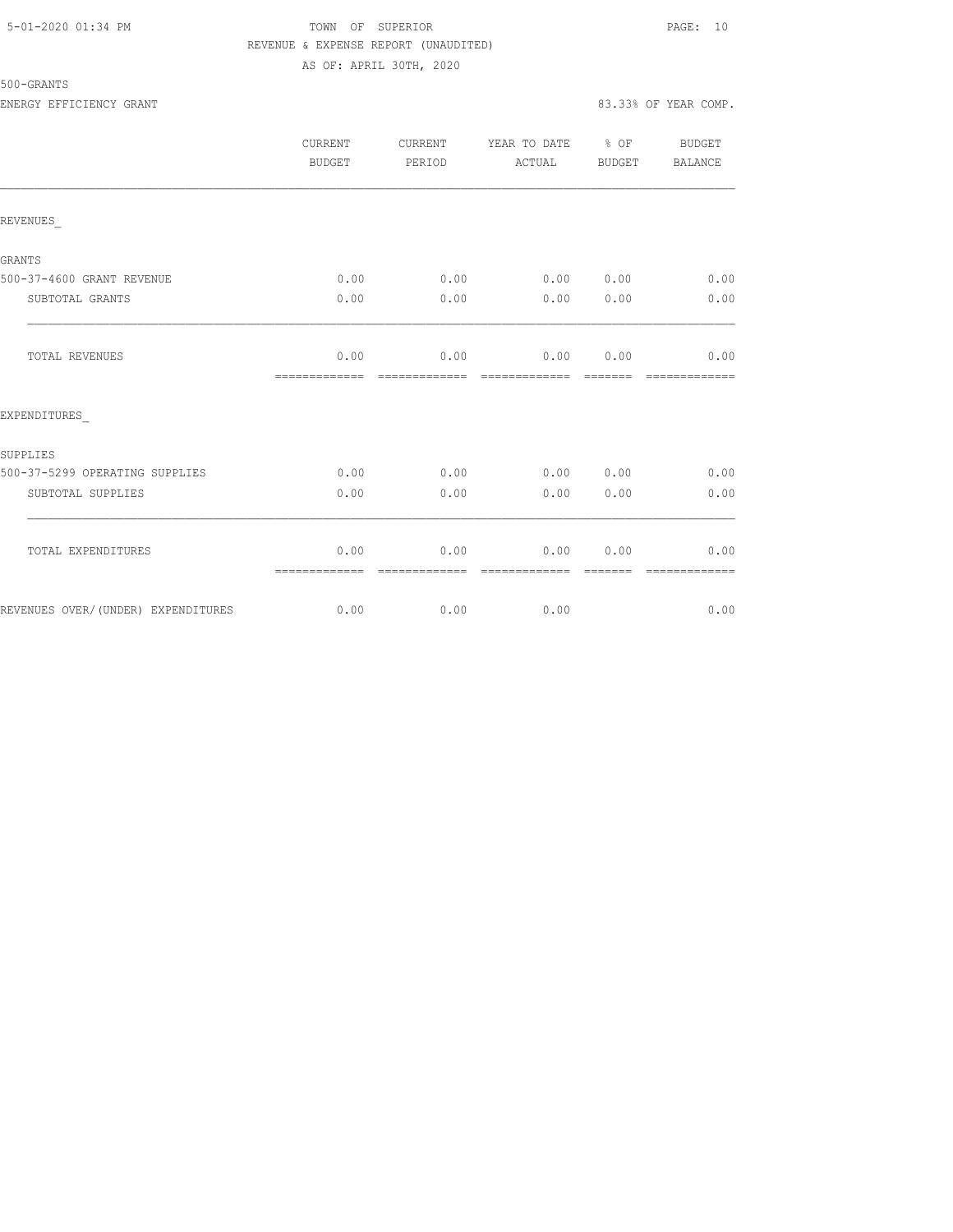## 5-01-2020 01:34 PM TOWN OF SUPERIOR PAGE: 11 REVENUE & EXPENSE REPORT (UNAUDITED)

AS OF: APRIL 30TH, 2020

|                                    | <b>CURRENT</b><br>BUDGET | CURRENT<br>PERIOD     | YEAR TO DATE % OF<br>ACTUAL | BUDGET           | <b>BUDGET</b><br>BALANCE |
|------------------------------------|--------------------------|-----------------------|-----------------------------|------------------|--------------------------|
| REVENUES                           |                          |                       |                             |                  |                          |
| GRANTS                             |                          |                       |                             |                  |                          |
| 500-38-4600 TTAC GRANT REVENUE     | 0.00                     | 0.00                  | 0.00 0.00                   |                  | 0.00                     |
| SUBTOTAL GRANTS                    | 0.00                     | 0.00                  | 0.00                        | 0.00             | 0.00                     |
| TOTAL REVENUES                     | 0.00<br>=============    | 0.00<br>------------- | 0.00 0.00<br>-------------- | --------         | 0.00                     |
| EXPENDITURES                       |                          |                       |                             |                  |                          |
| SUPPLIES                           |                          |                       |                             |                  |                          |
| 500-38-5299 TTAC GRANT EXPENES     | 0.00                     | 0.00                  | 0.00                        | 0.00             | 0.00                     |
| SUBTOTAL SUPPLIES                  | 0.00                     | 0.00                  | 0.00                        | 0.00             | 0.00                     |
| TOTAL EXPENDITURES                 | 0.00<br>=============    | 0.00<br>------------- | 0.00<br>--------------      | 0.00<br>-------- | 0.00<br>-------------    |
| REVENUES OVER/(UNDER) EXPENDITURES | 0.00                     | 0.00                  | 0.00                        |                  | 0.00                     |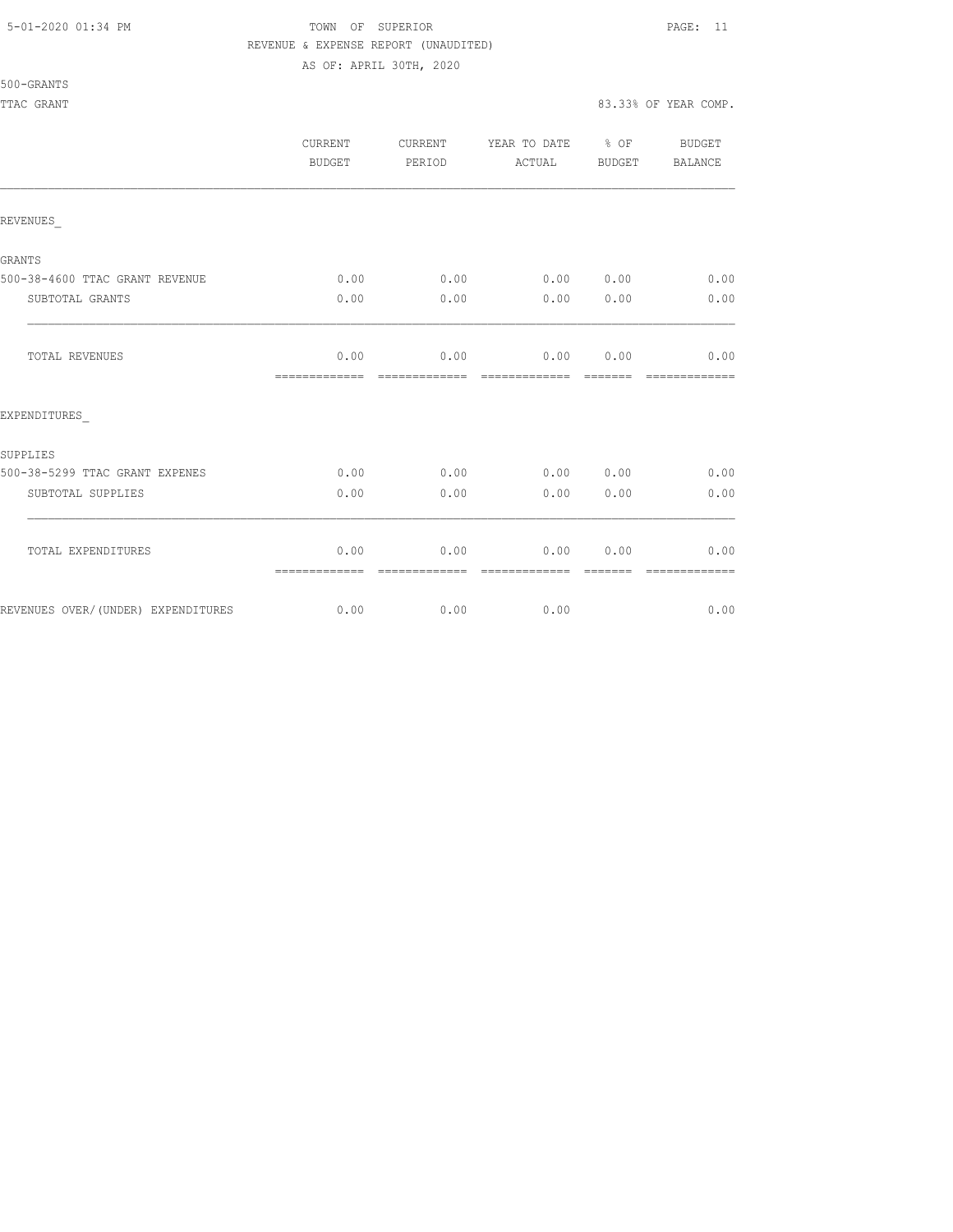## 5-01-2020 01:34 PM TOWN OF SUPERIOR PAGE: 12 REVENUE & EXPENSE REPORT (UNAUDITED) AS OF: APRIL 30TH, 2020

500-GRANTS

CDBG 2011 WWTP 83.33% OF YEAR COMP.

|                                    | CURRENT<br>BUDGET     | CURRENT<br>PERIOD | YEAR TO DATE % OF<br>ACTUAL | BUDGET | BUDGET<br>BALANCE |
|------------------------------------|-----------------------|-------------------|-----------------------------|--------|-------------------|
| REVENUES                           |                       |                   |                             |        |                   |
| GRANTS                             |                       |                   |                             |        |                   |
| 500-39-4600 GRANT REVENUE          | 0.00                  | 0.00              | 0.00 0.00                   |        | 0.00              |
| SUBTOTAL GRANTS                    | 0.00                  | 0.00              | 0.00                        | 0.00   | 0.00              |
| TOTAL REVENUES                     | 0.00<br>============= | 0.00              | 0.00<br>=============       | 0.00   | 0.00              |
| EXPENDITURES                       |                       |                   |                             |        |                   |
| SUPPLIES                           |                       |                   |                             |        |                   |
| 500-39-5299 OPERATING SUPPLIES     | 0.00                  | 0.00              | 0.00 0.00                   |        | 0.00              |
| SUBTOTAL SUPPLIES                  | 0.00                  | 0.00              | 0.00                        | 0.00   | 0.00              |
| TOTAL EXPENDITURES                 | 0.00<br>============= | 0.00              | 0.00                        | 0.00   | 0.00              |
| REVENUES OVER/(UNDER) EXPENDITURES | 0.00                  | 0.00              | 0.00                        |        | 0.00              |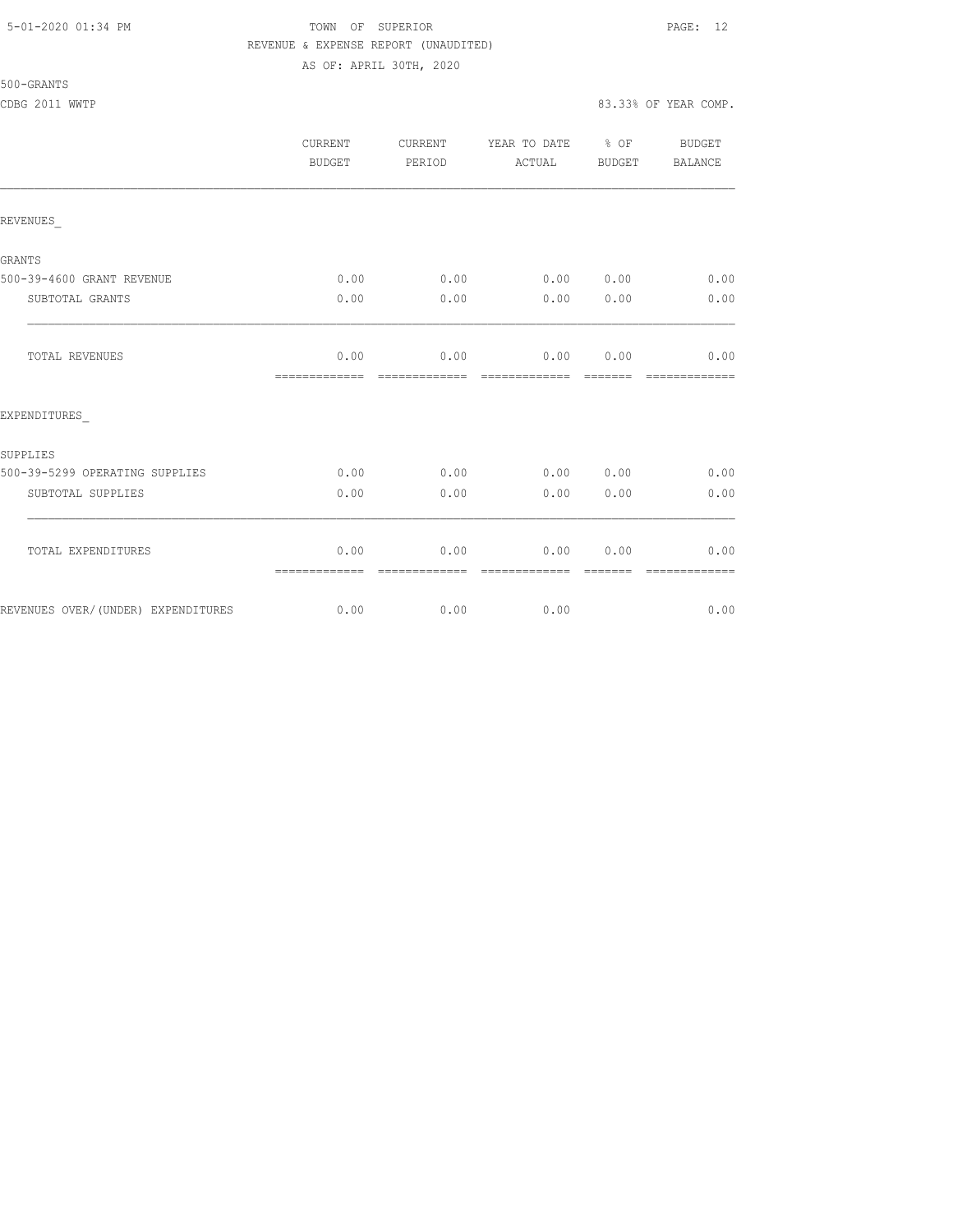## 5-01-2020 01:34 PM TOWN OF SUPERIOR PAGE: 13 REVENUE & EXPENSE REPORT (UNAUDITED)

AS OF: APRIL 30TH, 2020

|                                    | <b>CURRENT</b><br>BUDGET | CURRENT<br>PERIOD | YEAR TO DATE % OF<br>ACTUAL | BUDGET  | <b>BUDGET</b><br>BALANCE |
|------------------------------------|--------------------------|-------------------|-----------------------------|---------|--------------------------|
| REVENUES                           |                          |                   |                             |         |                          |
| GRANTS                             |                          |                   |                             |         |                          |
| 500-40-4600 GRANT REVENUE          | 0.00                     | 0.00              | 0.00 0.00                   |         | 0.00                     |
| SUBTOTAL GRANTS                    | 0.00                     | 0.00              | 0.00                        | 0.00    | 0.00                     |
| TOTAL REVENUES                     | 0.00<br>=============    | 0.00              | 0.00 0.00<br>-------------  | ------- | 0.00                     |
| EXPENDITURES                       |                          |                   |                             |         |                          |
| SUPPLIES                           |                          |                   |                             |         |                          |
| 500-40-5299 OPERATING EXPENSES     | 0.00                     | 0.00              | 0.00 0.00                   |         | 0.00                     |
| SUBTOTAL SUPPLIES                  | 0.00                     | 0.00              | 0.00                        | 0.00    | 0.00                     |
| TOTAL EXPENDITURES                 | 0.00<br>=============    | 0.00              | 0.00                        | 0.00    | 0.00                     |
| REVENUES OVER/(UNDER) EXPENDITURES | 0.00                     | 0.00              | 0.00                        |         | 0.00                     |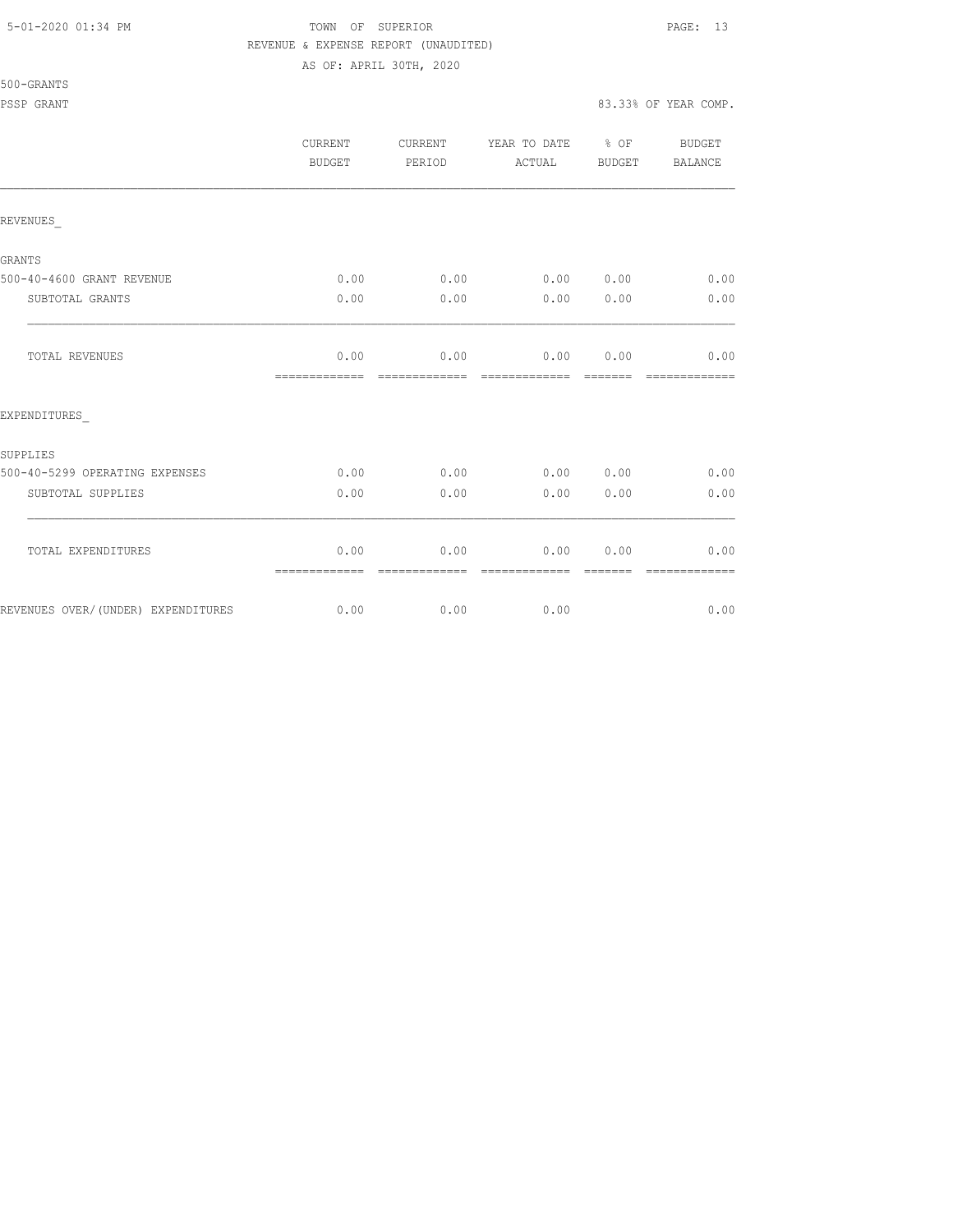## 5-01-2020 01:34 PM TOWN OF SUPERIOR PAGE: 14 REVENUE & EXPENSE REPORT (UNAUDITED) AS OF: APRIL 30TH, 2020

500-GRANTS

|                                          | CURRENT<br><b>BUDGET</b> | <b>CURRENT</b><br>PERIOD | YEAR TO DATE<br>ACTUAL    | % OF<br><b>BUDGET</b>                                                                                                                                                                                                                                                                                                                                                                                                                                          | <b>BUDGET</b><br>BALANCE |
|------------------------------------------|--------------------------|--------------------------|---------------------------|----------------------------------------------------------------------------------------------------------------------------------------------------------------------------------------------------------------------------------------------------------------------------------------------------------------------------------------------------------------------------------------------------------------------------------------------------------------|--------------------------|
| REVENUES                                 |                          |                          |                           |                                                                                                                                                                                                                                                                                                                                                                                                                                                                |                          |
| GRANTS                                   |                          |                          |                           |                                                                                                                                                                                                                                                                                                                                                                                                                                                                |                          |
| 500-41-4600 GRANT REVENUE-RCC EMRGNCY    | 0.00                     | 0.00                     | 0.00                      | 0.00                                                                                                                                                                                                                                                                                                                                                                                                                                                           | 0.00                     |
| SUBTOTAL GRANTS                          | 0.00                     | 0.00                     | 0.00                      | 0.00                                                                                                                                                                                                                                                                                                                                                                                                                                                           | 0.00                     |
| TOTAL REVENUES                           | 0.00<br>=============    | 0.00                     | 0.00<br>$=$ ============= | 0.00<br>$\begin{tabular}{ll} \multicolumn{2}{c}{\textbf{2.5}} & \multicolumn{2}{c}{\textbf{2.5}} & \multicolumn{2}{c}{\textbf{2.5}} \\ \multicolumn{2}{c}{\textbf{2.5}} & \multicolumn{2}{c}{\textbf{2.5}} & \multicolumn{2}{c}{\textbf{2.5}} \\ \multicolumn{2}{c}{\textbf{3.5}} & \multicolumn{2}{c}{\textbf{4.5}} & \multicolumn{2}{c}{\textbf{5.5}} \\ \multicolumn{2}{c}{\textbf{5.5}} & \multicolumn{2}{c}{\textbf{6.5}} & \multicolumn{2}{c}{\textbf{7$ | 0.00<br>=============    |
| EXPENDITURES                             |                          |                          |                           |                                                                                                                                                                                                                                                                                                                                                                                                                                                                |                          |
| PERSONEL                                 |                          |                          |                           |                                                                                                                                                                                                                                                                                                                                                                                                                                                                |                          |
| 500-41-5100 SALARIES                     | 0.00                     | 0.00                     | 0.00                      | 0.00                                                                                                                                                                                                                                                                                                                                                                                                                                                           | 0.00                     |
| 500-41-5101 OVERTIME                     | 0.00                     | 0.00                     | 0.00                      | 0.00                                                                                                                                                                                                                                                                                                                                                                                                                                                           | 0.00                     |
| 500-41-5151 F.I.C.A.                     | 0.00                     | 0.00                     | 0.00                      | 0.00                                                                                                                                                                                                                                                                                                                                                                                                                                                           | 0.00                     |
| 500-41-5152 MEDICARE                     | 0.00                     | 0.00                     | 0.00                      | 0.00                                                                                                                                                                                                                                                                                                                                                                                                                                                           | 0.00                     |
| 500-41-5153 STATE UNEMPLOYMENT INS       | 0.00                     | 0.00                     | 0.00                      | 0.00                                                                                                                                                                                                                                                                                                                                                                                                                                                           | 0.00                     |
| 500-41-5154 WORKMENS COMPENSATION        | 0.00                     | 0.00                     | 0.00                      | 0.00                                                                                                                                                                                                                                                                                                                                                                                                                                                           | 0.00                     |
| 500-41-5160 A.P.S.R.S.                   | 0.00                     | 0.00                     | 0.00                      | 0.00                                                                                                                                                                                                                                                                                                                                                                                                                                                           | 0.00                     |
| 500-41-5161 AZ STATE RETIREMENT          | 0.00                     | 0.00                     | 0.00                      | 0.00                                                                                                                                                                                                                                                                                                                                                                                                                                                           | 0.00                     |
| SUBTOTAL PERSONEL                        | 0.00                     | 0.00                     | 0.00                      | 0.00                                                                                                                                                                                                                                                                                                                                                                                                                                                           | 0.00                     |
| SUPPLIES                                 |                          |                          |                           |                                                                                                                                                                                                                                                                                                                                                                                                                                                                |                          |
| 500-41-5299 OPERATING SUPPLIES-RCC EMRGN | 0.00                     | 0.00                     | 0.00                      | 0.00                                                                                                                                                                                                                                                                                                                                                                                                                                                           | 0.00                     |
| SUBTOTAL SUPPLIES                        | 0.00                     | 0.00                     | 0.00                      | 0.00                                                                                                                                                                                                                                                                                                                                                                                                                                                           | 0.00                     |
| UTILITIES                                |                          |                          |                           |                                                                                                                                                                                                                                                                                                                                                                                                                                                                |                          |
| 500-41-5370 RADIO EQUIPMENT              | 0.00                     | 0.00                     | 0.00                      | 0.00                                                                                                                                                                                                                                                                                                                                                                                                                                                           | 0.00                     |
| SUBTOTAL UTILITIES                       | 0.00                     | 0.00                     | 0.00                      | 0.00                                                                                                                                                                                                                                                                                                                                                                                                                                                           | 0.00                     |
| GENERAL BUSINESS EXPENSE                 |                          |                          |                           |                                                                                                                                                                                                                                                                                                                                                                                                                                                                |                          |
| 500-41-5425 CONFERENCES & TRAINING       | 0.00                     | 0.00                     | 0.00                      | 0.00                                                                                                                                                                                                                                                                                                                                                                                                                                                           | 0.00                     |
| 500-41-5450 UNIFORM PURCHASE             | 0.00                     | 0.00                     | 0.00                      | 0.00                                                                                                                                                                                                                                                                                                                                                                                                                                                           | 0.00                     |
| SUBTOTAL GENERAL BUSINESS EXPENSE        | 0.00                     | 0.00                     | 0.00                      | 0.00                                                                                                                                                                                                                                                                                                                                                                                                                                                           | 0.00                     |
| PROFESSIONAL SERVICES                    |                          |                          |                           |                                                                                                                                                                                                                                                                                                                                                                                                                                                                |                          |
| 500-41-5550 PROFESSIONAL SERVICES        | 0.00                     | 0.00                     | 0.00                      | 0.00                                                                                                                                                                                                                                                                                                                                                                                                                                                           | 0.00                     |
| 500-41-5555 HEALTH AND SAFETY            | 0.00                     | 0.00                     | 0.00                      | 0.00                                                                                                                                                                                                                                                                                                                                                                                                                                                           | 0.00                     |
| SUBTOTAL PROFESSIONAL SERVICES           | 0.00                     | 0.00                     | 0.00                      | 0.00                                                                                                                                                                                                                                                                                                                                                                                                                                                           | 0.00                     |
| REPAIR/MAINTENANCE                       |                          |                          |                           |                                                                                                                                                                                                                                                                                                                                                                                                                                                                |                          |
| 500-41-5640 VEHICLE REPAIRS              | 0.00                     | 0.00                     | 0.00                      | 0.00                                                                                                                                                                                                                                                                                                                                                                                                                                                           | 0.00                     |
| 500-41-5642 TIRES AND TUBES              | 0.00                     | 0.00                     | 0.00                      | 0.00                                                                                                                                                                                                                                                                                                                                                                                                                                                           | 0.00                     |
| 500-41-5650 OTHER EQUIPMENT REPAIRS      | 0.00                     | 0.00                     | 0.00                      | 0.00                                                                                                                                                                                                                                                                                                                                                                                                                                                           | 0.00                     |

SUBTOTAL REPAIR/MAINTENANCE 0.00 0.00 0.00 0.00 0.00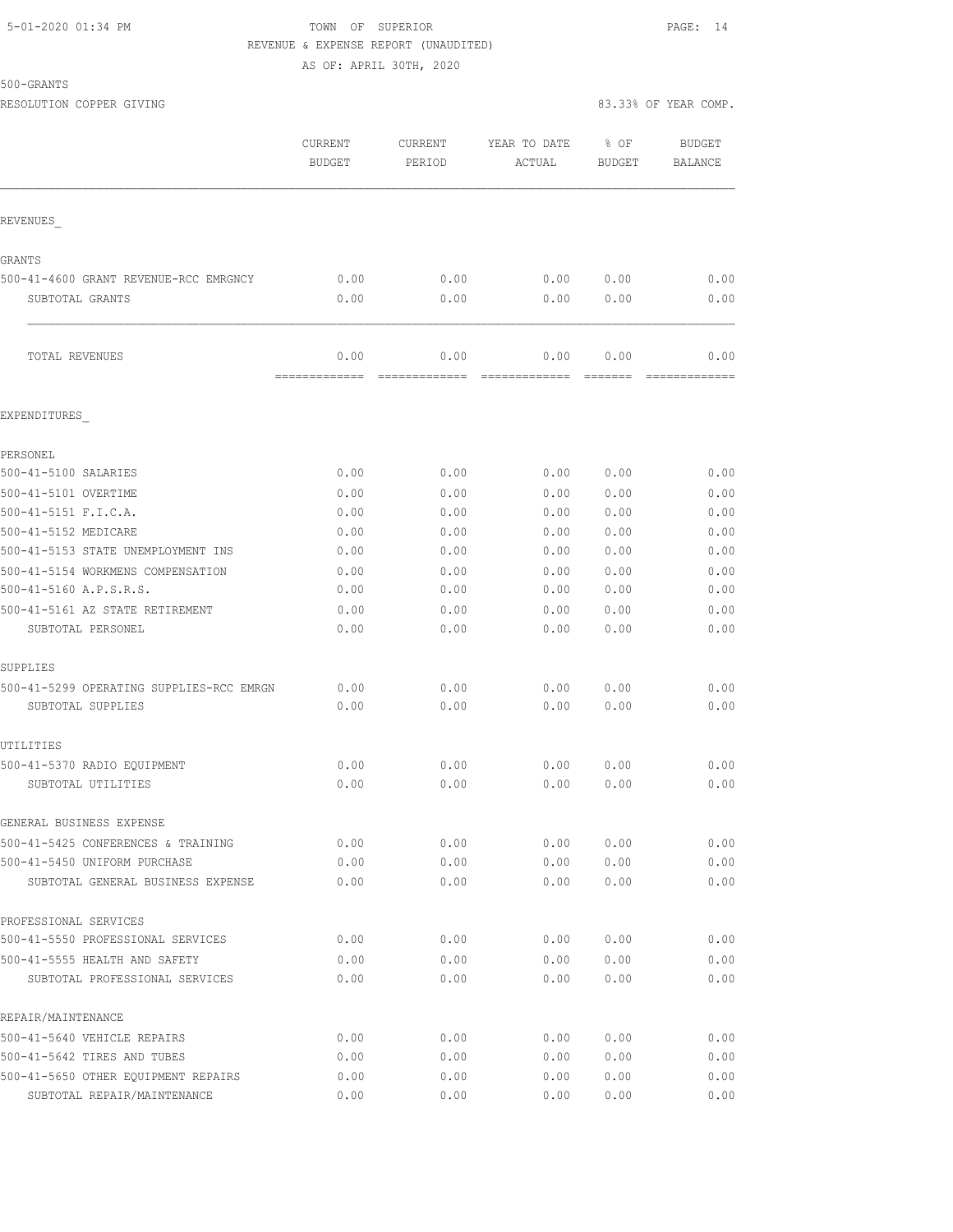## 5-01-2020 01:34 PM TOWN OF SUPERIOR PAGE: 15 REVENUE & EXPENSE REPORT (UNAUDITED) AS OF: APRIL 30TH, 2020

## 500-GRANTS

RESOLUTION COPPER GIVING **EXECUTE A** SOLUTION COPPER GIVING **A** service of the service of the service of the service of the service of the service of the service of the service of the service of the service of the service

|                                    | CURRENT<br><b>BUDGET</b> | <b>CURRENT</b><br>PERIOD | YEAR TO DATE<br>ACTUAL | $8$ OF<br><b>BUDGET</b> | <b>BUDGET</b><br><b>BALANCE</b> |
|------------------------------------|--------------------------|--------------------------|------------------------|-------------------------|---------------------------------|
|                                    |                          |                          |                        |                         |                                 |
| CAPITAL OUTLAY                     |                          |                          |                        |                         |                                 |
| 500-41-5740 MEDICAL EQUIPMENT      | 0.00                     | 0.00                     | 0.00                   | 0.00                    | 0.00                            |
| 500-41-5750 FIRE/PPE               | 0.00                     | 0.00                     | 0.00                   | 0.00                    | 0.00                            |
| 500-41-5780 SOFTWARE               | 0.00                     | 0.00                     | 0.00                   | 0.00                    | 0.00                            |
| SUBTOTAL CAPITAL OUTLAY            | 0.00                     | 0.00                     | 0.00                   | 0.00                    | 0.00                            |
| DEBT SERVICE                       |                          |                          |                        |                         |                                 |
| 500-41-5999 CAPITAL OUTLAY         | 0.00                     | 0.00                     | 0.00                   | 0.00                    | 0.00                            |
| SUBTOTAL DEBT SERVICE              | 0.00                     | 0.00                     | 0.00                   | 0.00                    | 0.00                            |
| TOTAL EXPENDITURES                 | 0.00                     | 0.00                     | 0.00                   | 0.00                    | 0.00                            |
|                                    |                          |                          |                        |                         |                                 |
| REVENUES OVER/(UNDER) EXPENDITURES | 0.00                     | 0.00                     | 0.00                   |                         | 0.00                            |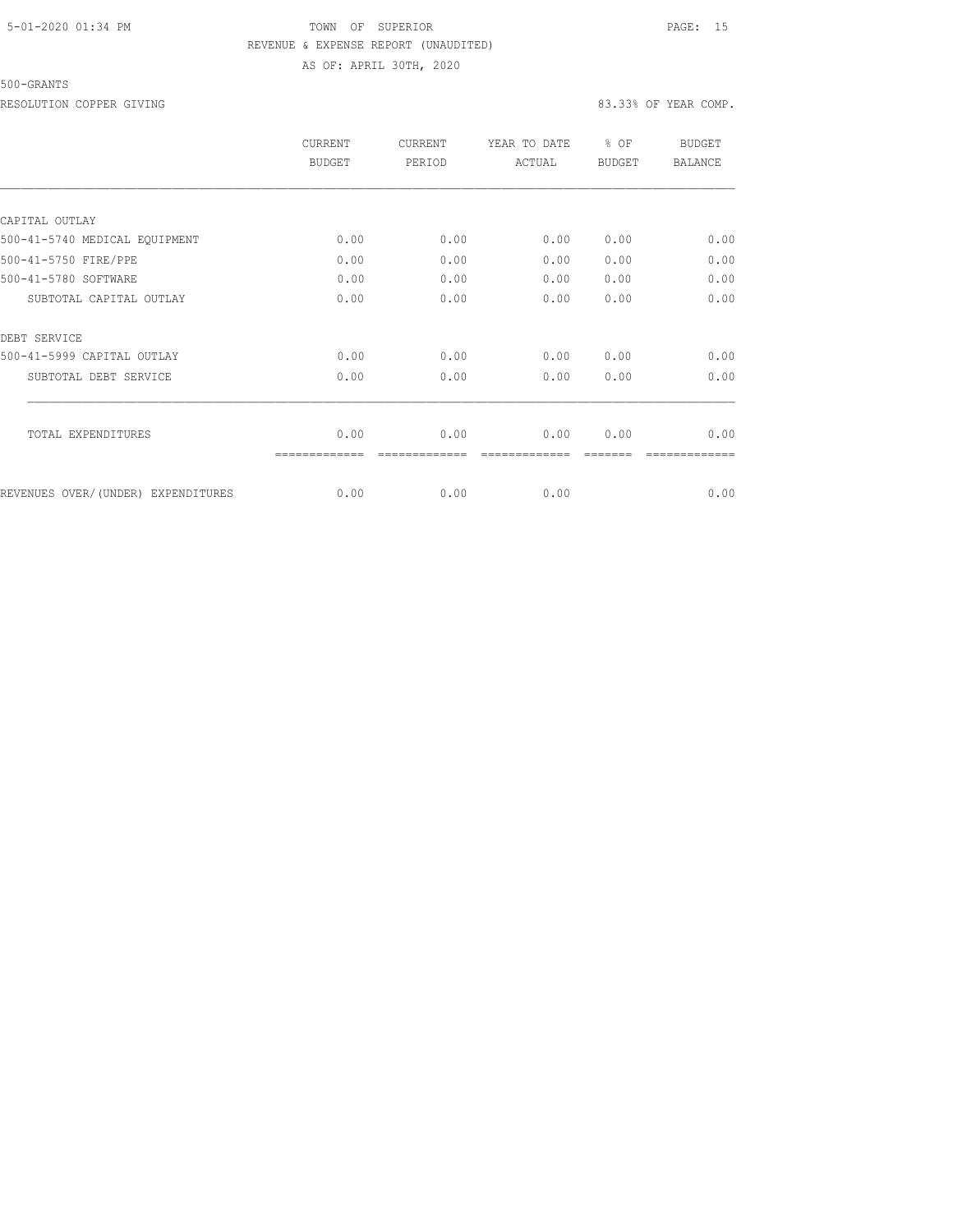500-GRANTS

## 5-01-2020 01:34 PM TOWN OF SUPERIOR PAGE: 16 REVENUE & EXPENSE REPORT (UNAUDITED)

AS OF: APRIL 30TH, 2020

MISC 83.33% OF YEAR COMP.

|                                    | CURRENT<br><b>BUDGET</b> | CURRENT<br>PERIOD      | YEAR TO DATE<br>ACTUAL | $8$ OF<br>BUDGET | BUDGET<br>BALANCE     |
|------------------------------------|--------------------------|------------------------|------------------------|------------------|-----------------------|
| REVENUES                           |                          |                        |                        |                  |                       |
| GRANTS                             |                          |                        |                        |                  |                       |
| 500-42-4600 REVENUE                | 0.00                     | 0.00                   | $0.00$ $0.00$          |                  | 0.00                  |
| SUBTOTAL GRANTS                    | 0.00                     | 0.00                   | 0.00                   | 0.00             | 0.00                  |
| TOTAL REVENUES                     | 0.00<br>=============    | 0.00<br>=============  | 0.00<br>=============  | 0.00<br>=======  | 0.00<br>============= |
| EXPENDITURES                       |                          |                        |                        |                  |                       |
| SUPPLIES                           |                          |                        |                        |                  |                       |
| 500-42-5299 OPERATING SUPPLIES     | 0.00                     | 0.00                   | 0.00                   | 0.00             | 0.00                  |
| SUBTOTAL SUPPLIES                  | 0.00                     | 0.00                   | 0.00                   | 0.00             | 0.00                  |
| TOTAL EXPENDITURES                 | 0.00<br>=============    | 0.00<br>-------------- | 0.00<br>-------------- | 0.00<br>-------- | 0.00<br>============= |
| REVENUES OVER/(UNDER) EXPENDITURES | 0.00                     | 0.00                   | 0.00                   |                  | 0.00                  |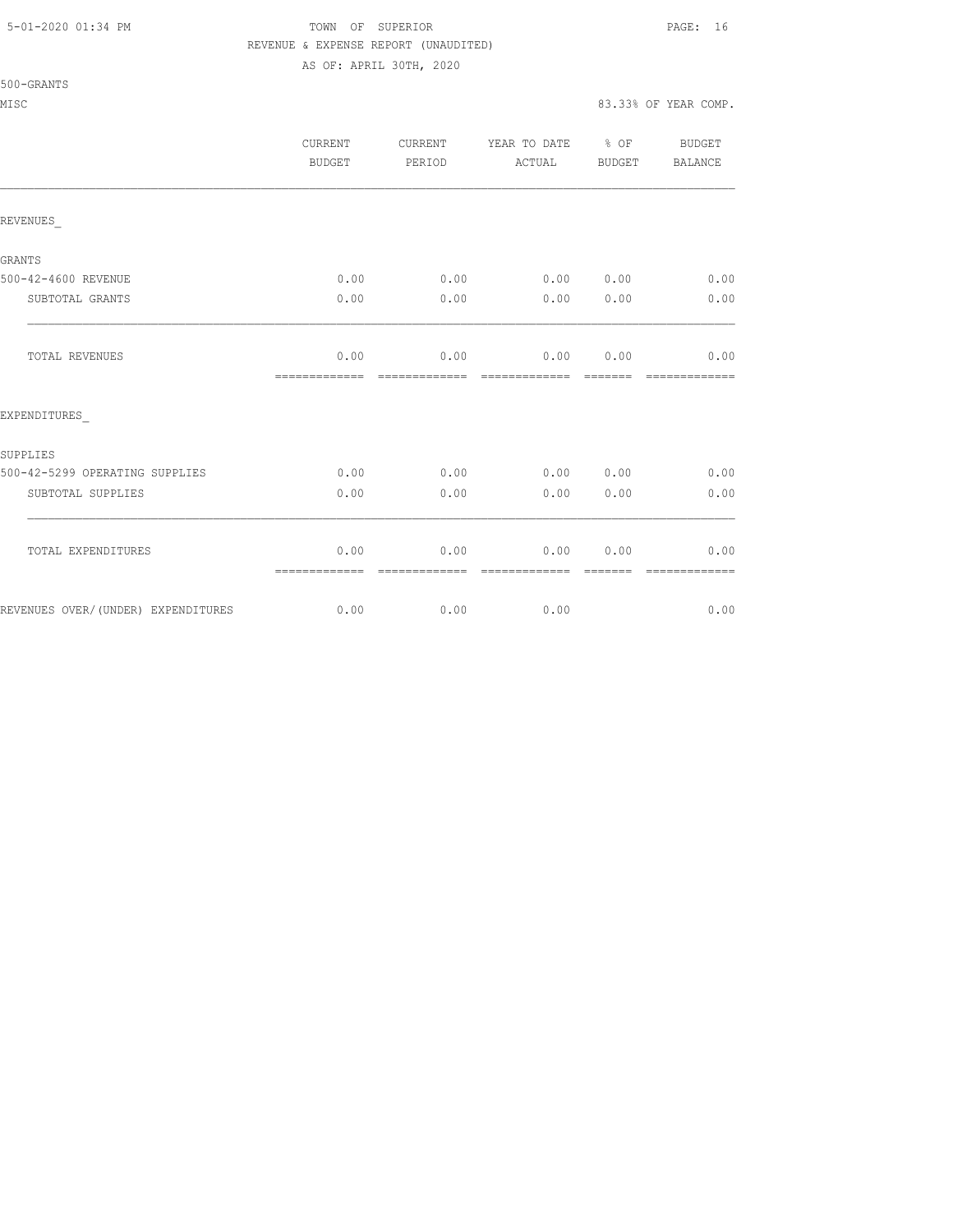## 5-01-2020 01:34 PM TOWN OF SUPERIOR PAGE: 17 REVENUE & EXPENSE REPORT (UNAUDITED) AS OF: APRIL 30TH, 2020

|                                     | <b>CURRENT</b><br><b>BUDGET</b> | CURRENT<br>PERIOD     | YEAR TO DATE<br>ACTUAL | % OF<br>BUDGET                                                                                                                                                                                                                                                                                                                                                                                                                                                                                 | <b>BUDGET</b><br><b>BALANCE</b> |
|-------------------------------------|---------------------------------|-----------------------|------------------------|------------------------------------------------------------------------------------------------------------------------------------------------------------------------------------------------------------------------------------------------------------------------------------------------------------------------------------------------------------------------------------------------------------------------------------------------------------------------------------------------|---------------------------------|
| REVENUES                            |                                 |                       |                        |                                                                                                                                                                                                                                                                                                                                                                                                                                                                                                |                                 |
| GRANTS                              |                                 |                       |                        |                                                                                                                                                                                                                                                                                                                                                                                                                                                                                                |                                 |
| 500-45-4600 Airport Master Plan     | 0.00                            | 0.00                  | 0.00                   | 0.00                                                                                                                                                                                                                                                                                                                                                                                                                                                                                           | 0.00                            |
| SUBTOTAL GRANTS                     | 0.00                            | 0.00                  | 0.00                   | 0.00                                                                                                                                                                                                                                                                                                                                                                                                                                                                                           | 0.00                            |
| TOTAL REVENUES                      | 0.00<br>=============           | 0.00                  | 0.00                   | 0.00<br>$\begin{array}{cccccccccc} \multicolumn{2}{c}{} & \multicolumn{2}{c}{} & \multicolumn{2}{c}{} & \multicolumn{2}{c}{} & \multicolumn{2}{c}{} & \multicolumn{2}{c}{} & \multicolumn{2}{c}{} & \multicolumn{2}{c}{} & \multicolumn{2}{c}{} & \multicolumn{2}{c}{} & \multicolumn{2}{c}{} & \multicolumn{2}{c}{} & \multicolumn{2}{c}{} & \multicolumn{2}{c}{} & \multicolumn{2}{c}{} & \multicolumn{2}{c}{} & \multicolumn{2}{c}{} & \multicolumn{2}{c}{} & \multicolumn{2}{c}{} & \mult$ | 0.00<br>=========               |
| EXPENDITURES                        |                                 |                       |                        |                                                                                                                                                                                                                                                                                                                                                                                                                                                                                                |                                 |
| SUPPLIES                            |                                 |                       |                        |                                                                                                                                                                                                                                                                                                                                                                                                                                                                                                |                                 |
| 500-45-5299 AIRPORT MASTER PLAN     | 0.00                            | 0.00                  | 0.00                   | 0.00                                                                                                                                                                                                                                                                                                                                                                                                                                                                                           | 0.00                            |
| SUBTOTAL SUPPLIES                   | 0.00                            | 0.00                  | 0.00                   | 0.00                                                                                                                                                                                                                                                                                                                                                                                                                                                                                           | 0.00                            |
| TOTAL EXPENDITURES                  | 0.00<br>=============           | 0.00<br>------------- | 0.00                   | 0.00                                                                                                                                                                                                                                                                                                                                                                                                                                                                                           | 0.00                            |
| REVENUES OVER/ (UNDER) EXPENDITURES | 0.00                            | 0.00                  | 0.00                   |                                                                                                                                                                                                                                                                                                                                                                                                                                                                                                | 0.00                            |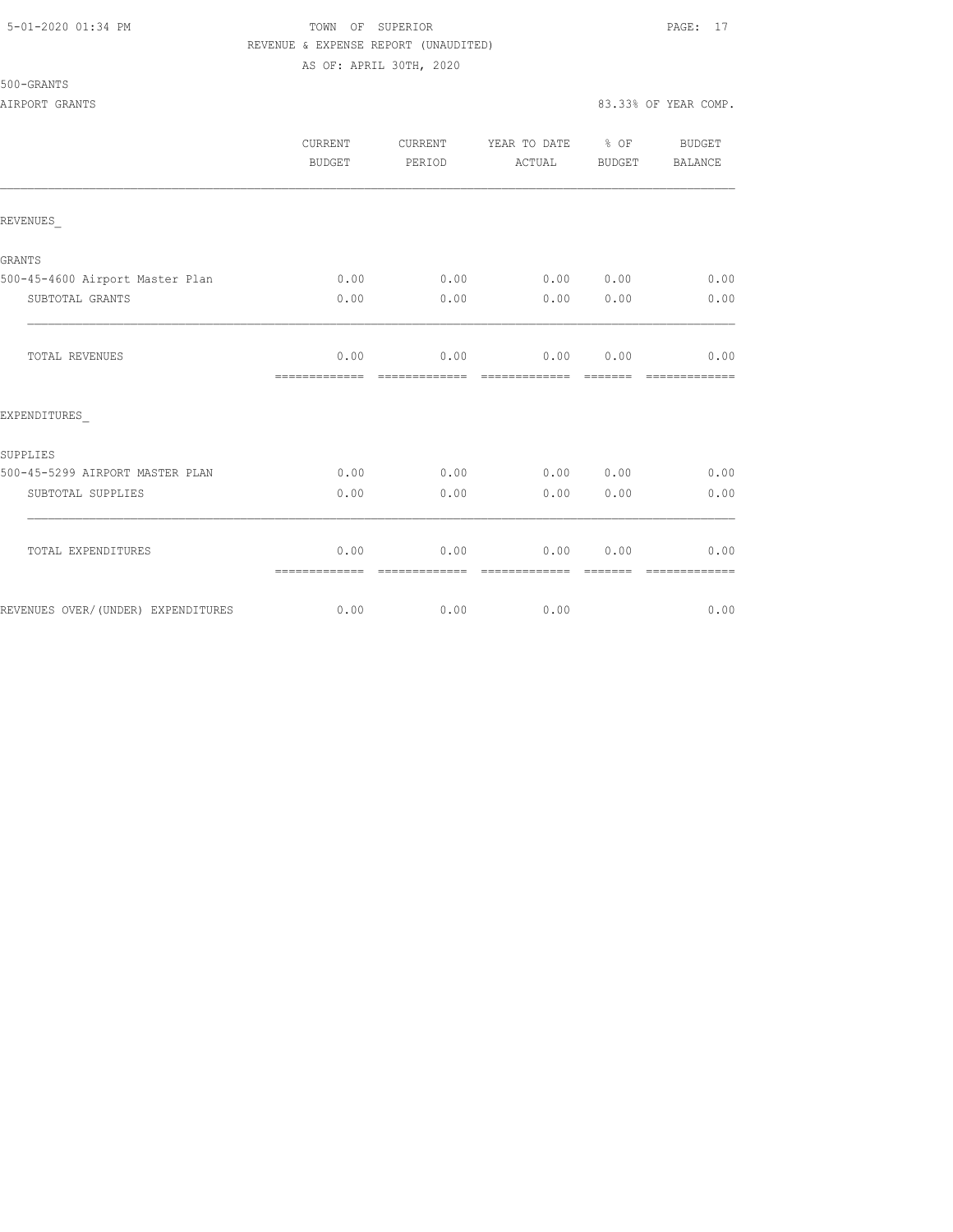## 5-01-2020 01:34 PM TOWN OF SUPERIOR PAGE: 18 REVENUE & EXPENSE REPORT (UNAUDITED) AS OF: APRIL 30TH, 2020

| 500-GRANTS |  |
|------------|--|
|------------|--|

|                                    | CURRENT<br>BUDGET     | CURRENT<br>PERIOD      | YEAR TO DATE % OF<br>ACTUAL    | BUDGET        | BUDGET<br>BALANCE      |
|------------------------------------|-----------------------|------------------------|--------------------------------|---------------|------------------------|
| REVENUES                           |                       |                        |                                |               |                        |
| GRANTS                             |                       |                        |                                |               |                        |
| 500-46-4600 FIRE TRUCK RESTORATION | 0.00                  | 0.00                   | 0.00 0.00                      |               | 0.00                   |
| SUBTOTAL GRANTS                    | 0.00                  | 0.00                   | 0.00                           | 0.00          | 0.00                   |
| <b>TOTAL REVENUES</b>              | 0.00<br>============= | 0.00<br>=============  | $0.00$ $0.00$<br>============= | <b>BEBEER</b> | 0.00<br>=============  |
| EXPENDITURES                       |                       |                        |                                |               |                        |
| SUPPLIES                           |                       |                        |                                |               |                        |
| 500-46-5299 FIRE TRUCK RESTORATION | 0.00                  | 0.00                   | 0.00 0.00                      |               | 0.00                   |
| SUBTOTAL SUPPLIES                  | 0.00                  | 0.00                   | 0.00                           | 0.00          | 0.00                   |
| TOTAL EXPENDITURES                 | 0.00                  | 0.00                   | 0.00                           | 0.00          | 0.00                   |
| REVENUES OVER/(UNDER) EXPENDITURES | =============<br>0.00 | --------------<br>0.00 | --------------<br>0.00         |               | --------------<br>0.00 |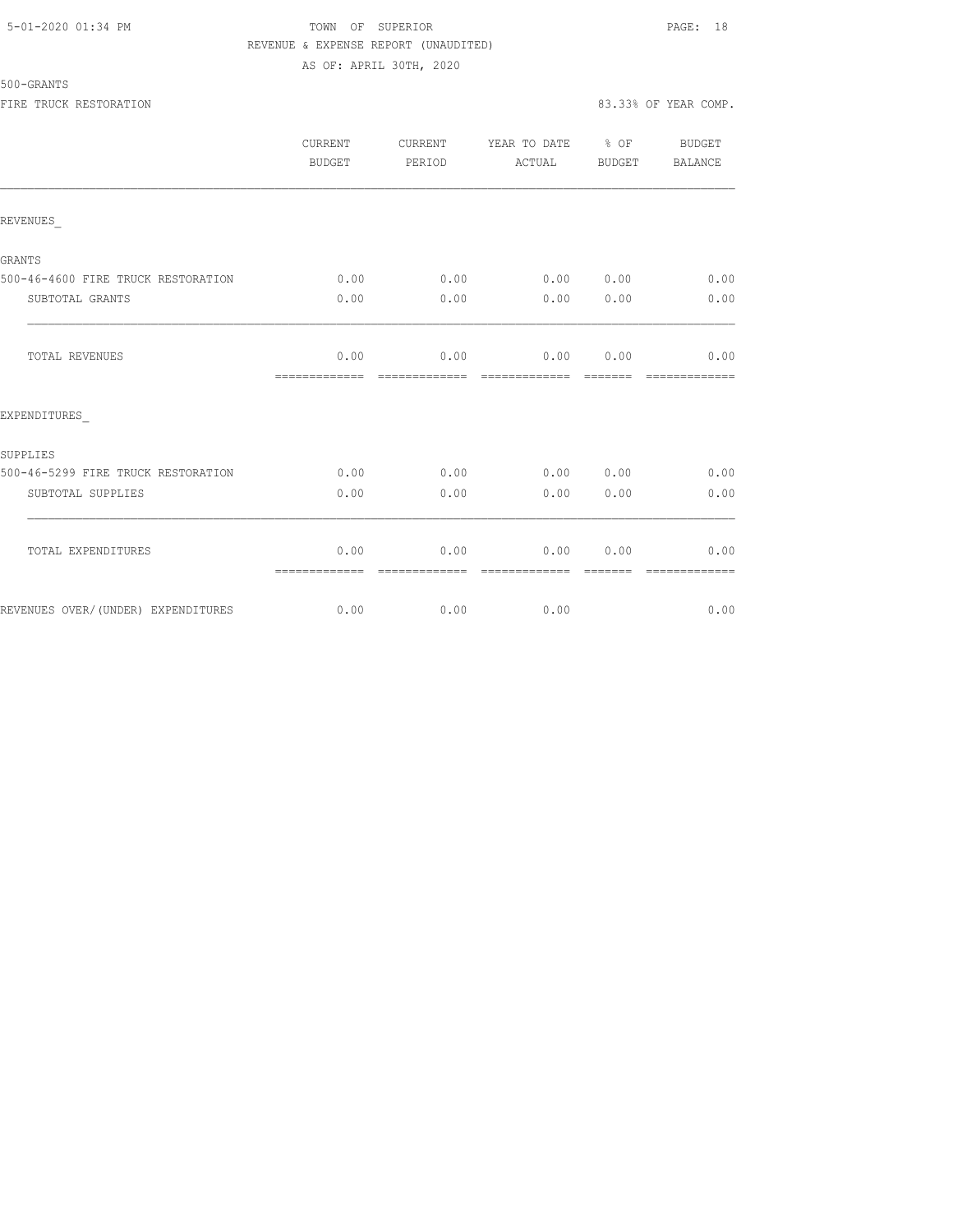## 5-01-2020 01:34 PM TOWN OF SUPERIOR PAGE: 19 REVENUE & EXPENSE REPORT (UNAUDITED) AS OF: APRIL 30TH, 2020

|                                     | <b>CURRENT</b><br><b>BUDGET</b> | CURRENT<br>PERIOD     | YEAR TO DATE % OF<br>ACTUAL    | BUDGET           | BUDGET<br>BALANCE     |
|-------------------------------------|---------------------------------|-----------------------|--------------------------------|------------------|-----------------------|
| REVENUES                            |                                 |                       |                                |                  |                       |
| GRANTS                              |                                 |                       |                                |                  |                       |
| 500-47-4600 FOURTH OF JULY REVENUE  | 0.00                            | 0.00                  | 0.00 0.00                      |                  | 0.00                  |
| SUBTOTAL GRANTS                     | 0.00                            | 0.00                  | 0.00                           | 0.00             | 0.00                  |
| TOTAL REVENUES                      | 0.00<br>=============           | 0.00<br>============= | $0.00$ $0.00$<br>============= | --------         | 0.00                  |
| EXPENDITURES                        |                                 |                       |                                |                  |                       |
| SUPPLIES                            |                                 |                       |                                |                  |                       |
| 500-47-5299 FOURTH OF JULY EXPENSES | 0.00                            | 0.00                  | 0.0000000                      |                  | 0.00                  |
| SUBTOTAL SUPPLIES                   | 0.00                            | 0.00                  | 0.00                           | 0.00             | 0.00                  |
| TOTAL EXPENDITURES                  | 0.00<br>=============           | 0.00<br>------------- | 0.00<br>--------------         | 0.00<br>-------- | 0.00<br>------------- |
| REVENUES OVER/(UNDER) EXPENDITURES  | 0.00                            | 0.00                  | 0.00                           |                  | 0.00                  |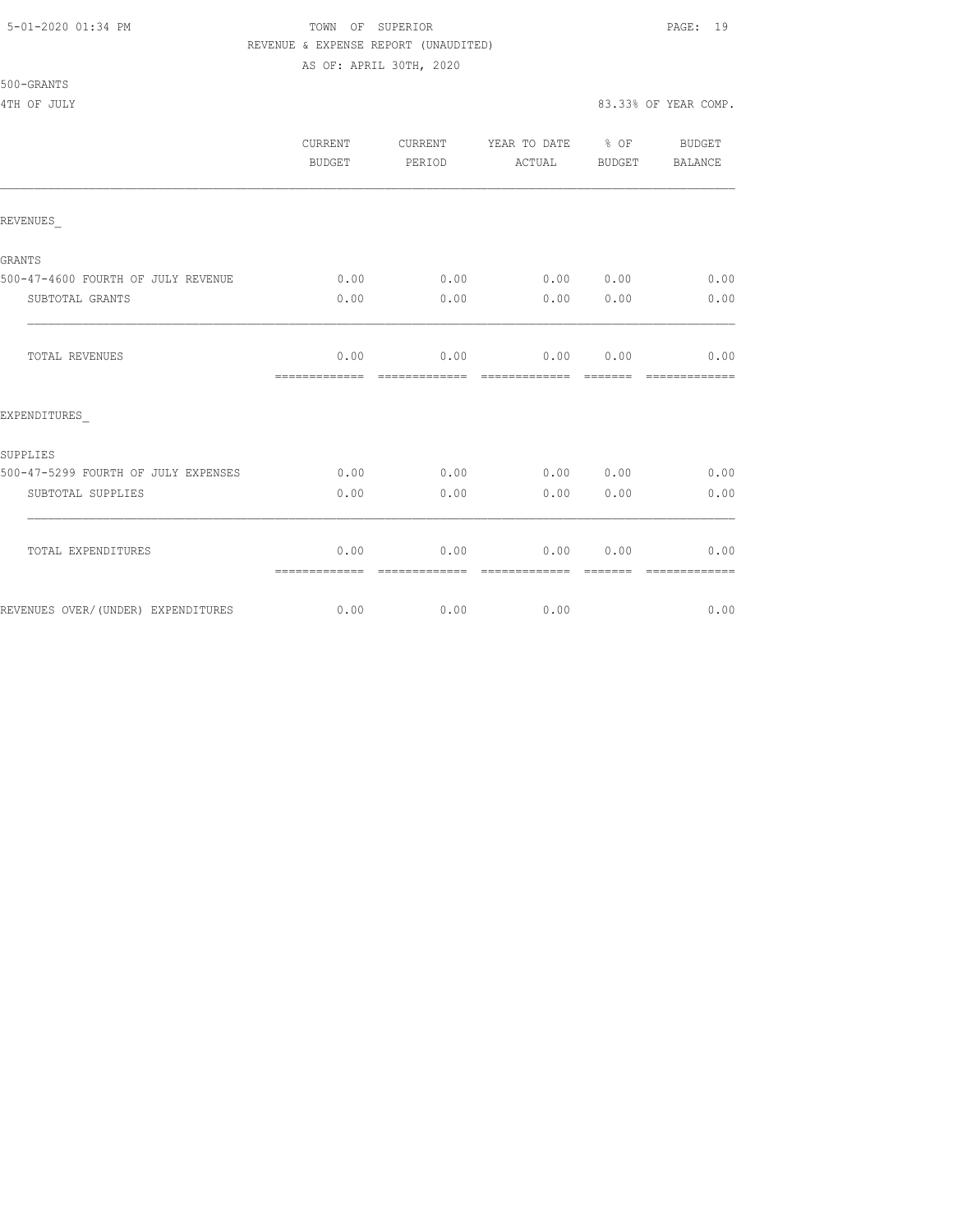## 5-01-2020 01:34 PM TOWN OF SUPERIOR PAGE: 20 REVENUE & EXPENSE REPORT (UNAUDITED) AS OF: APRIL 30TH, 2020

## 500-GRANTS

FIREHOUSE SUBS CONTRIBUTI 83.33% OF YEAR COMP.

|                                       | <b>CURRENT</b><br>BUDGET | CURRENT<br>PERIOD     | YEAR TO DATE % OF<br>ACTUAL        | BUDGET           | BUDGET<br>BALANCE     |
|---------------------------------------|--------------------------|-----------------------|------------------------------------|------------------|-----------------------|
| REVENUES                              |                          |                       |                                    |                  |                       |
| GRANTS                                |                          |                       |                                    |                  |                       |
| 500-48-4600 FIRE DEPT GRANT REVENUE   | 0.00                     |                       | $0.00$ $0.00$ $0.00$ $0.00$ $0.00$ |                  |                       |
| SUBTOTAL GRANTS                       | 0.00                     | 0.00                  | 0.00                               | 0.00             | 0.00                  |
| TOTAL REVENUES                        | 0.00<br>=============    | 0.00<br>------------- | 0.00<br>=============              | 0.00<br>-------- | 0.00<br>------------- |
| EXPENDITURES                          |                          |                       |                                    |                  |                       |
| SUPPLIES                              |                          |                       |                                    |                  |                       |
| 500-48-5299 FIRE DEPT - GRANT EXPENSE | 0.00                     | 0.00                  | 0.00 0.00                          |                  | 0.00                  |
| SUBTOTAL SUPPLIES                     | 0.00                     | 0.00                  | 0.00                               | 0.00             | 0.00                  |
| TOTAL EXPENDITURES                    | 0.00<br>=============    | 0.00                  | 0.00                               | 0.00             | 0.00                  |
| REVENUES OVER/(UNDER) EXPENDITURES    | 0.00                     | 0.00                  | 0.00                               |                  | 0.00                  |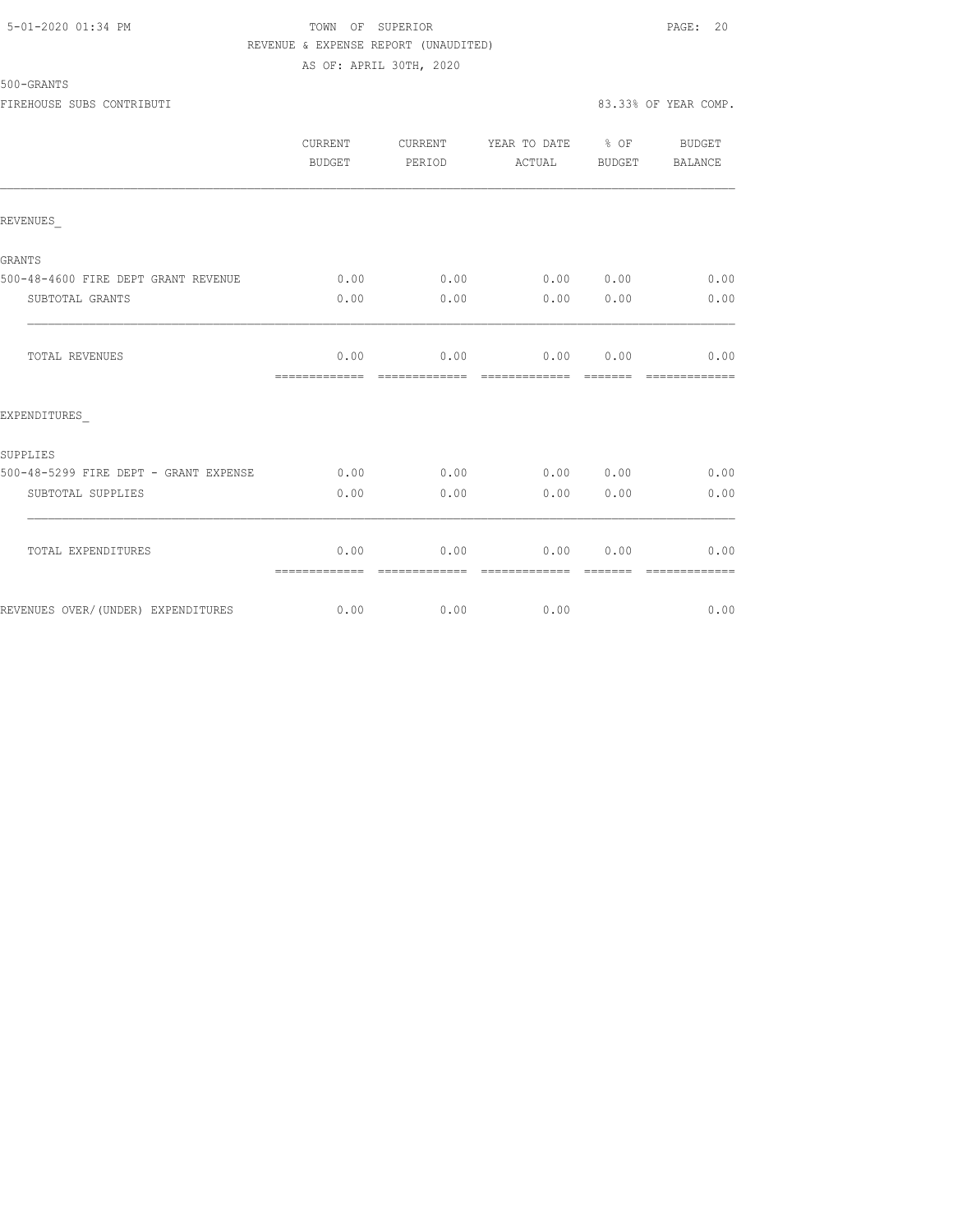## 5-01-2020 01:34 PM TOWN OF SUPERIOR PAGE: 21 REVENUE & EXPENSE REPORT (UNAUDITED) AS OF: APRIL 30TH, 2020

|                                      | CURRENT<br>BUDGET | CURRENT<br>PERIOD             | YEAR TO DATE % OF<br>ACTUAL BUDGET                      |           | BUDGET<br><b>BALANCE</b>                                                                                                                                                                                                                                                                                                                                                                                                                                                                       |
|--------------------------------------|-------------------|-------------------------------|---------------------------------------------------------|-----------|------------------------------------------------------------------------------------------------------------------------------------------------------------------------------------------------------------------------------------------------------------------------------------------------------------------------------------------------------------------------------------------------------------------------------------------------------------------------------------------------|
| REVENUES                             |                   |                               |                                                         |           |                                                                                                                                                                                                                                                                                                                                                                                                                                                                                                |
| <b>GRANTS</b>                        |                   |                               |                                                         |           |                                                                                                                                                                                                                                                                                                                                                                                                                                                                                                |
| 500-49-4600 ECONOMIC DEVELOP PROJECT | 0.00              | 0.00                          | 0.00 0.00                                               |           | 0.00                                                                                                                                                                                                                                                                                                                                                                                                                                                                                           |
| SUBTOTAL GRANTS                      | 0.00              | 0.00                          | 0.00 0.00                                               |           | 0.00                                                                                                                                                                                                                                                                                                                                                                                                                                                                                           |
| TOTAL REVENUES                       | 0.00              |                               | $0.00$ $0.00$ $0.00$ $0.00$                             |           | 0.00                                                                                                                                                                                                                                                                                                                                                                                                                                                                                           |
| EXPENDITURES                         |                   |                               |                                                         |           |                                                                                                                                                                                                                                                                                                                                                                                                                                                                                                |
| SUPPLIES                             |                   |                               |                                                         |           |                                                                                                                                                                                                                                                                                                                                                                                                                                                                                                |
| 500-49-5299 ED EXPENDITURES          | 0.00              | 0.00                          | 0.00 0.00                                               |           | 0.00                                                                                                                                                                                                                                                                                                                                                                                                                                                                                           |
| SUBTOTAL SUPPLIES                    | 0.00              | 0.00                          |                                                         | 0.00 0.00 | 0.00                                                                                                                                                                                                                                                                                                                                                                                                                                                                                           |
| TOTAL EXPENDITURES                   | 0.00              | -------------- -------------- | $0.00$ $0.00$ $0.00$ $0.00$<br>- cooperate de cooperate |           | 0.00<br>$\begin{array}{cccccccccc} \multicolumn{2}{c}{} & \multicolumn{2}{c}{} & \multicolumn{2}{c}{} & \multicolumn{2}{c}{} & \multicolumn{2}{c}{} & \multicolumn{2}{c}{} & \multicolumn{2}{c}{} & \multicolumn{2}{c}{} & \multicolumn{2}{c}{} & \multicolumn{2}{c}{} & \multicolumn{2}{c}{} & \multicolumn{2}{c}{} & \multicolumn{2}{c}{} & \multicolumn{2}{c}{} & \multicolumn{2}{c}{} & \multicolumn{2}{c}{} & \multicolumn{2}{c}{} & \multicolumn{2}{c}{} & \multicolumn{2}{c}{} & \mult$ |
| REVENUES OVER/(UNDER) EXPENDITURES   |                   | $0.00$ 0.00                   | 0.00                                                    |           | 0.00                                                                                                                                                                                                                                                                                                                                                                                                                                                                                           |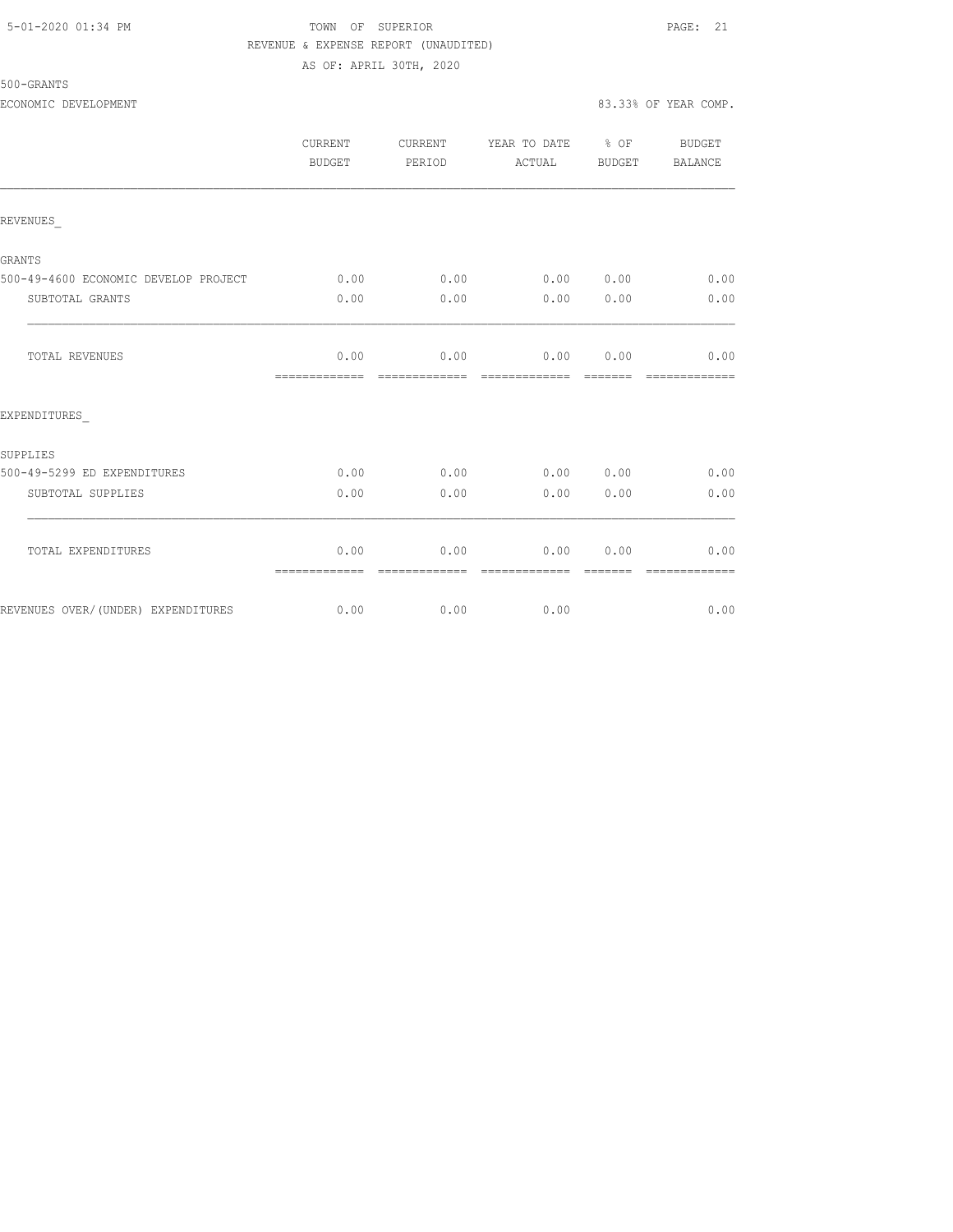500-GRANTS

## 5-01-2020 01:34 PM TOWN OF SUPERIOR PAGE: 22 REVENUE & EXPENSE REPORT (UNAUDITED)

AS OF: APRIL 30TH, 2020

CONTINGENCY 83.33% OF YEAR COMP.

|                                    | CURRENT<br><b>BUDGET</b> | CURRENT<br>PERIOD     | YEAR TO DATE % OF<br>ACTUAL | <b>BUDGET</b> | BUDGET<br>BALANCE     |
|------------------------------------|--------------------------|-----------------------|-----------------------------|---------------|-----------------------|
| REVENUES                           |                          |                       |                             |               |                       |
| GRANTS                             |                          |                       |                             |               |                       |
| 500-99-4600 GRANT REVENUE          | 0.00                     | 0.00                  | 0.00 0.00                   |               | 0.00                  |
| SUBTOTAL GRANTS                    | 0.00                     | 0.00                  | 0.00                        | 0.00          | 0.00                  |
| TOTAL REVENUES                     | 0.00<br>--------------   | 0.00<br>------------- | 0.00 0.00<br>-------------- | --------      | 0.00<br>------------- |
| EXPENDITURES                       |                          |                       |                             |               |                       |
| SUPPLIES                           |                          |                       |                             |               |                       |
| 500-99-5299 OPERATING SUPPLIES     | 0.00                     | 0.00                  | 0.00 0.00                   |               | 0.00                  |
| SUBTOTAL SUPPLIES                  | 0.00                     | 0.00                  | 0.00                        | 0.00          | 0.00                  |
| TOTAL EXPENDITURES                 | 0.00<br>=============    | 0.00<br>============= | 0.00<br>=============       | 0.00          | 0.00<br>============= |
| REVENUES OVER/(UNDER) EXPENDITURES | 0.00                     | 0.00                  | 0.00                        |               | 0.00                  |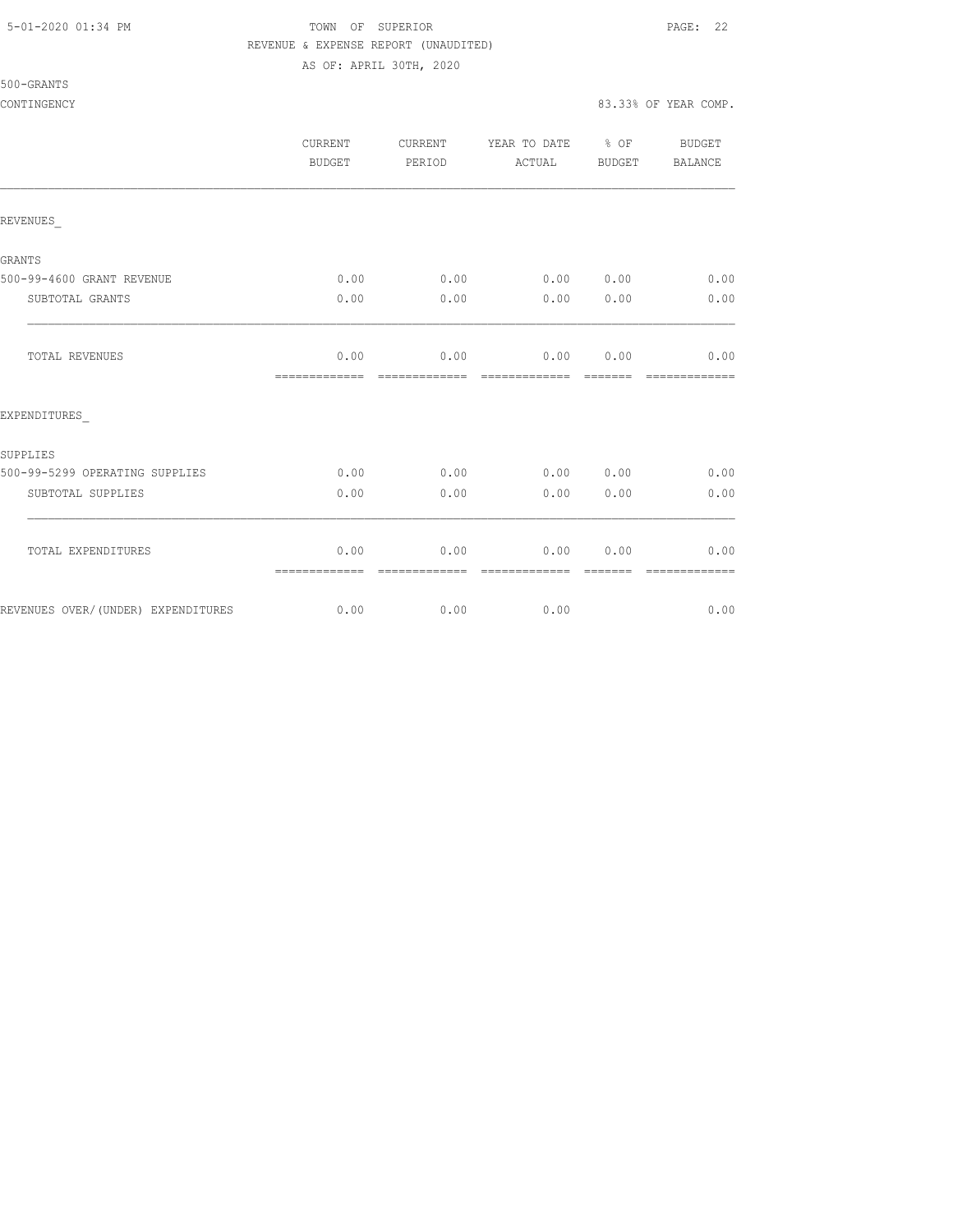|  | 5-01-2020 01:34 PM |  |
|--|--------------------|--|
|  |                    |  |

## TOWN OF SUPERIOR **Example 23** REVENUE & EXPENSE REPORT (UNAUDITED)

AS OF: APRIL 30TH, 2020

500-GRANTS

83.33% OF YEAR COMP.

|                                    | <b>CURRENT</b><br>BUDGET | CURRENT<br>PERIOD | YEAR TO DATE<br>ACTUAL | % OF<br>BUDGET | <b>BUDGET</b><br>BALANCE |
|------------------------------------|--------------------------|-------------------|------------------------|----------------|--------------------------|
|                                    |                          |                   |                        |                |                          |
| FUND TOTAL REVENUES                | 2,145,354.00             | 0.00              | 297, 265.17            | 13.86          | 1,848,088.83             |
| FUND TOTAL EXPENDITURES            | 2,145,354.00             | 24,417.97         | 293, 133, 43           | 13.66          | 1,852,220.57             |
| REVENUES OVER/(UNDER) EXPENDITURES | $0.00$ (                 | 24,417.97)        | 4,131.74               |                | 4, 131, 74)              |
|                                    |                          |                   |                        |                |                          |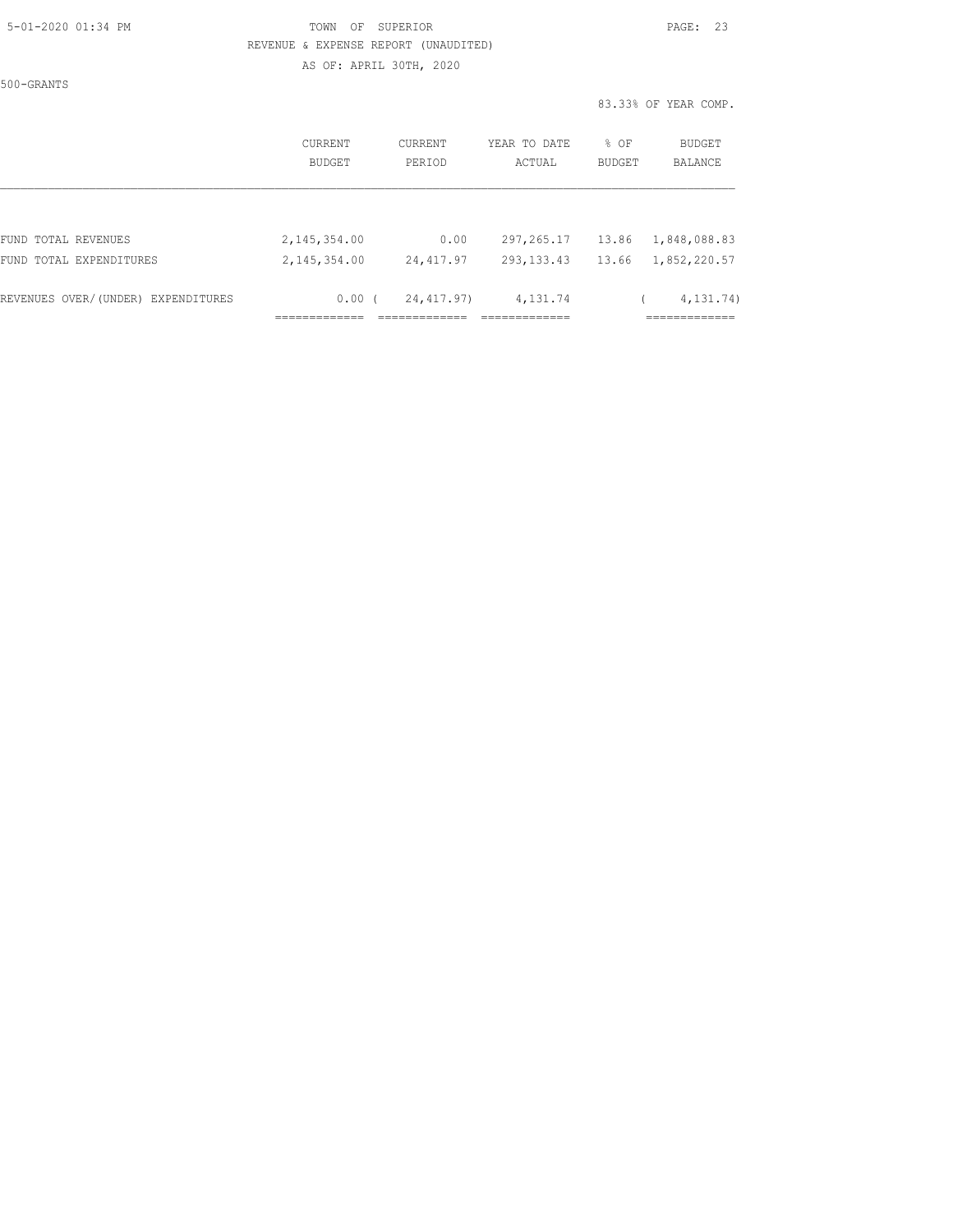| 5-01-2020 01:34 PM |  |  |
|--------------------|--|--|

## TOWN OF SUPERIOR **Example 2010** PAGE: 1 REVENUE & EXPENSE REPORT (UNAUDITED) AS OF: APRIL 30TH, 2020

## 510-Emergency Services NON-DEPARTMENTAL 83.33% OF YEAR COMP.

|                                    | CURRENT<br>BUDGET | <b>CURRENT</b><br>PERIOD | YEAR TO DATE<br>ACTUAL | % OF<br><b>BUDGET</b> | BUDGET<br>BALANCE |
|------------------------------------|-------------------|--------------------------|------------------------|-----------------------|-------------------|
| REVENUES                           |                   |                          |                        |                       |                   |
| CONTINGENCY                        |                   |                          |                        |                       |                   |
| 510-00-4901 Transfers              | 0.00              | 0.00                     | 0.00                   | 0.00                  | 0.00              |
| SUBTOTAL CONTINGENCY               | 0.00              | 0.00                     | 0.00                   | 0.00                  | 0.00              |
| <b>TOTAL REVENUES</b>              | 0.00              | 0.00                     | 0.00                   | 0.00                  | 0.00              |
| REVENUES OVER/(UNDER) EXPENDITURES | 0.00              | 0.00                     | 0.00                   |                       | 0.00              |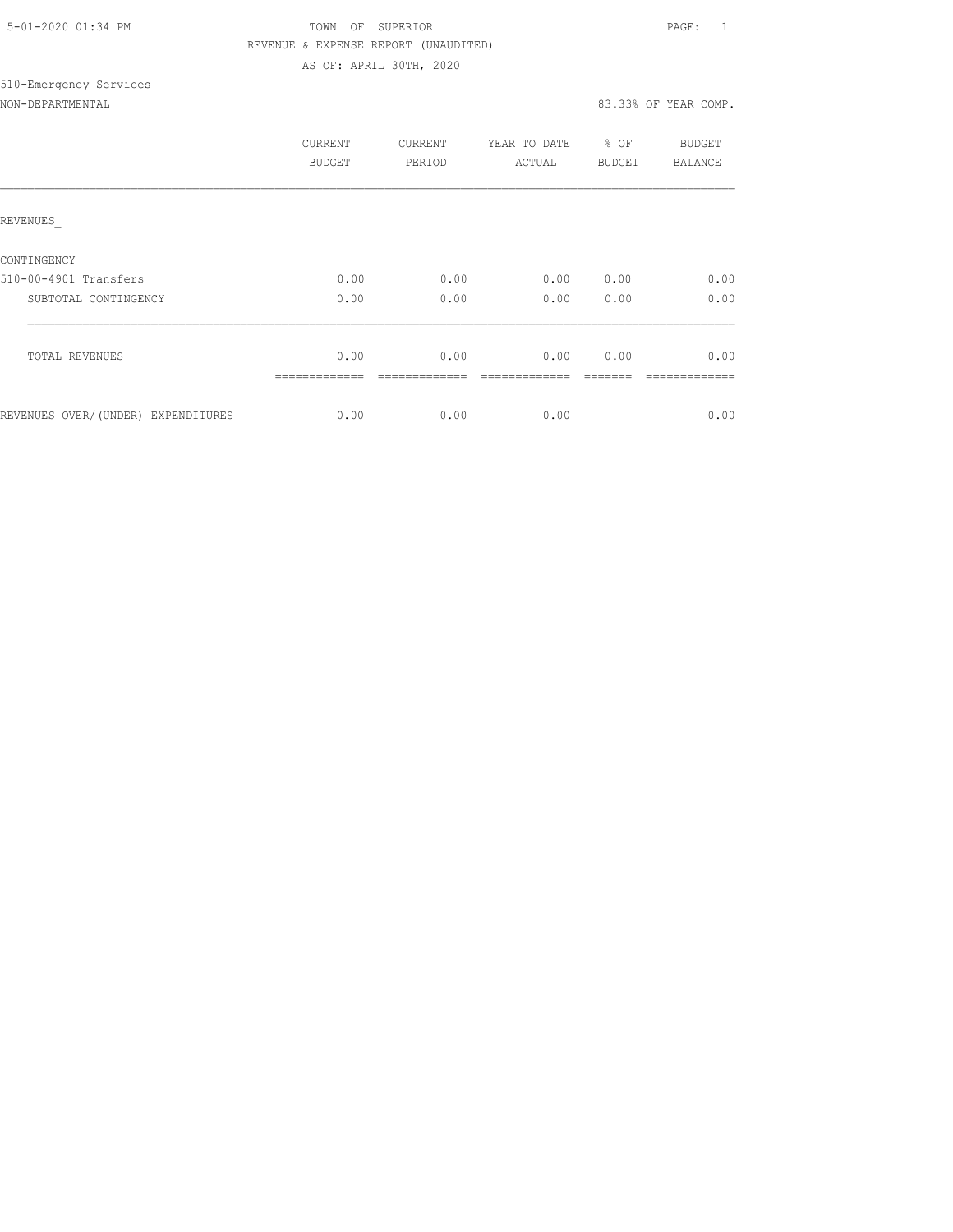## 5-01-2020 01:34 PM TOWN OF SUPERIOR PAGE: 2 REVENUE & EXPENSE REPORT (UNAUDITED) AS OF: APRIL 30TH, 2020

510-Emergency Services RC EMERGENCY SERV-FIRE **All and SERV-FIRE 83.33% OF YEAR COMP.** 

|                                                      | CURRENT<br><b>BUDGET</b> | <b>CURRENT</b><br>PERIOD | YEAR TO DATE<br>ACTUAL | % OF<br><b>BUDGET</b> | <b>BUDGET</b><br><b>BALANCE</b> |
|------------------------------------------------------|--------------------------|--------------------------|------------------------|-----------------------|---------------------------------|
| REVENUES                                             |                          |                          |                        |                       |                                 |
| BUSINESS SERVICES                                    |                          |                          |                        |                       |                                 |
| 510-42-4252 OTHER OPERATING SUPPLIES                 | 0.00                     | 0.00                     | 0.00                   | 0.00                  | 0.00                            |
| SUBTOTAL BUSINESS SERVICES                           | 0.00                     | 0.00                     | 0.00                   | 0.00                  | 0.00                            |
| GRANTS                                               |                          |                          |                        |                       |                                 |
| 510-42-4600 GRANT REVENUE                            | 0.00                     | 0.00                     | 99,500.00              | $0.00$ (              | 99,500.00)                      |
| SUBTOTAL GRANTS                                      | 0.00                     | 0.00                     | 99,500.00              | $0.00$ (              | 99, 500.00)                     |
| TOTAL REVENUES                                       | 0.00<br>=============    | 0.00                     | 99,500.00              | $0.00$ (              | 99,500.00)                      |
| EXPENDITURES                                         |                          |                          |                        |                       |                                 |
| PERSONEL                                             |                          |                          |                        |                       |                                 |
| 510-42-5100 SALARIES                                 | 0.00                     | 0.00                     | 0.00                   | 0.00                  | 0.00                            |
| 510-42-5152 MEDICARE                                 | 0.00                     | 0.00                     | 0.00                   | 0.00                  | 0.00                            |
| 510-42-5153 State Unemployment Insurance             | 0.00                     | 0.00                     | 0.00                   | 0.00                  | 0.00                            |
| 510-42-5154 Workmen's Compensation                   | 0.00                     | 0.00                     | 0.00                   | 0.00                  | 0.00                            |
| 510-42-5160 A.P.S.R.S.                               | 0.00                     | 0.00                     | 0.00                   | 0.00                  | 0.00                            |
| 510-42-5161 AZ STATE RETIREMENT<br>SUBTOTAL PERSONEL | 0.00<br>0.00             | 0.00<br>0.00             | 0.00<br>0.00           | 0.00<br>0.00          | 0.00<br>0.00                    |
| SUPPLIES                                             |                          |                          |                        |                       |                                 |
| 510-42-5299 OTHER OPERATING SUPPLIES                 | 0.00                     | 0.00                     | 4,717.00               | $0.00$ (              | 4,717.00                        |
| SUBTOTAL SUPPLIES                                    | 0.00                     | 0.00                     | 4,717.00               | $0.00$ (              | 4,717.00                        |
| UTILITIES                                            |                          |                          |                        |                       |                                 |
| 510-42-5370 RADIO EQUIPMENT                          | 0.00                     | 0.00                     | 116.31                 | 0.00(                 | 116.31)                         |
| SUBTOTAL UTILITIES                                   | 0.00                     | 0.00                     | 116.31                 | 0.00(                 | 116.31)                         |
| GENERAL BUSINESS EXPENSE                             |                          |                          |                        |                       |                                 |
| 510-42-5425 CONFERENCE & TRAINING                    | 5,000.00                 | 0.00                     | 6,027.82               | $120.56$ (            | 1,027.82)                       |
| 510-42-5430 PRINTING                                 | 0.00                     | 100.16                   | 360.65                 | $0.00$ (              | 360.65)                         |
| 510-42-5450 UNIFORM PURCHASE                         | 3,000.00                 | 373.86                   | 1,898.80               | 63.29                 | 1,101.20                        |
| SUBTOTAL GENERAL BUSINESS EXPENSE                    | 8,000.00                 | 474.02                   | 8,287.27               | $103.59$ (            | 287.27)                         |
| PROFESSIONAL SERVICES                                |                          |                          |                        |                       |                                 |
| 510-42-5550 PROFESSIONAL SERVICES                    | 0.00                     | 0.00                     | 0.00                   | 0.00                  | 0.00                            |
| 510-42-5555 HEALTH & SAFETY                          | 12,500.00                | 0.00                     | 4,130.82               | 33.05                 | 8,369.18                        |
| SUBTOTAL PROFESSIONAL SERVICES                       | 12,500.00                | 0.00                     | 4,130.82               | 33.05                 | 8,369.18                        |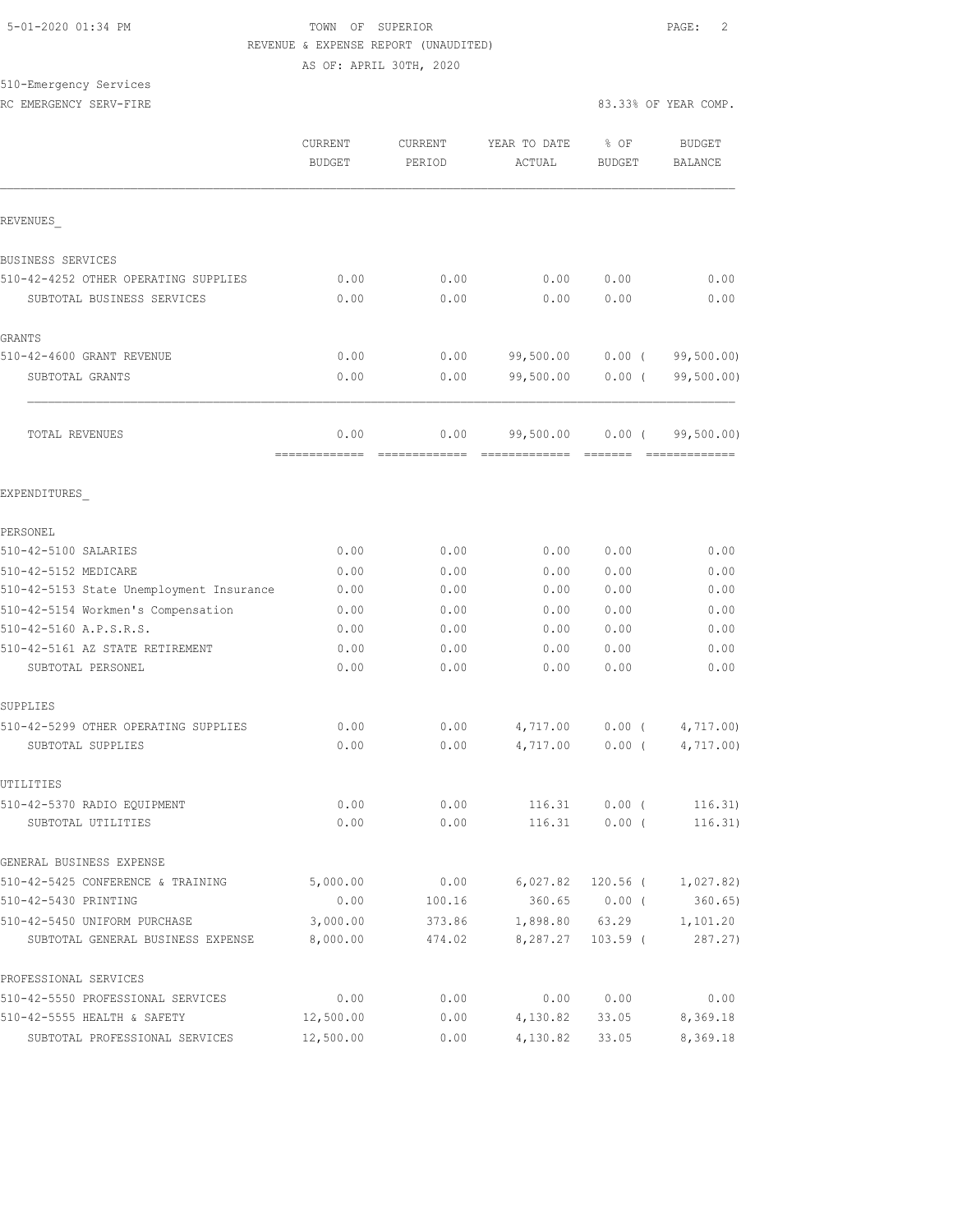## 5-01-2020 01:34 PM TOWN OF SUPERIOR PAGE: 3 REVENUE & EXPENSE REPORT (UNAUDITED)

AS OF: APRIL 30TH, 2020

## 510-Emergency Services RC EMERGENCY SERV-FIRE **All and SERV-FIRE 83.33% OF YEAR COMP.**

|                                     | CURRENT<br><b>BUDGET</b> | <b>CURRENT</b><br>PERIOD | YEAR TO DATE<br>ACTUAL | % OF<br><b>BUDGET</b> | BUDGET<br><b>BALANCE</b> |
|-------------------------------------|--------------------------|--------------------------|------------------------|-----------------------|--------------------------|
| REPAIR/MAINTENANCE                  |                          |                          |                        |                       |                          |
| 510-42-5640 VEHICLE REPAIRS         | 46,000.00                | 0.00                     | 10,824.68 23.53        |                       | 35, 175.32               |
| 510-42-5642 TIRES & TUBES           | 0.00                     | 0.00                     | 40.00                  | 0.00(                 | 40.00)                   |
| 510-42-5650 OTHER EQUIPMENT REPAIRS | 3,000.00                 | 0.00                     | 1,704.12               | 56.80                 | 1,295.88                 |
| SUBTOTAL REPAIR/MAINTENANCE         | 49,000.00                | 0.00                     | 12,568.80              | 25.65                 | 36, 431.20               |
| CAPITAL OUTLAY                      |                          |                          |                        |                       |                          |
| 510-42-5740 MEDICAL EQUIPMENT       | 0.00                     | 0.00                     | 0.00                   | 0.00                  | 0.00                     |
| 510-42-5750 FIRE/PPE                | 0.00                     | 0.00                     | $11,396.86$ 0.00 (     |                       | 11,396.86)               |
| 510-42-5780 SOFTWARE                | 5,000.00                 | 0.00                     | 179.17                 | 3.58                  | 4,820.83                 |
| SUBTOTAL CAPITAL OUTLAY             | 5,000.00                 | 0.00                     | 11,576.03              | $231.52$ (            | 6, 576.03                |
| DEBT SERVICE                        |                          |                          |                        |                       |                          |
| 510-42-5999 CAPITAL OUTLAY          | 25,000.00                | 0.00                     | 0.00                   | 0.00                  | 25,000.00                |
| SUBTOTAL DEBT SERVICE               | 25,000.00                | 0.00                     | 0.00                   | 0.00                  | 25,000.00                |
| TOTAL EXPENDITURES                  | 99,500.00                | 474.02                   | 41,396.23 41.60        |                       | 58,103.77                |
|                                     |                          |                          |                        |                       |                          |
| REVENUES OVER/(UNDER) EXPENDITURES  | $\sqrt{2}$               | 99,500.00)( 474.02)      | 58,103.77              |                       | (157, 603, 77)           |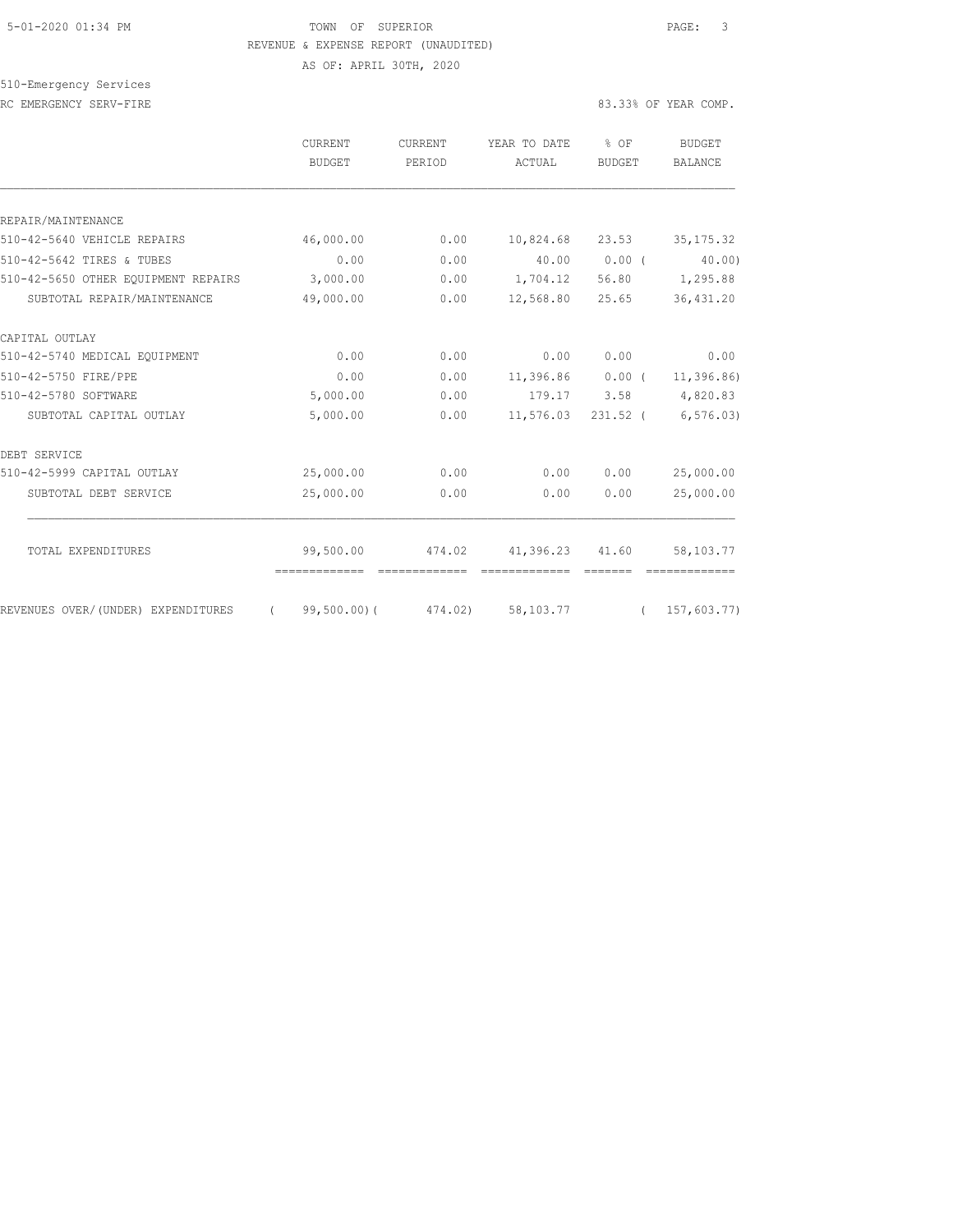## TOWN OF SUPERIOR **Example 2010** PAGE: 4 REVENUE & EXPENSE REPORT (UNAUDITED) AS OF: APRIL 30TH, 2020

510-Emergency Services

| <b>BUDGET</b> | <b>CURRENT</b><br>PERIOD                                                             | YEAR TO DATE<br>ACTUAL                                         | % OF<br>BUDGET                                                        | <b>BUDGET</b><br>BALANCE                                                                                                                                                                               |
|---------------|--------------------------------------------------------------------------------------|----------------------------------------------------------------|-----------------------------------------------------------------------|--------------------------------------------------------------------------------------------------------------------------------------------------------------------------------------------------------|
|               |                                                                                      |                                                                |                                                                       |                                                                                                                                                                                                        |
|               |                                                                                      |                                                                |                                                                       |                                                                                                                                                                                                        |
|               | 0.00                                                                                 | 100,500.00                                                     | 50.25                                                                 | 99,500.00                                                                                                                                                                                              |
| 200,000.00    | 0.00                                                                                 | 100,500.00                                                     | 50.25                                                                 | 99,500.00                                                                                                                                                                                              |
| 200,000.00    | 0.00                                                                                 | 100,500.00                                                     | 50.25                                                                 | 99,500.00                                                                                                                                                                                              |
|               |                                                                                      |                                                                |                                                                       |                                                                                                                                                                                                        |
|               |                                                                                      |                                                                |                                                                       |                                                                                                                                                                                                        |
| 4,000.00      | 0.00                                                                                 |                                                                | 285.77 (                                                              | 7,430.63                                                                                                                                                                                               |
| 4,000.00      | 0.00                                                                                 | 11,430.63                                                      | $285.77$ (                                                            | 7,430.63)                                                                                                                                                                                              |
|               |                                                                                      |                                                                |                                                                       |                                                                                                                                                                                                        |
| 3,000.00      | 0.00                                                                                 | 22,180.42                                                      | $739.35$ (                                                            | 19, 180.42<br>19, 180.42)                                                                                                                                                                              |
|               |                                                                                      |                                                                |                                                                       |                                                                                                                                                                                                        |
| 10,000.00     | 1,353.60                                                                             |                                                                | 197.07 (                                                              | 9,707.41)                                                                                                                                                                                              |
| 2,000.00      | 415.25                                                                               | 4,138.41                                                       | $206.92$ (                                                            | 2, 138.41                                                                                                                                                                                              |
| 8,500.00      | 0.00                                                                                 | 6,621.93                                                       | 77.91                                                                 | 1,878.07                                                                                                                                                                                               |
|               |                                                                                      |                                                                |                                                                       | 9,967.75                                                                                                                                                                                               |
|               |                                                                                      |                                                                |                                                                       |                                                                                                                                                                                                        |
|               |                                                                                      |                                                                |                                                                       | 565.40                                                                                                                                                                                                 |
| 1,000.00      | 0.00                                                                                 | 2,475.40                                                       | 247.54 (                                                              | 910.00<br>1,475.40                                                                                                                                                                                     |
|               |                                                                                      |                                                                |                                                                       |                                                                                                                                                                                                        |
| 10,000.00     |                                                                                      |                                                                | 100.27 (                                                              | 26.71)                                                                                                                                                                                                 |
| 3,000.00      | 0.00                                                                                 |                                                                |                                                                       | 400.59                                                                                                                                                                                                 |
| 0.00          | 0.00                                                                                 |                                                                |                                                                       | 0.00                                                                                                                                                                                                   |
|               |                                                                                      |                                                                |                                                                       | 373.88                                                                                                                                                                                                 |
|               |                                                                                      |                                                                |                                                                       |                                                                                                                                                                                                        |
| 0.00          | 0.00                                                                                 | 0.00                                                           | 0.00                                                                  | 0.00                                                                                                                                                                                                   |
|               |                                                                                      |                                                                |                                                                       | 4.00)                                                                                                                                                                                                  |
| 0.00          | 0.00                                                                                 | 193.61                                                         | 0.00(                                                                 | 189.61)<br>193.61)                                                                                                                                                                                     |
|               |                                                                                      |                                                                |                                                                       |                                                                                                                                                                                                        |
| 59,000.00     | 0.00                                                                                 |                                                                | 0.00                                                                  | 59,000.00                                                                                                                                                                                              |
| 59,000.00     | 0.00                                                                                 | 0.00                                                           | 0.00                                                                  | 59,000.00                                                                                                                                                                                              |
|               |                                                                                      |                                                                | 78.98                                                                 | 21,126.07<br>=============                                                                                                                                                                             |
|               | 200,000.00<br>3,000.00<br>20,500.00<br>0.00<br>1,000.00<br>13,000.00<br>0.00<br>0.00 | 0.00<br>1,768.85<br>0.00<br>0.00<br>0.00<br>0.00<br>100,500.00 | 30,467.75<br>565.40<br>1,910.00<br>0.00<br>4.00<br>189.61<br>1,768.85 | 11,430.63<br>22,180.42<br>739.35 (<br>19,707.41<br>148.62 (<br>$0.00$ (<br>191.00 (<br>$0.00$ 10,026.71<br>2,599.41 86.65<br>0.00 0.00<br>12,626.12 97.12<br>$0.00$ (<br>$0.00$ (<br>0.00<br>79,373.93 |

REVENUES OVER/(UNDER) EXPENDITURES 99,500.00 ( 1,768.85) 21,126.07 78,373.93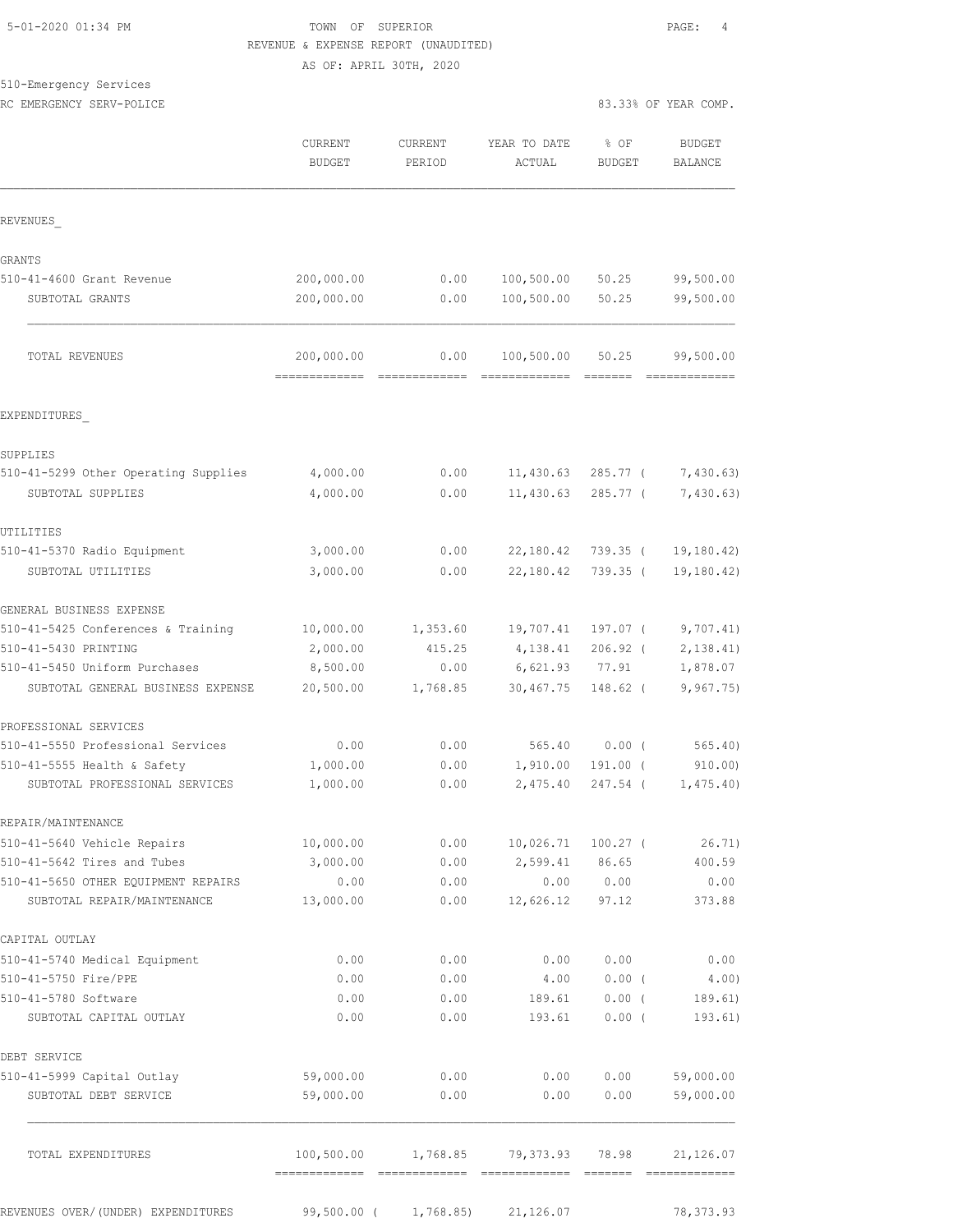| 5-01-2020 01:34 PM |  |
|--------------------|--|
|                    |  |

510-Emergency Services

## TOWN OF SUPERIOR **Example 2010** PAGE: 5 REVENUE & EXPENSE REPORT (UNAUDITED) AS OF: APRIL 30TH, 2020

83.33% OF YEAR COMP.

|                                    | CURRENT<br>BUDGET | CURRENT<br>PERIOD | YEAR TO DATE<br>ACTUAL | % OF<br><b>BUDGET</b> | BUDGET<br>BALANCE |
|------------------------------------|-------------------|-------------------|------------------------|-----------------------|-------------------|
|                                    |                   |                   |                        |                       |                   |
| FUND TOTAL REVENUES                | 200,000.00        | 0.00              | 200,000.00             | 100.00                | 0.00              |
| FUND TOTAL EXPENDITURES            | 200,000.00        | 2,242.87          | 120,770.16             | 60.39                 | 79,229.84         |
| REVENUES OVER/(UNDER) EXPENDITURES | 0.00(             | 2,242.87)         | 79,229.84              |                       | 79,229.84)        |
|                                    |                   |                   |                        |                       |                   |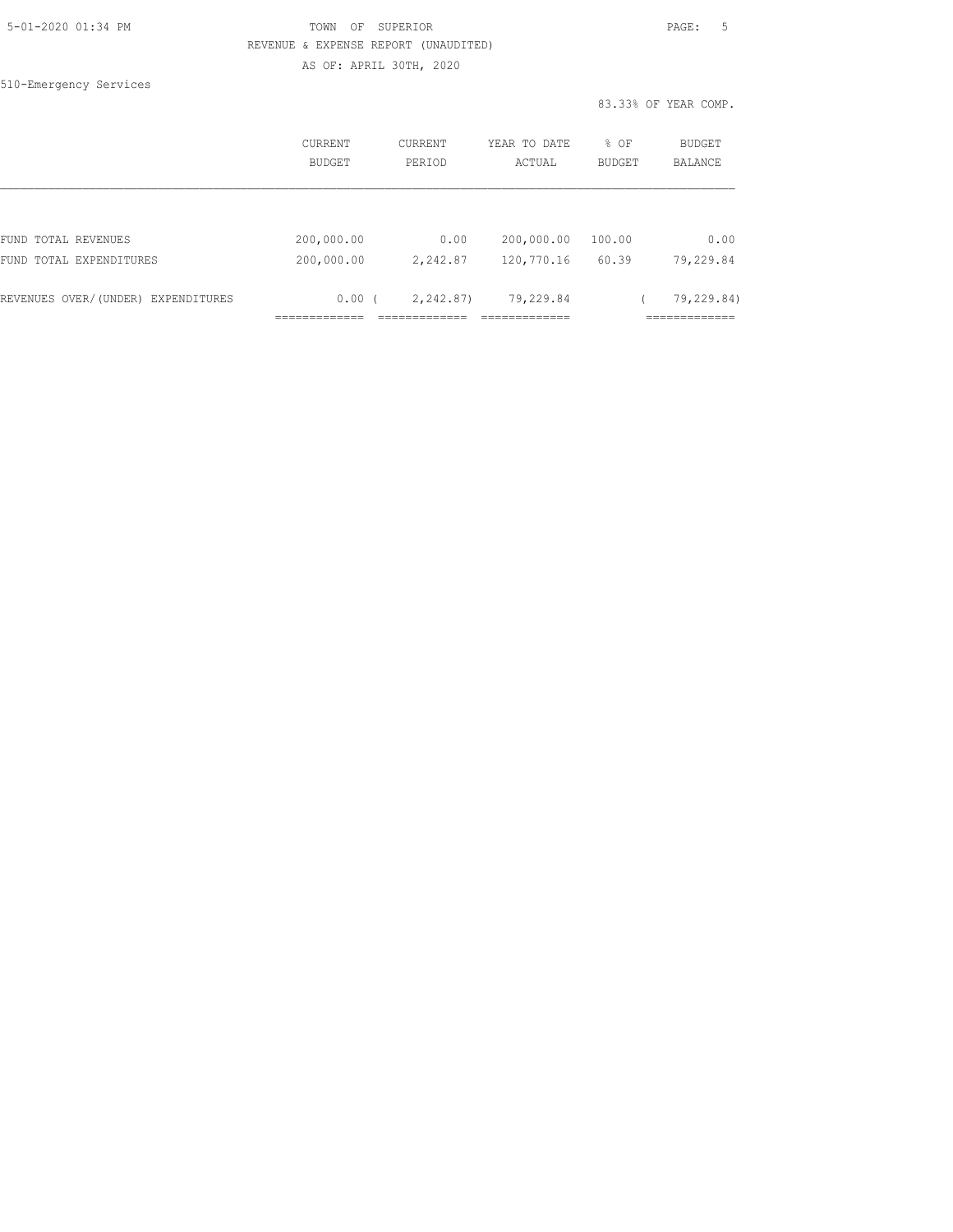## TOWN OF SUPERIOR **PAGE:** 1 REVENUE & EXPENSE REPORT (UNAUDITED) AS OF: APRIL 30TH, 2020

| 511-RESOLUTION GRANTS            |                |                       |                                    |                                                                                                                                                                                                                                                                                                                                                                                                                                                                                        |                                 |
|----------------------------------|----------------|-----------------------|------------------------------------|----------------------------------------------------------------------------------------------------------------------------------------------------------------------------------------------------------------------------------------------------------------------------------------------------------------------------------------------------------------------------------------------------------------------------------------------------------------------------------------|---------------------------------|
| MAYOR & COUNCIL                  |                |                       |                                    | 83.33% OF YEAR COMP.                                                                                                                                                                                                                                                                                                                                                                                                                                                                   |                                 |
|                                  | <b>CURRENT</b> | CURRENT               | YEAR TO DATE                       | $8$ OF                                                                                                                                                                                                                                                                                                                                                                                                                                                                                 | <b>BUDGET</b>                   |
|                                  | BUDGET         | PERIOD                | ACTUAL                             | <b>BUDGET</b>                                                                                                                                                                                                                                                                                                                                                                                                                                                                          | BALANCE                         |
| REVENUES                         |                |                       |                                    |                                                                                                                                                                                                                                                                                                                                                                                                                                                                                        |                                 |
| GRANTS                           |                |                       |                                    |                                                                                                                                                                                                                                                                                                                                                                                                                                                                                        |                                 |
| 511-01-4600 GRANT REVENUE        | 300,000.00     | 0.00                  |                                    |                                                                                                                                                                                                                                                                                                                                                                                                                                                                                        | 500,000.00 166.67 ( 200,000.00) |
| SUBTOTAL GRANTS                  | 300,000.00     | 0.00                  |                                    |                                                                                                                                                                                                                                                                                                                                                                                                                                                                                        | 500,000.00 166.67 ( 200,000.00) |
| TOTAL REVENUES                   | 300,000.00     | 0.00<br>============= | =============                      | $\begin{array}{cccccccccc} \multicolumn{2}{c}{} & \multicolumn{2}{c}{} & \multicolumn{2}{c}{} & \multicolumn{2}{c}{} & \multicolumn{2}{c}{} & \multicolumn{2}{c}{} & \multicolumn{2}{c}{} & \multicolumn{2}{c}{} & \multicolumn{2}{c}{} & \multicolumn{2}{c}{} & \multicolumn{2}{c}{} & \multicolumn{2}{c}{} & \multicolumn{2}{c}{} & \multicolumn{2}{c}{} & \multicolumn{2}{c}{} & \multicolumn{2}{c}{} & \multicolumn{2}{c}{} & \multicolumn{2}{c}{} & \multicolumn{2}{c}{} & \mult$ | 500,000.00 166.67 ( 200,000.00) |
| EXPENDITURES                     |                |                       |                                    |                                                                                                                                                                                                                                                                                                                                                                                                                                                                                        |                                 |
| SUPPLIES                         |                |                       |                                    |                                                                                                                                                                                                                                                                                                                                                                                                                                                                                        |                                 |
| 511-01-5299 OPERATING SUPPLIES   |                |                       | 300,000.00 3,777.25 16,604.12 5.53 |                                                                                                                                                                                                                                                                                                                                                                                                                                                                                        | 283, 395.88                     |
| SUBTOTAL SUPPLIES                | 300,000.00     | 3,777.25              | 16,604.12                          | 5.53                                                                                                                                                                                                                                                                                                                                                                                                                                                                                   | 283, 395.88                     |
| PROFESSIONAL SERVICES            |                |                       |                                    |                                                                                                                                                                                                                                                                                                                                                                                                                                                                                        |                                 |
| 511-01-5530 PMCIMPPDIMC PYDPMOPO |                |                       |                                    |                                                                                                                                                                                                                                                                                                                                                                                                                                                                                        |                                 |

| PROFESSIONAL SERVICES              |            |          |            |            |             |
|------------------------------------|------------|----------|------------|------------|-------------|
| 511-01-5530 ENGINEERING EXPENSES   | 0.00       | 0.00     | 81,722.13  | $0.00$ (   | 81,722.13)  |
| SUBTOTAL PROFESSIONAL SERVICES     | 0.00       | 0.00     | 81,722.13  | 0.00(      | 81,722.13)  |
| CAPITAL OUTLAY                     |            |          |            |            |             |
| 511-01-5710 BUILDING               | 0.00       | 0.00     | 0.00       | 0.00       | 0.00        |
| SUBTOTAL CAPITAL OUTLAY            | 0.00       | 0.00     | 0.00       | 0.00       | 0.00        |
| DEBT SERVICE                       |            |          |            |            |             |
| 511-01-5999 CAPITAL OUTLAY         | 0.00       | 0.00     | 0.00       | 0.00       | 0.00        |
| SUBTOTAL DEBT SERVICE              | 0.00       | 0.00     | 0.00       | 0.00       | 0.00        |
| TOTAL EXPENDITURES                 | 300,000.00 | 3,777.25 | 98,326.25  | 32.78      | 201, 673.75 |
|                                    |            |          |            |            |             |
| REVENUES OVER/(UNDER) EXPENDITURES | $0.00$ (   | 3,777.25 | 401,673.75 | $\sqrt{2}$ | 401,673.75) |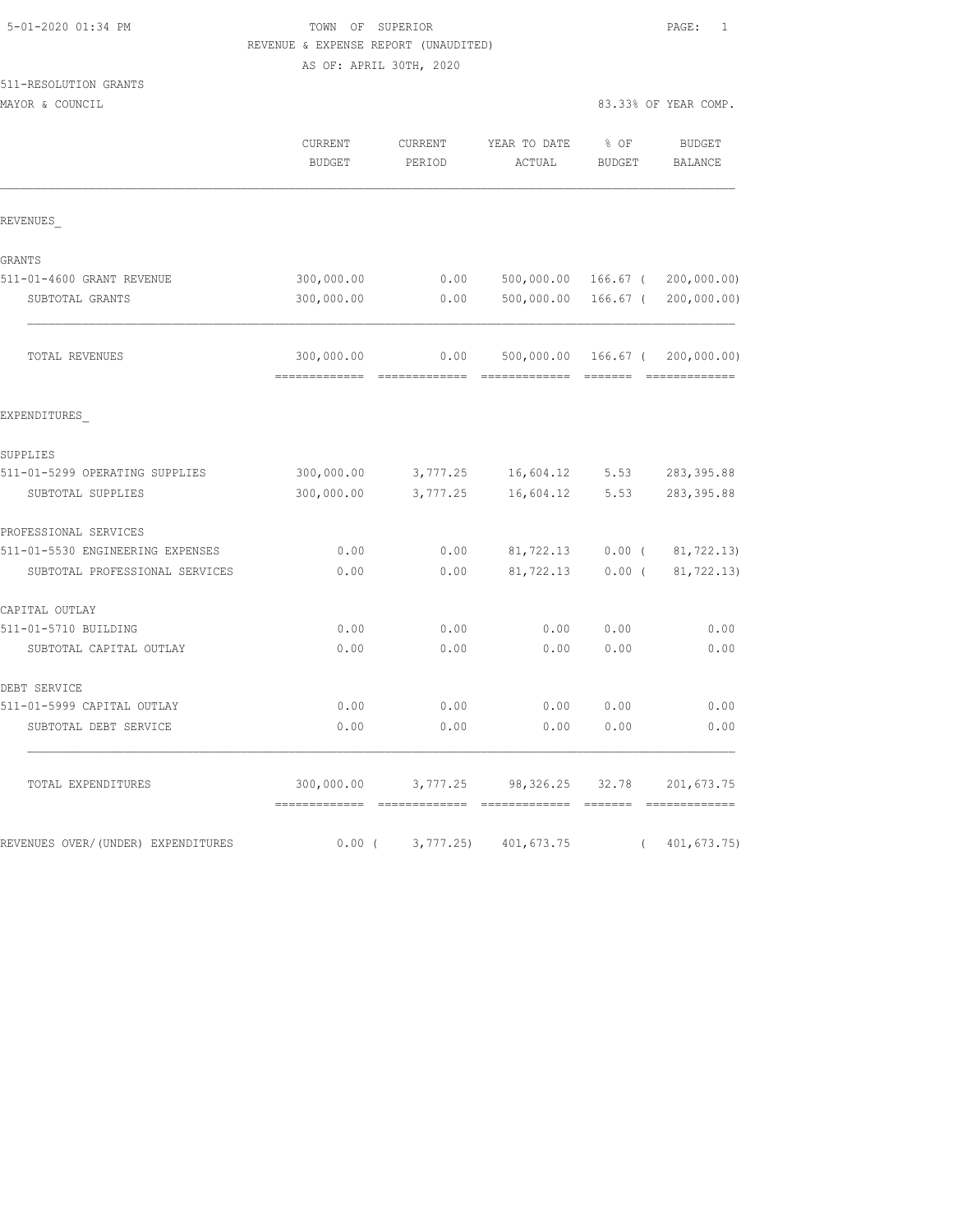| 5-01-2020 01:34 PM |  |
|--------------------|--|
|                    |  |

## TOWN OF SUPERIOR **EXECUTER** PAGE: 2 REVENUE & EXPENSE REPORT (UNAUDITED) AS OF: APRIL 30TH, 2020

## 511-RESOLUTION GRANTS

| RECREATION                         |                                             |                   |                                       | 83.33% OF YEAR COMP. |                                |
|------------------------------------|---------------------------------------------|-------------------|---------------------------------------|----------------------|--------------------------------|
|                                    | <b>CURRENT</b><br>BUDGET                    | CURRENT<br>PERIOD | YEAR TO DATE<br>ACTUAL                | $8$ OF<br>BUDGET     | <b>BUDGET</b><br>BALANCE       |
| REVENUES                           |                                             |                   |                                       |                      |                                |
| GRANTS                             |                                             |                   |                                       |                      |                                |
| 511-12-4600 GRANT REVENUE          | 200,000.00                                  | 0.00              | 0.00                                  | 0.00                 | 200,000.00                     |
| SUBTOTAL GRANTS                    | 200,000.00                                  | 0.00              | 0.00                                  | 0.00                 | 200,000.00                     |
| TOTAL REVENUES                     | 200,000.00                                  | 0.00              | 0.00                                  | 0.00                 | 200,000.00                     |
| EXPENDITURES                       |                                             |                   |                                       |                      |                                |
| SUPPLIES                           |                                             |                   |                                       |                      |                                |
| 511-12-5299 OPERATING SUPPLIES     | 200,000.00                                  |                   | 277.78 227,778.42 113.89 ( 27,778.42) |                      |                                |
| SUBTOTAL SUPPLIES                  | 200,000.00                                  | 277.78            | 227,778.42                            | 113.89 (             | 27,778.42)                     |
| PROFESSIONAL SERVICES              |                                             |                   |                                       |                      |                                |
| 511-12-5530 ENGINEERING EXPENSES   | 0.00                                        | 0.00              | 0.00                                  | 0.00                 | 0.00                           |
| SUBTOTAL PROFESSIONAL SERVICES     | 0.00                                        | 0.00              | 0.00                                  | 0.00                 | 0.00                           |
| CAPITAL OUTLAY                     |                                             |                   |                                       |                      |                                |
| 511-12-5710 BUILDING               | 0.00                                        | 0.00              | 0.00                                  | 0.00                 | 0.00                           |
| SUBTOTAL CAPITAL OUTLAY            | 0.00                                        | 0.00              | 0.00                                  | 0.00                 | 0.00                           |
| TOTAL EXPENDITURES                 | 200,000.00<br>-------------- -------------- | 277.78            |                                       |                      | 227,778.42 113.89 ( 27,778.42) |
| REVENUES OVER/(UNDER) EXPENDITURES | $0.00$ (                                    |                   | 277.78) ( 227,778.42)                 |                      | 227,778.42                     |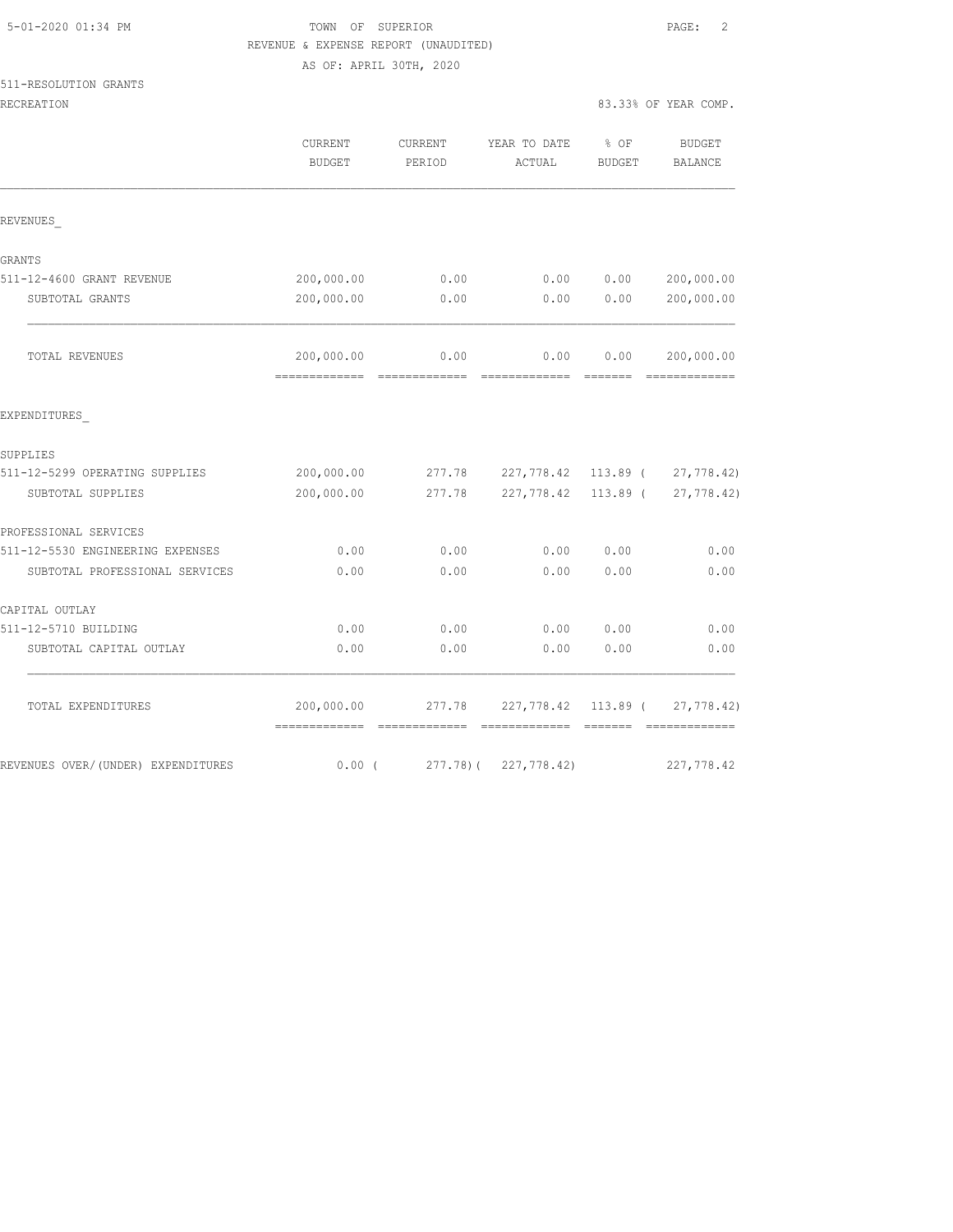|                                  | REVENUE & EXPENSE REPORT (UNAUDITED) |                         |                          |                                                                                                                                                                                                                                                                                                                                                                                                                                                                                        |                                 |
|----------------------------------|--------------------------------------|-------------------------|--------------------------|----------------------------------------------------------------------------------------------------------------------------------------------------------------------------------------------------------------------------------------------------------------------------------------------------------------------------------------------------------------------------------------------------------------------------------------------------------------------------------------|---------------------------------|
|                                  |                                      | AS OF: APRIL 30TH, 2020 |                          |                                                                                                                                                                                                                                                                                                                                                                                                                                                                                        |                                 |
| 511-RESOLUTION GRANTS            |                                      |                         |                          |                                                                                                                                                                                                                                                                                                                                                                                                                                                                                        |                                 |
| ECONOMIC DEVELOPMENT             |                                      |                         |                          |                                                                                                                                                                                                                                                                                                                                                                                                                                                                                        | 83.33% OF YEAR COMP.            |
|                                  | CURRENT                              | CURRENT                 | YEAR TO DATE             | % OF                                                                                                                                                                                                                                                                                                                                                                                                                                                                                   | <b>BUDGET</b>                   |
|                                  | <b>BUDGET</b>                        | PERIOD                  | ACTUAL                   | <b>BUDGET</b>                                                                                                                                                                                                                                                                                                                                                                                                                                                                          | <b>BALANCE</b>                  |
| REVENUES                         |                                      |                         |                          |                                                                                                                                                                                                                                                                                                                                                                                                                                                                                        |                                 |
| GRANTS                           |                                      |                         |                          |                                                                                                                                                                                                                                                                                                                                                                                                                                                                                        |                                 |
| 511-19-4600 GRANT REVENUE        | 100,000.00                           | 0.00                    | 350,000.00               |                                                                                                                                                                                                                                                                                                                                                                                                                                                                                        | 350.00 ( 250,000.00)            |
| SUBTOTAL GRANTS                  | 100,000.00                           | 0.00                    | 350,000.00               |                                                                                                                                                                                                                                                                                                                                                                                                                                                                                        | 350.00 ( 250,000.00)            |
| TOTAL REVENUES                   | 100,000.00<br>-----------            | 0.00<br>_______________ | ======================== |                                                                                                                                                                                                                                                                                                                                                                                                                                                                                        | 350,000.00 350.00 ( 250,000.00) |
| EXPENDITURES                     |                                      |                         |                          |                                                                                                                                                                                                                                                                                                                                                                                                                                                                                        |                                 |
| SUPPLIES                         |                                      |                         |                          |                                                                                                                                                                                                                                                                                                                                                                                                                                                                                        |                                 |
| 511-19-5299 OPERATING SUPPLIES   | 100,000.00                           | 0.00                    | 100,000.00               | 100.00                                                                                                                                                                                                                                                                                                                                                                                                                                                                                 | 0.00                            |
| SUBTOTAL SUPPLIES                | 100,000.00                           | 0.00                    | 100,000.00               | 100.00                                                                                                                                                                                                                                                                                                                                                                                                                                                                                 | 0.00                            |
| PROFESSIONAL SERVICES            |                                      |                         |                          |                                                                                                                                                                                                                                                                                                                                                                                                                                                                                        |                                 |
| 511-19-5530 ENGINEERING EXPENSES | 0.00                                 | 0.00                    | 0.00                     | 0.00                                                                                                                                                                                                                                                                                                                                                                                                                                                                                   | 0.00                            |
| SUBTOTAL PROFESSIONAL SERVICES   | 0.00                                 | 0.00                    | 0.00                     | 0.00                                                                                                                                                                                                                                                                                                                                                                                                                                                                                   | 0.00                            |
| CAPITAL OUTLAY                   |                                      |                         |                          |                                                                                                                                                                                                                                                                                                                                                                                                                                                                                        |                                 |
| 511-19-5710 BUILDING             | 0.00                                 | 0.00                    | 0.00                     | 0.00                                                                                                                                                                                                                                                                                                                                                                                                                                                                                   | 0.00                            |
| SUBTOTAL CAPITAL OUTLAY          | 0.00                                 | 0.00                    | 0.00                     | 0.00                                                                                                                                                                                                                                                                                                                                                                                                                                                                                   | 0.00                            |
| TOTAL EXPENDITURES               | 100,000.00                           | 0.00                    | 100,000.00               | 100.00                                                                                                                                                                                                                                                                                                                                                                                                                                                                                 | 0.00                            |
|                                  | =============                        | =============           | =============            | $\begin{array}{cccccccccc} \multicolumn{2}{c}{} & \multicolumn{2}{c}{} & \multicolumn{2}{c}{} & \multicolumn{2}{c}{} & \multicolumn{2}{c}{} & \multicolumn{2}{c}{} & \multicolumn{2}{c}{} & \multicolumn{2}{c}{} & \multicolumn{2}{c}{} & \multicolumn{2}{c}{} & \multicolumn{2}{c}{} & \multicolumn{2}{c}{} & \multicolumn{2}{c}{} & \multicolumn{2}{c}{} & \multicolumn{2}{c}{} & \multicolumn{2}{c}{} & \multicolumn{2}{c}{} & \multicolumn{2}{c}{} & \multicolumn{2}{c}{} & \mult$ | =============                   |

REVENUES OVER/(UNDER) EXPENDITURES 6.00 0.00 0.00 0.00 250,000.00 (250,000.00)

5-01-2020 01:34 PM TOWN OF SUPERIOR PAGE: 3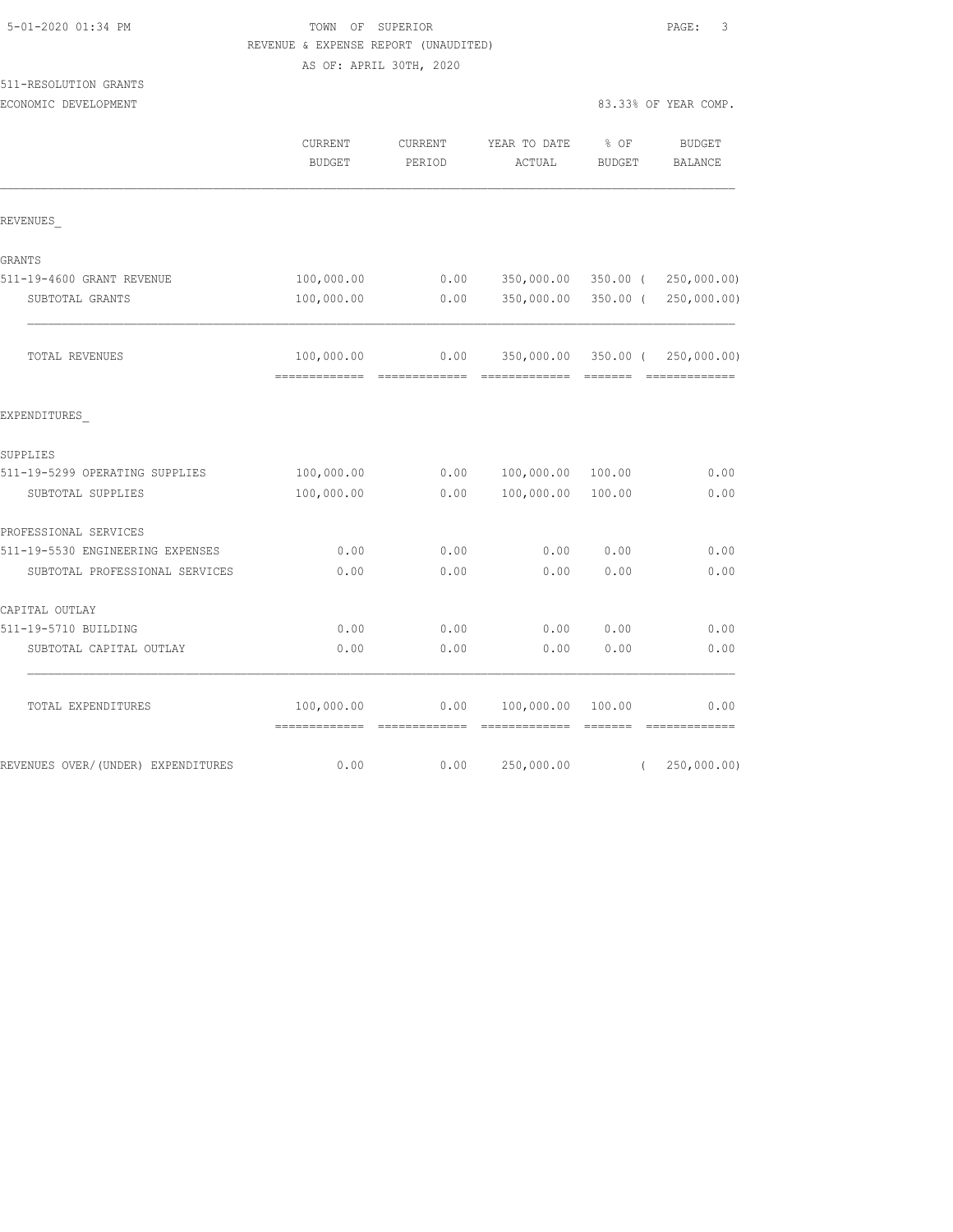| 5-01-2020 01:34 PM |  |
|--------------------|--|
|                    |  |

## TOWN OF SUPERIOR **Example 2010** PAGE: 4 REVENUE & EXPENSE REPORT (UNAUDITED) AS OF: APRIL 30TH, 2020

511-RESOLUTION GRANTS

83.33% OF YEAR COMP.

|                                    | <b>CURRENT</b><br>BUDGET | CURRENT<br>PERTOD | YEAR TO DATE<br>ACTUAL | % OF<br><b>BUDGET</b> | BUDGET<br><b>BALANCE</b> |
|------------------------------------|--------------------------|-------------------|------------------------|-----------------------|--------------------------|
|                                    |                          |                   |                        |                       |                          |
| FUND TOTAL REVENUES                | 600,000.00               | 0.00              | 850,000.00             | 141.67 <sub>0</sub>   | 250,000.00)              |
| FUND TOTAL EXPENDITURES            | 600,000.00               | 4,055.03          | 426,104.67             | 71.02                 | 173,895.33               |
| REVENUES OVER/(UNDER) EXPENDITURES | $0.00$ (                 | 4,055.03          | 423,895.33             |                       | 423,895.33)              |
|                                    |                          |                   |                        |                       |                          |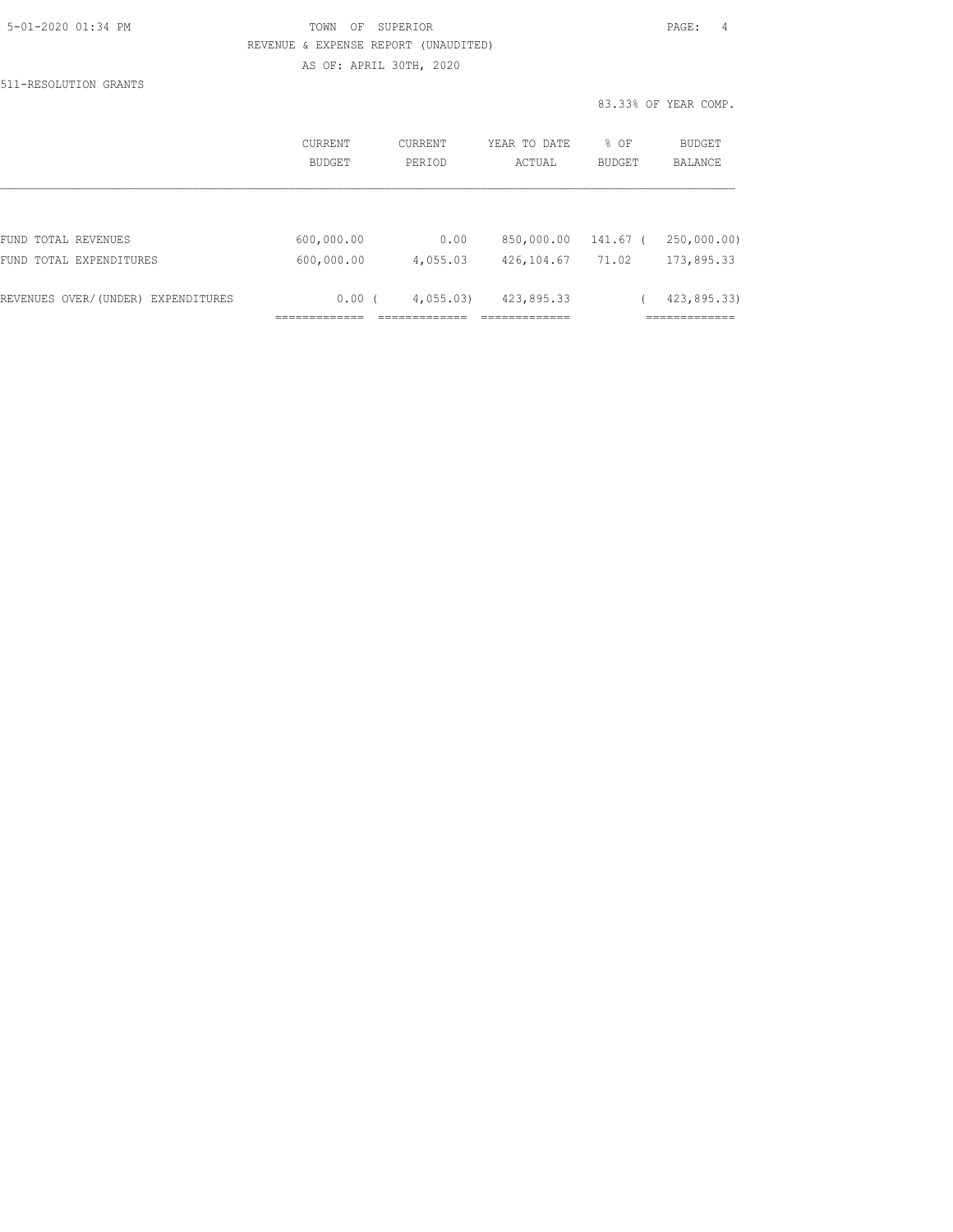## 5-01-2020 01:34 PM TOWN OF SUPERIOR PAGE: 1 REVENUE & EXPENSE REPORT (UNAUDITED) AS OF: APRIL 30TH, 2020

800-FIRE DEPT PENSION

|                                       | CURRENT<br><b>BUDGET</b>                | CURRENT<br>PERIOD     | YEAR TO DATE<br>ACTUAL | $8$ OF<br><b>BUDGET</b> | <b>BUDGET</b><br>BALANCE                                                                                                                                                                                                                                                                                                                                                                                                                                                                       |
|---------------------------------------|-----------------------------------------|-----------------------|------------------------|-------------------------|------------------------------------------------------------------------------------------------------------------------------------------------------------------------------------------------------------------------------------------------------------------------------------------------------------------------------------------------------------------------------------------------------------------------------------------------------------------------------------------------|
| REVENUES                              |                                         |                       |                        |                         |                                                                                                                                                                                                                                                                                                                                                                                                                                                                                                |
| BUSINESS SERVICES                     |                                         |                       |                        |                         |                                                                                                                                                                                                                                                                                                                                                                                                                                                                                                |
| 800-00-4270 INTEREST INCOME           | 0.00                                    | 0.00                  | 0.00                   | 0.00                    | 0.00                                                                                                                                                                                                                                                                                                                                                                                                                                                                                           |
| SUBTOTAL BUSINESS SERVICES            | 0.00                                    | 0.00                  | 0.00                   | 0.00                    | 0.00                                                                                                                                                                                                                                                                                                                                                                                                                                                                                           |
| MISCELLANEOUS                         |                                         |                       |                        |                         |                                                                                                                                                                                                                                                                                                                                                                                                                                                                                                |
| 800-00-4830 FIREFIGHTER PENSION FUND  | 0.00                                    | 0.00                  | 0.00                   | 0.00                    | 0.00                                                                                                                                                                                                                                                                                                                                                                                                                                                                                           |
| SUBTOTAL MISCELLANEOUS                | 0.00                                    | 0.00                  | 0.00                   | 0.00                    | 0.00                                                                                                                                                                                                                                                                                                                                                                                                                                                                                           |
| CONTINGENCY                           |                                         |                       |                        |                         |                                                                                                                                                                                                                                                                                                                                                                                                                                                                                                |
| 800-00-4902 FUND BALANCE CARRYFORWARD | 0.00                                    | 0.00                  | 0.00                   | 0.00                    | 0.00                                                                                                                                                                                                                                                                                                                                                                                                                                                                                           |
| 800-00-4950 GAIN (LOSS)               | 0.00                                    | 0.00                  | 0.00                   | 0.00                    | 0.00                                                                                                                                                                                                                                                                                                                                                                                                                                                                                           |
| SUBTOTAL CONTINGENCY                  | 0.00                                    | 0.00                  | 0.00                   | 0.00                    | 0.00                                                                                                                                                                                                                                                                                                                                                                                                                                                                                           |
| TOTAL REVENUES                        | 0.00<br>=============================== | 0.00                  | 0.00                   | 0.00                    | 0.00<br>$\begin{array}{cccccccccccccc} \multicolumn{2}{c}{} & \multicolumn{2}{c}{} & \multicolumn{2}{c}{} & \multicolumn{2}{c}{} & \multicolumn{2}{c}{} & \multicolumn{2}{c}{} & \multicolumn{2}{c}{} & \multicolumn{2}{c}{} & \multicolumn{2}{c}{} & \multicolumn{2}{c}{} & \multicolumn{2}{c}{} & \multicolumn{2}{c}{} & \multicolumn{2}{c}{} & \multicolumn{2}{c}{} & \multicolumn{2}{c}{} & \multicolumn{2}{c}{} & \multicolumn{2}{c}{} & \multicolumn{2}{c}{} & \multicolumn{2}{c}{} & \$ |
| EXPENDITURES                          |                                         |                       |                        |                         |                                                                                                                                                                                                                                                                                                                                                                                                                                                                                                |
| SUPPLIES                              |                                         |                       |                        |                         |                                                                                                                                                                                                                                                                                                                                                                                                                                                                                                |
| 800-00-5299 OPERATING SUPPLIES        | 0.00                                    | 0.00                  | 0.00                   | 0.00                    | 0.00                                                                                                                                                                                                                                                                                                                                                                                                                                                                                           |
| SUBTOTAL SUPPLIES                     | 0.00                                    | 0.00                  | 0.00                   | 0.00                    | 0.00                                                                                                                                                                                                                                                                                                                                                                                                                                                                                           |
| DEBT SERVICE                          |                                         |                       |                        |                         |                                                                                                                                                                                                                                                                                                                                                                                                                                                                                                |
| 800-00-5900 PENSION PAYMENTS          | 0.00                                    | 0.00                  | 0.00                   | 0.00                    | 0.00                                                                                                                                                                                                                                                                                                                                                                                                                                                                                           |
| SUBTOTAL DEBT SERVICE                 | 0.00                                    | 0.00                  | 0.00                   | 0.00                    | 0.00                                                                                                                                                                                                                                                                                                                                                                                                                                                                                           |
| TOTAL EXPENDITURES                    | 0.00<br>=============                   | 0.00<br>============= | 0.00<br>=============  | 0.00<br>=======         | 0.00                                                                                                                                                                                                                                                                                                                                                                                                                                                                                           |
| REVENUES OVER/(UNDER) EXPENDITURES    | 0.00                                    | 0.00                  | 0.00                   |                         | =============<br>0.00                                                                                                                                                                                                                                                                                                                                                                                                                                                                          |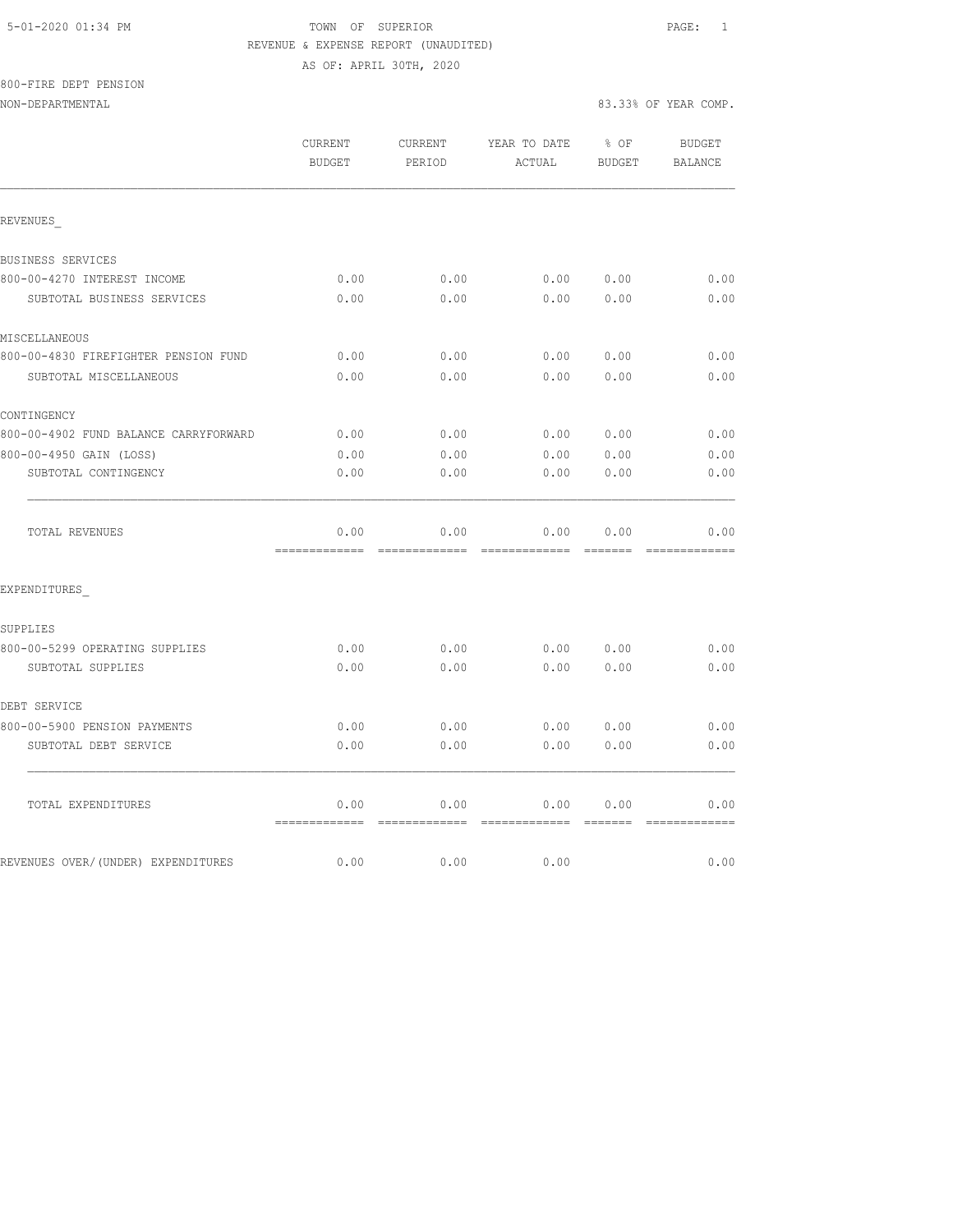## 5-01-2020 01:34 PM TOWN OF SUPERIOR PAGE: 2 REVENUE & EXPENSE REPORT (UNAUDITED) AS OF: APRIL 30TH, 2020

800-FIRE DEPT PENSION

## 83.33% OF YEAR COMP.

|                                    | <b>CURRENT</b><br><b>BUDGET</b> | CURRENT<br>PERIOD | YEAR TO DATE<br>ACTUAL | % OF<br><b>BUDGET</b> | BUDGET<br><b>BALANCE</b> |
|------------------------------------|---------------------------------|-------------------|------------------------|-----------------------|--------------------------|
|                                    |                                 |                   |                        |                       |                          |
| FUND TOTAL REVENUES                | 0.00                            | 0.00              | 0.00                   | 0.00                  | 0.00                     |
| FUND TOTAL EXPENDITURES            | 0.00                            | 0.00              | 0.00                   | 0.00                  | 0.00                     |
| REVENUES OVER/(UNDER) EXPENDITURES | 0.00                            | 0.00              | 0.00                   |                       | 0.00                     |
|                                    |                                 |                   |                        |                       | ___________              |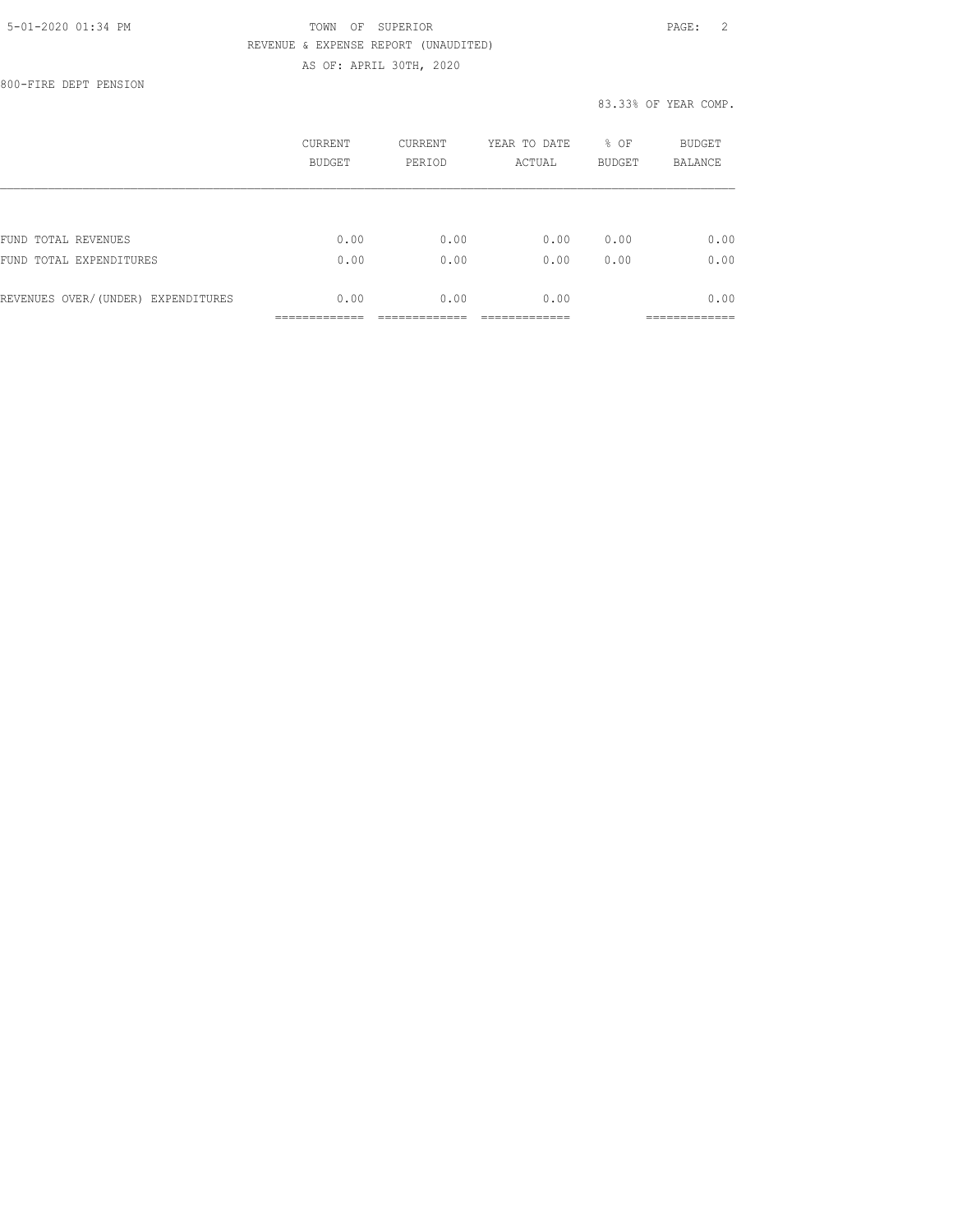## 5-01-2020 01:34 PM TOWN OF SUPERIOR PAGE: 1 REVENUE & EXPENSE REPORT (UNAUDITED) AS OF: APRIL 30TH, 2020

## 810-LGIP

## NON-DEPARTMENTAL 83.33% OF YEAR COMP.

|                                    | CURRENT<br>BUDGET     | <b>CURRENT</b><br>PERIOD | YEAR TO DATE % OF<br>ACTUAL | BUDGET | <b>BUDGET</b><br>BALANCE |
|------------------------------------|-----------------------|--------------------------|-----------------------------|--------|--------------------------|
| REVENUES                           |                       |                          |                             |        |                          |
| BUSINESS SERVICES                  |                       |                          |                             |        |                          |
| 810-00-4270 INTEREST REVENUE       | 0.00                  | 0.00                     | 0.00 0.00                   |        | 0.00                     |
| SUBTOTAL BUSINESS SERVICES         | 0.00                  | 0.00                     | 0.00                        | 0.00   | 0.00                     |
| TOTAL REVENUES                     | 0.00<br>============= | 0.00                     | $0.00$ $0.00$               |        | 0.00<br>-------------    |
| EXPENDITURES                       |                       |                          |                             |        |                          |
| SUPPLIES                           |                       |                          |                             |        |                          |
| 810-00-5299 OPERATING SUPPLIES     | 0.00                  | 0.00                     | 0.00 0.00                   |        | 0.00                     |
| SUBTOTAL SUPPLIES                  | 0.00                  | 0.00                     | 0.00                        | 0.00   | 0.00                     |
| TOTAL EXPENDITURES                 | 0.00<br>============= | 0.00                     | 0.00                        | 0.00   | 0.00                     |
| REVENUES OVER/(UNDER) EXPENDITURES |                       | $0.00$ $0.00$            | 0.00                        |        | 0.00                     |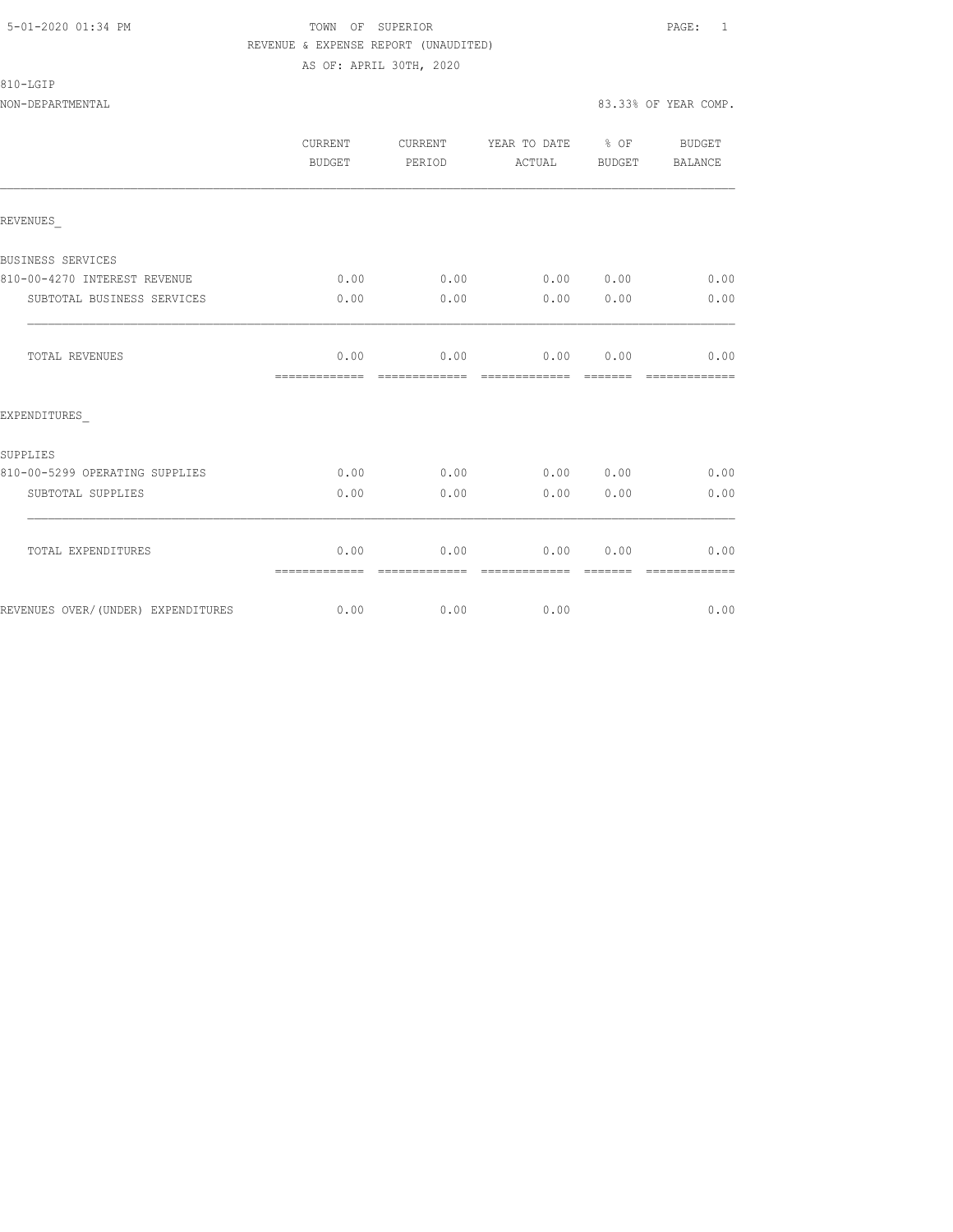## 5-01-2020 01:34 PM TOWN OF SUPERIOR PAGE: 2 REVENUE & EXPENSE REPORT (UNAUDITED) AS OF: APRIL 30TH, 2020

810-LGIP

## 83.33% OF YEAR COMP.

|                                    | CURRENT<br>BUDGET | CURRENT<br>PERIOD | YEAR TO DATE<br>ACTUAL | % OF<br><b>BUDGET</b> | BUDGET<br><b>BALANCE</b> |
|------------------------------------|-------------------|-------------------|------------------------|-----------------------|--------------------------|
|                                    |                   |                   |                        |                       |                          |
| FUND TOTAL REVENUES                | 0.00              | 0.00              | 0.00                   | 0.00                  | 0.00                     |
| FUND TOTAL EXPENDITURES            | 0.00              | 0.00              | 0.00                   | 0.00                  | 0.00                     |
| REVENUES OVER/(UNDER) EXPENDITURES | 0.00              | 0.00              | 0.00                   |                       | 0.00                     |
|                                    |                   |                   |                        |                       | _________                |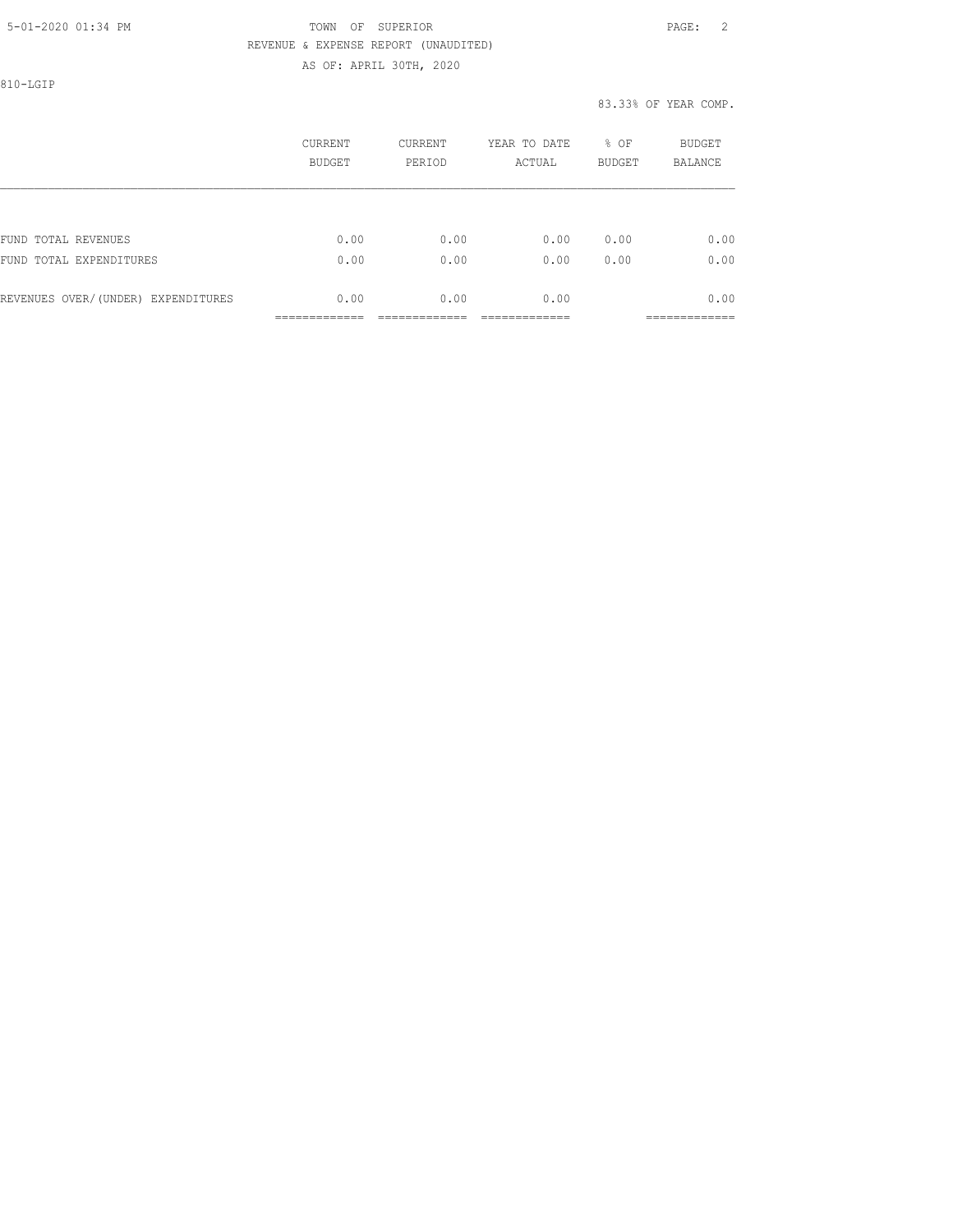## 5-01-2020 01:34 PM TOWN OF SUPERIOR PAGE: 1 REVENUE & EXPENSE REPORT (UNAUDITED) AS OF: APRIL 30TH, 2020

820-EXPLORERS

|                                    | CURRENT<br>BUDGET     | CURRENT<br>PERIOD     | YEAR TO DATE % OF<br>ACTUAL | BUDGET           | BUDGET<br>BALANCE     |
|------------------------------------|-----------------------|-----------------------|-----------------------------|------------------|-----------------------|
| REVENUES                           |                       |                       |                             |                  |                       |
| MISCELLANEOUS                      |                       |                       |                             |                  |                       |
| 820-00-4820 OTHER INCOME           | 0.00                  | 0.00                  | 0.00 0.00                   |                  | 0.00                  |
| SUBTOTAL MISCELLANEOUS             | 0.00                  | 0.00                  | 0.00                        | 0.00             | 0.00                  |
| <b>TOTAL REVENUES</b>              | 0.00<br>============= | 0.00<br>------------- | 0.00<br>--------------      | 0.00<br>-------- | 0.00<br>============= |
| EXPENDITURES                       |                       |                       |                             |                  |                       |
| SUPPLIES                           |                       |                       |                             |                  |                       |
| 820-00-5299 OPERATING SUPPLIES     | 0.00                  | 0.00                  | 0.00 0.00                   |                  | 0.00                  |
| SUBTOTAL SUPPLIES                  | 0.00                  | 0.00                  | 0.00                        | 0.00             | 0.00                  |
| TOTAL EXPENDITURES                 | 0.00<br>============= | 0.00<br>------------- | 0.00<br>--------------      | 0.00             | 0.00                  |
| REVENUES OVER/(UNDER) EXPENDITURES | 0.00                  | 0.00                  | 0.00                        |                  | 0.00                  |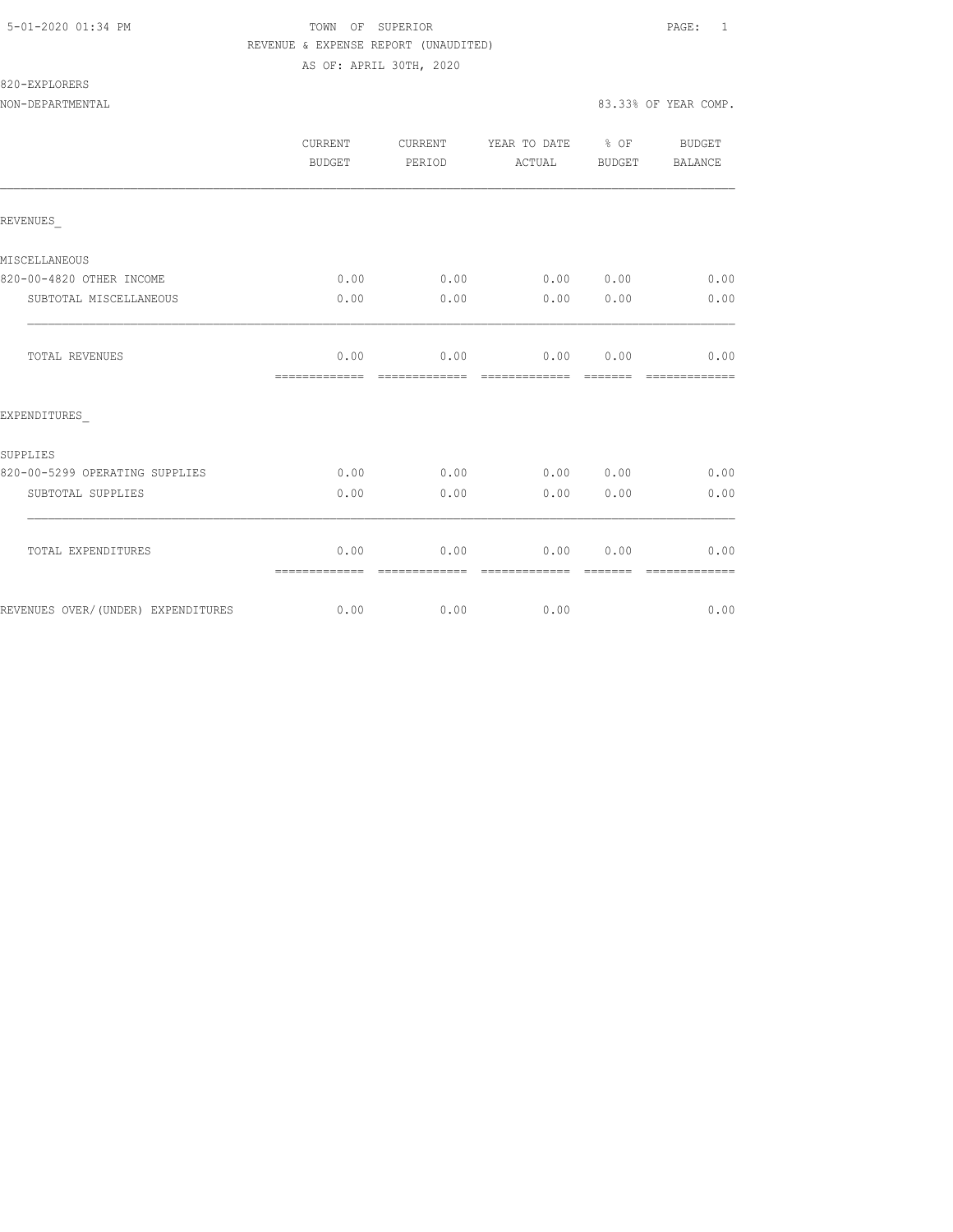## 5-01-2020 01:34 PM TOWN OF SUPERIOR PAGE: 2 REVENUE & EXPENSE REPORT (UNAUDITED) AS OF: APRIL 30TH, 2020

820-EXPLORERS

## 83.33% OF YEAR COMP.

|                                    | CURRENT<br><b>BUDGET</b> | CURRENT<br>PERIOD | YEAR TO DATE<br>ACTUAL | % OF<br><b>BUDGET</b> | <b>BUDGET</b><br><b>BALANCE</b> |
|------------------------------------|--------------------------|-------------------|------------------------|-----------------------|---------------------------------|
|                                    |                          |                   |                        |                       |                                 |
| FUND TOTAL REVENUES                | 0.00                     | 0.00              | 0.00                   | 0.00                  | 0.00                            |
| FUND TOTAL EXPENDITURES            | 0.00                     | 0.00              | 0.00                   | 0.00                  | 0.00                            |
| REVENUES OVER/(UNDER) EXPENDITURES | 0.00                     | 0.00              | 0.00                   |                       | 0.00                            |
|                                    |                          |                   |                        |                       |                                 |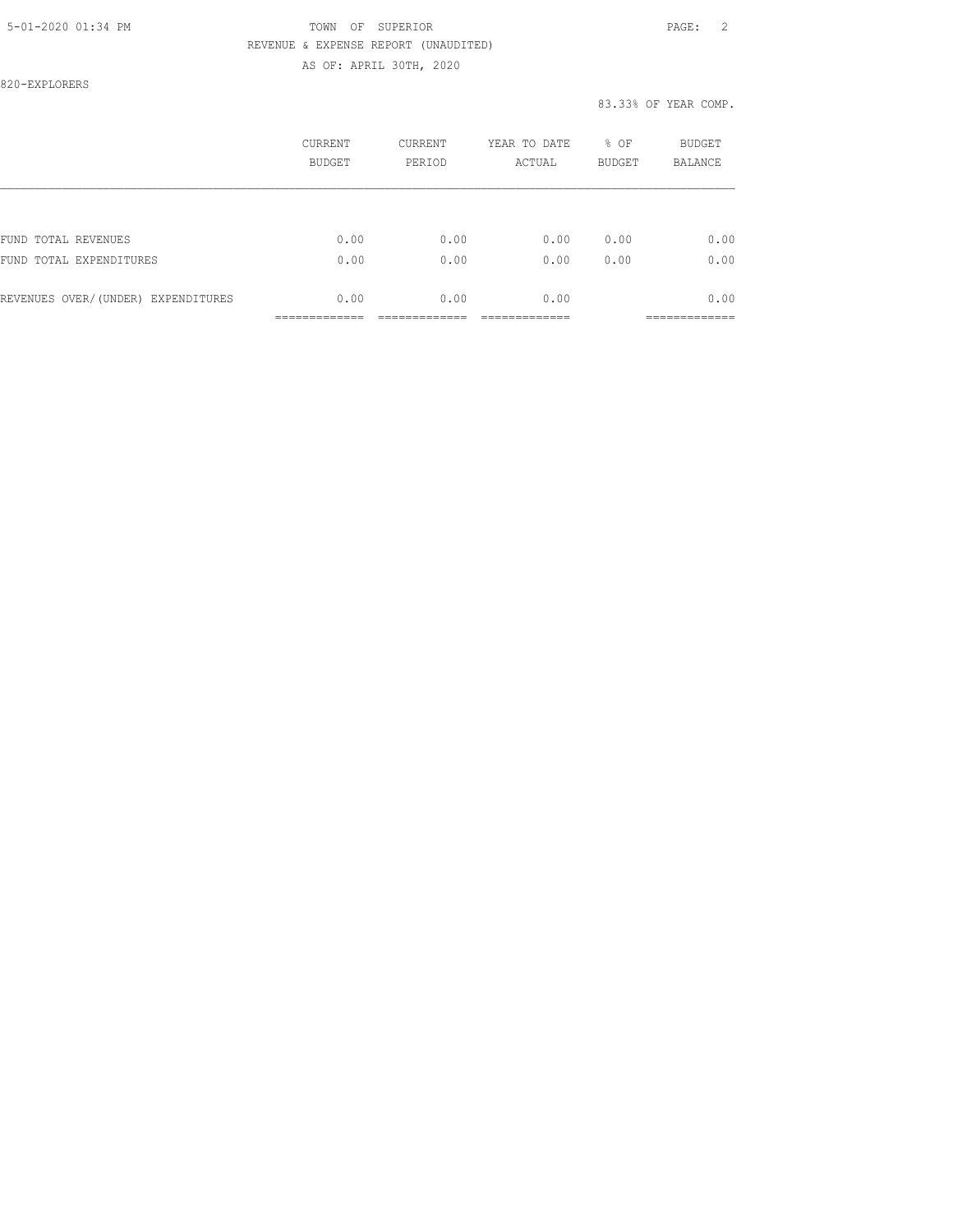## TOWN OF SUPERIOR **Example 2010** PAGE: 1 REVENUE & EXPENSE REPORT (UNAUDITED) AS OF: APRIL 30TH, 2020

|                                    | <b>CURRENT</b><br><b>BUDGET</b> | <b>CURRENT</b><br>PERIOD | YEAR TO DATE % OF<br>ACTUAL                                                                                                                                                                                                                                                                                                                                                                                                                                                                                       | BUDGET                                                                                                                                                                                                                                                                                                                                                                                                                                                                               | BUDGET<br>BALANCE                                                                                                                                                                                                                                                                                                                                                                                                                                                                      |
|------------------------------------|---------------------------------|--------------------------|-------------------------------------------------------------------------------------------------------------------------------------------------------------------------------------------------------------------------------------------------------------------------------------------------------------------------------------------------------------------------------------------------------------------------------------------------------------------------------------------------------------------|--------------------------------------------------------------------------------------------------------------------------------------------------------------------------------------------------------------------------------------------------------------------------------------------------------------------------------------------------------------------------------------------------------------------------------------------------------------------------------------|----------------------------------------------------------------------------------------------------------------------------------------------------------------------------------------------------------------------------------------------------------------------------------------------------------------------------------------------------------------------------------------------------------------------------------------------------------------------------------------|
| REVENUES                           |                                 |                          |                                                                                                                                                                                                                                                                                                                                                                                                                                                                                                                   |                                                                                                                                                                                                                                                                                                                                                                                                                                                                                      |                                                                                                                                                                                                                                                                                                                                                                                                                                                                                        |
| GRANTS                             |                                 |                          |                                                                                                                                                                                                                                                                                                                                                                                                                                                                                                                   |                                                                                                                                                                                                                                                                                                                                                                                                                                                                                      |                                                                                                                                                                                                                                                                                                                                                                                                                                                                                        |
| 830-00-4600 OTHER REVENUE          | 0.00                            | 0.00                     | 2,375.00 0.00 (2,375.00)                                                                                                                                                                                                                                                                                                                                                                                                                                                                                          |                                                                                                                                                                                                                                                                                                                                                                                                                                                                                      |                                                                                                                                                                                                                                                                                                                                                                                                                                                                                        |
| SUBTOTAL GRANTS                    | 0.00                            | 0.00                     |                                                                                                                                                                                                                                                                                                                                                                                                                                                                                                                   | $2,375.00$ 0.00 (                                                                                                                                                                                                                                                                                                                                                                                                                                                                    | 2,375.00)                                                                                                                                                                                                                                                                                                                                                                                                                                                                              |
| TOTAL REVENUES                     | 0.00<br>=============           | =============            | $0.00$ 2,375.00 0.00 ( 2,375.00)<br>$\begin{array}{cccccc} \multicolumn{2}{c}{{\color{red}c}} & \multicolumn{2}{c}{{\color{red}c}} & \multicolumn{2}{c}{{\color{red}c}} & \multicolumn{2}{c}{{\color{red}c}} & \multicolumn{2}{c}{{\color{red}c}} & \multicolumn{2}{c}{{\color{red}c}} & \multicolumn{2}{c}{{\color{red}c}} & \multicolumn{2}{c}{{\color{red}c}} & \multicolumn{2}{c}{{\color{red}c}} & \multicolumn{2}{c}{{\color{red}c}} & \multicolumn{2}{c}{{\color{red}c}} & \multicolumn{2}{c}{{\color{red$ |                                                                                                                                                                                                                                                                                                                                                                                                                                                                                      | - ==============                                                                                                                                                                                                                                                                                                                                                                                                                                                                       |
| EXPENDITURES                       |                                 |                          |                                                                                                                                                                                                                                                                                                                                                                                                                                                                                                                   |                                                                                                                                                                                                                                                                                                                                                                                                                                                                                      |                                                                                                                                                                                                                                                                                                                                                                                                                                                                                        |
| SUPPLIES                           |                                 |                          |                                                                                                                                                                                                                                                                                                                                                                                                                                                                                                                   |                                                                                                                                                                                                                                                                                                                                                                                                                                                                                      |                                                                                                                                                                                                                                                                                                                                                                                                                                                                                        |
| 830-00-5299 OPERATING SUPPLIES     | 0.00                            | 0.00                     | $1,856.03$ 0.00 ( 1,856.03)                                                                                                                                                                                                                                                                                                                                                                                                                                                                                       |                                                                                                                                                                                                                                                                                                                                                                                                                                                                                      |                                                                                                                                                                                                                                                                                                                                                                                                                                                                                        |
| SUBTOTAL SUPPLIES                  | 0.00                            | 0.00                     |                                                                                                                                                                                                                                                                                                                                                                                                                                                                                                                   | $1,856.03$ 0.00 (                                                                                                                                                                                                                                                                                                                                                                                                                                                                    | 1,856.03)                                                                                                                                                                                                                                                                                                                                                                                                                                                                              |
| TOTAL EXPENDITURES                 | 0.00<br>=============           | --------------           | $0.00$ 1,856.03 0.00 ( 1,856.03)<br>=============                                                                                                                                                                                                                                                                                                                                                                                                                                                                 | $\begin{array}{cccccc} \multicolumn{2}{c}{} & \multicolumn{2}{c}{} & \multicolumn{2}{c}{} & \multicolumn{2}{c}{} & \multicolumn{2}{c}{} & \multicolumn{2}{c}{} & \multicolumn{2}{c}{} & \multicolumn{2}{c}{} & \multicolumn{2}{c}{} & \multicolumn{2}{c}{} & \multicolumn{2}{c}{} & \multicolumn{2}{c}{} & \multicolumn{2}{c}{} & \multicolumn{2}{c}{} & \multicolumn{2}{c}{} & \multicolumn{2}{c}{} & \multicolumn{2}{c}{} & \multicolumn{2}{c}{} & \multicolumn{2}{c}{} & \multic$ | $\begin{array}{cccccccccccccc} \multicolumn{2}{c}{} & \multicolumn{2}{c}{} & \multicolumn{2}{c}{} & \multicolumn{2}{c}{} & \multicolumn{2}{c}{} & \multicolumn{2}{c}{} & \multicolumn{2}{c}{} & \multicolumn{2}{c}{} & \multicolumn{2}{c}{} & \multicolumn{2}{c}{} & \multicolumn{2}{c}{} & \multicolumn{2}{c}{} & \multicolumn{2}{c}{} & \multicolumn{2}{c}{} & \multicolumn{2}{c}{} & \multicolumn{2}{c}{} & \multicolumn{2}{c}{} & \multicolumn{2}{c}{} & \multicolumn{2}{c}{} & \$ |
| REVENUES OVER/(UNDER) EXPENDITURES | 0.00                            | 0.00                     | 518.97                                                                                                                                                                                                                                                                                                                                                                                                                                                                                                            | $\left($                                                                                                                                                                                                                                                                                                                                                                                                                                                                             | 518.97)                                                                                                                                                                                                                                                                                                                                                                                                                                                                                |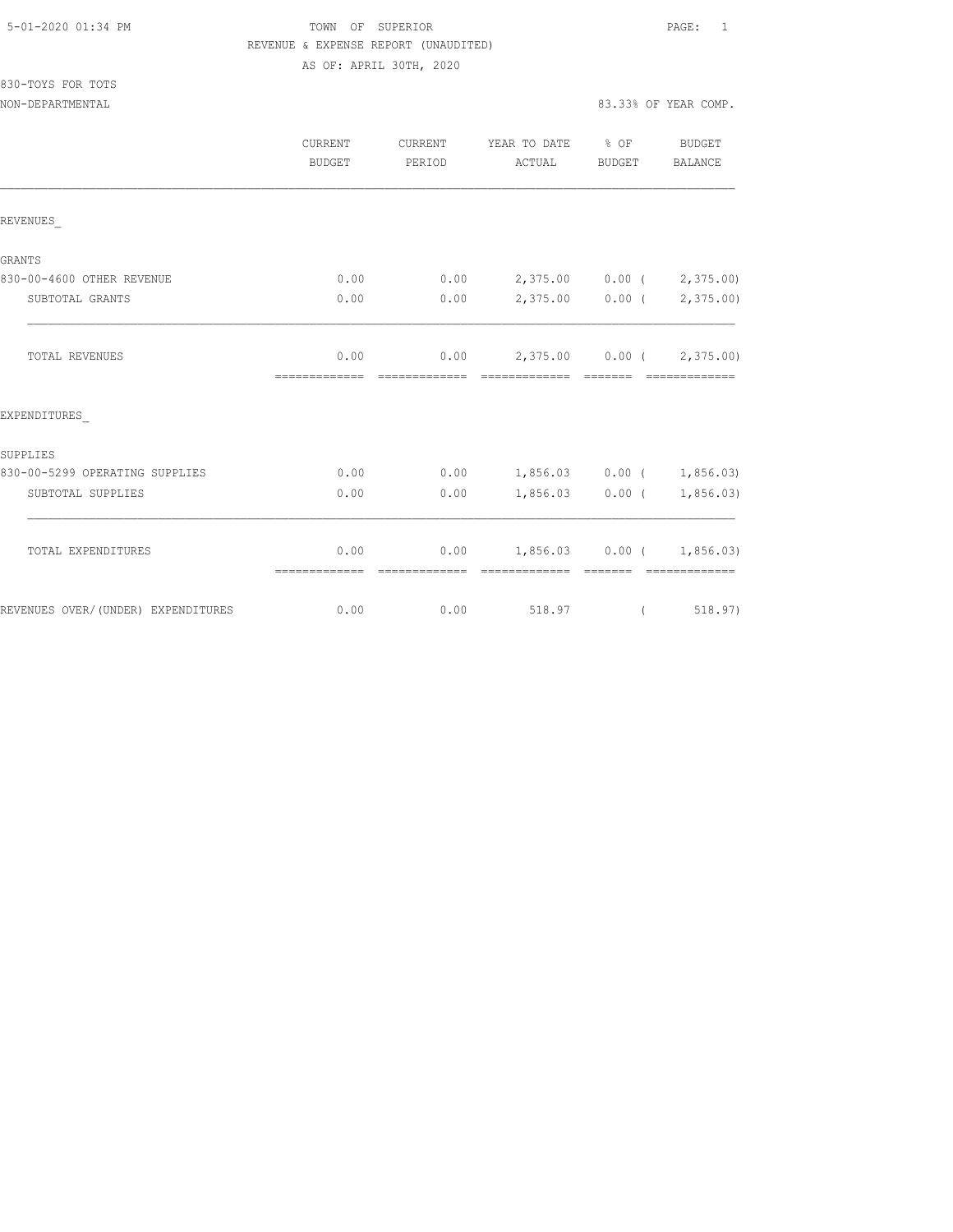## 5-01-2020 01:34 PM TOWN OF SUPERIOR PAGE: 2 REVENUE & EXPENSE REPORT (UNAUDITED) AS OF: APRIL 30TH, 2020

830-TOYS FOR TOTS

83.33% OF YEAR COMP.

|                                    | CURRENT<br><b>BUDGET</b> | CURRENT<br>PERIOD | YEAR TO DATE<br>ACTUAL | % OF<br><b>BUDGET</b> | BUDGET<br><b>BALANCE</b> |
|------------------------------------|--------------------------|-------------------|------------------------|-----------------------|--------------------------|
|                                    |                          |                   |                        |                       |                          |
| FUND TOTAL REVENUES                | 0.00                     | 0.00              | 2,375.00               | $0.00$ (              | 2,375.00                 |
| FUND TOTAL EXPENDITURES            | 0.00                     | 0.00              | 1,856.03               | 0.00                  | 1,856.03                 |
| REVENUES OVER/(UNDER) EXPENDITURES | 0.00                     | 0.00              | 518.97                 |                       | 518.97)                  |
|                                    |                          |                   |                        |                       |                          |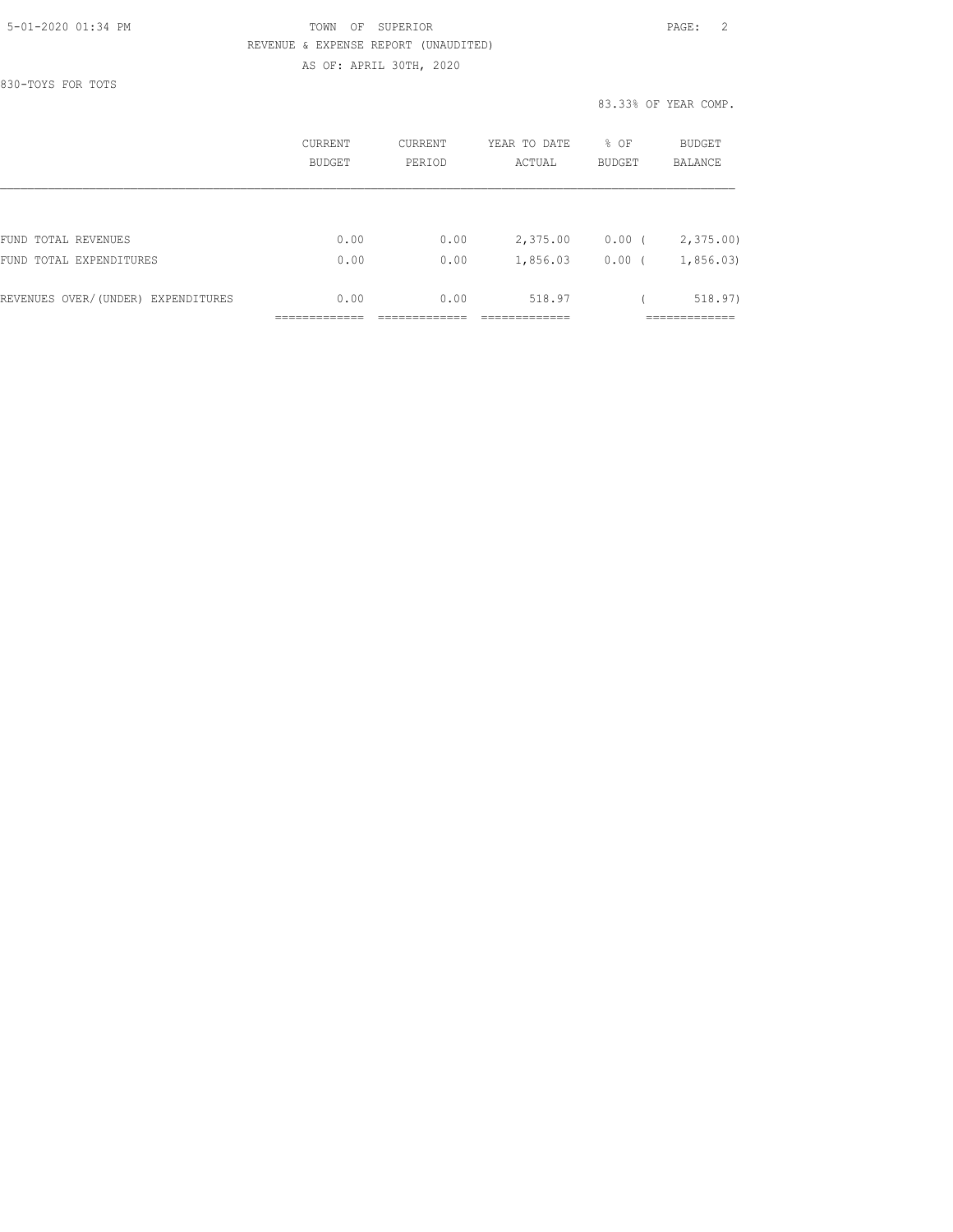| 5-01-2020 01:34 PM |  |
|--------------------|--|
|                    |  |

## TOWN OF SUPERIOR **Example 2010** PAGE: 1 REVENUE & EXPENSE REPORT (UNAUDITED) AS OF: APRIL 30TH, 2020

# 840-GENERAL FIXED ASSETS

## NON-DEPARTMENTAL 83.33% OF YEAR COMP.

|                                     | CURRENT<br>BUDGET | <b>CURRENT</b><br>PERIOD | YEAR TO DATE<br>ACTUAL | % OF<br>BUDGET | BUDGET<br><b>BALANCE</b> |
|-------------------------------------|-------------------|--------------------------|------------------------|----------------|--------------------------|
|                                     |                   |                          |                        |                |                          |
| EXPENDITURES                        |                   |                          |                        |                |                          |
| SUPPLIES                            |                   |                          |                        |                |                          |
| 840-00-5299 OPERATING SUPPLIES      | 0.00              | 0.00                     | 0.00                   | 0.00           | 0.00                     |
| SUBTOTAL SUPPLIES                   | 0.00              | 0.00                     | 0.00                   | 0.00           | 0.00                     |
| NON-OPERATING                       |                   |                          |                        |                |                          |
| 840-00-5800 DEPRECIATION            | 0.00              | 0.00                     | 0.00                   | 0.00           | 0.00                     |
| SUBTOTAL NON-OPERATING              | 0.00              | 0.00                     | 0.00                   | 0.00           | 0.00                     |
| TOTAL EXPENDITURES                  | 0.00              | 0.00                     | 0.00                   | 0.00           | 0.00                     |
|                                     |                   |                          |                        |                |                          |
| REVENUES OVER/ (UNDER) EXPENDITURES | 0.00              | 0.00                     | 0.00                   |                | 0.00                     |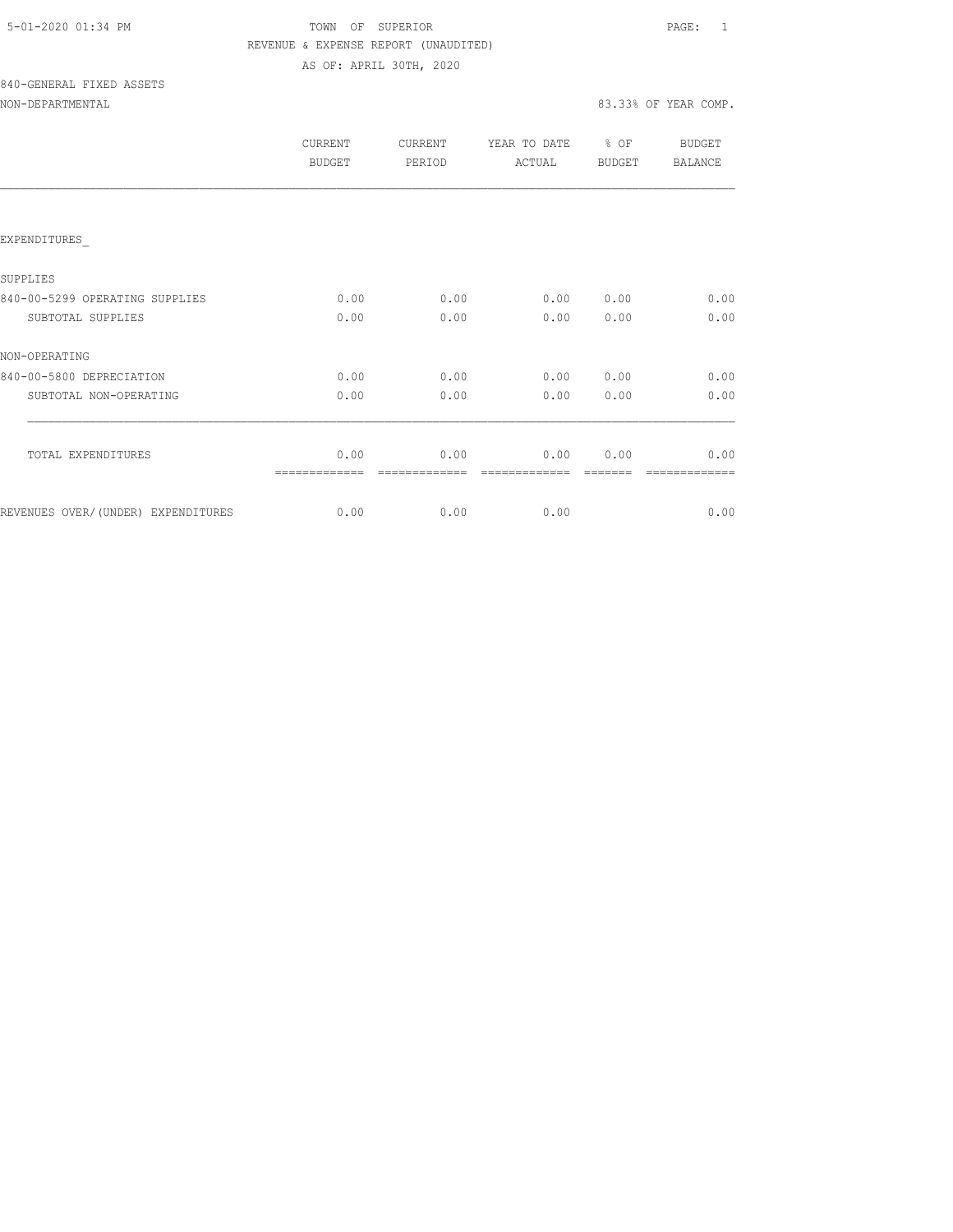## 5-01-2020 01:34 PM TOWN OF SUPERIOR PAGE: 2 REVENUE & EXPENSE REPORT (UNAUDITED) AS OF: APRIL 30TH, 2020

840-GENERAL FIXED ASSETS

### 83.33% OF YEAR COMP.

|                                    | CURRENT<br><b>BUDGET</b> | <b>CURRENT</b><br>PERIOD | YEAR TO DATE<br>ACTUAL | % OF<br><b>BUDGET</b> | <b>BUDGET</b><br>BALANCE      |
|------------------------------------|--------------------------|--------------------------|------------------------|-----------------------|-------------------------------|
|                                    |                          |                          |                        |                       |                               |
| FUND TOTAL REVENUES                | 0.00                     | 0.00                     | 0.00                   | 0.00                  | 0.00                          |
| FUND TOTAL EXPENDITURES            | 0.00                     | 0.00                     | 0.00                   | 0.00                  | 0.00                          |
| REVENUES OVER/(UNDER) EXPENDITURES | 0.00                     | 0.00                     | 0.00                   |                       | 0.00                          |
|                                    | _____________            |                          |                        |                       | -------------<br>____________ |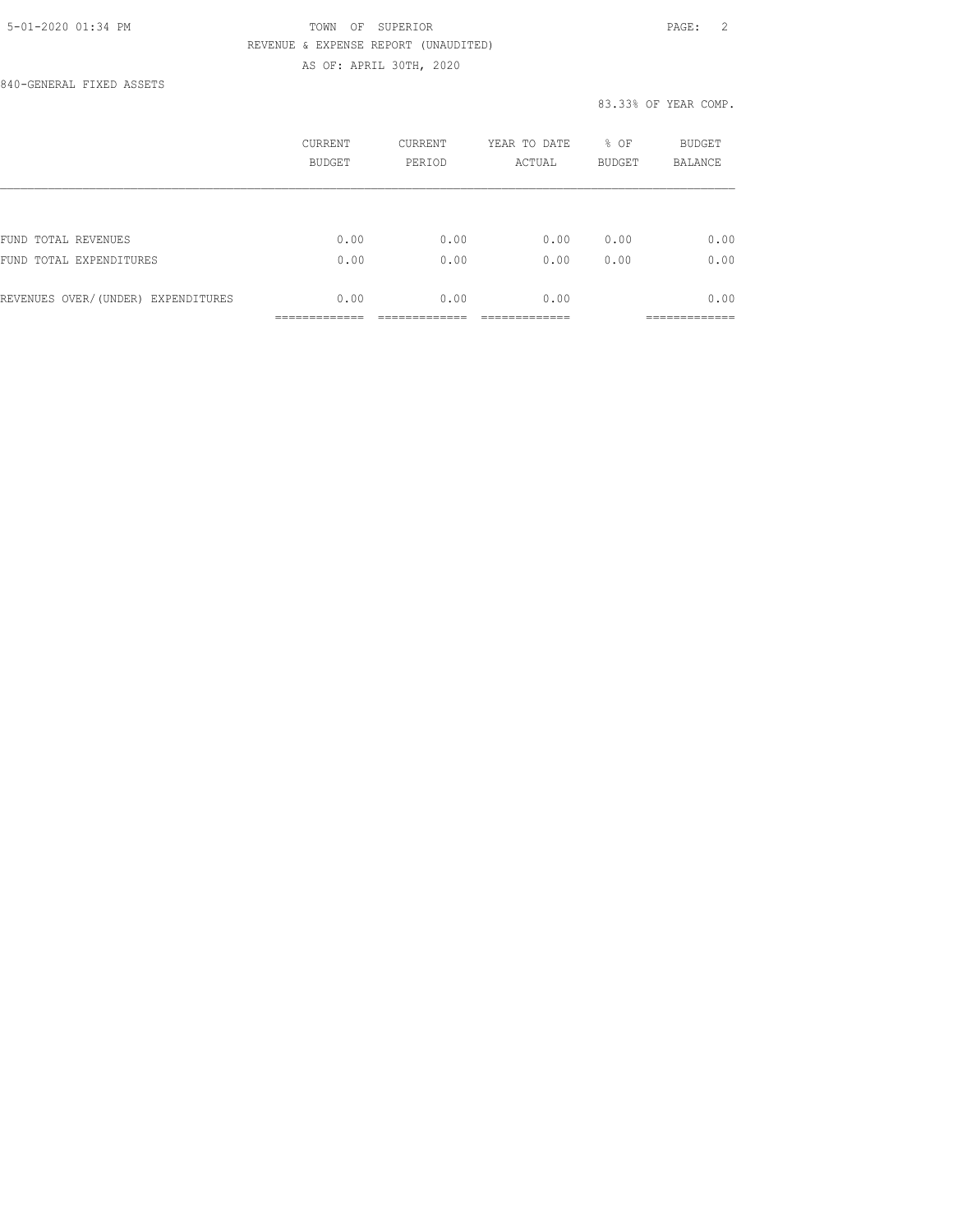| 5-01-2020 01:34 PM |  |
|--------------------|--|
|                    |  |

## TOWN OF SUPERIOR **Example 2010** PAGE: 1 REVENUE & EXPENSE REPORT (UNAUDITED) AS OF: APRIL 30TH, 2020

# 850-GENERAL L/T DEBT

NON-DEPARTMENTAL 83.33% OF YEAR COMP.

|                                    | CURRENT<br><b>BUDGET</b> | CURRENT<br>PERIOD | YEAR TO DATE<br>ACTUAL | % OF<br>BUDGET | BUDGET<br>BALANCE |
|------------------------------------|--------------------------|-------------------|------------------------|----------------|-------------------|
| <b>EXPENDITURES</b>                |                          |                   |                        |                |                   |
| <b>SUPPLIES</b>                    |                          |                   |                        |                |                   |
| 850-00-5299 OPERATING SUPPLIES     | 0.00                     | 0.00              | 0.00                   | 0.00           | 0.00              |
| SUBTOTAL SUPPLIES                  | 0.00                     | 0.00              | 0.00                   | 0.00           | 0.00              |
| TOTAL EXPENDITURES                 | 0.00                     | 0.00              | 0.00                   | 0.00           | 0.00              |
| REVENUES OVER/(UNDER) EXPENDITURES | 0.00                     | 0.00              | 0.00                   |                | 0.00              |